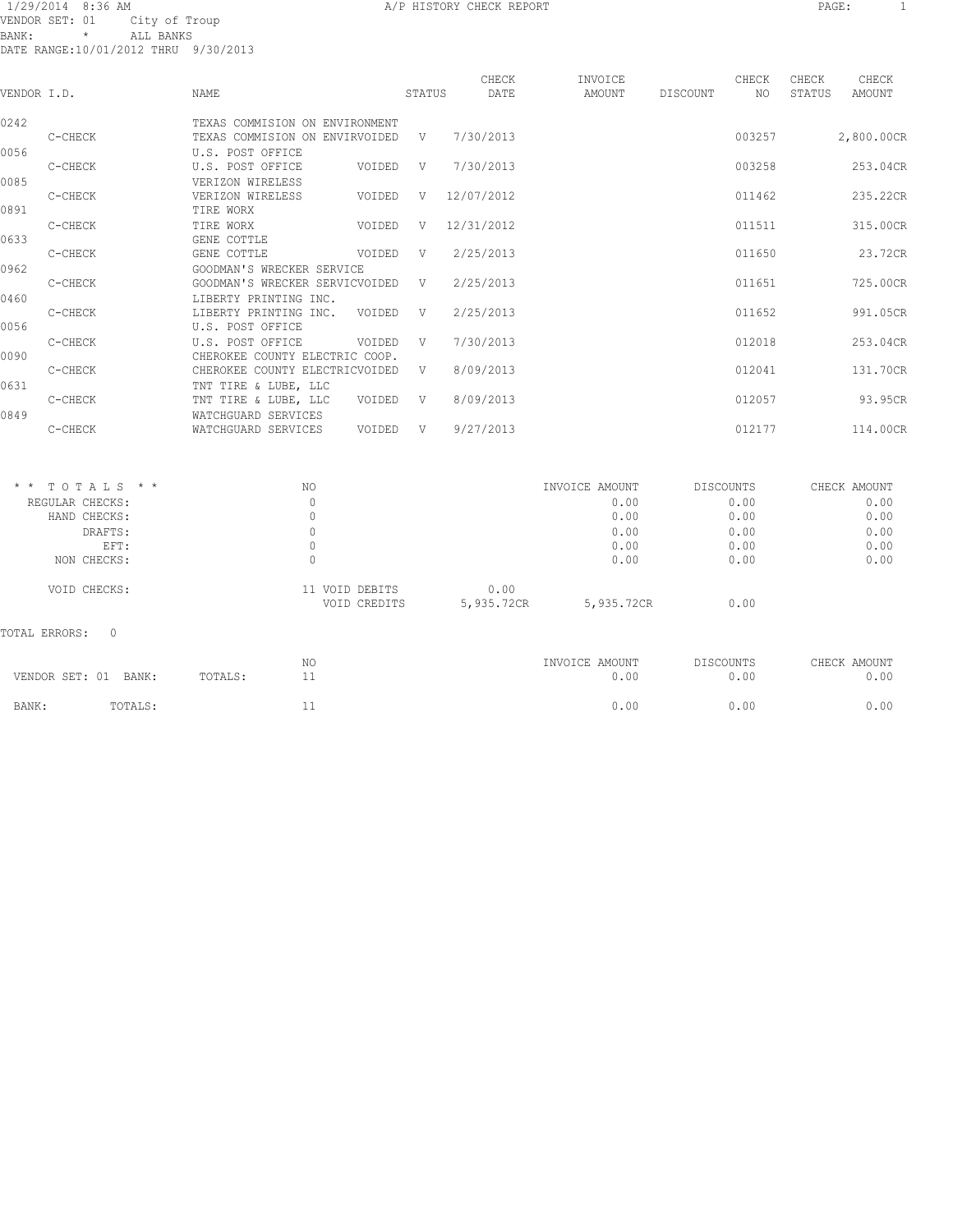# 1/29/2014 8:36 AM A/P HISTORY CHECK REPORT PAGE: 2 VENDOR SET: 01 City of Troup BANK: APBK GENERAL FUND CHECKING DATE RANGE:10/01/2012 THRU 9/30/2013

| VENDOR I.D. |                | NAME                                                       | STATUS | CHECK<br>DATE | INVOICE<br>AMOUNT     | DISCOUNT | CHECK<br>NO | CHECK<br>STATUS | CHECK<br>AMOUNT |
|-------------|----------------|------------------------------------------------------------|--------|---------------|-----------------------|----------|-------------|-----------------|-----------------|
| 0588        | I-201210049366 | AT&T<br>AIR CARDS FOR LAPTOPS                              |        | R 10/05/2012  | 222.16                |          | 011283      |                 | 222.16          |
| 0751        | I-201210059387 | BECKAT OIL & FUEL LP<br>BECKAT OIL & FUEL LP               |        |               | R 10/05/2012 1,493.96 |          | 011284      |                 | 1,493.96        |
| 0065        | I-201210049357 | CENTER POINT ENERGY ENTEX<br>CENTER POINT ENERGY ENTEX     |        | R 10/05/2012  | 24.38                 |          | 011285      |                 | 24.38           |
| 0109        | I-201210049358 | CENTURYLINK<br>LONG DISTANCE FEES                          | R      | 10/05/2012    | 10.04                 |          | 011286      |                 | 10.04           |
| 0665        | I-201210059396 | CHEROKEE COUNTY APPRAISAL DIST<br>4TH ORT APPR FEES        |        | R 10/05/2012  | 186.00                |          | 011287      |                 | 186.00          |
| 0796        | I-201210049375 | CINTAS FIRST AID AND SAFETY<br>CINTAS FIRST AID AND SAFETY |        | R 10/05/2012  | 61.80                 |          | 011288      |                 | 61.80           |
| 0304        | I-201210059388 | CREATIVE GRAPHICS<br>ELECTRICAL PERMITS                    | R      | 10/05/2012    | 95.00                 |          | 011289      |                 | 95.00           |
| 0376        | I-201210049365 | DFW COMMUNICATIONS<br>INSTALL NEW WATCHGUARD               |        | R 10/05/2012  | 42.50                 |          | 011290      |                 | 42.50           |
| 0094        | I-201210059389 | E.T.M.C.E.M.S.<br>MONTHLY AMB CONTRACT FEE                 |        | R 10/05/2012  | 3,084.60              |          | 011291      |                 | 3,084.60        |
| 0035        | I-201210049362 | EAST TEXAS COPY SYSTEMS, INC.<br>COPIER OVERAGE            |        | R 10/05/2012  | 35.00                 |          | 011292      |                 | 35.00           |
| 0035        | I-201210049369 | EAST TEXAS COPY SYSTEMS, INC.<br>LEASE AND OVERAGE         |        | R 10/05/2012  | 50.57                 |          | 011293      |                 | 50.57           |
| 0339        | I-201210049367 | ETCMA<br>MEBERSHIP FEES FOR TROUP R 10/05/2012             |        |               | 20.00                 |          | 011294      |                 | 20.00           |
| 0769        | I-201210059393 | ETMC-EMS COMMUNICATIONS SHOP<br>ANN MAINT FEE/SET UP       |        | R 10/05/2012  | 6, 279.52             |          | 011295      |                 | 6,279.52        |
| 0078        | I-201210059391 | THOMAS S. GAY CPA<br>BUDGET PLANNING                       | R      | 10/05/2012    | 3,100.00              |          | 011296      |                 | 3,100.00        |
| 0040        | I-201210049361 | HARRY'S BUILDING MATERIALS<br>SUPPLIES                     |        | R 10/05/2012  | 39.96                 |          | 011297      |                 | 39.96           |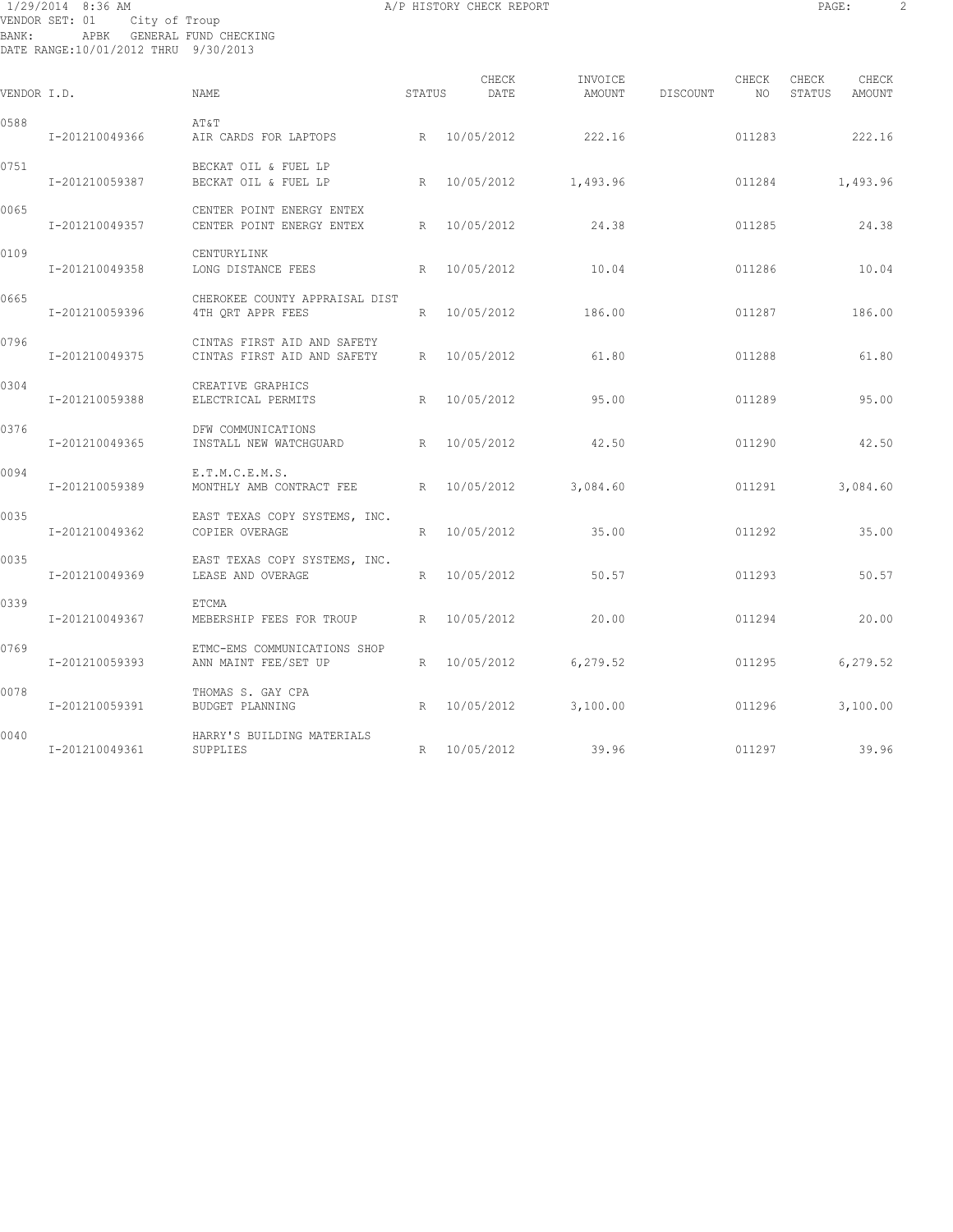# 1/29/2014 8:36 AM A/P HISTORY CHECK REPORT PAGE: 3 VENDOR SET: 01 City of Troup BANK: APBK GENERAL FUND CHECKING DATE RANGE:10/01/2012 THRU 9/30/2013

| VENDOR I.D. |                | <b>NAME</b>                                                    | STATUS | CHECK<br>DATE | INVOICE<br>AMOUNT   | DISCOUNT | CHECK<br>NO | CHECK<br>STATUS | CHECK<br>AMOUNT |
|-------------|----------------|----------------------------------------------------------------|--------|---------------|---------------------|----------|-------------|-----------------|-----------------|
| 0510        | I-201210049370 | KLEIN ANIMAL SHELTER<br>ANIMAL SURRENDER FEES                  |        | R 10/05/2012  | 240.00              |          | 011298      |                 | 240.00          |
| 0425        | I-201210059394 | LINEBARGER GOGGAN BLAIR & SAMP<br>DEL AD VAL TAX FOR JULY 2012 | R      | 10/05/2012    | 611.32              |          | 011299      |                 | 611.32          |
| 0832        | I-201210049371 | LONESOME DOVE REPAIR<br>REPAIR BACKHOE                         | R      | 10/05/2012    | 188.00              |          | 011300      |                 | 188.00          |
| 0882        | I-201210049376 | PURCHASE POWER<br>POSTAGE METER                                | R      | 10/05/2012    | 32.46               |          | 011301      |                 | 32.46           |
| 0149        | I-201210059392 | SMITH CO. APPRAISAL DIST<br>4TH QRT APPR FEES                  | R      |               | 10/05/2012 2,168.00 |          | 011302      |                 | 2,168.00        |
| 0892        | I-201210049372 | THE STATION CAR WASH<br>PD CARWASHES                           | R      | 10/05/2012    | 90.00               |          | 011303      |                 | 90.00           |
| 0110        | I-201210049364 | STEELE'S FEED & SEED<br>CAT FOOD                               | R      | 10/05/2012    | 7.95                |          | 011304      |                 | 7.95            |
| 0891        | I-201210049363 | TIRE WORX<br>TIRE REPAIRS                                      | R      | 10/05/2012    | 95.00               |          | 011305      |                 | 95.00           |
| 0004        | I-201210059386 | TML - IEBP<br>EMPLOYEE HEALTH INS                              | R      | 10/05/2012    | 7,749.79            |          | 011306      |                 | 7,749.79        |
| 0631        | I-201210049368 | TNT TIRE & LUBE, LLC<br>TIRE REPAIR                            | R      | 10/05/2012    | 12.50               |          | 011307      |                 | 12.50           |
| 0167        | I-201210049359 | TRI COUNTY LEADER<br>TAX INCREASE ADS                          | R      | 10/05/2012    | 240.49              |          | 011308      |                 | 240.49          |
| 0055        | I-201210059390 | TROUP COMM. DEVELOP. CORP.<br>PORT DUE FROMAUG TAXES           | R      | 10/05/2012    | 9,948.15            |          | 011309      |                 | 9,948.15        |
| 0020        | I-201210059385 | TXU SESCO ENERGY SERVICES<br>TXU SESCO ENERGY SERVICES         | R      | 10/05/2012    | 5,879.05            |          | 011310      |                 | 5,879.05        |
| 0085        | I-201210049360 | VERIZON WIRELESS<br>VERIZON WIRELESS                           | R      | 10/05/2012    | 235.57              |          | 011311      |                 | 235.57          |
| 0456        | I-201210049374 | WATCHGUARD VIDEO<br>WATCHGUARD VIDEO                           |        | R 10/05/2012  | 233.50              |          | 011312      |                 | 233.50          |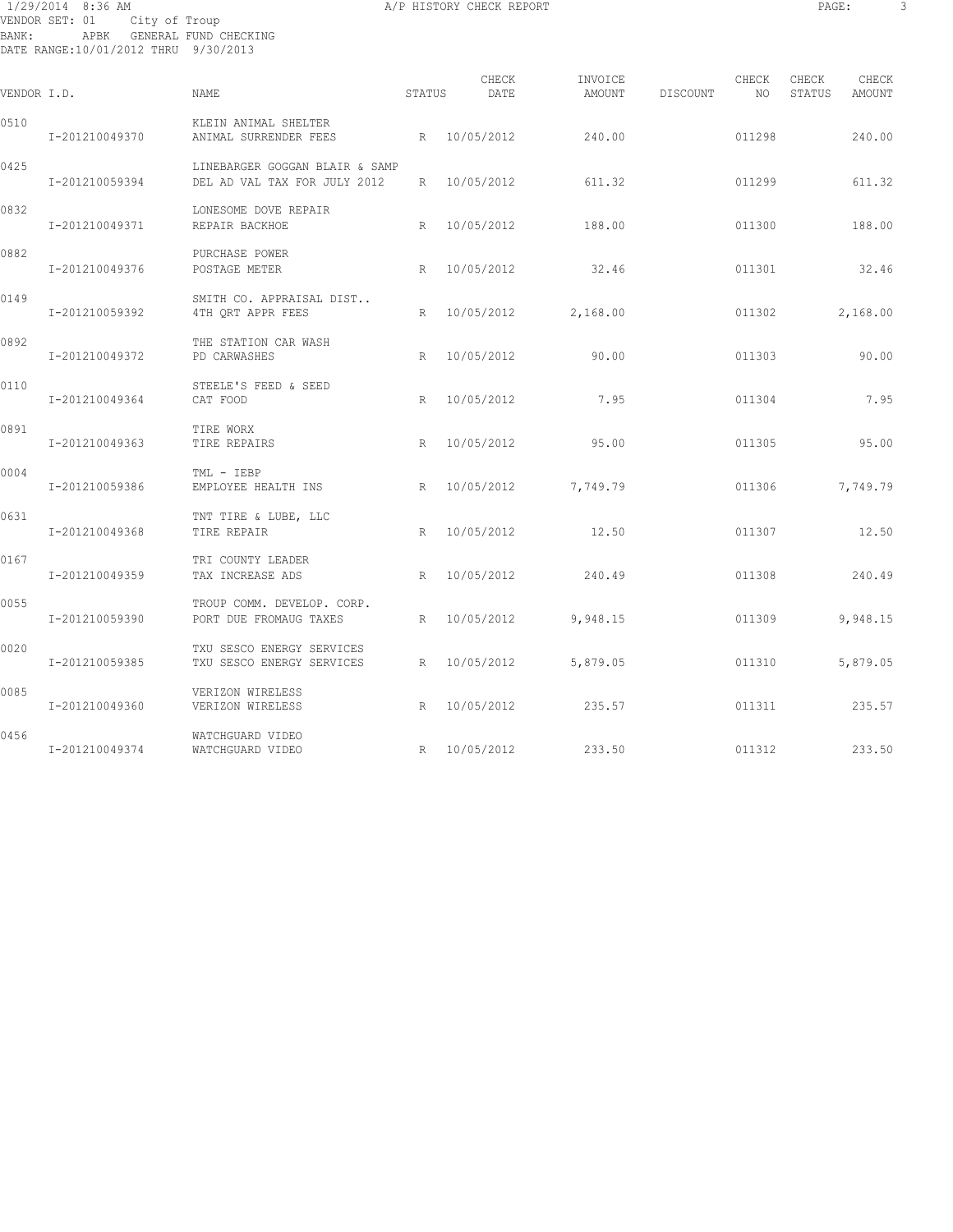1/29/2014 8:36 AM A/P HISTORY CHECK REPORT PAGE: 4 VENDOR SET: 01 City of Troup BANK: APBK GENERAL FUND CHECKING DATE RANGE:10/01/2012 THRU 9/30/2013

| PAGE: |  |
|-------|--|
|       |  |

| VENDOR I.D. |                                  | NAME                                                                  | STATUS | CHECK<br>DATE              | INVOICE<br>AMOUNT    | DISCOUNT | CHECK<br>NO      | CHECK<br>CHECK<br>STATUS<br>AMOUNT |  |
|-------------|----------------------------------|-----------------------------------------------------------------------|--------|----------------------------|----------------------|----------|------------------|------------------------------------|--|
| 0933        | I-201210059395                   | JODY WATSON<br>CITY INSP FOR AUG/SEPT                                 |        | R 10/05/2012               | 625.00               |          | 011313           | 625.00                             |  |
| 0576        | I-201210049373                   | WELLS VIDEO SERVICE, INC.<br>EXCHANGE RECORDER AT CITY                |        | R 10/05/2012               | 75.00                |          | 011314           | 75.00                              |  |
| 0817        | I-201210119399                   | C.E.A.T.<br>CEAT CLASS FOR RANDY LOFTIN                               | R      | 10/12/2012                 | 40.00                |          | 011315           | 40.00                              |  |
| 0221        | I-201210119400                   | CHERYL JIMERSON<br>BUILDING MAINT FOR MAIN RESTRO                     |        | R 10/12/2012               | 21.52                |          | 011316           | 21.52                              |  |
| 0157        | I-201210119401                   | TEXAS WORKFORCE COM.<br>3RD QRT FEES DUE                              | R      | 10/12/2012                 | 286.13               |          | 011317           | 286.13                             |  |
| 0241        | I-201210179444                   | ALLIED WASTE SERVICES #070<br>MONTHLY CONTR FEES                      | R      | 10/19/2012                 | 13,054.21            |          | 011328           | 13,054.21                          |  |
| 0751        | I-201210179403<br>I-201210179445 | BECKAT OIL & FUEL LP<br>FUEL AND SURCHARGE FEE<br>FUEL AND DIESEL     | R      | R 10/19/2012<br>10/19/2012 | 1,405.28<br>2,173.92 |          | 011329<br>011329 | 3,579.20                           |  |
| 0183        | I-201210179404                   | BIRDSONG & ARMSTRONG<br>RETAINER FEE AND LEGAL FEES                   | R      | 10/19/2012                 | 568.75               |          | 011330           | 568.75                             |  |
| 0749        | I-201210179405                   | CARD SERVICE CENTER<br>TRAINING, CLEANING SUPPLIES                    | R      | 10/19/2012                 | 307.73               |          | 011331           | 307.73                             |  |
| 0749        | I-201210179406                   | CARD SERVICE CENTER<br>SUPPLIES                                       | R      | 10/19/2012                 | 85.12                |          | 011332           | 85.12                              |  |
| 0021        | I-201210179440                   | CENTURYLINK LOCAL/INTERNET<br>CENTURYLINK LOCAL/INTERNET              | R      | 10/19/2012                 | 506.20               |          | 011333           | 506.20                             |  |
| 0754        | I-201210179407                   | CINTAS CORPORATION #495<br>UNIFORMS                                   | R      | 10/19/2012                 | 170.65               |          | 011334           | 170.65                             |  |
| 0066        | I-201210179441                   | DATA FLOW<br>TAX FORMS                                                | R      | 10/19/2012                 | 29.63                |          | 011335           | 29.63                              |  |
| 0944        | I-201210179408                   | DK HANEY ROOFING, INC.<br>1ST PAYMENT FOR CITY HALL ROOF R 10/19/2012 |        |                            | 11,307.02            |          | 011336           | 11,307.02                          |  |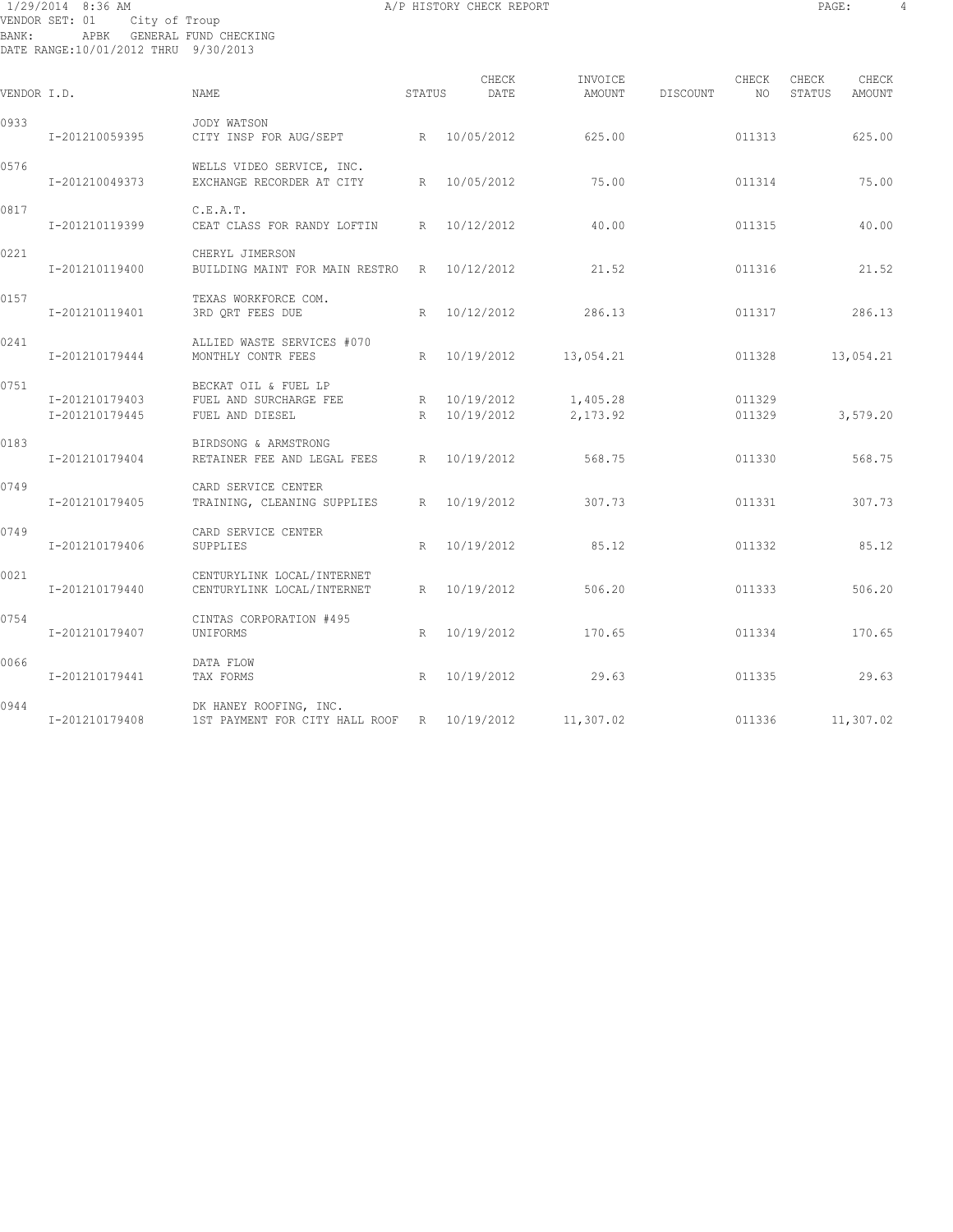1/29/2014 8:36 AM A/P HISTORY CHECK REPORT PAGE: 5 VENDOR SET: 01 City of Troup BANK: APBK GENERAL FUND CHECKING DATE RANGE:10/01/2012 THRU 9/30/2013

| PAGE: |  |
|-------|--|
|       |  |

| VENDOR I.D. |                | NAME                                                                      | STATUS | CHECK<br>DATE | INVOICE<br>AMOUNT | DISCOUNT | CHECK<br>NO | CHECK<br>STATUS | CHECK<br>AMOUNT |
|-------------|----------------|---------------------------------------------------------------------------|--------|---------------|-------------------|----------|-------------|-----------------|-----------------|
| 0238        | I-201210179409 | FREDRICK W. KERSH, DO<br>PHY SCREEN FOR D. RUTHERFORD R 10/19/2012        |        |               | 70.00             |          | 011337      |                 | 70.00           |
| 0045        | I-201210179442 | CORY MELTON<br>COMP MAINT                                                 |        | R 10/19/2012  | 175.00            |          | 011338      |                 | 175.00          |
| 0047        | I-201210179410 | OMNIBASE SERVICES OF TEXAS<br>ORT FEES TO FTA PROGRAM                     |        | R 10/19/2012  | 60.00             |          | 011339      |                 | 60.00           |
| 0945        | I-201210179411 | THE POLICE AND SHERIFFS PRESS<br>ID CARD FOR D. RUTHERFORD                |        | R 10/19/2012  | 17.45             |          | 011340      |                 | 17.45           |
| 0015        | I-201210179443 | STATE COMPTROLLER<br>3RD QRT FEES DUE FROM FINES CO R 10/19/2012 8,276.11 |        |               |                   |          | 011341      |                 | 8,276.11        |
| 0207        | I-201210179417 | THOMPSON * WEST<br>FIELD GUIDE FOR LAW ENF<br>R                           |        | 10/19/2012    | 26.50             |          | 011342      |                 | 26.50           |
| 0946        | I-201210179412 | TIME-IT LUBE CO<br>OIL CHANGE FOR 2010 TAHOE                              |        | R 10/19/2012  | 51.84             |          | 011343      |                 | 51.84           |
| 0927        | I-201210179413 | TLO LLC<br>PEOPLE SEARCH FOR CE                                           | R      | 10/19/2012    | 6.00              |          | 011344      |                 | 6.00            |
| 0631        | I-201210179414 | TNT TIRE & LUBE, LLC<br>PATCH ON TIRE                                     | R      | 10/19/2012    | 12.50             |          | 011345      |                 | 12.50           |
| 0801        | I-201210179415 | TYLER VAULT<br>RACK FEE FOR BACK UP                                       |        | R 10/19/2012  | 50.00             |          | 011346      |                 | 50.00           |
| 0933        | I-201210179416 | JODY WATSON<br>CITY INSPECTIONS 9/19/12-10/16 R 10/19/2012                |        |               | 350.00            |          | 011347      |                 | 350.00          |
| 0065        | I-201210309458 | CENTER POINT ENERGY ENTEX<br>CENTER POINT ENERGY ENTEX                    | R      | 10/31/2012    | 24.38             |          | 011355      |                 | 24.38           |
| 0115        | I-201210309471 | CITY OF TROUP - PETTY CASH<br>REIM PETTY CASH FOR POST/SUPP               |        | R 10/31/2012  | 152.40            |          | 011356      |                 | 152.40          |
| 0510        | I-201210309457 | KLEIN ANIMAL SHELTER<br>ANIMAL HOUSE FEES                                 | R      | 10/31/2012    | 60.00             |          | 011357      |                 | 60.00           |
| 0425        | I-201210309456 | LINEBARGER GOGGAN BLAIR & SAMP<br>TAX ATTN FOR AD VALORUM                 | R      | 10/31/2012    | 520.01            |          | 011358      |                 | 520.01          |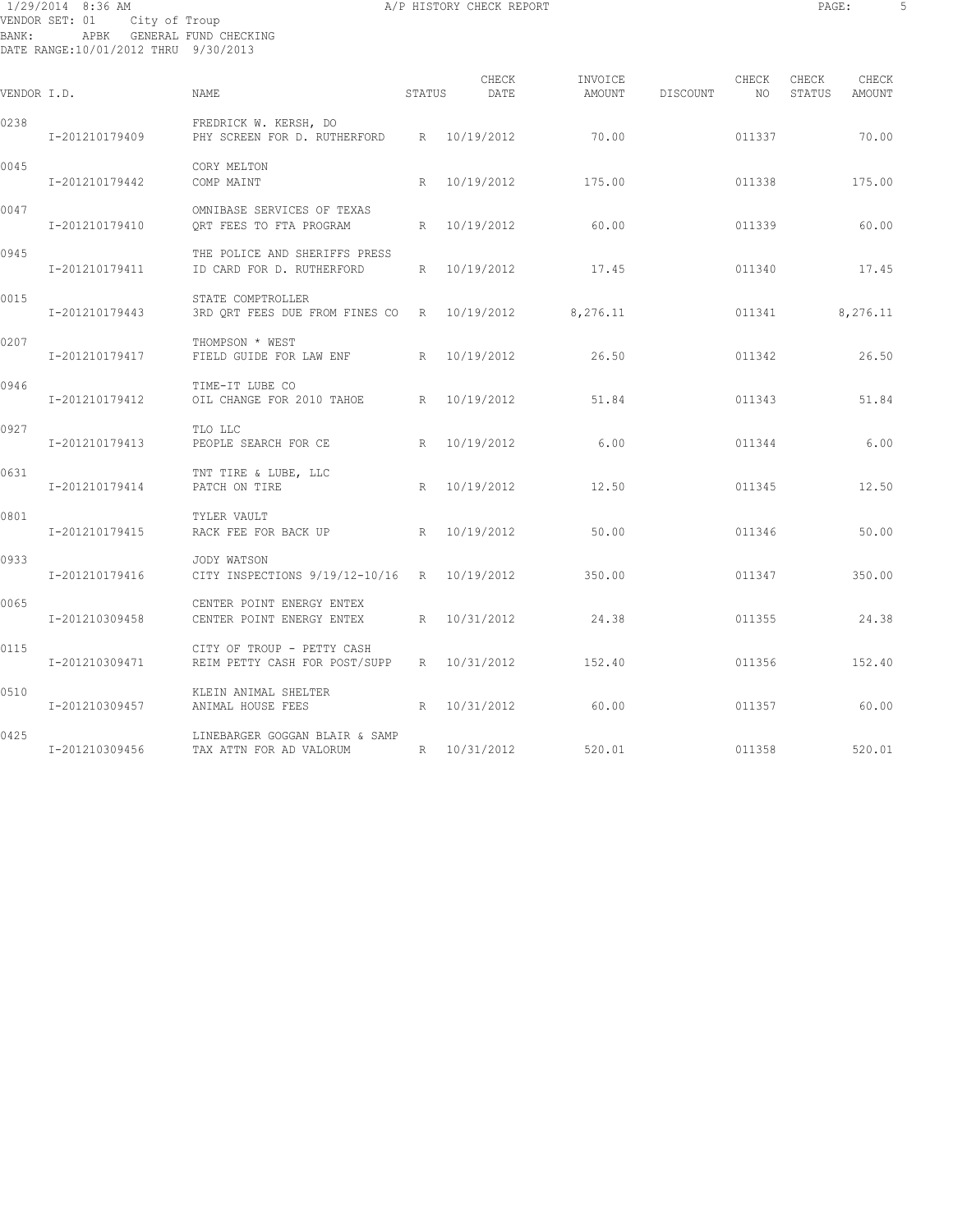# 1/29/2014 8:36 AM A/P HISTORY CHECK REPORT PAGE: 6 VENDOR SET: 01 City of Troup BANK: APBK GENERAL FUND CHECKING DATE RANGE:10/01/2012 THRU 9/30/2013

| VENDOR I.D. |                                  | NAME.                                                            | STATUS | CHECK<br>DATE              | INVOICE<br>AMOUNT | DISCOUNT | CHECK<br>NO.     | CHECK<br>STATUS | CHECK<br>AMOUNT |
|-------------|----------------------------------|------------------------------------------------------------------|--------|----------------------------|-------------------|----------|------------------|-----------------|-----------------|
| 0044        | I-201210309452                   | MANTEK<br>TRI-MATIC                                              |        | R 10/31/2012               | 97.50             |          | 011359           |                 | 97.50           |
| 0045        | I-201210309447<br>I-201210309451 | CORY MELTON<br>CHANGE IP ADDRESS<br>SET UP PRINTER/CODE COMPUTER | R      | R 10/31/2012<br>10/31/2012 | 112.50<br>262.50  |          | 011360<br>011360 |                 | 375.00          |
| 0315        | I-201210319473                   | PETALS<br>ARRANG FOR J. VARGAS EMP FATH                          | R      | 10/31/2012                 | 77.00             |          | 011361           |                 | 77.00           |
| 0882        | I-201210309459                   | PURCHASE POWER<br>POSTAGE METER RENTAL                           | R      | 10/31/2012                 | 41.12             |          | 011362           |                 | 41.12           |
| 0392        | I-201210309455                   | STEVEN SLUDOR<br>BRADFORD CEMETARY CARETAKE                      | R      | 10/31/2012                 | 750.00            |          | 011363           |                 | 750.00          |
| 0211        | I-201210309448                   | SMITH COUNTY SHERIFF'S OFFICE<br>INMATE HOUSING                  | R      | 10/31/2012                 | 490.00            |          | 011364           |                 | 490.00          |
| 0058        | I-201210309449                   | TML - IRP<br>RISK INS/WORK COMP                                  | R      | 10/31/2012                 | 26,623.00         |          | 011365           |                 | 26,623.00       |
| 0055        | I-201210309454                   | TROUP COMM. DEVELOP. CORP.<br>PORT DUE FOR TAX COLL              |        | R 10/31/2012               | 10,385.86         |          | 011366           |                 | 10,385.86       |
| 0375        | I-201210309450<br>I-201210309453 | TYLER UNIFORM<br>UNIFORMS FOR D. DAILY<br>UNIFORM FOR D. SMITH   | R      | R 10/31/2012<br>10/31/2012 | 64.00<br>52.00    |          | 011367<br>011367 |                 | 116.00          |
| 0025        | I-201211099499                   | ABC AUTO PARTS<br>CAR CLEANER/FLAT TIRE REPAIR                   | R      | 11/09/2012                 | 20.39             |          | 011372           |                 | 20.39           |
| 0588        | I-201211099501                   | AT&T<br>AIR CARDS FOR LAPTOPS                                    | R      | 11/09/2012                 | 222.16            |          | 011373           |                 | 222.16          |
| 0751        | I-201211099480                   | BECKAT OIL & FUEL LP<br>FUEL AND DEL FEE                         | R      | 11/09/2012                 | 1,304.39          |          | 011374           |                 | 1,304.39        |
| 0947        | I-201211099479                   | BUILDERS CARPET AND DESIGN CEN<br>FLOORING FOR CITY ADM OFFICE   |        | R 11/09/2012               | 601.00            |          | 011375           |                 | 601.00          |
| 0749        | I-201211099477                   | CARD SERVICE CENTER<br>TRUCK REPAIR                              | R      | 11/09/2012                 | 136.30            |          | 011376           |                 | 136.30          |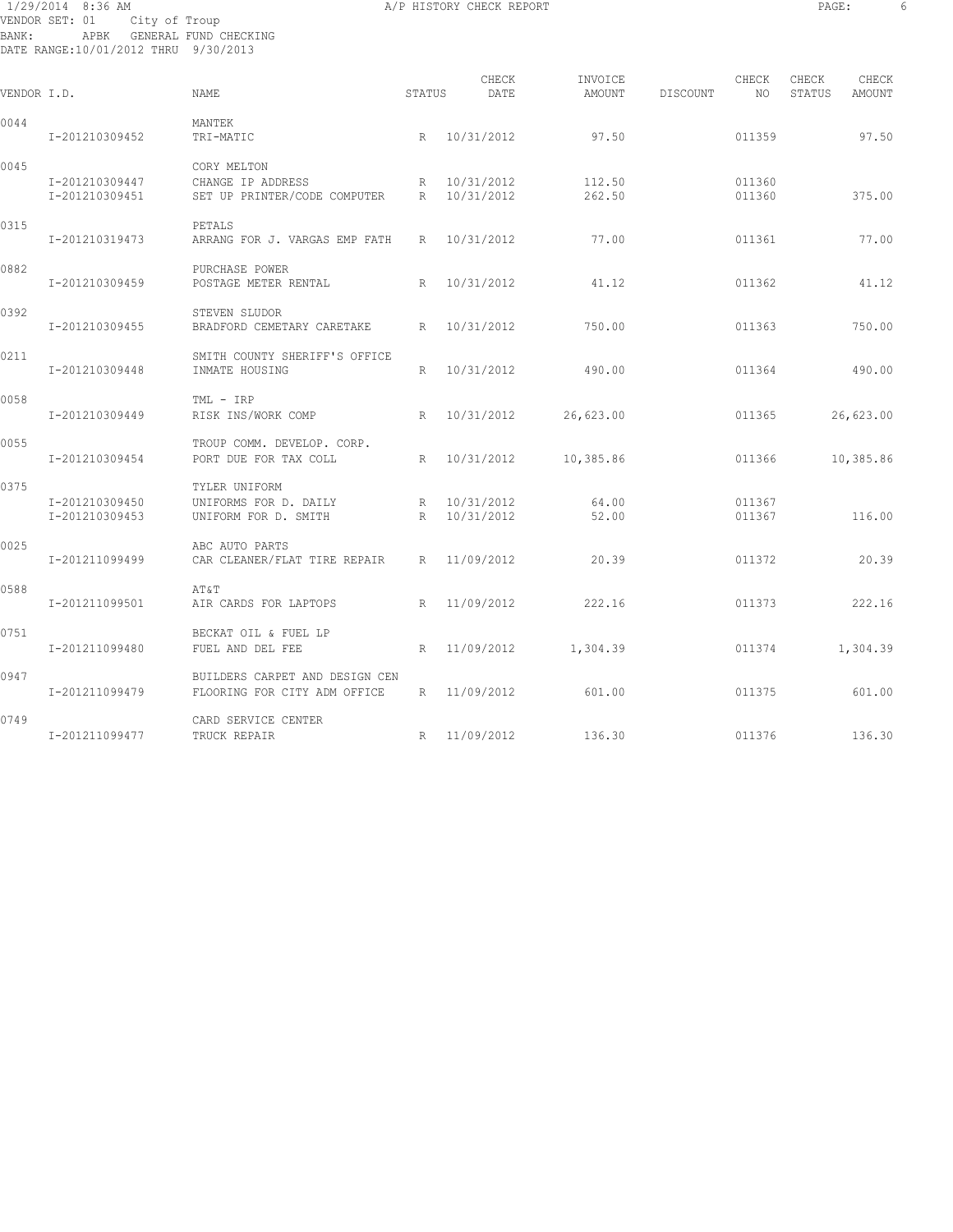# 1/29/2014 8:36 AM A/P HISTORY CHECK REPORT PAGE: 7 VENDOR SET: 01 City of Troup BANK: APBK GENERAL FUND CHECKING DATE RANGE:10/01/2012 THRU 9/30/2013

| VENDOR I.D. |                | <b>NAME</b>                                                        | STATUS | CHECK<br>DATE | INVOICE<br>AMOUNT | DISCOUNT | CHECK<br>NO. | CHECK<br>STATUS | CHECK<br>AMOUNT |
|-------------|----------------|--------------------------------------------------------------------|--------|---------------|-------------------|----------|--------------|-----------------|-----------------|
| 0749        | I-201211099478 | CARD SERVICE CENTER<br>FILINF FEES, BOOK, BUILD MAINT R 11/09/2012 |        |               | 52.41             |          | 011377       |                 | 52.41           |
| 0109        | I-201211099476 | CENTURYLINK<br>LONG DISTANCE FEES                                  |        | R 11/09/2012  | 8.92              |          | 011378       |                 | 8.92            |
| 0754        | I-201211099493 | CINTAS CORPORATION #495<br>EMPLOYEE UNIFORM SERVICE                |        | R 11/09/2012  | 256.75            |          | 011379       |                 | 256.75          |
| 0066        | I-201211099492 | DATA FLOW<br>GEN CHECKS                                            | R      | 11/09/2012    | 177.75            |          | 011380       |                 | 177.75          |
| 0944        | I-201211099483 | DK HANEY ROOFING, INC.<br>ROOF REPAIR FOR CITY HALL                |        | R 11/09/2012  | 7,538.01          |          | 011381       |                 | 7,538.01        |
| 0094        | I-201211099484 | E.T.M.C.E.M.S.<br>MONTHLY CONTR AMBULANCE FEES                     |        | R 11/09/2012  | 3,055.50          |          | 011382       |                 | 3,055.50        |
| 0035        | I-201211099498 | EAST TEXAS COPY SYSTEMS, INC.<br>COPIER LEASE AND OVERAGE          | R      | 11/09/2012    | 81.00             |          | 011383       |                 | 81.00           |
| 0040        | I-201211099491 | HARRY'S BUILDING MATERIALS<br>MATERIAL AND SUPPLIES                |        | R 11/09/2012  | 266.48            |          | 011384       |                 | 266.48          |
| 0869        | I-201211099486 | KELLY TRACTOR & EQUIPMENT<br>SPRING                                | R      | 11/09/2012    | 35.89             |          | 011385       |                 | 35.89           |
| 0530        | I-201211099489 | LANGLEY INTERESTS, INC.<br>OIL CHANGE AND LUBE                     | R      | 11/09/2012    | 426.62            |          | 011386       |                 | 426.62          |
| 0832        | I-201211099487 | LONESOME DOVE REPAIR<br>REPAIR BUCKET TRUCK                        | R      | 11/09/2012    | 150.00            |          | 011387       |                 | 150.00          |
| 0175        | I-201211099482 | ROQUEMORE'S<br>GAS CAP                                             | R      | 11/09/2012    | 3.89              |          | 011388       |                 | 3.89            |
| 0472        | I-201211099495 | SHELLEY DRIVE ANIMAL CLINIC<br>VET VISIT FOR K-9 LUKE              | R      | 11/09/2012    | 118.81            |          | 011389       |                 | 118.81          |
| 0892        | I-201211099494 | THE STATION CAR WASH<br>PD CAR WASH                                |        | R 11/09/2012  | 30.00             |          | 011390       |                 | 30.00           |
| 0110        | I-201211099500 | STEELE'S FEED & SEED<br><b>BOOTS</b>                               |        | R 11/09/2012  | 192.85            |          | 011391       |                 | 192.85          |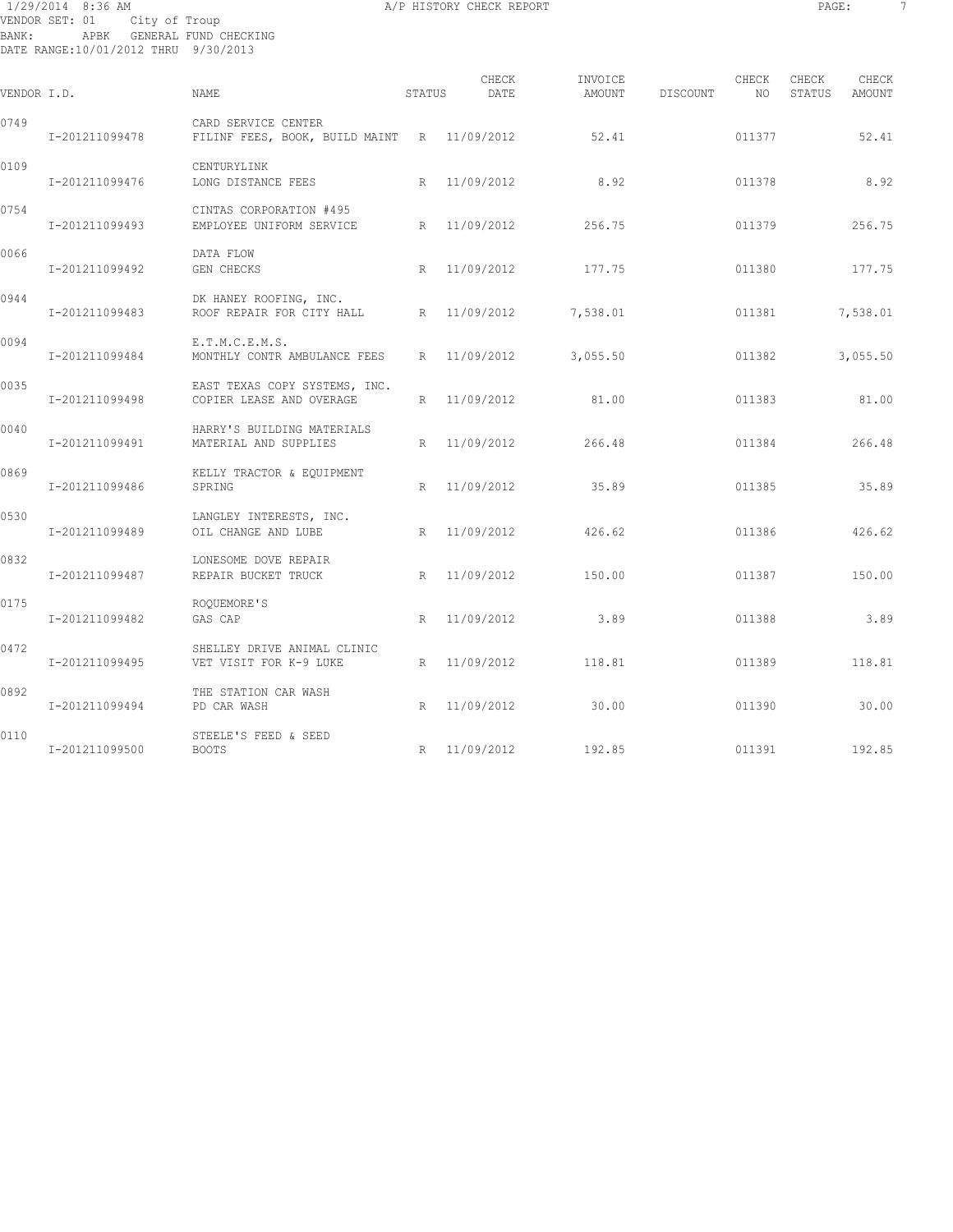# 1/29/2014 8:36 AM A/P HISTORY CHECK REPORT PAGE: 8 VENDOR SET: 01 City of Troup BANK: APBK GENERAL FUND CHECKING DATE RANGE:10/01/2012 THRU 9/30/2013

| VENDOR I.D. |                                  | <b>NAME</b>                                                                | STATUS      | CHECK<br>DATE              | INVOICE<br>AMOUNT   | DISCOUNT | CHECK<br>NO      | CHECK<br>STATUS | CHECK<br>AMOUNT |
|-------------|----------------------------------|----------------------------------------------------------------------------|-------------|----------------------------|---------------------|----------|------------------|-----------------|-----------------|
| 0946        | I-201211099488                   | TIME-IT LUBE CO<br>OIL CHANGE AND LUBE                                     |             | R 11/09/2012               | 187.77              |          | 011392           |                 | 187.77          |
| 0891        | I-201211099502                   | TIRE WORX<br>TRACTOR FLAT REPAIR                                           |             | R 11/09/2012               | 42.00               |          | 011393           |                 | 42.00           |
| 0004        | I-201211099490                   | TML - IEBP<br>EMP HEALTH INSURANCE                                         | R           | 11/09/2012                 | 7,662.29            |          | 011394           |                 | 7,662.29        |
| 0167        | I-201211099497                   | TRI COUNTY LEADER<br>GRANT PUBLICATIONS                                    | R           | 11/09/2012                 | 217.80              |          | 011395           |                 | 217.80          |
| 0020        | I-201211099485                   | TXU SESCO ENERGY SERVICES<br>TXU SESCO ENERGY SERVICES                     |             | R 11/09/2012               | 5,485.01            |          | 011396           |                 | 5,485.01        |
| 0085        | I-201211099481                   | VERIZON WIRELESS<br>VERIZON WIRELESS                                       | R           | 11/09/2012                 | 236.28              |          | 011397           |                 | 236.28          |
| 0933        | I-201211099496                   | JODY WATSON<br>CITY INSP FOR OCTOBER                                       | R           | 11/09/2012                 | 450.00              |          | 011398           |                 | 450.00          |
| 0751        | I-201211149529<br>I-201211149530 | BECKAT OIL & FUEL LP<br>BECKAT OIL & FUEL LP<br>BECKAT OIL & FUEL LP       | R           | R 11/16/2012<br>11/16/2012 | 1,322.03<br>188.29  |          | 011406<br>011406 |                 | 1,510.32        |
| 0183        | I-201211149532                   | BIRDSONG & ARMSTRONG<br>RETAINER FEE/LEGAL FEES<br>R                       |             |                            | 11/16/2012 1,356.25 |          | 011407           |                 | 1,356.25        |
| 0832        | I-201211149533                   | LONESOME DOVE REPAIR<br>REPAIR BUCKET TRUCK                                |             | R 11/16/2012               | 601.66              |          | 011408           |                 | 601.66          |
| 0113        | I-201211149531<br>I-201211159534 | TROUP AUTO SERVICE<br>STEET TRUCK/DUMP TRUCK REP<br>AUTO REPAIR AND INSPCT | $R_{\perp}$ | R 11/16/2012<br>11/16/2012 | 185.00<br>918.98    |          | 011409<br>011409 |                 | 1,103.98        |
| 0503        | I-201211169544                   | PETSMART<br>FOOD FOR K-9 LUKE                                              | R           | 11/16/2012                 | 300.00              |          | 011410           |                 | 300.00          |
| 0951        | I-201211219547                   | ANIMAL MEDICAL CLINIC<br>INSPECTION FOR ACO HOUSE                          | R           | 11/21/2012                 | 60.00               |          | 011411           |                 | 60.00           |
| 0065        | I-201211219553                   | CENTER POINT ENERGY ENTEX<br>CENTER POINT ENERGY ENTEX                     | R           | 11/21/2012                 | 24.38               |          | 011412           |                 | 24.38           |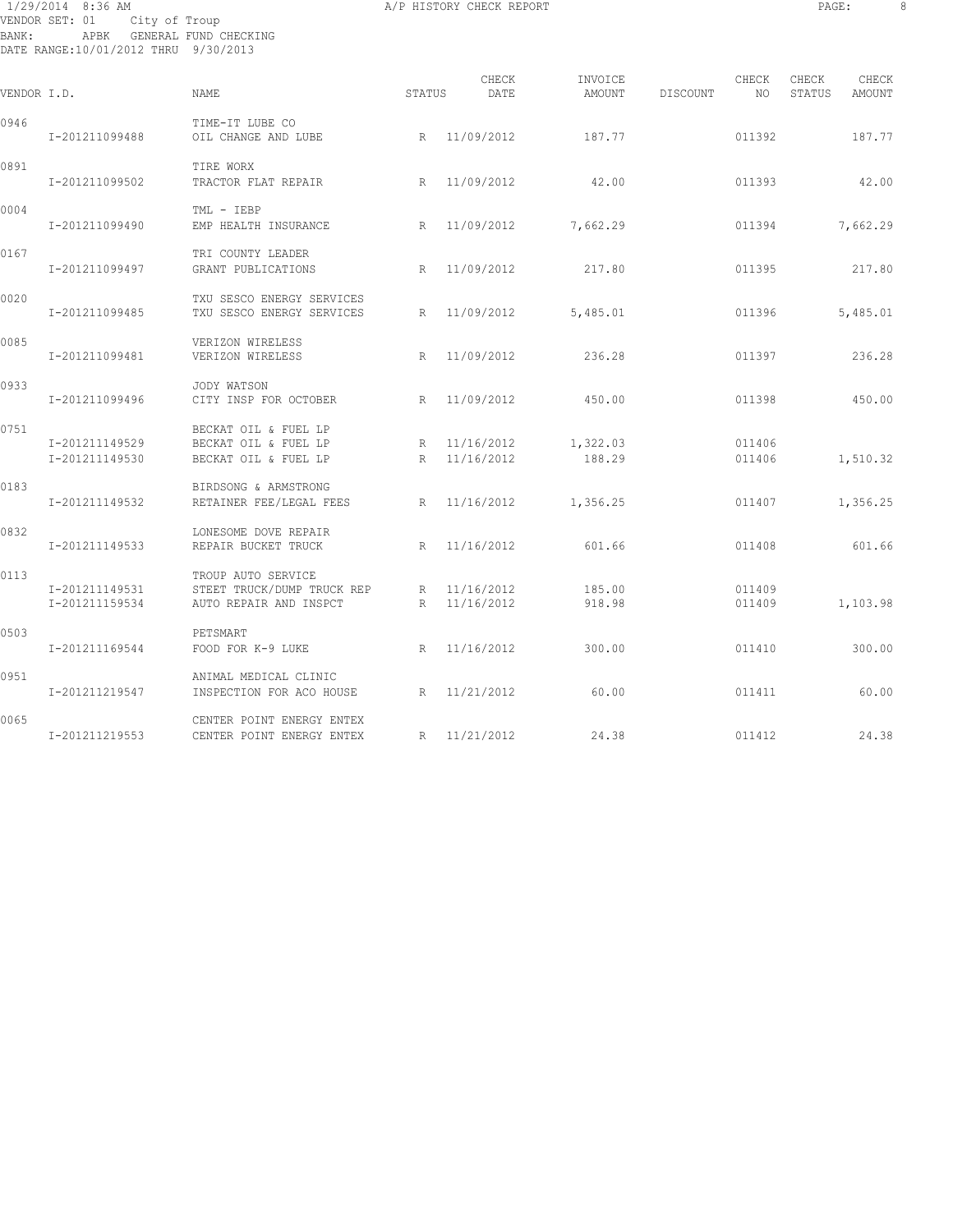# 1/29/2014 8:36 AM A/P HISTORY CHECK REPORT PAGE: 9 VENDOR SET: 01 City of Troup BANK: APBK GENERAL FUND CHECKING DATE RANGE:10/01/2012 THRU 9/30/2013

| VENDOR I.D. |                | NAME                                                               | STATUS | CHECK<br>DATE | INVOICE<br>AMOUNT | DISCOUNT | CHECK<br>NO. | CHECK<br>STATUS | CHECK<br>AMOUNT |
|-------------|----------------|--------------------------------------------------------------------|--------|---------------|-------------------|----------|--------------|-----------------|-----------------|
| 0035        | I-201211219551 | EAST TEXAS COPY SYSTEMS, INC.<br>COPIER OVERAGE FRR                | R      | 11/21/2012    | 35.00             |          | 011413       |                 | 35.00           |
| 0036        | I-201211219548 | FRANKLIN LEGAL PLUBLILSHING, I<br>ANNUAL FEE FOR MAIN CODE OF OR R |        | 11/21/2012    | 350.00            |          | 011414       |                 | 350.00          |
| 0510        | I-201211219545 | KLEIN ANIMAL SHELTER<br>ANIMAL HOUSING FEES                        | R      | 11/21/2012    | 200.00            |          | 011415       |                 | 200.00          |
| 0950        | I-201211219546 | BLANE MCNATT<br>MILEAGE TO PICK UP PARTS R                         |        | 11/21/2012    | 10.20             |          | 011416       |                 | 10.20           |
| 0882        | I-201211219554 | PURCHASE POWER<br>POSTAGE METER RENTAL                             | R      | 11/21/2012    | 32.46             |          | 011417       |                 | 32.46           |
| 0211        | I-201211219552 | SMITH COUNTY SHERIFF'S OFFICE<br>PRISONER HOUSING FEES             | R      | 11/21/2012    | 350.00            |          | 011418       |                 | 350.00          |
| 0235        | I-201211219549 | TMCA, INC.<br>MEMBERSHIP FOR C. JIMERSON                           | R      | 11/21/2012    | 90.00             |          | 011419       |                 | 90.00           |
| 0801        | I-201211219550 | TYLER VAULT<br>RACK FOR BACKUP                                     | R      | 11/21/2012    | 50.00             |          | 011420       |                 | 50.00           |
| 0383        | I-201211289566 | ACKER & COMPANY<br>AUDITOR FEES FOR 2012 AUDIT                     | R      | 11/29/2012    | 5,740.67          |          | 011431       |                 | 5,740.67        |
| 0241        | I-201211289568 | ALLIED WASTE SERVICES #070<br>MONTHLY CONTRACT FEE                 | R      | 11/29/2012    | 13,562.18         |          | 011432       |                 | 13,562.18       |
| 0244        | I-201211289569 | GARY BARBER<br>MAILING OF TAX STATEMENTS                           | R      | 11/29/2012    | 3,240.75          |          | 011433       |                 | 3,240.75        |
| 0565        | I-201211289564 | DAVID BIGGS<br>R<br>REIM FOR SCHOOL EXPENSE                        |        | 11/29/2012    | 138.95            |          | 011434       |                 | 138.95          |
| 0021        | I-201211289567 | CENTURYLINK LOCAL/INTERNET<br>CENTURYLINK LOCAL/INTERNET           | R      | 11/29/2012    | 571.49            |          | 011435       |                 | 571.49          |
| 0562        | I-201211289571 | GOOLSBEE TIRE-RETAIL<br>TIRES FOR UNIT 1260,9016                   | R      | 11/29/2012    | 814.52            |          | 011436       |                 | 814.52          |
| 0392        | I-201211289565 | STEVEN SLUDOR<br>BRADFORD DEM OCT CARETAKER                        |        | R 11/29/2012  | 750.00            |          | 011437       |                 | 750.00          |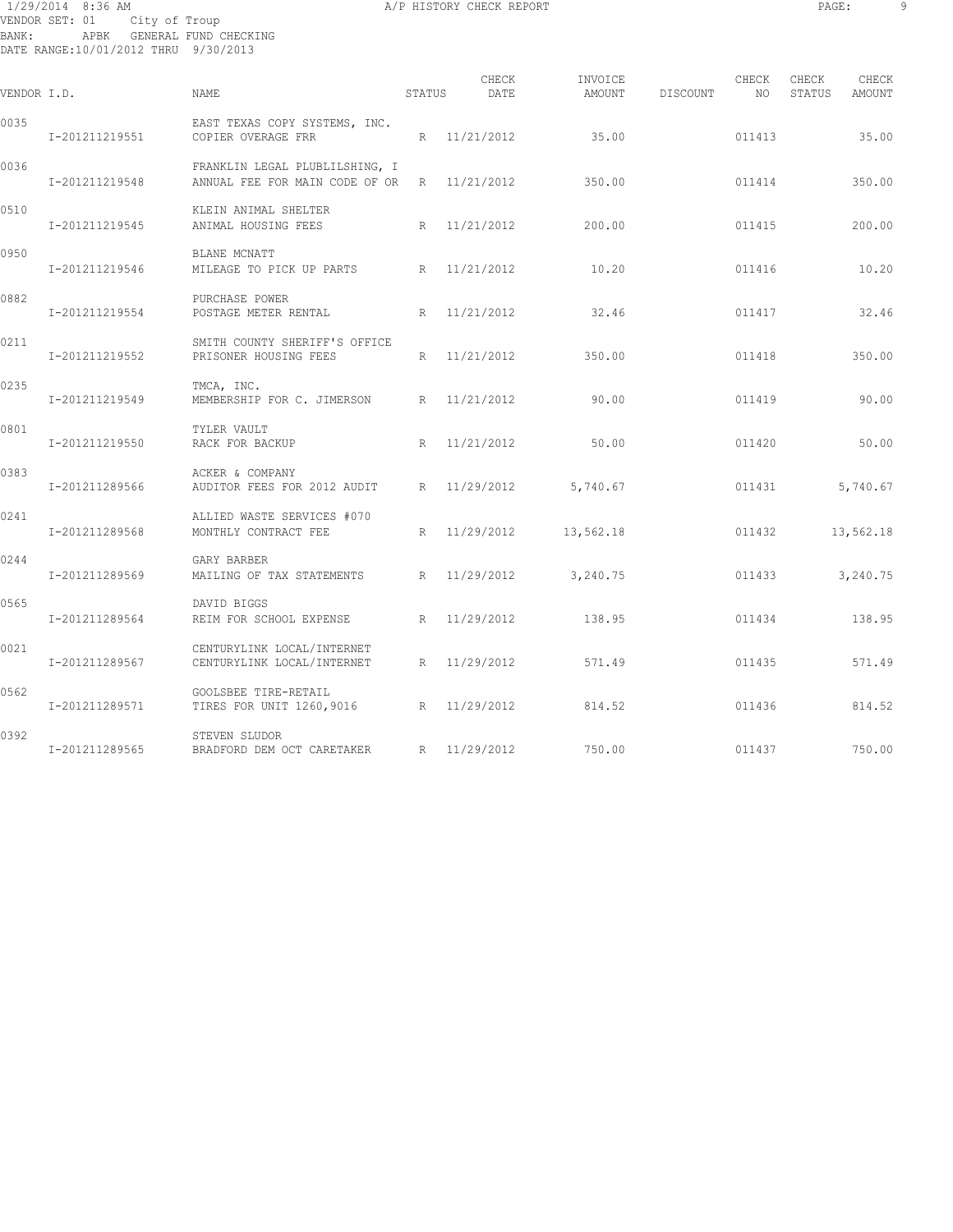# 1/29/2014 8:36 AM A/P HISTORY CHECK REPORT PAGE: 10 VENDOR SET: 01 City of Troup BANK: APBK GENERAL FUND CHECKING DATE RANGE:10/01/2012 THRU 9/30/2013

| VENDOR I.D. |                | NAME.                                                      | STATUS | CHECK<br>DATE | INVOICE<br>AMOUNT | DISCOUNT | CHECK<br>NO. | CHECK<br>STATUS | CHECK<br><b>AMOUNT</b> |
|-------------|----------------|------------------------------------------------------------|--------|---------------|-------------------|----------|--------------|-----------------|------------------------|
| 0053        | I-201211289572 | STORY-WRIGHT, INC.<br>OFFICE SUPPLIES                      |        | R 11/29/2012  | 381.65            |          | 011438       |                 | 381.65                 |
| 0317        | I-201211289570 | TROUP I.S.D.<br>REIM FOR RECYCLE AWARD                     |        | R 11/29/2012  | 500.00            |          | 011439       |                 | 500.00                 |
| 0592        | I-201212069583 | A.L.E.R.T.<br>TRAINING FOR J. VARGAS                       | R      | 12/07/2012    | 40.00             |          | 011441       |                 | 40.00                  |
| 0463        | I-201212069599 | ARK-LA-TEX SHREDDING CO.<br>SHREDDING                      | R      | 12/07/2012    | 46.50             |          | 011442       |                 | 46.50                  |
| 0588        | I-201212069600 | AT&T<br>AIRTIME FOR LAPTOPS                                | R      | 12/07/2012    | 221.96            |          | 011443       |                 | 221.96                 |
| 0751        | I-201212069595 | BECKAT OIL & FUEL LP<br>DYED DIESEL AND FUEL               | R      | 12/07/2012    | 1,886.53          |          | 011444       |                 | 1,886.53               |
| 0109        | I-201212069585 | CENTURYLINK<br>LONG DISTANCE FEES                          | R      | 12/07/2012    | 7.43              |          | 011445       |                 | 7.43                   |
| 0796        | I-201212069597 | CINTAS FIRST AID AND SAFETY<br>CINTAS FIRST AID AND SAFETY | R      | 12/07/2012    | 80.10             |          | 011446       |                 | 80.10                  |
| 0952        | I-201212069601 | DURAND LACY<br>22626-01 REFUND                             | R      | 12/07/2012    | 38.50             |          | 011447       |                 | 38.50                  |
| 0698        | I-201212069584 | EAGLE AUTO GLASS<br>REPLACE WINDSHIELD                     | R      | 12/07/2012    | 190.00            |          | 011448       |                 | 190.00                 |
| 0040        | I-201212069589 | HARRY'S BUILDING MATERIALS<br>HARRY'S BUILDING MATERIALS   | R      | 12/07/2012    | 83.17             |          | 011449       |                 | 83.17                  |
| 0889        | I-201212069592 | ASCO EQUIPMENT<br>FILTERS/GLASS                            | R      | 12/07/2012    | 438.45            |          | 011450       |                 | 438.45                 |
| 0953        | I-201212069622 | J & S BLUEPRINT<br>100 PRINTS OF CITY MAP<br>R             |        | 12/07/2012    | 150.00            |          | 011451       |                 | 150.00                 |
| 0869        | I-201212069582 | KELLY TRACTOR & EQUIPMENT<br>FILTERS/BRAKE HANDLE          | R      | 12/07/2012    | 268.45            |          | 011452       |                 | 268.45                 |
| 0182        | I-201212069591 | PRICE INTERNATIONAL, INC.<br>FILTERS                       | R      | 12/07/2012    | 87.50             |          | 011453       |                 | 87.50                  |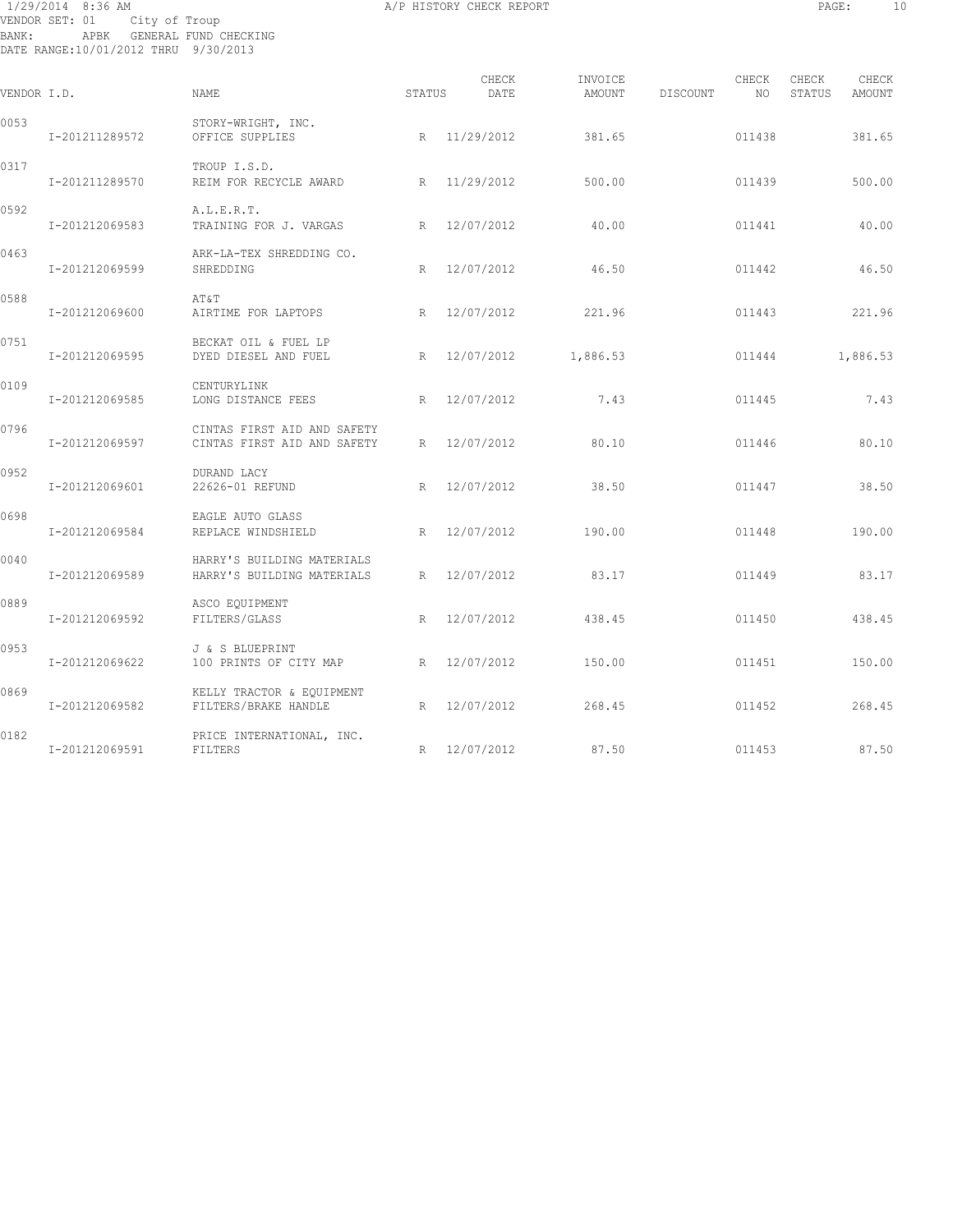# 1/29/2014 8:36 AM A/P HISTORY CHECK REPORT PAGE: 11 VENDOR SET: 01 City of Troup BANK: APBK GENERAL FUND CHECKING DATE RANGE:10/01/2012 THRU 9/30/2013

|             |                |                                                           |        | CHECK      | INVOICE             |          | CHECK  | CHECK  | CHECK     |
|-------------|----------------|-----------------------------------------------------------|--------|------------|---------------------|----------|--------|--------|-----------|
| VENDOR I.D. |                | NAME                                                      | STATUS | DATE       | AMOUNT              | DISCOUNT | NO     | STATUS | AMOUNT    |
| 0660        | I-201212069590 | ROMCO EQUIPMENT CO.<br>FILTERS                            | R      | 12/07/2012 | 392.49              |          | 011454 |        | 392.49    |
| 0110        | I-201212069593 | STEELE'S FEED & SEED<br>SUPPLIES FOR ACO                  | R      | 12/07/2012 | 31.70               |          | 011455 |        | 31.70     |
| 0618        | I-201212069598 | TASER INTERNATIONAL<br>CLIPS/CARTRIDGE FOR TASER          | R      | 12/07/2012 | 154.75              |          | 011456 |        | 154.75    |
| 0004        | I-201212069596 | TML - IEBP<br>EMPLOY HEALTH INS                           | R      | 12/07/2012 | 7,662.29            |          | 011457 |        | 7,662.29  |
| 0113        | I-201212069621 | TROUP AUTO SERVICE<br>TROUP AUTO SERVICE                  | R      | 12/07/2012 | 503.88              |          | 011458 |        | 503.88    |
| 0055        | I-201212069588 | TROUP COMM. DEVELOP. CORP.<br>PORT DUE FROM TAX COLLECTED | R      | 12/07/2012 | 10,982.46           |          | 011459 |        | 10,982.46 |
| 0317        | I-201212069602 | TROUP I.S.D.<br>HOG TRAP                                  | R      | 12/07/2012 | 225.00              |          | 011460 |        | 225.00    |
| 0020        | I-201212069594 | TXU SESCO ENERGY SERVICES<br>TXU SESCO ENERGY SERVICES    | R      | 12/07/2012 | 4,853.68            |          | 011461 |        | 4,853.68  |
| 0085        | I-201212069586 | VERIZON WIRELESS<br>VERIZON WIRELESS                      | V      | 12/07/2012 | 235.22              |          | 011462 |        | 235.22    |
| 0085        | M-CHECK        | VERIZON WIRELESS<br>VERIZON WIRELESS<br>VOIDED            | V      | 12/07/2012 |                     |          | 011462 |        | 235.22    |
| 0933        | I-201212069587 | JODY WATSON<br>CITY INSPECTIONS                           | R      | 12/07/2012 | 750.00              |          | 011463 |        | 750.00    |
| 0025        | I-201212129626 | ABC AUTO PARTS<br>V-BELT/FILTERS                          | R      | 12/14/2012 | 118.25              |          | 011471 |        | 118.25    |
| 0383        | I-201212129624 | ACKER & COMPANY<br>AUDIT FOR 2011-2012                    | R      | 12/14/2012 | 4,315.00            |          | 011472 |        | 4,315.00  |
| 0667        | I-201212129630 | <b>ATWOODS</b><br>TRANSMISSION FLUID                      | R      | 12/14/2012 | 68.24               |          | 011473 |        | 68.24     |
| 0751        | I-201212129634 | BECKAT OIL & FUEL LP<br>DIESEL AND FUEL                   | R      |            | 12/14/2012 2,562.86 |          | 011474 |        | 2,562.86  |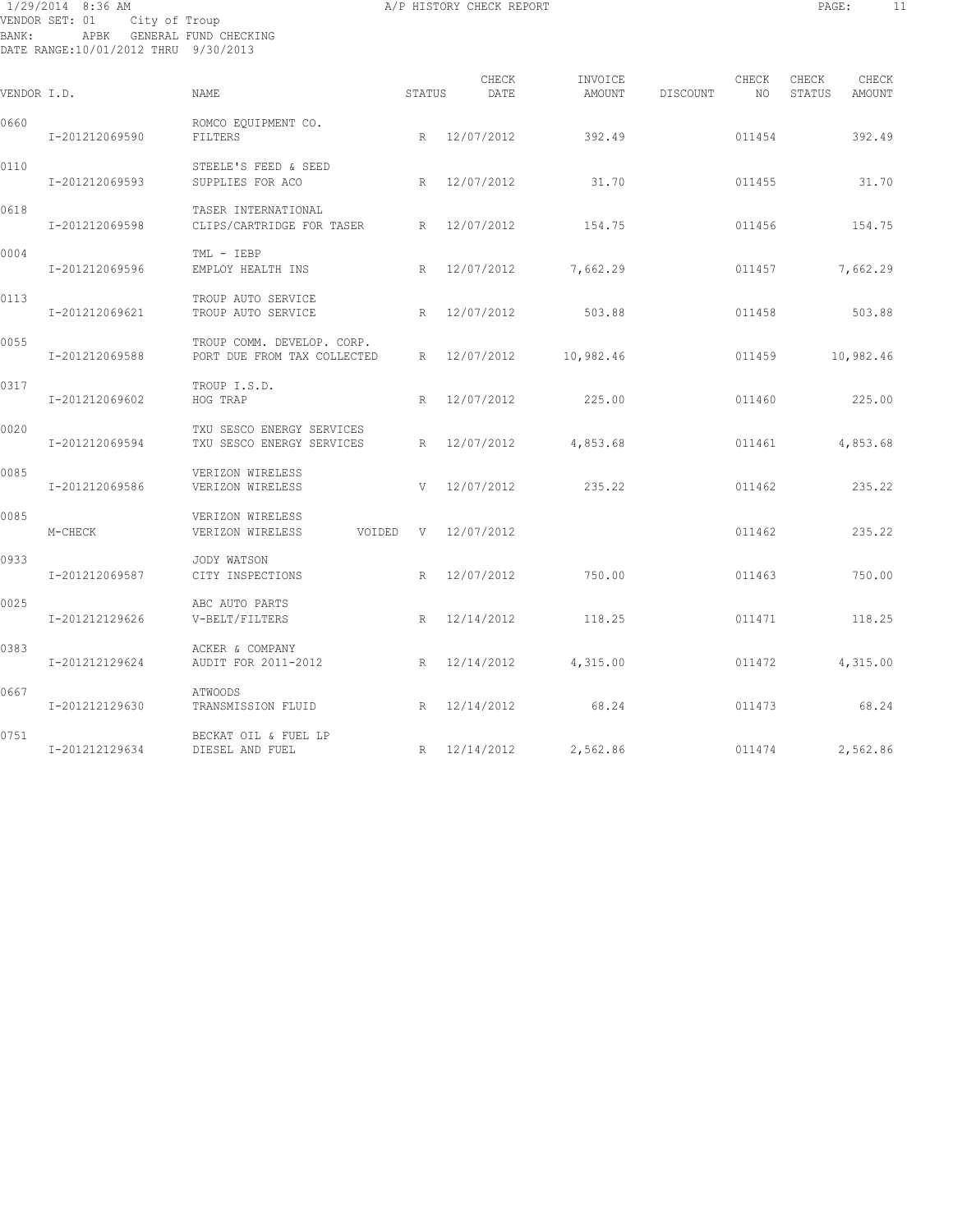# 1/29/2014 8:36 AM A/P HISTORY CHECK REPORT PAGE: 12 VENDOR SET: 01 City of Troup BANK: APBK GENERAL FUND CHECKING DATE RANGE:10/01/2012 THRU 9/30/2013

| VENDOR I.D. |                | <b>NAME</b>                                               | STATUS | CHECK<br>DATE | INVOICE<br>AMOUNT | DISCOUNT | CHECK<br>NO. | CHECK<br>STATUS | CHECK<br>AMOUNT |
|-------------|----------------|-----------------------------------------------------------|--------|---------------|-------------------|----------|--------------|-----------------|-----------------|
| 0749        | I-201212129627 | CARD SERVICE CENTER<br>POSTAGE                            |        | R 12/14/2012  | 9.74              |          | 011475       |                 | 9.74            |
| 0754        | I-201212129628 | CINTAS CORPORATION #495<br>EMPLOYEE UNIFORMS              | R      | 12/14/2012    | 186.52            |          | 011476       |                 | 186.52          |
| 0094        | I-201212129632 | E.T.M.C.E.M.S.<br>CONTRACT FEES FOR DEC 2012              | R      | 12/14/2012    | 3,036.10          |          | 011477       |                 | 3,036.10        |
| 0660        | I-201212129635 | ROMCO EQUIPMENT CO.<br>FUEL FILTER                        | R      | 12/14/2012    | 9.28              |          | 011478       |                 | 9.28            |
| 0392        | I-201212129625 | STEVEN SLUDOR<br>NOV CARETAKER BRADFORD CEM               | R      | 12/14/2012    | 750.00            |          | 011479       |                 | 750.00          |
| 0673        | I-201212129629 | TENNISON'S FOSTER SAW & REPAIR<br>FILTERS, PLUGS          | R.     | 12/14/2012    | 138.44            |          | 011480       |                 | 138.44          |
| 0946        | I-201212129633 | TIME-IT LUBE CO<br>OIL CHANGE/LUBE                        | R      | 12/14/2012    | 222.33            |          | 011481       |                 | 222.33          |
| 0167        | I-201212129631 | TRI COUNTY LEADER<br>BIDDERS NOTICE AD                    | R      | 12/14/2012    | 242.00            |          | 011482       |                 | 242.00          |
| 0156        | I-201212189644 | ABLE & ADVANCED LOCKSMITH<br>REKEYED CITY HALL AND PD     | R      | 12/19/2012    | 196.50            |          | 011483       |                 | 196.50          |
| 0241        | I-201212189645 | ALLIED WASTE SERVICES #070<br>MONTHLY CONTRACT FEE GARB.  | R      | 12/19/2012    | 13,403.95         |          | 011484       |                 | 13,403.95       |
| 0021        | I-201212189646 | CENTURYLINK LOCAL/INTERNET<br>CENTURYLINK LOCAL/INTERNET  | R      | 12/19/2012    | 571.49            |          | 011485       |                 | 571.49          |
| 0510        | I-201212189647 | KLEIN ANIMAL SHELTER<br>ANIMAL HOUSING FEES               | R      | 12/19/2012    | 220.00            |          | 011486       |                 | 220.00          |
| 0425        | I-201212189648 | LINEBARGER GOGGAN BLAIR & SAMP<br>COLLECTION OF VAL TAXES | R      | 12/19/2012    | 547.35            |          | 011487       |                 | 547.35          |
| 0045        | I-201212189662 | CORY MELTON<br>COMPUTER SET UP                            | R      | 12/19/2012    | 75.00             |          | 011488       |                 | 75.00           |
| 0401        | I-201212189663 | SHAWN MURRY<br>PAYMENT FOR INSTRUCTING TASER              | R      | 12/19/2012    | 105.00            |          | 011489       |                 | 105.00          |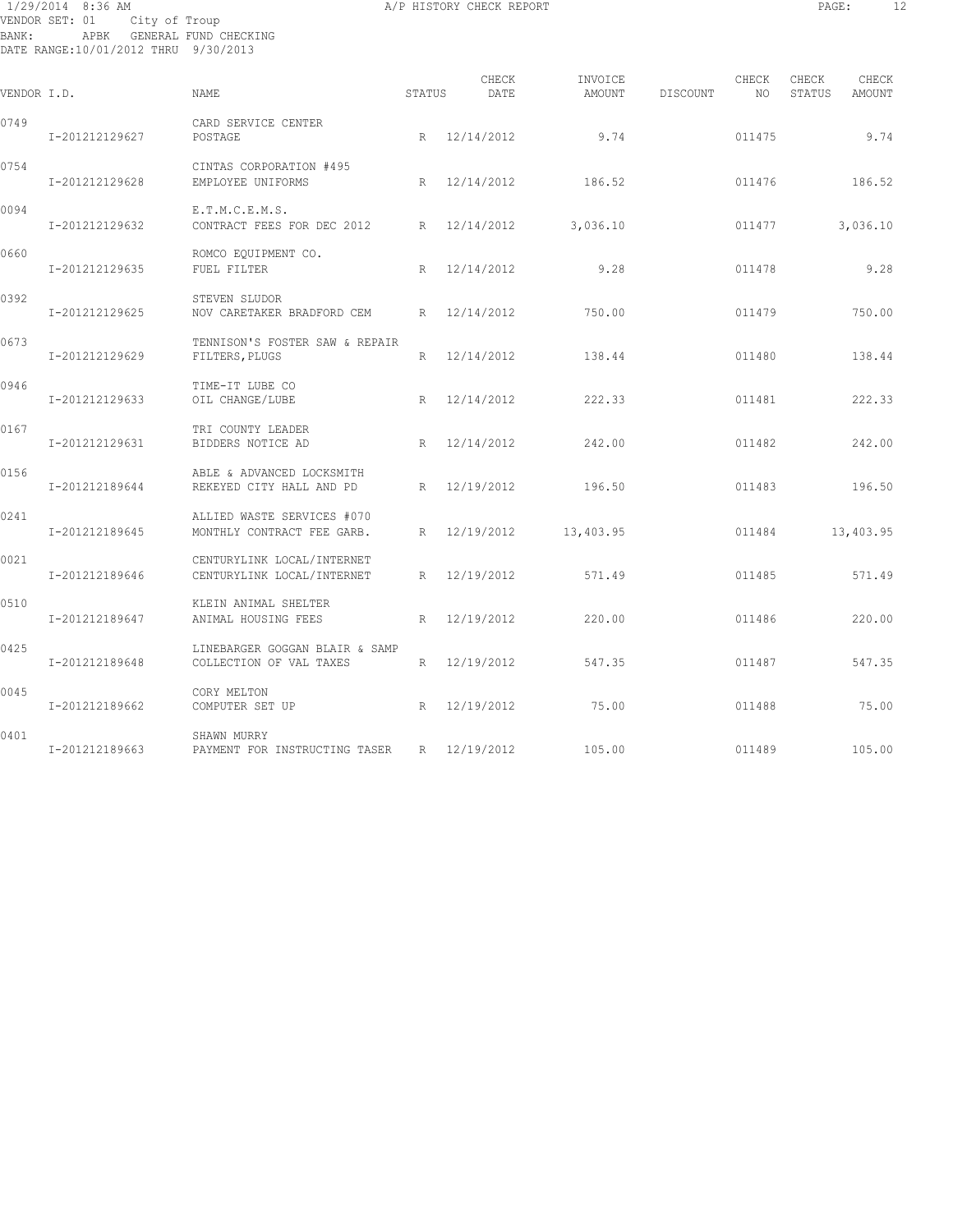# 1/29/2014 8:36 AM A/P HISTORY CHECK REPORT PAGE: 13 VENDOR SET: 01 City of Troup BANK: APBK GENERAL FUND CHECKING DATE RANGE:10/01/2012 THRU 9/30/2013

| г<br>٠<br>٠<br>٠<br>-<br>۰,<br>., |
|-----------------------------------|
|                                   |

| VENDOR I.D. |                | <b>NAME</b>                                                   | STATUS | CHECK<br>DATE    | INVOICE<br>AMOUNT     | DISCOUNT | CHECK<br>NO. | CHECK<br>STATUS | CHECK<br>AMOUNT |
|-------------|----------------|---------------------------------------------------------------|--------|------------------|-----------------------|----------|--------------|-----------------|-----------------|
| 0065        | I-201212319670 | CENTER POINT ENERGY ENTEX<br>CENTER POINT ENERGY ENTEX        |        | R 12/31/2012     | 37.14                 |          | 011504       |                 | 37.14           |
| 0665        | I-201212319671 | CHEROKEE COUNTY APPRAISAL DIST<br>IST ORT APPRAISAL FEES 2013 |        | R 12/31/2012     | 267.00                |          | 011505       |                 | 267.00          |
| 0315        | I-201212319672 | PETALS<br>SPRAY FOR C. JOHNSON                                |        | R 12/31/2012     | 100.00                |          | 011506       |                 | 100.00          |
| 0882        | I-201212319673 | PURCHASE POWER<br>POSTAGE METER FEE                           | R      | 12/31/2012       | 32.46                 |          | 011507       |                 | 32.46           |
| 0149        | I-201212319674 | SMITH CO. APPRAISAL DIST<br>1ST QRT APPRAISAL FEE 2013        |        |                  | R 12/31/2012 1,991.75 |          | 011508       |                 | 1,991.75        |
| 0053        | I-201212319675 | STORY-WRIGHT, INC.<br>OFFICE SUPPLIES                         | R      | 12/31/2012       | 254.55                |          | 011509       |                 | 254.55          |
| 0824        | I-201212319676 | SWACHA<br>2013 ACH RULE BOOK                                  |        | R 12/31/2012     | 33.50                 |          | 011510       |                 | 33.50           |
| 0891        | I-201212319677 | TIRE WORX<br>TIRE FOR DUMP TRUCK                              |        | $V = 12/31/2012$ | 315.00                |          | 011511       |                 | 315.00          |
| 0891        | M-CHECK        | TIRE WORX<br>TIRE WORX<br>VOIDED                              |        | V 12/31/2012     |                       |          | 011511       |                 | 315.00          |
| 0631        | I-201212319679 | TNT TIRE & LUBE, LLC<br>PATCH TIRE                            |        | R 12/31/2012     | 12.50                 |          | 011512       |                 | 12.50           |
| 0055        | I-201212319678 | TROUP COMM. DEVELOP. CORP.<br>PORT DUE FROM TAX COLL          |        | R 12/31/2012     | 12,527.89             |          | 011513       |                 | 12,527.89       |
| 0751        | I-201301039681 | BECKAT OIL & FUEL LP<br>FUEL AND DEL FEE                      | R      | 1/04/2013        | 1,273.60              |          | 011514       |                 | 1,273.60        |
| 0183        | I-201301039682 | BIRDSONG & ARMSTRONG<br>JAN RETAINER FEE LEGAL                | R      | 1/04/2013        | 350.00                |          | 011515       |                 | 350.00          |
| 0109        | I-201301039683 | CENTURYLINK<br>LONG DISTANCE FEES                             | R      | 1/04/2013        | 16.58                 |          | 011516       |                 | 16.58           |
| 0573        | I-201301039684 | JAMES CHADWICK<br>FEES FOR CDL TESTING                        | R      | 1/04/2013        | 98.00                 |          | 011517       |                 | 98.00           |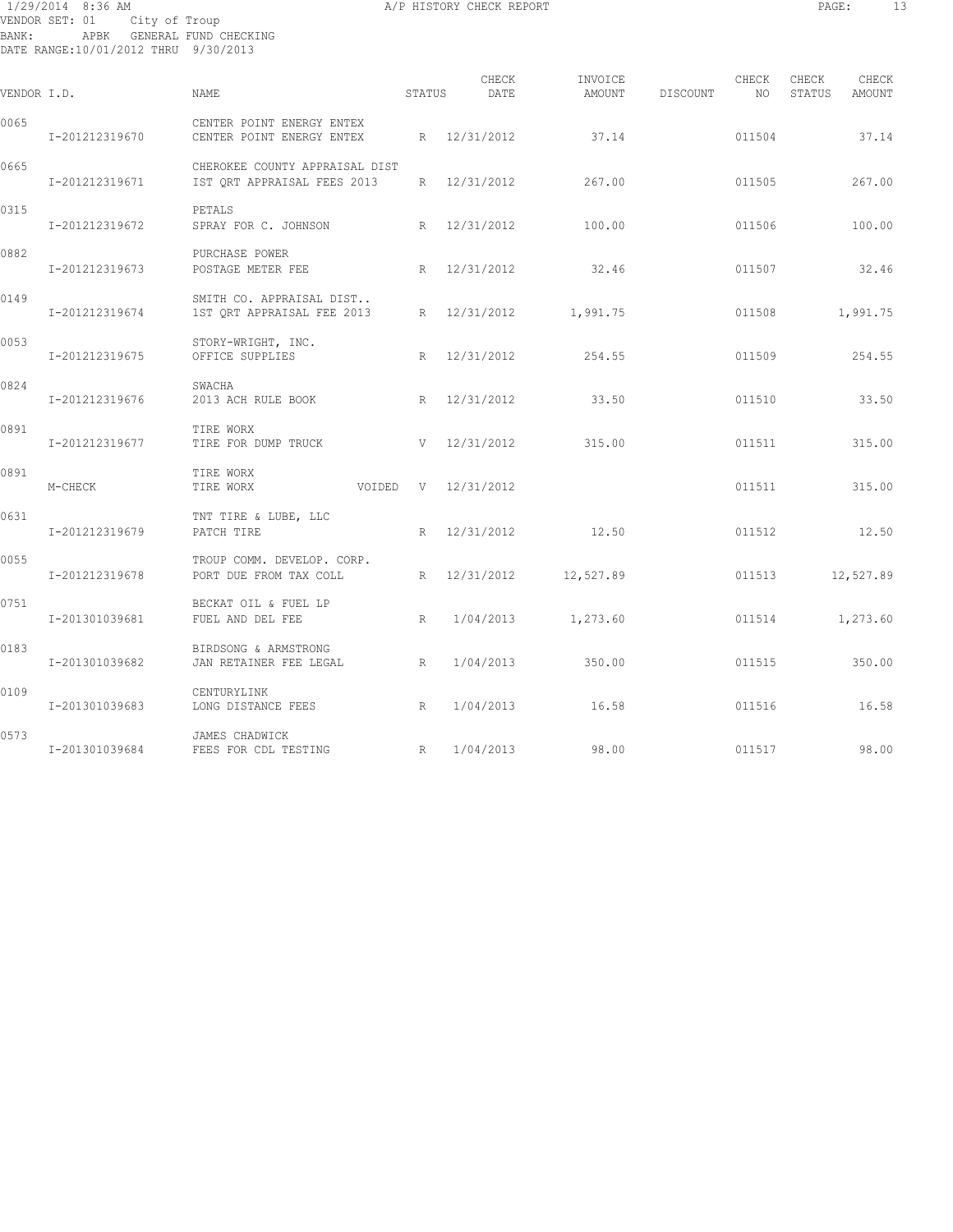# 1/29/2014 8:36 AM A/P HISTORY CHECK REPORT PAGE: 14 VENDOR SET: 01 City of Troup BANK: APBK GENERAL FUND CHECKING DATE RANGE:10/01/2012 THRU 9/30/2013

| ۰<br>٠<br>۰.<br>., | ٠ |  |
|--------------------|---|--|
|                    |   |  |

|             |                |                                                        |        | CHECK     | INVOICE   |          | CHECK  | CHECK  | CHECK     |
|-------------|----------------|--------------------------------------------------------|--------|-----------|-----------|----------|--------|--------|-----------|
| VENDOR I.D. |                | NAME                                                   | STATUS | DATE      | AMOUNT    | DISCOUNT | NO     | STATUS | AMOUNT    |
| 0457        | I-201301039685 | COOPER 1ST AUTOMOTIVE INC.<br>DUMP TRUCK INSPECTION    | R      | 1/04/2013 | 62.00     |          | 011518 |        | 62.00     |
| 0094        | I-201301039686 | E.T.M.C.E.M.S.<br>AMB CONTRACT FEES FOR JAN 2013 R     |        | 1/04/2013 | 3,070.05  |          | 011519 |        | 3,070.05  |
| 0040        | I-201301039687 | HARRY'S BUILDING MATERIALS<br>WATER SUPPLIES           | R      | 1/04/2013 | 152.37    |          | 011520 |        | 152.37    |
| 0869        | I-201301039688 | KELLY TRACTOR & EQUIPMENT<br>FILTERS                   | R      | 1/04/2013 | 76.51     |          | 011521 |        | 76.51     |
| 0110        | I-201301039689 | STEELE'S FEED & SEED<br>CORN FOR HOG TRAP              | R      | 1/04/2013 | 11.65     |          | 011522 |        | 11.65     |
| 0927        | I-201301039691 | TLO LLC<br>SEARCHES FOR CODE ENF                       | R      | 1/04/2013 | 20.00     |          | 011523 |        | 20.00     |
| 0113        | I-201301039690 | TROUP AUTO SERVICE<br>INSPECTIONS AND REPAIR           | R      | 1/04/2013 | 135.95    |          | 011524 |        | 135.95    |
| 0056        | I-201301039693 | U.S. POST OFFICE<br>PERMIT FEE                         | R      | 1/04/2013 | 190.00    |          | 011525 |        | 190.00    |
| 0085        | I-201301039692 | VERIZON WIRELESS<br>CELL PHONE USAGE                   | R      | 1/04/2013 | 199.59    |          | 011526 |        | 199.59    |
| 0886        | I-201301079705 | CALDWELL COUNTY CHEVROLET<br>CALDWELL COUNTY CHEVROLET | R      | 1/07/2013 | 24,944.00 |          | 011527 |        | 24,944.00 |
| 0025        | I-201301119712 | ABC AUTO PARTS<br>FILTER, WHIPPER BLADES               | R      | 1/11/2013 | 62.39     |          | 011535 |        | 62.39     |
| 0383        | I-201301119718 | ACKER & COMPANY<br>11-12 AUDIT                         | R      | 1/11/2013 | 1,367.00  |          | 011536 |        | 1,367.00  |
| 0751        | I-201301119709 | BECKAT OIL & FUEL LP<br>FUEL AND DEL FEE               | R      | 1/11/2013 | 1,311.25  |          | 011537 |        | 1,311.25  |
| 0754        | I-201301119714 | CINTAS CORPORATION #495<br>EMPLOYEE UNIFORMS           | R      | 1/11/2013 | 256.27    |          | 011538 |        | 256.27    |
| 0035        | I-201301119713 | EAST TEXAS COPY SYSTEMS, INC.<br>COPIER OVERAGE/LEASE  | R      | 1/11/2013 | 35.00     |          | 011539 |        | 35.00     |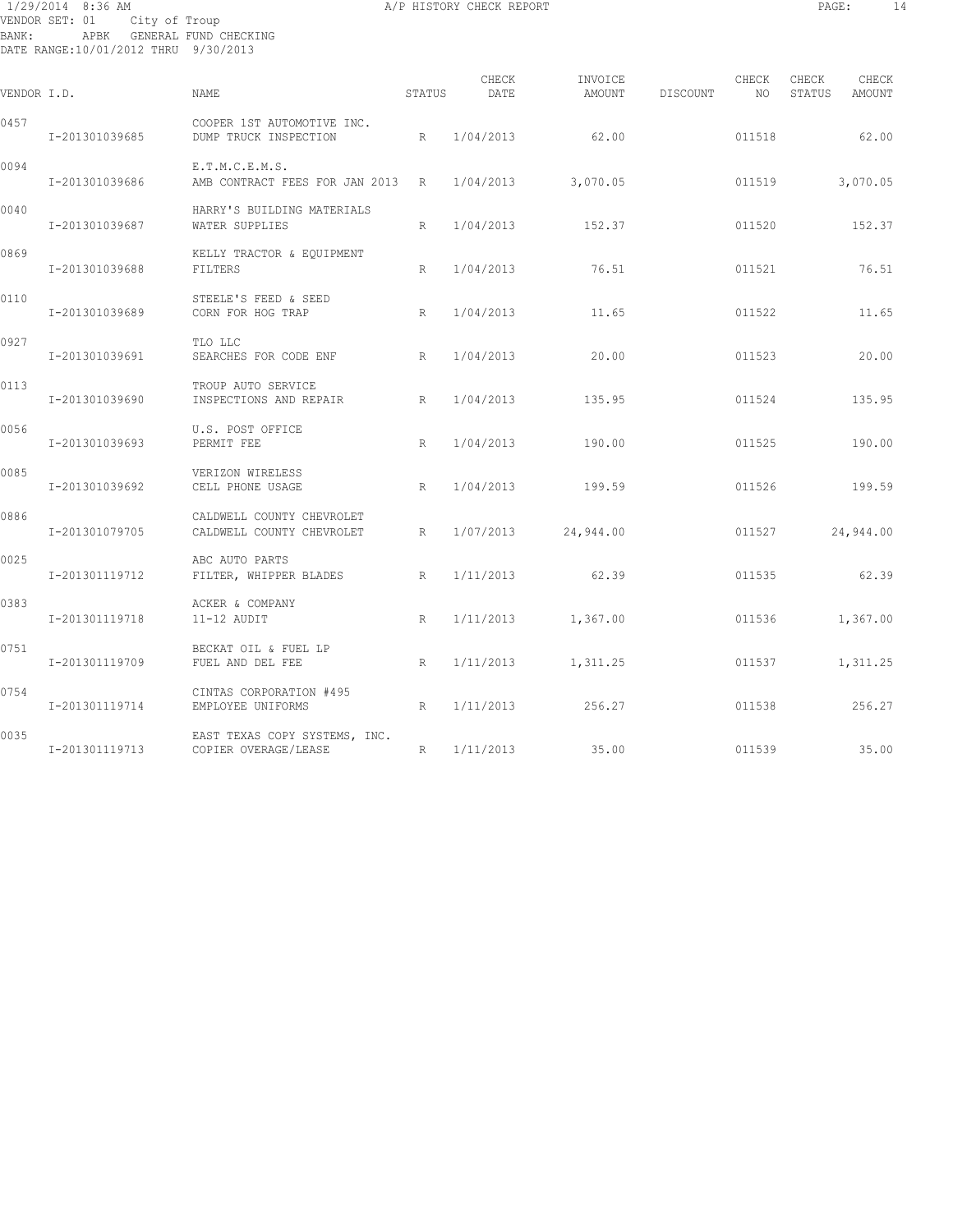# 1/29/2014 8:36 AM A/P HISTORY CHECK REPORT PAGE: 15 VENDOR SET: 01 City of Troup BANK: APBK GENERAL FUND CHECKING DATE RANGE:10/01/2012 THRU 9/30/2013

| <b>PAGE</b> |  |  |
|-------------|--|--|
|             |  |  |

| VENDOR I.D. |                | <b>NAME</b>                                              | STATUS | CHECK<br>DATE | INVOICE<br>AMOUNT    | DISCOUNT | CHECK<br>NO | CHECK<br>STATUS | CHECK<br>AMOUNT |
|-------------|----------------|----------------------------------------------------------|--------|---------------|----------------------|----------|-------------|-----------------|-----------------|
| 0101        | I-201301119716 | LAW ENFORCEMENT SYSTEMS, INC.<br>CITATIONS               | R      | 1/11/2013     | 182.00               |          | 011540      |                 | 182.00          |
| 0047        | I-201301119711 | OMNIBASE SERVICES OF TEXAS<br>FTA PROGRAM FEES           | R      | 1/11/2013     | 96.00                |          | 011541      |                 | 96.00           |
| 0696        | I-201301119721 | SMITH COUNTY DISPATCH<br>SMITH COUNTY DISPATCH<br>R      |        | 1/11/2013     | 18,892.94            |          | 011542      |                 | 18,892.94       |
| 0015        | I-201301119707 | STATE COMPTROLLER<br>4TH ORT FEES FOR FINES COLL R       |        | 1/11/2013     | 5,731.37             |          | 011543      |                 | 5,731.37        |
| 0618        | I-201301119720 | TASER INTERNATIONAL<br>TASER, CAM, EQUIP                 | R      |               | $1/11/2013$ 1,828.35 |          | 011544      |                 | 1,828.35        |
| 0946        | I-201301119715 | TIME-IT LUBE CO<br>OIL CHANGE                            | R      | 1/11/2013     | 336.15               |          | 011545      |                 | 336.15          |
| 0004        | I-201301119710 | TML - IEBP<br>EMPLOYEE INS                               | R      | 1/11/2013     | 7,661.79             |          | 011546      |                 | 7,661.79        |
| 0113        | I-201301119708 | TROUP AUTO SERVICE<br>CLEANED INJ ON 2009 CROWN VIC      | R      | 1/11/2013     | 200.00               |          | 011547      |                 | 200.00          |
| 0020        | I-201301119719 | TXU SESCO ENERGY SERVICES<br>TXU SESCO ENERGY SERVICES   | R      | 1/11/2013     | 4,852.42             |          | 011548      |                 | 4,852.42        |
| 0456        | I-201301119717 | WATCHGUARD VIDEO<br>VIDEO FOR K-9 UNIT                   | R      | 1/11/2013     | 190.00               |          | 011549      |                 | 190.00          |
| 0241        | I-201301179738 | ALLIED WASTE SERVICES #070<br>CONTRACT GARBAGE SERVICE   | R      | 1/18/2013     | 13,329.16            |          | 011550      | 13,329.16       |                 |
| 0088        | I-201301179739 | APAC-TEXAS, INC.<br>FLEX BASE FOR 8/30/2010 R            |        | 1/18/2013     | 691.40               |          | 011551      |                 | 691.40          |
| 0588        | I-201301179740 | AΤ&Τ<br>LAPTOP CARDS FOR PD                              | R      | 1/18/2013     | 221.96               |          | 011552      |                 | 221.96          |
| 0633        | I-201301179737 | GENE COTTLE<br>CHAIR, PRINTER FOR ADMIN OFFICE R         |        | 1/18/2013     | 356.66               |          | 011553      |                 | 356.66          |
| 0425        | I-201301179741 | LINEBARGER GOGGAN BLAIR & SAMP<br>COLL OF AD VALOREM TAX | R      | 1/18/2013     | 657.38               |          | 011554      |                 | 657.38          |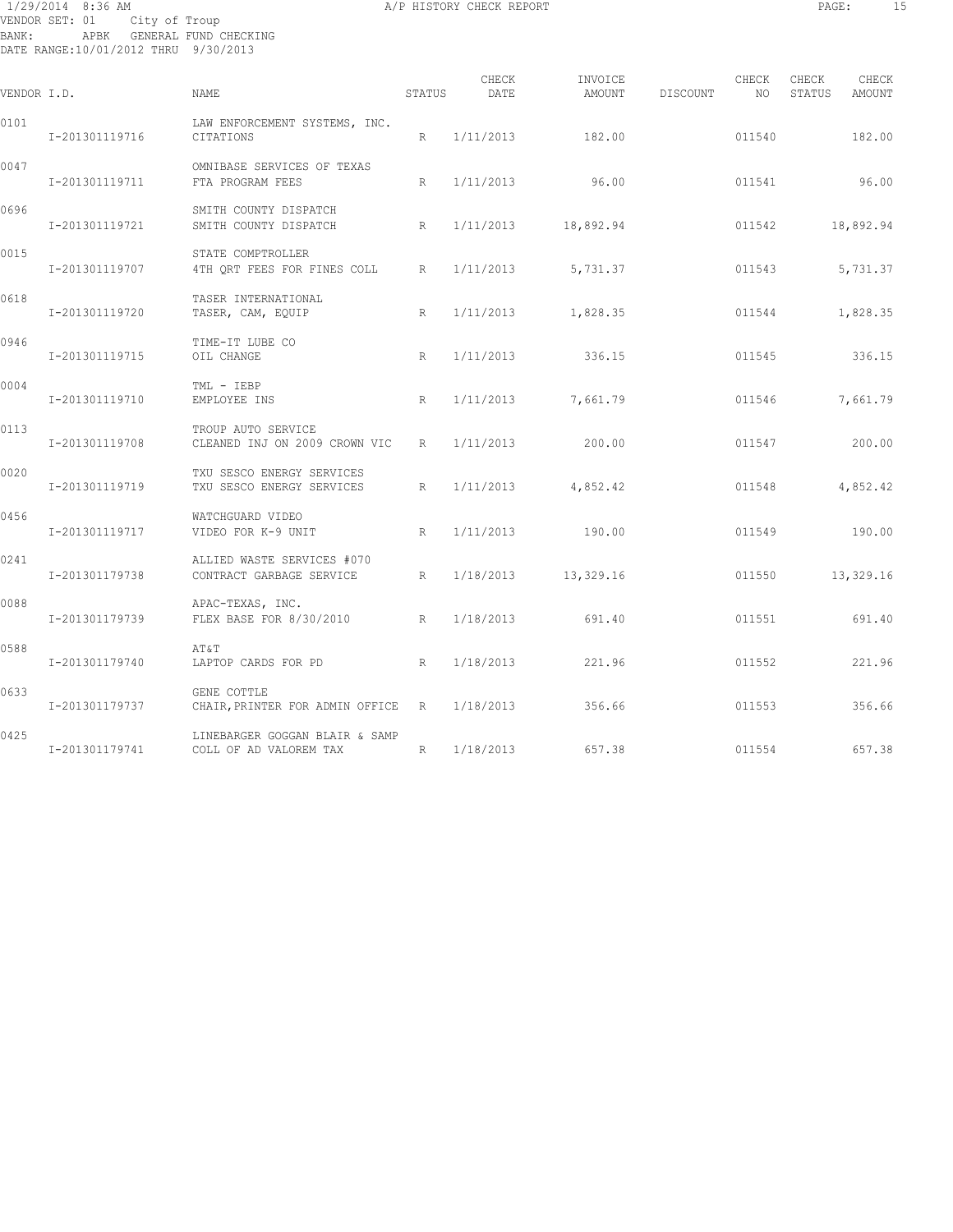# 1/29/2014 8:36 AM A/P HISTORY CHECK REPORT PAGE: 16 VENDOR SET: 01 City of Troup BANK: APBK GENERAL FUND CHECKING DATE RANGE:10/01/2012 THRU 9/30/2013

| VENDOR I.D. |                | NAME                                                       | STATUS | CHECK<br>DATE | INVOICE<br>AMOUNT | DISCOUNT | CHECK<br>NO. | CHECK<br>STATUS | CHECK<br>AMOUNT |
|-------------|----------------|------------------------------------------------------------|--------|---------------|-------------------|----------|--------------|-----------------|-----------------|
|             |                |                                                            |        |               |                   |          |              |                 |                 |
| 0047        | I-201301179742 | OMNIBASE SERVICES OF TEXAS<br>OMNIBASE SERVICES OF TEXAS   | R      | 1/18/2013     | 102.00            |          | 011555       |                 | 102.00          |
| 0882        | I-201301179743 | PURCHASE POWER<br>POSTAGE AND METER                        | R      | 1/18/2013     | 257.09            |          | 011556       |                 | 257.09          |
| 0660        | I-201301179744 | ROMCO EQUIPMENT CO.<br>PARTS                               | R      | 1/18/2013     | 128.87            |          | 011557       |                 | 128.87          |
| 0392        | I-201301179745 | STEVEN SLUDOR<br>DEC CARETAKER FOR BRADFORD                | R      | 1/18/2013     | 750.00            |          | 011558       |                 | 750.00          |
| 0157        | I-201301179746 | TEXAS WORKFORCE COM.<br>4TH QRT FEES 2012                  | R      | 1/18/2013     | 25.38             |          | 011559       |                 | 25.38           |
| 0749        | I-201301189764 | CARD SERVICE CENTER<br>CLASS FOR D. BIGGS                  | R      | 1/18/2013     | 105.00            |          | 011560       |                 | 105.00          |
| 0751        | I-201301249766 | BECKAT OIL & FUEL LP<br>BECKAT OIL & FUEL LP               | R      | 1/25/2013     | 1,305.82          |          | 011571       |                 | 1,305.82        |
| 0065        | I-201301249767 | CENTER POINT ENERGY ENTEX<br>CENTER POINT ENERGY ENTEX     | R      | 1/25/2013     | 60.23             |          | 011572       |                 | 60.23           |
| 0021        | I-201301249768 | CENTURYLINK LOCAL/INTERNET<br>CENTURYLINK LOCAL/INTERNET   | R      | 1/25/2013     | 571.49            |          | 011573       |                 | 571.49          |
| 0796        | I-201301249769 | CINTAS FIRST AID AND SAFETY<br>CINTAS FIRST AID AND SAFETY | R      | 1/25/2013     | 21.67             |          | 011574       |                 | 21.67           |
| 0510        | I-201301249770 | KLEIN ANIMAL SHELTER<br>HOUSING FOR ACO ANIMALS            | R      | 1/25/2013     | 220.00            |          | 011575       |                 | 220.00          |
| 0053        | I-201301249771 | STORY-WRIGHT, INC.<br>OFFICE SUPPLIES                      | R      | 1/25/2013     | 597.44            |          | 011576       |                 | 597.44          |
| 0055        | I-201301249772 | TROUP COMM. DEVELOP. CORP.<br>PORT DUE FOR TAX COLLECTED   | R      | 1/25/2013     | 7,907.55          |          | 011577       |                 | 7,907.55        |
| 0801        | I-201301249773 | TYLER VAULT<br>BACK UP RACK RENTAL                         | R      | 1/25/2013     | 50.00             |          | 011578       |                 | 50.00           |
| 0933        | I-201301249774 | JODY WATSON<br>CITY INSPECTIONS FOR DEC 2012               | R      | 1/25/2013     | 400.00            |          | 011579       |                 | 400.00          |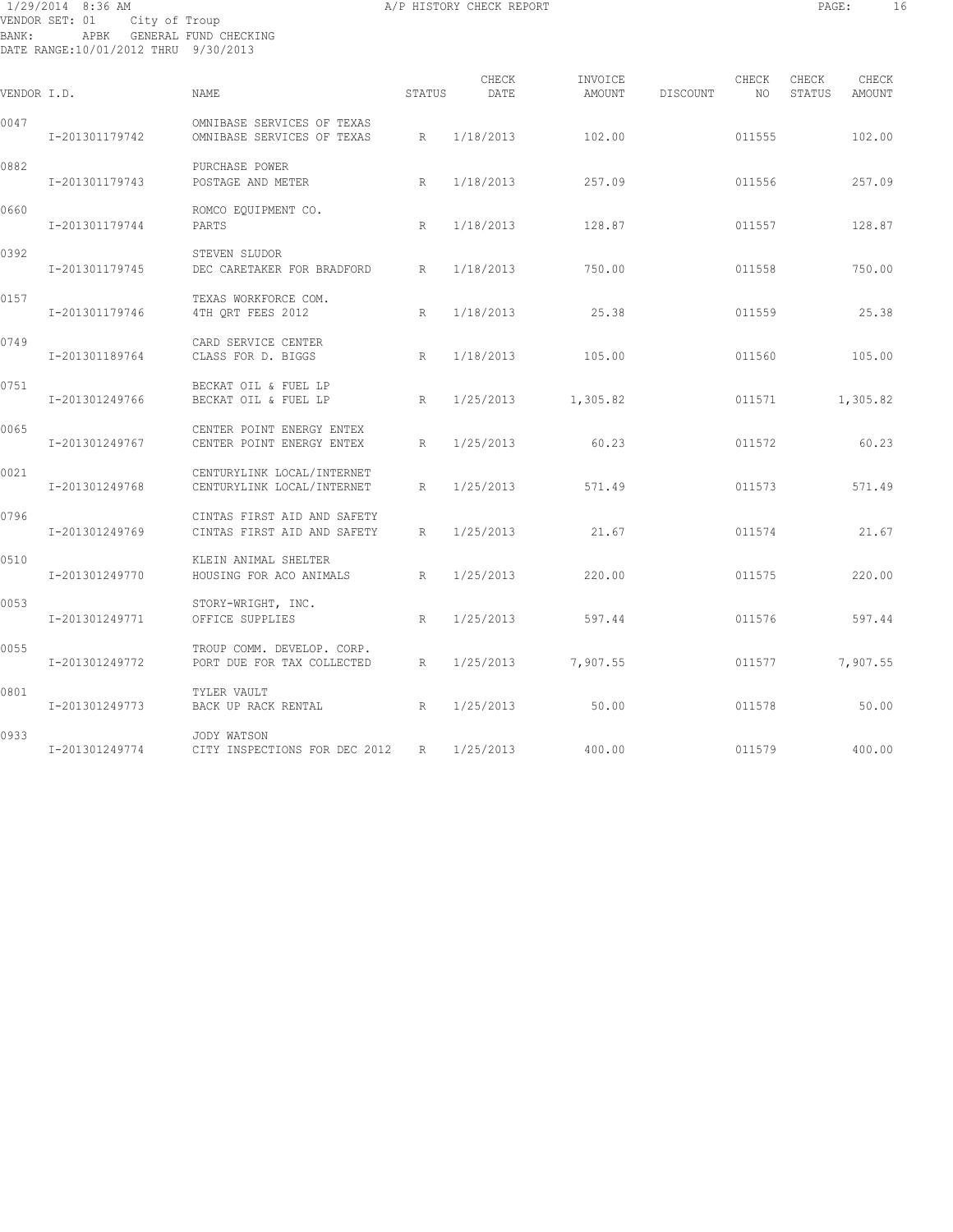# 1/29/2014 8:36 AM A/P HISTORY CHECK REPORT PAGE: 17 VENDOR SET: 01 City of Troup BANK: APBK GENERAL FUND CHECKING DATE RANGE:10/01/2012 THRU 9/30/2013

| VENDOR I.D. |                | <b>NAME</b>                                                  | <b>STATUS</b> | CHECK<br>DATE | INVOICE<br>AMOUNT | DISCOUNT | CHECK<br>NO | CHECK<br>STATUS | CHECK<br><b>AMOUNT</b> |
|-------------|----------------|--------------------------------------------------------------|---------------|---------------|-------------------|----------|-------------|-----------------|------------------------|
| 0045        | I-201301309782 | CORY MELTON<br>PATROL COMP, QRT MAINT COMP                   | R             | 1/31/2013     | 440.00            |          | 011580      |                 | 440.00                 |
| 0358        | I-201301309784 | SCHWAAB, INC.<br>STAMP PADS                                  | R             | 1/31/2013     | 19.74             |          | 011581      |                 | 19.74                  |
| 0910        | I-201301309783 | THE POLICE AND SHERIFFS PRESS<br>ID CARD FOR RESERVE OFFICER | R             | 1/31/2013     | 17.45             |          | 011582      |                 | 17.45                  |
| 0113        | I-201301309786 | TROUP AUTO SERVICE<br>TROUP AUTO SERVICE                     | R             | 1/31/2013     | 1,041.88          |          | 011583      |                 | 1,041.88               |
| 0437        | I-201301309785 | TROUP CHAMBER OF COMMERCE<br>YEARLY MEMBERSHIP FEE           | R             | 1/31/2013     | 120.00            |          | 011584      |                 | 120.00                 |
| 0056        | I-201301309787 | U.S. POST OFFICE<br>STAMPS                                   | R             | 1/31/2013     | 309.00            |          | 011585      |                 | 309.00                 |
| 0085        | I-201301309788 | VERIZON WIRELESS<br>CELL PHONE                               | R             | 1/31/2013     | 384.63            |          | 011586      |                 | 384.63                 |
| 0456        | I-201301309789 | WATCHGUARD VIDEO<br>EVIDENCE DVDS                            | R             | 1/31/2013     | 347.00            |          | 011587      |                 | 347.00                 |
| 0383        | I-201302069797 | ACKER & COMPANY<br>11-12 FISCAL AUDIT                        | R             | 2/08/2013     | 2,298.50          |          | 011595      |                 | 2,298.50               |
| 0588        | I-201302069799 | AT&T<br>LAPTOP AIR CARDS FOR PD                              | R             | 2/08/2013     | 221.96            |          | 011596      |                 | 221.96                 |
| 0751        | I-201302069800 | BECKAT OIL & FUEL LP<br>FUEL AND DIESEL                      | R             | 2/08/2013     | 1,817.66          |          | 011597      |                 | 1,817.66               |
| 0886        | I-201302069801 | CALDWELL COUNTY CHEVROLET<br>2013 CHEV TAHOE K-9 UNIT        | R             | 2/08/2013     | 50.00             |          | 011598      |                 | 50.00                  |
| 0109        | I-201302069802 | CENTURYLINK<br>LONG DISTANCE FEES                            | R             | 2/08/2013     | 14.10             |          | 011599      |                 | 14.10                  |
| 0745        | I-201302069804 | COMPLETE COMMUNICATIONS<br>LINE 4901, SECURITY DVR TO ADM R  |               | 2/08/2013     | 300.00            |          | 011600      |                 | 300.00                 |
| 0304        | I-201302069803 | CREATIVE GRAPHICS<br>BUSINESS CARDS FOR G. COTTLE            | R             | 2/08/2013     | 75.00             |          | 011601      |                 | 75.00                  |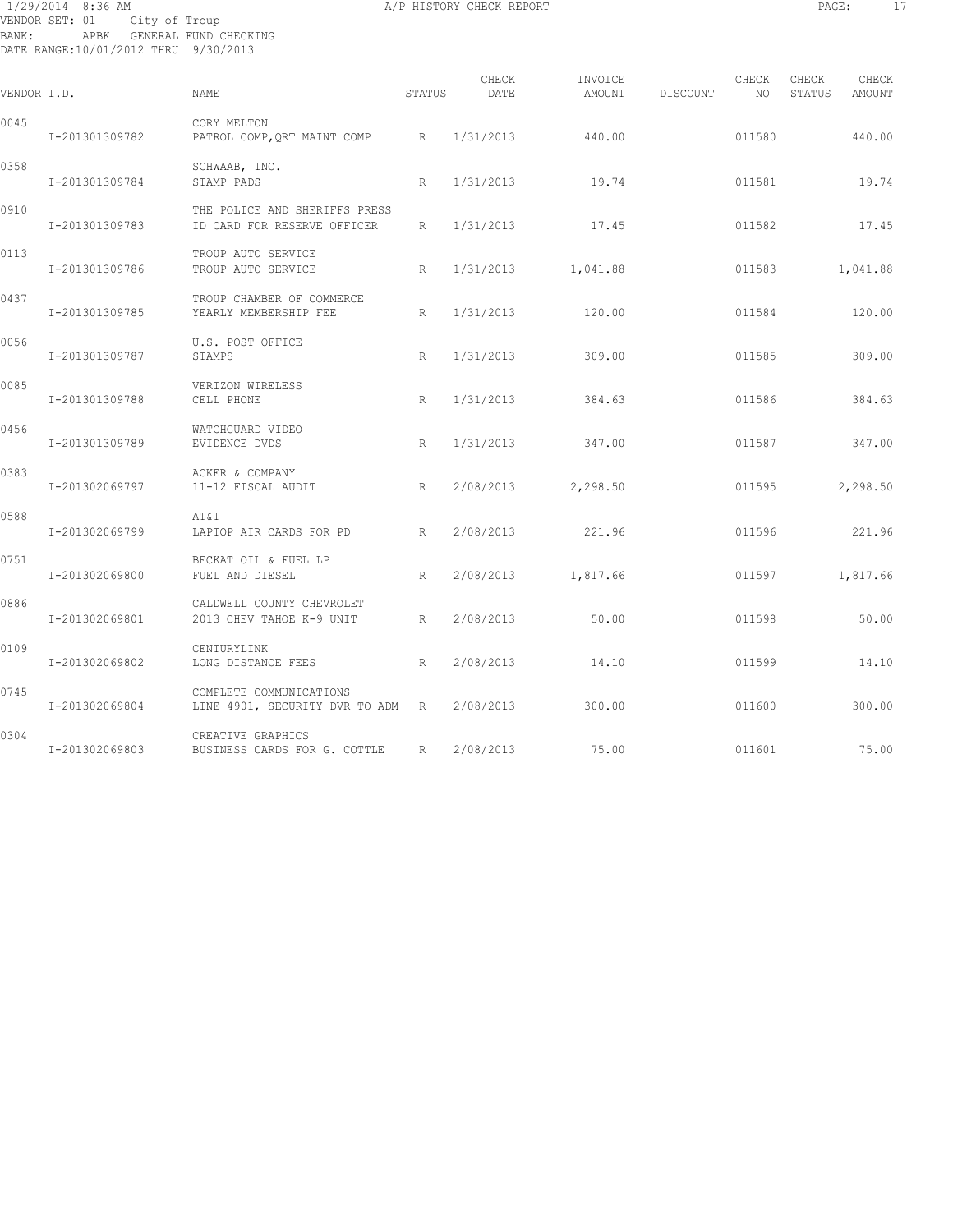# 1/29/2014 8:36 AM A/P HISTORY CHECK REPORT PAGE: 18 VENDOR SET: 01 City of Troup BANK: APBK GENERAL FUND CHECKING DATE RANGE:10/01/2012 THRU 9/30/2013

| VENDOR I.D. |                | <b>NAME</b>                                                | STATUS       | CHECK<br>DATE | INVOICE<br>AMOUNT | DISCOUNT | CHECK<br>NO. | CHECK<br>STATUS | CHECK<br>AMOUNT |
|-------------|----------------|------------------------------------------------------------|--------------|---------------|-------------------|----------|--------------|-----------------|-----------------|
| 0094        | I-201302069805 | E.T.M.C.E.M.S.<br>MONTHLY AMB CONTRACT FEE                 | R            | 2/08/2013     | 3,045.80          |          | 011602       |                 | 3,045.80        |
| 0040        | I-201302069806 | HARRY'S BUILDING MATERIALS<br>HARRY'S BUILDING MATERIALS   | R            | 2/08/2013     | 56.13             |          | 011603       |                 | 56.13           |
| 0889        | I-201302069807 | ASCO EQUIPMENT<br>FUEL CAP                                 | R            | 2/08/2013     | 25.18             |          | 011604       |                 | 25.18           |
| 0238        | I-201302069808 | FREDRICK W. KERSH, DO<br>PHYSICAL FOR G. COTTLE            | $\mathbb{R}$ | 2/08/2013     | 70.00             |          | 011605       |                 | 70.00           |
| 0434        | I-201302069809 | NATIONAL TRIM<br>2013 TAHOE PD DECAL/TRIM                  | R            | 2/08/2013     | 400.00            |          | 011606       |                 | 400.00          |
| 0446        | I-201302069811 | PRODUCTIVITY CENTER, INC.<br>TCLEDDES 4/13-4/14 MEMBERSHIP | R            | 2/08/2013     | 295.00            |          | 011607       |                 | 295.00          |
| 0660        | I-201302069810 | ROMCO EQUIPMENT CO.<br>PARTS FOR 720D GRADER               | R            | 2/08/2013     | 379.32            |          | 011608       |                 | 379.32          |
| 0392        | I-201302069812 | STEVEN SLUDOR<br>BRADFOR CEM CARETAKE 1/13                 | R            | 2/08/2013     | 750.00            |          | 011609       |                 | 750.00          |
| 0004        | I-201302069814 | TML - IEBP<br>EMPLOYEE INSURANCE                           | R            | 2/08/2013     | 7,145.71          |          | 011610       |                 | 7,145.71        |
| 0058        | I-201302069815 | TML - IRP<br>11/12 FISCAL WC AUDIT                         | R            | 2/08/2013     | 1,214.28          |          | 011611       |                 | 1,214.28        |
| 0631        | I-201302069813 | TNT TIRE & LUBE, LLC<br>ROTATE TIRES FOR 2 PD VEH          | R            | 2/08/2013     | 60.00             |          | 011612       |                 | 60.00           |
| 0167        | I-201302069816 | TRI COUNTY LEADER<br>SPECIFIC USE PERMIT AD                | R            | 2/08/2013     | 62.50             |          | 011613       |                 | 62.50           |
| 0113        | I-201302069817 | TROUP AUTO SERVICE<br>ACO VEHICLE INSPECTION               | R            | 2/08/2013     | 14.50             |          | 011614       |                 | 14.50           |
| 0020        | I-201302069819 | TXU SESCO ENERGY SERVICES<br>TXU SESCO ENERGY SERVICES     | R            | 2/08/2013     | 4,862.79          |          | 011615       |                 | 4,862.79        |
| 0652        | I-201302069818 | TYLER TECHNOLOGIES, INC.<br>INCODE PHONE SUPPORT           | R            | 2/08/2013     | 1,595.00          |          | 011616       |                 | 1,595.00        |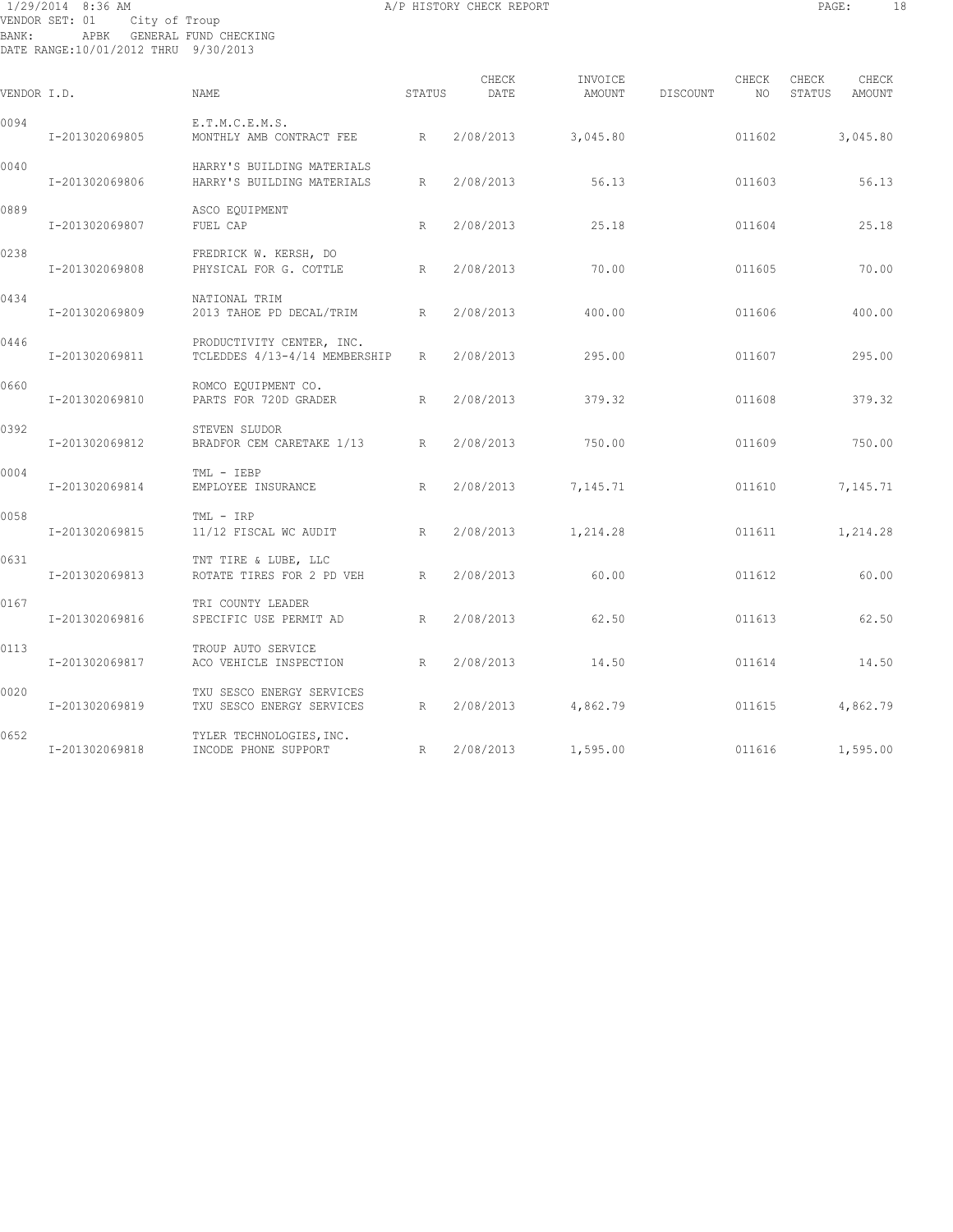# 1/29/2014 8:36 AM A/P HISTORY CHECK REPORT PAGE: 19 VENDOR SET: 01 City of Troup BANK: APBK GENERAL FUND CHECKING DATE RANGE:10/01/2012 THRU 9/30/2013

| VENDOR I.D. |                | NAME.                                                    | STATUS | CHECK<br>DATE | INVOICE<br>AMOUNT | DISCOUNT | CHECK<br>NO. | CHECK<br>STATUS | CHECK<br>AMOUNT |
|-------------|----------------|----------------------------------------------------------|--------|---------------|-------------------|----------|--------------|-----------------|-----------------|
| 0543        | I-201302069820 | WAGGENER ELECTRIC<br>REPLACE LIGHT IN PD                 | R      | 2/08/2013     | 72.61             |          | 011617       |                 | 72.61           |
| 0025        | I-201302149841 | ABC AUTO PARTS<br>BULBS, WIPER BLADES                    | R      | 2/14/2013     | 28.26             |          | 011618       |                 | 28.26           |
| 0961        | I-201302149856 | AMERICAN ALUMINUM ACC, INC.<br>DRESSING FOR K-9 UNIT     | R      | 2/14/2013     | 2,340.00          |          | 011619       |                 | 2,340.00        |
| 0667        | I-201302149844 | <b>ATWOODS</b><br>OIL, GLUE, TOWELS,                     | R      | 2/14/2013     | 30.96             |          | 011620       |                 | 30.96           |
| 0183        | I-201302149842 | BIRDSONG & ARMSTRONG<br>RETAINER, LEGAL FEES             | R      | 2/14/2013     | 393.75            |          | 011621       |                 | 393.75          |
| 0749        | I-201302149851 | CARD SERVICE CENTER<br><b>FUEL</b>                       | R      | 2/14/2013     | 49.43             |          | 011622       |                 | 49.43           |
| 0749        | I-201302149853 | CARD SERVICE CENTER<br>OFFICE SUPPLY, VEH REPAIR         | R      | 2/14/2013     | 395.98            |          | 011623       |                 | 395.98          |
| 0021        | I-201302149840 | CENTURYLINK LOCAL/INTERNET<br>CENTURYLINK LOCAL/INTERNET | R      | 2/14/2013     | 570.47            |          | 011624       |                 | 570.47          |
| 0754        | I-201302149850 | CINTAS CORPORATION #495<br>EMPLOYEE UNIFORMS             | R      | 2/14/2013     | 313.60            |          | 011625       |                 | 313.60          |
| 0633        | I-201302149855 | GENE COTTLE<br>USB CORD                                  | R      | 2/14/2013     | 39.99             |          | 011626       |                 | 39.99           |
| 0035        | I-201302149839 | EAST TEXAS COPY SYSTEMS, INC.<br>COPIER OVERAGE/LEASE    | R      | 2/14/2013     | 184.51            |          | 011627       |                 | 184.51          |
| 0959        | I-201302149838 | EAST TEXAS DOOR<br>WINDOW DOOR FOR ADMIN OFFICE          | R      | 2/14/2013     | 234.25            |          | 011628       |                 | 234.25          |
| 0226        | I-201302149849 | ELLIOTT ELECTRIC SUPPLY<br>FLAG POLE BULB                | R      | 2/14/2013     | 100.50            |          | 011629       |                 | 100.50          |
| 0926        | I-201302149846 | EVANS AIR CONDITIONING AND HEA<br>FOR POST OFFICE        | R      | 2/14/2013     | 164.54            |          | 011630       |                 | 164.54          |
| 0960        | I-201302149845 | GST PUBLIC SAFETY, LLC<br>VEST FOR OFFICER DAILY<br>R    |        | 2/14/2013     | 756.07            |          | 011631       |                 | 756.07          |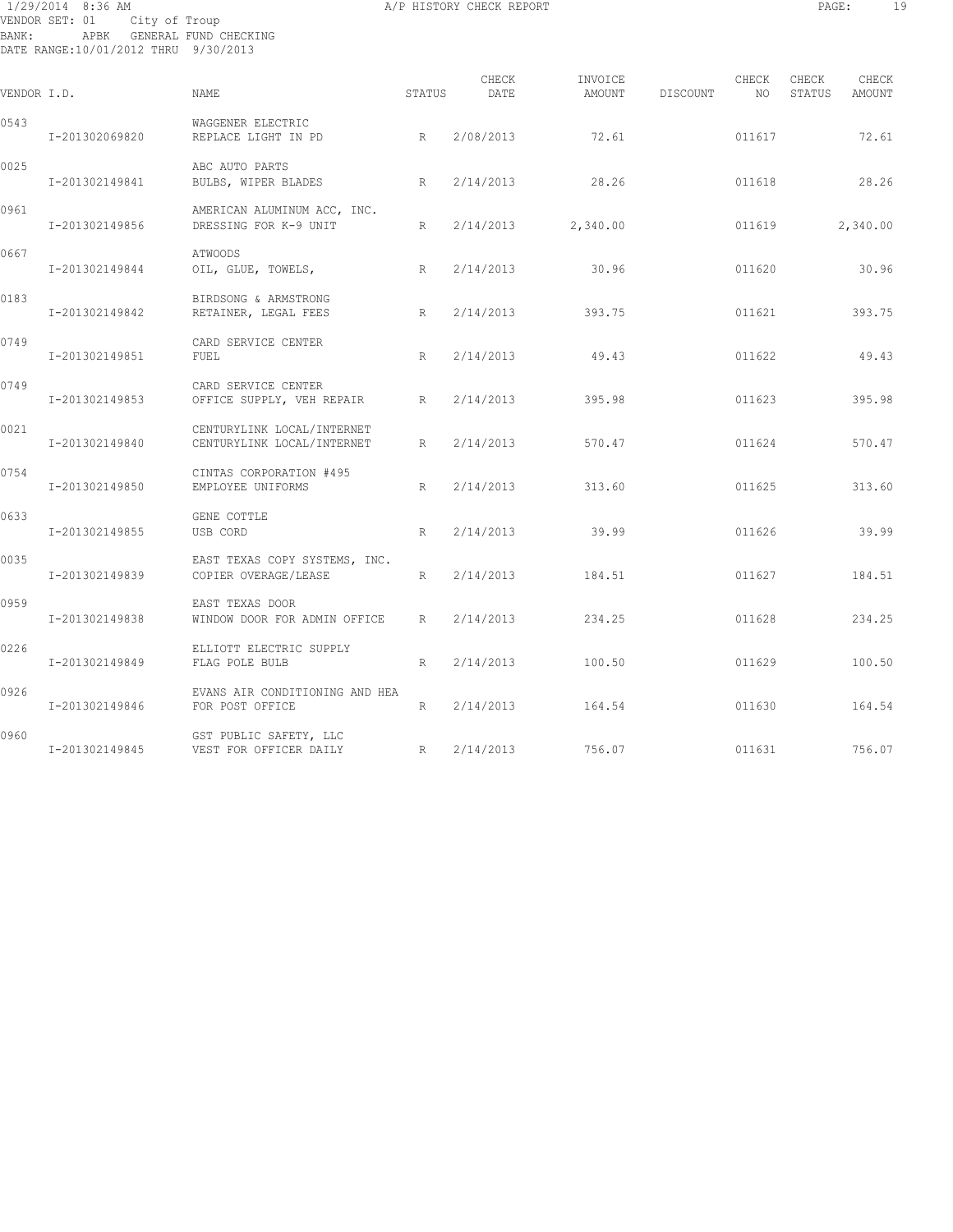# 1/29/2014 8:36 AM A/P HISTORY CHECK REPORT PAGE: 20 VENDOR SET: 01 City of Troup BANK: APBK GENERAL FUND CHECKING DATE RANGE:10/01/2012 THRU 9/30/2013

| VENDOR I.D. |                                  | <b>NAME</b>                                                                       | STATUS            | CHECK<br>DATE          | INVOICE<br>AMOUNT | DISCOUNT | CHECK<br>NO.     | CHECK<br>CHECK<br>STATUS<br>AMOUNT |
|-------------|----------------------------------|-----------------------------------------------------------------------------------|-------------------|------------------------|-------------------|----------|------------------|------------------------------------|
| 0129        | I-201302149843                   | J & M TROPHIES<br>PLAQUE FOR P. HENDRIX                                           | R                 | 2/14/2013              | 45.00             |          | 011632           | 45.00                              |
| 0045        | I-201302149852                   | CORY MELTON<br>SET ADMIN OFFICE COMPUTERS                                         | R                 | 2/14/2013              | 252.50            |          | 011633           | 252.50                             |
| 0946        | I-201302149847                   | TIME-IT LUBE CO<br>OIL CHANGE AND LUBE                                            | R                 | 2/14/2013              | 386.64            |          | 011634           | 386.64                             |
| 0113        | I-201302149848                   | TROUP AUTO SERVICE<br>2010 CHEVY TAHOE BRAKES R                                   |                   | 2/14/2013              | 455.86            |          | 011635           | 455.86                             |
| 0055        | I-201302149854                   | TROUP COMM. DEVELOP. CORP.<br>PORT DUE FOR TAX COLL JAN                           | R                 | 2/14/2013              | 13,903.49         |          | 011636           | 13,903.49                          |
| 0751        | I-201302229870                   | BECKAT OIL & FUEL LP<br>FUEL AND SURCHARGE                                        | R                 | 2/25/2013              | 1,420.56          |          | 011647           | 1,420.56                           |
| 0774        | I-201302229871                   | CARLYLE HOMES<br>TILE FOR ADMIN OFFICE                                            | R                 | 2/25/2013              | 50.73             |          | 011648           | 50.73                              |
| 0065        | I-201302229872                   | CENTER POINT ENERGY ENTEX<br>CENTER POINT ENERGY ENTEX                            | R                 | 2/25/2013              | 49.30             |          | 011649           | 49.30                              |
| 0633        | I-201302229873                   | GENE COTTLE<br>STAIN FOR ADMIN DOOR                                               | <b>V</b>          | 2/25/2013              | 23.72             |          | 011650           | 23.72                              |
| 0633        | M-CHECK                          | GENE COTTLE<br>GENE COTTLE                                                        | VOIDED V          | 2/25/2013              |                   |          | 011650           | 23.72                              |
| 0962        | I-201302229874<br>I-201302229875 | GOODMAN'S WRECKER SERVICE<br>TOW FOR PD CAR FROM ETPA<br>ANIMAL HOUSING FEES      | V<br>V            | 2/25/2013<br>2/25/2013 | 185.00<br>540.00  |          | 011651<br>011651 | 725.00                             |
| 0962        | M-CHECK                          | GOODMAN'S WRECKER SERVICE<br>GOODMAN'S WRECKER SERVICVOIDED V                     |                   | 2/25/2013              |                   |          | 011651           | 725.00                             |
| 0460        | I-201302229876<br>I-201302229877 | LIBERTY PRINTING INC.<br>VEHICLE INVENTORY FORMS<br>REPAIR DUMP TRUCK/AIR COMPRES | $\mathbf{V}$<br>V | 2/25/2013<br>2/25/2013 | 248.50<br>742.55  |          | 011652<br>011652 | 991.05                             |
| 0460        | M-CHECK                          | LIBERTY PRINTING INC.<br>LIBERTY PRINTING INC. VOIDED V                           |                   | 2/25/2013              |                   |          | 011652           | 991.05                             |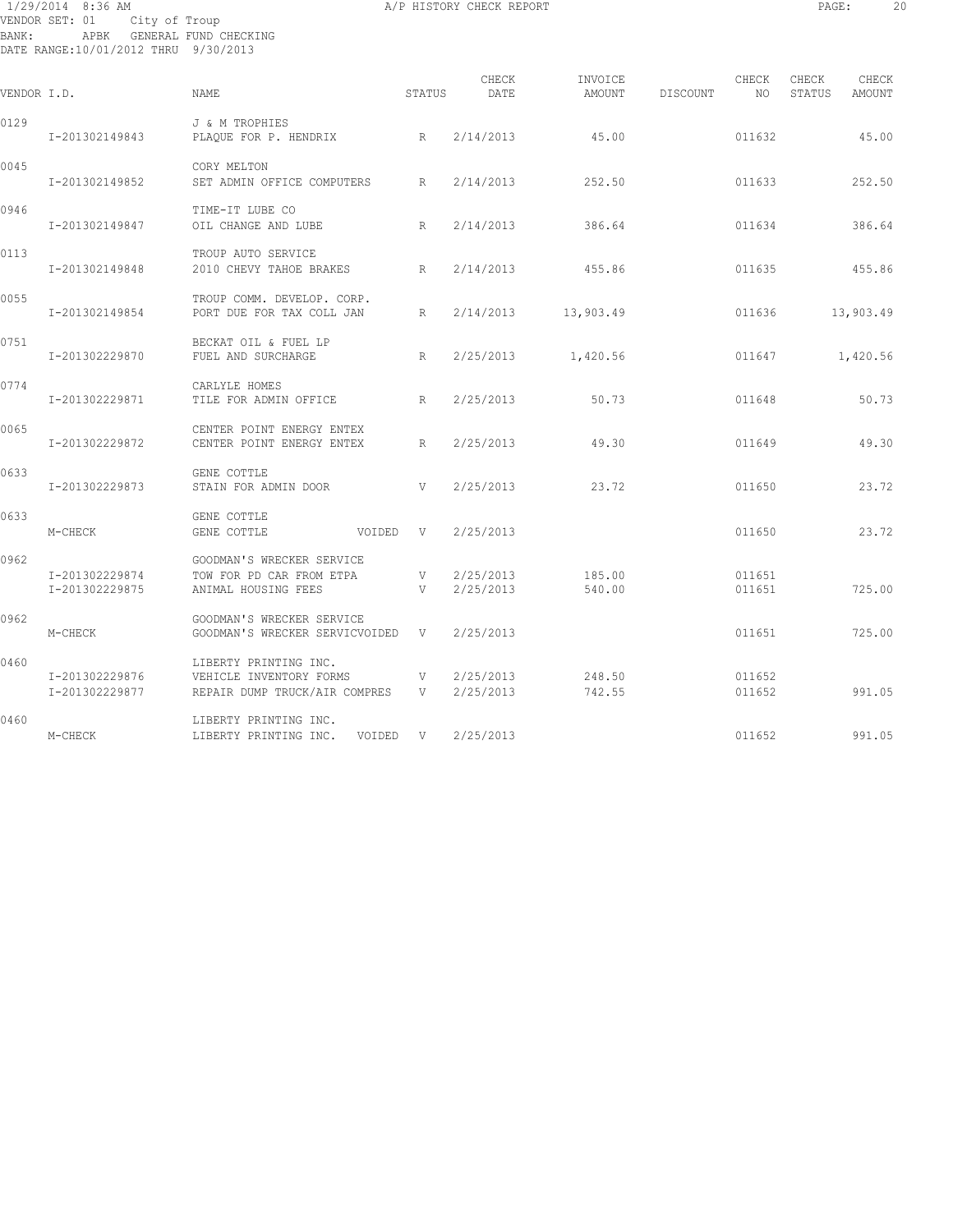# 1/29/2014 8:36 AM A/P HISTORY CHECK REPORT PAGE: 21 VENDOR SET: 01 City of Troup BANK: APBK GENERAL FUND CHECKING DATE RANGE:10/01/2012 THRU 9/30/2013

| VENDOR I.D. |                | <b>NAME</b>                                                 | STATUS          | CHECK<br>DATE | INVOICE<br>AMOUNT | CHECK<br>DISCOUNT<br>NO. | CHECK<br>CHECK<br>STATUS<br>AMOUNT |      |
|-------------|----------------|-------------------------------------------------------------|-----------------|---------------|-------------------|--------------------------|------------------------------------|------|
| 0882        | I-201302229878 | PURCHASE POWER<br>POSTAGE METER                             | R               | 2/25/2013     | 8.56              | 011653                   |                                    | 8.56 |
| 0235        | I-201302229879 | TMCA, INC.<br>2013 MEMBERSHIP B. DEASON                     | R               | 2/25/2013     | 90.00             | 011654                   | 90.00                              |      |
| 0801        | I-201302229880 | TYLER VAULT<br>BACK UP RACK RENTAL                          | R               | 2/25/2013     | 50.00             | 011655                   | 50.00                              |      |
| 0962        | I-201302259899 | GOODMAN'S WRECKER SERVICE<br>TOW CAR FOR ETPA               | R               | 2/25/2013     | 185.00            | 011656                   | 185.00                             |      |
| 0510        | I-201302259900 | KLEIN ANIMAL SHELTER<br>ANIMAL HOUSING FEES                 | R               | 2/25/2013     | 540.00            | 011657                   | 540.00                             |      |
| 0460        | I-201302259901 | LIBERTY PRINTING INC.<br>VEHICLE INV FORMS                  | R               | 2/25/2013     | 248.50            | 011658                   | 248.50                             |      |
| 0832        | I-201302259902 | LONESOME DOVE REPAIR<br>REPAIR DUMP TRUCK/CHAMPION 720 R    |                 | 2/25/2013     | 742.55            | 011659                   | 742.55                             |      |
| 0964        | I-201302279903 | DAVID BLACKMON<br>REIMB APPR BY COUNCIL 2/26/13             | $R_{\parallel}$ | 2/27/2013     | 2,000.00          | 011660                   | 2,000.00                           |      |
| 0241        | I-201302289908 | ALLIED WASTE SERVICES #070<br>ALLIED WASTE SERVICES #070    | R               | 2/28/2013     | 13,394.16         | 011661                   | 13,394.16                          |      |
| 0633        | I-201302289910 | GENE COTTLE<br>PRINTER TONER, BILL COPIES                   | R               | 2/28/2013     | 142.79            | 011662                   | 142.79                             |      |
| 0966        | I-201302289911 | GOVERNMENT TREASURE'S ORG. OF<br>CASH SEMINAR FOR B. DEASON | R               | 2/28/2013     | 95.00             | 011663                   | 95.00                              |      |
| 0425        | I-201302289912 | LINEBARGER GOGGAN BLAIR & SAMP<br>ATTN FEE AD VALORUM TAX   | R               | 2/28/2013     | 513.89            | 011664                   | 513.89                             |      |
| 0053        | I-201302289909 | STORY-WRIGHT, INC.<br>OFFICE SUPPLIES                       | R               | 2/28/2013     | 201.42            | 011665                   | 201.42                             |      |
| 0269        | I-201302289913 | TEXAS MUNICIPAL COURT<br>TEXAS MUNICIPAL COURT              | R               | 2/28/2013     | 36.00             | 011666                   | 36.00                              |      |
| 0272        | I-201302289914 | TEXAS SOCIAL SECURITY PROGRAM<br>YEARLY ADMIN FEE           | R               | 2/28/2013     | 49.00             | 011667                   | 49.00                              |      |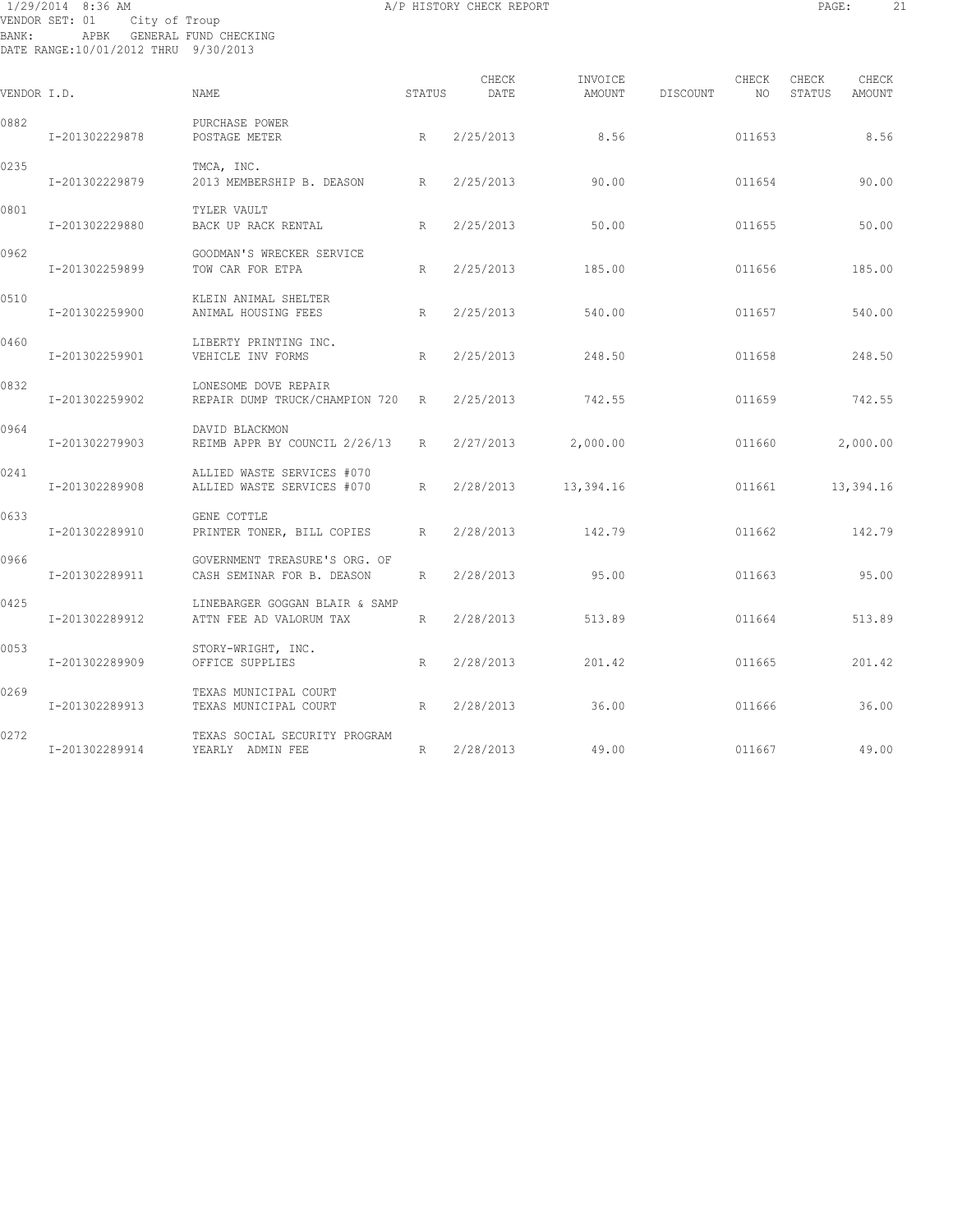# 1/29/2014 8:36 AM A/P HISTORY CHECK REPORT PAGE: 22 VENDOR SET: 01 City of Troup BANK: APBK GENERAL FUND CHECKING DATE RANGE:10/01/2012 THRU 9/30/2013

| VENDOR I.D. |                | NAME                                         | STATUS | CHECK<br>DATE | INVOICE            | AMOUNT DISCOUNT | CHECK<br>NO. | CHECK<br>STATUS | CHECK<br>AMOUNT |
|-------------|----------------|----------------------------------------------|--------|---------------|--------------------|-----------------|--------------|-----------------|-----------------|
| 0113        | I-201302289915 | TROUP AUTO SERVICE<br>UNLOCK ACO TRUCK       | R      | 2/28/2013     | 25.00              |                 | 011668       |                 | 25.00           |
| 0025        | I-201303079917 | ABC AUTO PARTS<br>BATTERY, WIPER BLADES      | R      |               | 3/08/2013 198.53   |                 | 011675       |                 | 198.53          |
| 0383        | I-201303079918 | ACKER & COMPANY<br>11-12 FISCAL AUDIT        | R      | 3/08/2013     | 1,512.00           |                 | 011676       |                 | 1,512.00        |
| 0588        | I-201303079919 | AT&T<br>LAPTOP CARDS                         | R      | 3/08/2013     | 222.16             |                 | 011677       |                 | 222.16          |
| 0751        | I-201303079920 | BECKAT OIL & FUEL LP<br>FUEL AND DEL FEE     | R      |               | 3/08/2013 1,431.64 |                 | 011678       |                 | 1,431.64        |
| 0183        | I-201303079921 | BIRDSONG & ARMSTRONG<br>RETAINER FEE/LEGAL   | R      | 3/08/2013     | 636.25             |                 | 011679       |                 | 636.25          |
| 0109        | I-201303079922 | CENTURYLINK<br>LONG DISTANCE FEES            | R      | 3/08/2013     | 10.22              |                 | 011680       |                 | 10.22           |
| 0633        | I-201303079923 | GENE COTTLE<br>REIM FOR ADMIN PRINTER/INK    | R      | 3/08/2013     | 325.86             |                 | 011681       |                 | 325.86          |
| 0094        | I-201303079924 | E.T.M.C.E.M.S.<br>MONTHLY CONTRACT FOR MARCH | R      | 3/08/2013     | 3,070.05           |                 | 011682       |                 | 3,070.05        |
| 0192        | I-201303079925 | KILGORE COLLEGE<br>CLASS FOR D. DAILEY       | R      | 3/08/2013     | 40.00              |                 | 011683       | 40.00           |                 |
| 0958        | I-201303079932 | NATURAL RESOURCES<br>LIMESTONE FLEXBASE      | R      | 3/08/2013     | 1,239.75           |                 | 011684       | 1,239.75        |                 |
| 0472        | I-201303079933 | SHELLEY DRIVE ANIMAL CLINIC<br>K-9 LUKE      | R      | 3/08/2013     | 99.24              |                 | 011685       |                 | 99.24           |
| 0692        | I-201303079927 | SHERWIN-WILLIAMS CO.<br>PAINT FOR ADMIN      | R      | 3/08/2013     | 44.61              |                 | 011686       |                 | 44.61           |
| 0392        | I-201303079931 | STEVEN SLUDOR<br>CARETAKER FOR BRAFORD FEB R |        | 3/08/2013     | 750.00             |                 | 011687       |                 | 750.00          |
| 0110        | I-201303079928 | STEELE'S FEED & SEED<br>FLEA SPRAY           | R      | 3/08/2013     | 18.95              |                 | 011688       |                 | 18.95           |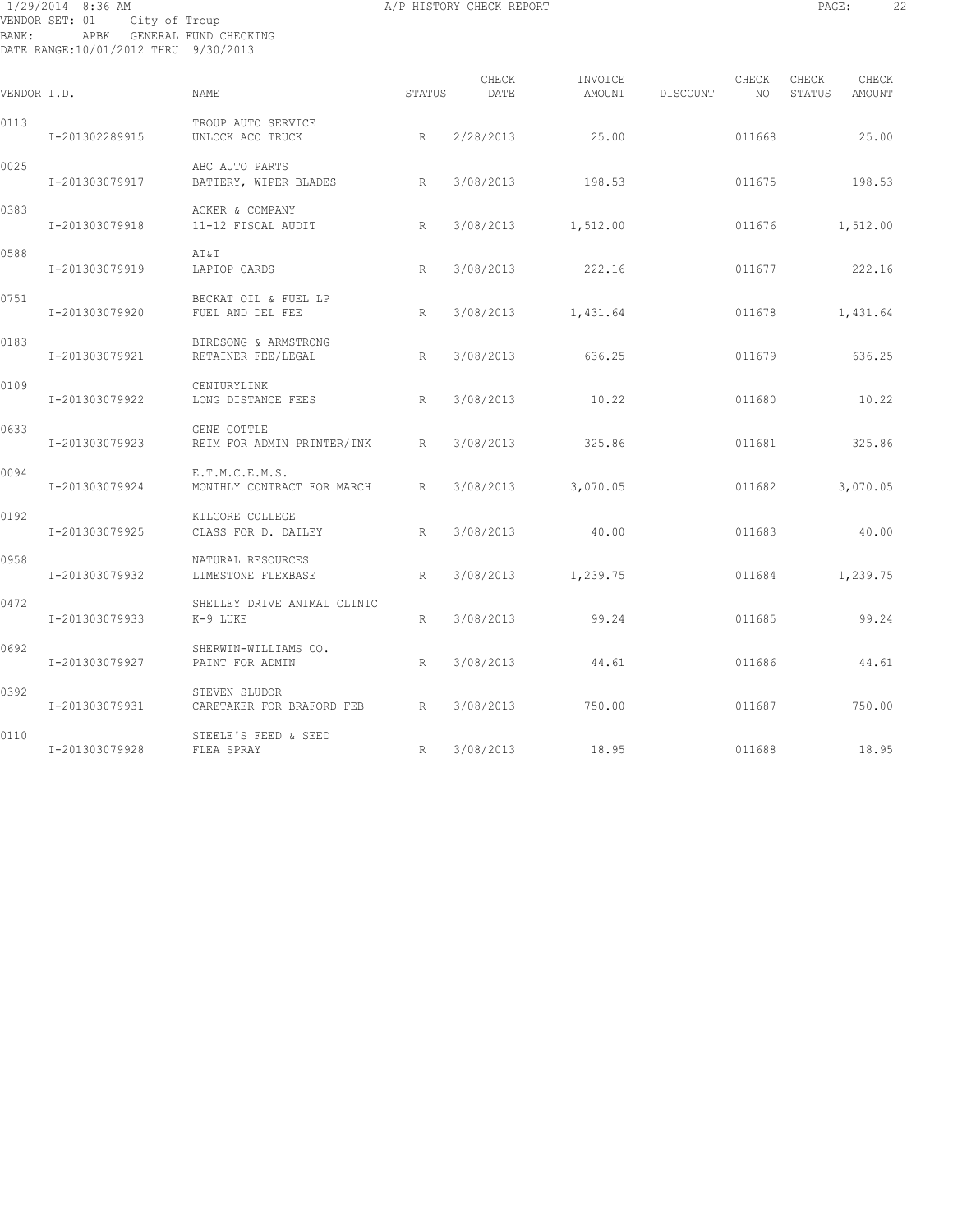# 1/29/2014 8:36 AM A/P HISTORY CHECK REPORT PAGE: 23 VENDOR SET: 01 City of Troup BANK: APBK GENERAL FUND CHECKING DATE RANGE:10/01/2012 THRU 9/30/2013

| VENDOR I.D. |                | <b>NAME</b>                                              | STATUS | CHECK<br>DATE | INVOICE<br>AMOUNT | CHECK<br>DISCOUNT<br>NO | CHECK<br>CHECK<br>STATUS<br>AMOUNT |
|-------------|----------------|----------------------------------------------------------|--------|---------------|-------------------|-------------------------|------------------------------------|
| 0004        | I-201303079929 | TML - IEBP<br>EMPLOYEE INS                               | R      | 3/08/2013     | 7,898.26          | 011689                  | 7,898.26                           |
| 0113        | I-201303079930 | TROUP AUTO SERVICE<br>CAR REPAIR                         | R      | 3/08/2013     | 756.87            | 011690                  | 756.87                             |
| 0020        | I-201303079926 | TXU SESCO ENERGY SERVICES<br>TXU SESCO ENERGY SERVICES   | R      | 3/08/2013     | 4,908.00          | 011691                  | 4,908.00                           |
| 0085        | I-201303079934 | VERIZON WIRELESS<br>VERIZON WIRELESS                     | R      | 3/08/2013     | 497.56            | 011692                  | 497.56                             |
| 0456        | I-201303079935 | WATCHGUARD VIDEO<br>POWER CABLE KIT                      | R      | 3/08/2013     | 121.00            | 011693                  | 121.00                             |
| 0933        | I-201303079936 | JODY WATSON<br>CITY INSPECTIONS                          | R      | 3/08/2013     | 400.00            | 011694                  | 400.00                             |
| 0968        | I-201303159954 | ABE FRANKLIN<br>REFUND FOR TICKET # 19600-01             | R      | 3/15/2013     | 38.50             | 011695                  | 38.50                              |
| 0241        | I-201303159958 | ALLIED WASTE SERVICES #070<br>ALLIED WASTE SERVICES #070 | R      | 3/15/2013     | 13,372.76         | 011696                  | 13,372.76                          |
| 0749        | I-201303159962 | CARD SERVICE CENTER<br>ELECTION BOOK                     | R      | 3/15/2013     | 101.50            | 011697                  | 101.50                             |
| 0021        | I-201303159953 | CENTURYLINK LOCAL/INTERNET<br>CENTURYLINK LOCAL/INTERNET | R      | 3/15/2013     | 571.49            | 011698                  | 571.49                             |
| 0754        | I-201303159968 | CINTAS CORPORATION #495<br>EMPLOYEE UNIFORM              | R      | 3/15/2013     | 239.84            | 011699                  | 239.84                             |
| 0633        | I-201303159967 | GENE COTTLE<br>REIMBURSEMENT FOR CABLE                   | R      | 3/15/2013     | 32.99             | 011700                  | 32.99                              |
| 0040        | I-201303159960 | HARRY'S BUILDING MATERIALS<br>HARRY'S BUILDING MATERIALS | R      | 3/15/2013     | 49.62             | 011701                  | 49.62                              |
| 0199        | I-201303159959 | KELLY A/C HEATING INC.<br>TUNE UP ON AC/REPAIR           | R      | 3/15/2013     | 1,055.00          | 011702                  | 1,055.00                           |
| 0510        | I-201303159965 | KLEIN ANIMAL SHELTER<br>ANIMAL HOUSING FEE               | R      | 3/15/2013     | 360.00            | 011703                  | 360.00                             |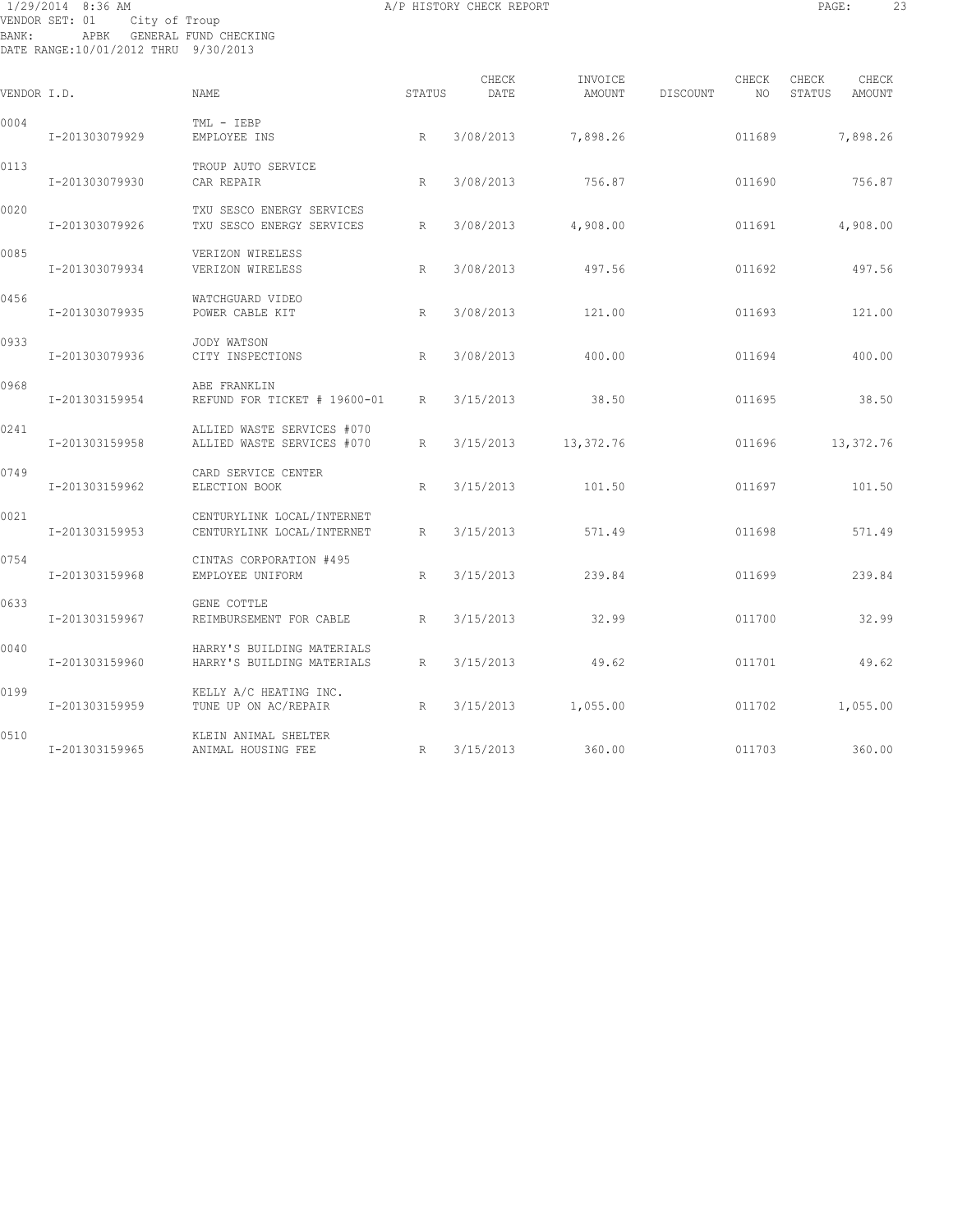# 1/29/2014 8:36 AM A/P HISTORY CHECK REPORT PAGE: 24 VENDOR SET: 01 City of Troup BANK: APBK GENERAL FUND CHECKING DATE RANGE:10/01/2012 THRU 9/30/2013

| VENDOR I.D. |                | NAME.                                                         | STATUS | CHECK<br>DATE | INVOICE<br>AMOUNT    | DISCOUNT | CHECK<br>NO. | CHECK<br>STATUS | CHECK<br>AMOUNT |
|-------------|----------------|---------------------------------------------------------------|--------|---------------|----------------------|----------|--------------|-----------------|-----------------|
| 0044        | I-201303159961 | MANTEK<br>DEGREASER                                           | R      | 3/15/2013     | 149.00               |          | 011704       |                 | 149.00          |
| 0757        | I-201303159956 | PIONEER CREDIT SERVICE<br>COLL AGENCY FEES 9/1/12-2/2013 R    |        |               | $3/15/2013$ 3,417.61 |          | 011705       |                 | 3,417.61        |
| 0660        | I-201303159964 | ROMCO EQUIPMENT CO.<br>REPAIR KIT                             | R      | 3/15/2013     | 220.63               |          | 011706       |                 | 220.63          |
| 0361        | I-201303159966 | EBONI TAYLOR<br>TRAINING EXPENSE                              | R      | 3/15/2013     | 11.09                |          | 011707       |                 | 11.09           |
| 0946        | I-201303159963 | TIME-IT LUBE CO<br>OIL CHANGE                                 | R      | 3/15/2013     | 93.95                |          | 011708       |                 | 93.95           |
| 0891        | I-201303159969 | TIRE WORX<br>TIRE WORX                                        | R      | 3/15/2013     | 36.00                |          | 011709       |                 | 36.00           |
| 0055        | I-201303159957 | TROUP COMM. DEVELOP. CORP.<br>PORT DUE FROM TAX COLL 2/2013   | R      | 3/15/2013     | 9,596.55             |          | 011710       |                 | 9,596.55        |
| 0969        | I-201303159955 | UT HEALTH CENTER<br>RABIES VAC FOR J. CAMERON                 | R      | 3/15/2013     | 223.48               |          | 011711       |                 | 223.48          |
| 0633        | I-201303199981 | GENE COTTLE<br>REIMB FOR FLIGHT TRAV FOR TRAI                 | R      | 3/19/2013     | 592.60               |          | 011712       |                 | 592.60          |
| 0483        | I-201303219983 | NATIONAL NARCOTIC DETECTOR DOG<br>K-9 CONFERENCE              | R      | 3/21/2013     | 275.00               |          | 011722       |                 | 275.00          |
| 0296        | I-201303279987 | ANCHOR SAFETY, INC<br>ANNUEL FIRE EXT INSP                    | R      | 3/28/2013     | 228.35               |          | 011723       |                 | 228.35          |
| 0751        | I-201303279988 | BECKAT OIL & FUEL LP<br>GAS AND DEL FEE                       | R      |               | 3/28/2013 2,189.09   |          | 011724       |                 | 2,189.09        |
| 0065        | I-201303279989 | CENTER POINT ENERGY ENTEX<br>CENTER POINT ENERGY ENTEX        | R      | 3/28/2013     | 45.39                |          | 011725       |                 | 45.39           |
| 0665        | I-201303279990 | CHEROKEE COUNTY APPRAISAL DIST<br>2ND QRT APPR DIST 2013<br>R |        | 3/28/2013     | 267.00               |          | 011726       |                 | 267.00          |
| 0796        | I-201303279991 | CINTAS FIRST AID AND SAFETY<br>CINTAS FIRST AID AND SAFETY    | R      | 3/28/2013     | 32.12                |          | 011727       |                 | 32.12           |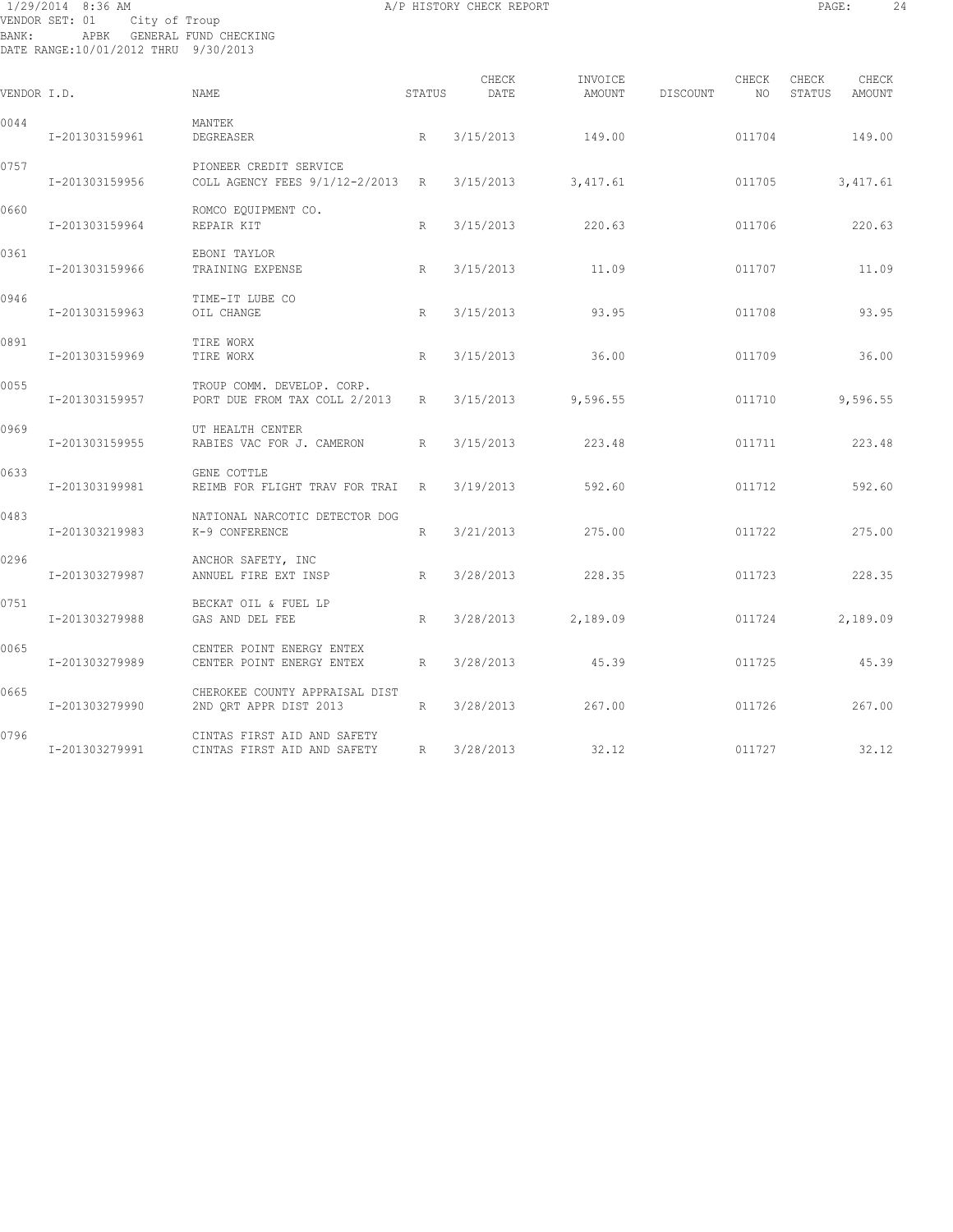# 1/29/2014 8:36 AM A/P HISTORY CHECK REPORT PAGE: 25 VENDOR SET: 01 City of Troup BANK: APBK GENERAL FUND CHECKING DATE RANGE:10/01/2012 THRU 9/30/2013

| VENDOR I.D. |                | NAME                                                      | STATUS | CHECK<br>DATE | INVOICE<br>AMOUNT | DISCOUNT | CHECK<br>NO | CHECK<br>STATUS | CHECK<br>AMOUNT |
|-------------|----------------|-----------------------------------------------------------|--------|---------------|-------------------|----------|-------------|-----------------|-----------------|
| 0633        | I-201303279992 | GENE COTTLE<br>TRAINING PER DEIM                          | R      | 3/28/2013     | 66.00             |          | 011728      |                 | 66.00           |
| 0035        | I-201303279993 | EAST TEXAS COPY SYSTEMS, INC.<br>COPIER LEASE             | R      | 3/28/2013     | 35.00             |          | 011729      |                 | 35.00           |
| 0970        | I-201303279994 | EMERGENCY RESOURCE TECHNOLOGIE<br>LIGHTS FOR K-9 TAHOE    | R      | 3/28/2013     | 1,662.94          |          | 011730      |                 | 1,662.94        |
| 0971        | I-201303279995 | JCK GROUP<br>REPLACE BURNT CULVERT BRADFORD               | R      | 3/28/2013     | 3,023.13          |          | 011731      |                 | 3,023.13        |
| 0425        | I-201303279996 | LINEBARGER GOGGAN BLAIR & SAMP<br>DEL AD VALORUM TAX COLL | R      | 3/28/2013     | 310.76            |          | 011732      |                 | 310.76          |
| 0045        | I-201303279997 | CORY MELTON<br>FIREWALL, DOC SETUP                        | R      | 3/28/2013     | 366.36            |          | 011733      |                 | 366.36          |
| 0901        | I-201303279998 | PUBLIC AGENCY TRAINING COUNCIL<br>TRAINING SEMINAR        | R      | 3/28/2013     | 425.00            |          | 011734      |                 | 425.00          |
| 0660        | I-201303279999 | ROMCO EQUIPMENT CO.<br>REPAIR KIT                         | R      | 3/28/2013     | 107.79            |          | 011735      |                 | 107.79          |
| 0211        | I-201303270000 | SMITH COUNTY SHERIFF'S OFFICE<br>PRISONER HOUSING         | R      | 3/28/2013     | 280.00            |          | 011736      |                 | 280.00          |
| 0053        | I-201303270001 | STORY-WRIGHT, INC.<br>OFFICE SUPPLIES                     | R      | 3/28/2013     | 264.68            |          | 011737      |                 | 264.68          |
| 0113        | I-201303270002 | TROUP AUTO SERVICE<br>REPAIR # 1260 FAN MOTOR             | R      | 3/28/2013     | 680.79            |          | 011738      |                 | 680.79          |
| 0801        | I-201303270003 | TYLER VAULT<br>RACK RENTAL FOR BACK UP                    | R      | 3/28/2013     | 50.00             |          | 011739      |                 | 50.00           |
| 0456        | I-201303270004 | WATCHGUARD VIDEO<br>INTERFACE CABLE                       | R      | 3/28/2013     | 124.00            |          | 011740      |                 | 124.00          |
| 0933        | I-201303270005 | JODY WATSON<br>CITY INSPECTIONS FOR MARCH                 | R      | 3/28/2013     | 650.00            |          | 011741      |                 | 650.00          |
| 0588        | I-201304030046 | AΤ&Τ<br>PD LAPTOP CARDS                                   | R      | 4/03/2013     | 221.96            |          | 011748      |                 | 221.96          |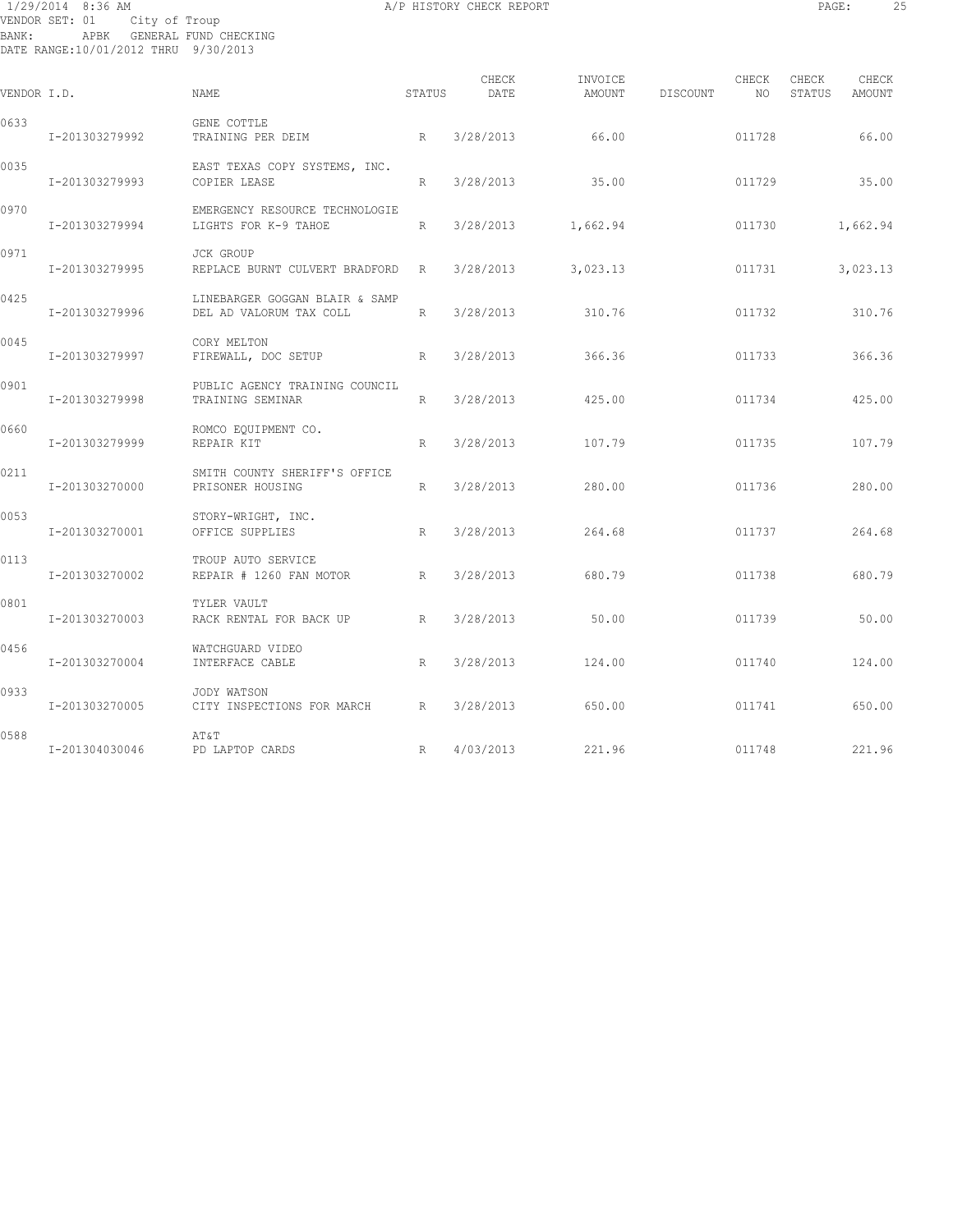# 1/29/2014 8:36 AM A/P HISTORY CHECK REPORT PAGE: 26 VENDOR SET: 01 City of Troup BANK: APBK GENERAL FUND CHECKING DATE RANGE:10/01/2012 THRU 9/30/2013

|             |                |                                                           |        | CHECK     | INVOICE  |          | CHECK  | CHECK  | CHECK    |
|-------------|----------------|-----------------------------------------------------------|--------|-----------|----------|----------|--------|--------|----------|
| VENDOR I.D. |                | NAME                                                      | STATUS | DATE      | AMOUNT   | DISCOUNT | NO     | STATUS | AMOUNT   |
| 0109        | I-201304030027 | CENTURYLINK<br>LONG DISTANCE                              | R      | 4/03/2013 | 23.19    |          | 011749 |        | 23.19    |
| 0973        | I-201304030028 | CHEAPER THAN DIRT<br>AMMUNITION                           | R      | 4/03/2013 | 938.17   |          | 011750 |        | 938.17   |
| 0974        | I-201304030034 | DARRELL RICHIE<br>REIMB FOR TICKET 18425-01 R             |        | 4/03/2013 | 501.80   |          | 011751 |        | 501.80   |
| 0094        | I-201304030030 | E.T.M.C.E.M.S.<br>CONTRACT FEES FOR AMB<br>R              |        | 4/03/2013 | 3,060.35 |          | 011752 |        | 3,060.35 |
| 0035        | I-201304030029 | EAST TEXAS COPY SYSTEMS, INC.<br>COPIER OVERAGE           | R      | 4/03/2013 | 41.15    |          | 011753 |        | 41.15    |
| 0281        | I-201304030031 | EAST TEXAS COUNCIL OF GOVERNME<br>ANN MEMBERSHIP DUE 2013 | R      | 4/03/2013 | 280.00   |          | 011754 |        | 280.00   |
| 0040        | I-201304030032 | HARRY'S BUILDING MATERIALS<br>HARRY'S BUILDING MATERIALS  | R      | 4/03/2013 | 328.76   |          | 011755 |        | 328.76   |
| 0313        | I-201304030033 | LOCKSMITH SERVICES OF TYLER<br>REKEY LOCKS                | R      | 4/03/2013 | 79.00    |          | 011756 |        | 79.00    |
| 0392        | I-201304030036 | STEVEN SLUDOR<br>MAR CARETAKER FOR BRADFROD CEM R         |        | 4/03/2013 | 750.00   |          | 011757 |        | 750.00   |
| 0149        | I-201304030035 | SMITH CO. APPRAISAL DIST<br>2 ND QRT APPR FEES            | R      | 4/03/2013 | 1,991.75 |          | 011758 |        | 1,991.75 |
| 0015        | I-201304030037 | STATE COMPTROLLER<br>1ST CRT FEES DUE TO STATE            | R      | 4/03/2013 | 9,113.70 |          | 011759 |        | 9,113.70 |
| 0110        | I-201304030038 | STEELE'S FEED & SEED<br>POST/FENCE                        | R      | 4/03/2013 | 32.85    |          | 011760 |        | 32.85    |
| 0157        | I-201304030040 | TEXAS WORKFORCE COM.<br>1ST ORT FEES DUE                  | R      | 4/03/2013 | 111.77   |          | 011761 |        | 111.77   |
| 0946        | I-201304030041 | TIME-IT LUBE CO<br>OIL CHANGE                             | R      | 4/03/2013 | 328.15   |          | 011762 |        | 328.15   |
| 0235        | I-201304030039 | TMCA, INC.<br>R<br>MEMBERSHIP FOR L. TERRY                |        | 4/03/2013 | 90.00    |          | 011763 |        | 90.00    |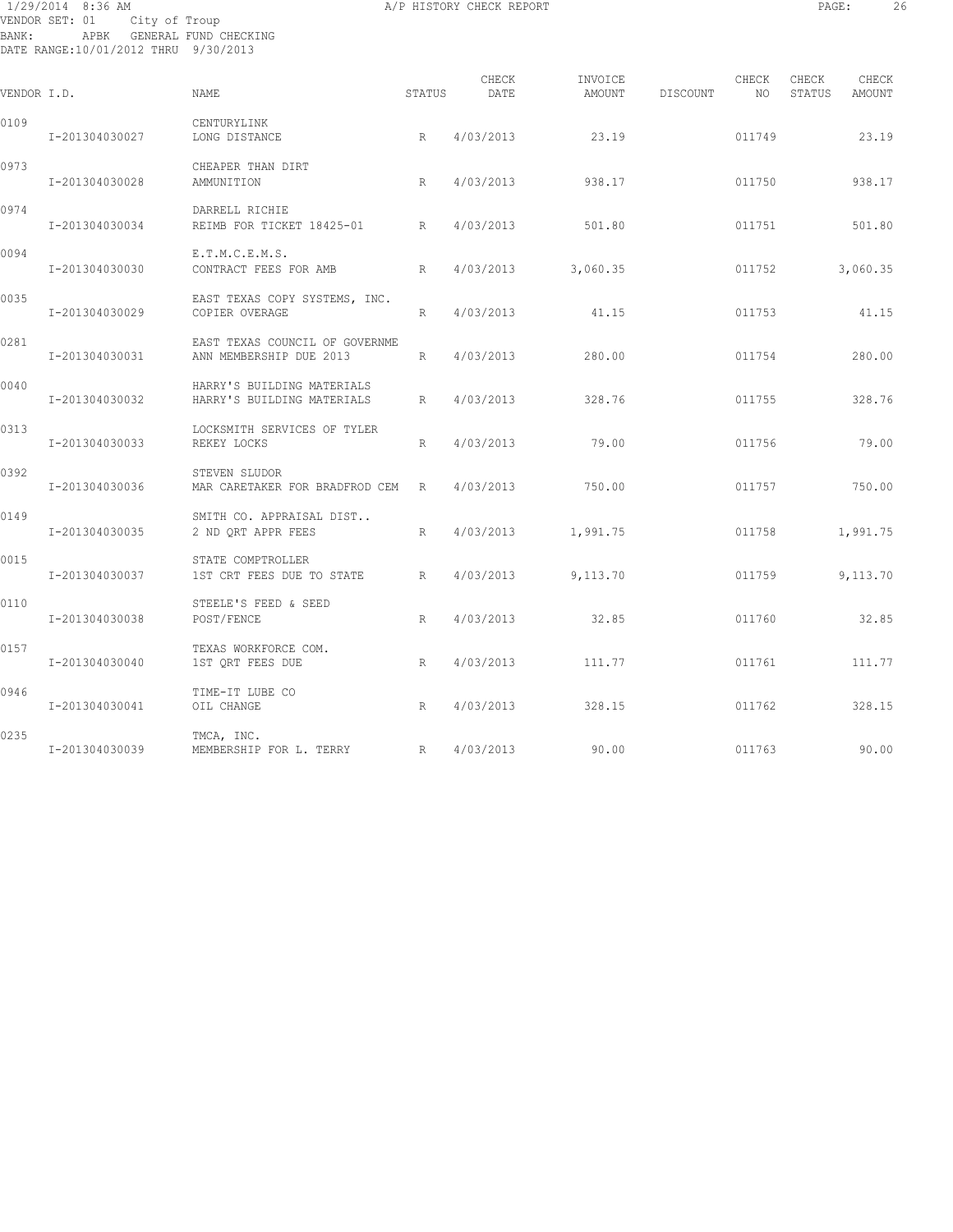# 1/29/2014 8:36 AM A/P HISTORY CHECK REPORT PAGE: 27 VENDOR SET: 01 City of Troup BANK: APBK GENERAL FUND CHECKING DATE RANGE:10/01/2012 THRU 9/30/2013

| VENDOR I.D. |                | NAME                                                   | STATUS | CHECK<br>DATE | INVOICE<br>AMOUNT | DISCOUNT | CHECK<br>NO | CHECK<br>STATUS | CHECK<br>AMOUNT |
|-------------|----------------|--------------------------------------------------------|--------|---------------|-------------------|----------|-------------|-----------------|-----------------|
| 0004        | I-201304030044 | TML - IEBP<br>EMPLOYEE HEALTH INS                      | R      | 4/03/2013     | 7,643.63          |          | 011764      |                 | 7,643.63        |
| 0167        | I-201304030042 | TRI COUNTY LEADER<br>PUBLIC NOTICE AD                  | R      | 4/03/2013     | 93.75             |          | 011765      |                 | 93.75           |
| 0113        | I-201304030043 | TROUP AUTO SERVICE<br>CAR REPAIR/INSP                  | R      | 4/03/2013     | 668.26            |          | 011766      |                 | 668.26          |
| 0020        | I-201304030045 | TXU SESCO ENERGY SERVICES<br>TXU SESCO ENERGY SERVICES | R      | 4/03/2013     | 4,816.59          |          | 011767      |                 | 4,816.59        |
| 0652        | I-201304030047 | TYLER TECHNOLOGIES, INC.<br>YEAR MAINT FOR RMS         | R      | 4/03/2013     | 2,411.34          |          | 011768      |                 | 2,411.34        |
| 0085        | I-201304030048 | VERIZON WIRELESS<br>VERIZON WIRELESS                   | R      | 4/03/2013     | 207.89            |          | 011769      |                 | 207.89          |
| 0241        | I-201304100094 | ALLIED WASTE SERVICES #070<br>CONTRACT GARB SERVICE    | R      | 4/12/2013     | 13,999.69         |          | 011777      |                 | 13,999.69       |
| 0667        | I-201304100066 | <b>ATWOODS</b><br>BOOTS FOR B. MCNATT                  | R      | 4/12/2013     | 119.99            |          | 011778      |                 | 119.99          |
| 0751        | I-201304100067 | BECKAT OIL & FUEL LP<br>BECKAT OIL & FUEL LP           | R      | 4/12/2013     | 1,316.52          |          | 011779      |                 | 1,316.52        |
| 0183        | I-201304110098 | BIRDSONG & ARMSTRONG<br>RETAINER/LEGAL FEES            | R      | 4/12/2013     | 700.00            |          | 011780      |                 | 700.00          |
| 0749        | I-201304100068 | CARD SERVICE CENTER<br>ADMIN PURCHASES                 | R      | 4/12/2013     | 733.70            |          | 011781      |                 | 733.70          |
| 0749        | I-201304100069 | CARD SERVICE CENTER<br>TIRE                            | R      | 4/12/2013     | 102.17            |          | 011782      |                 | 102.17          |
| 0749        | I-201304100097 | CARD SERVICE CENTER<br>GPS ITEMS                       | R      | 4/12/2013     | 55.99             |          | 011783      |                 | 55.99           |
| 0754        | I-201304100070 | CINTAS CORPORATION #495<br>EMPLOYEE UNIFORMS           | R      | 4/12/2013     | 362.08            |          | 011784      |                 | 362.08          |
| 0869        | I-201304100071 | KELLY TRACTOR & EQUIPMENT<br>COVER                     | R      | 4/12/2013     | 18.78             |          | 011785      |                 | 18.78           |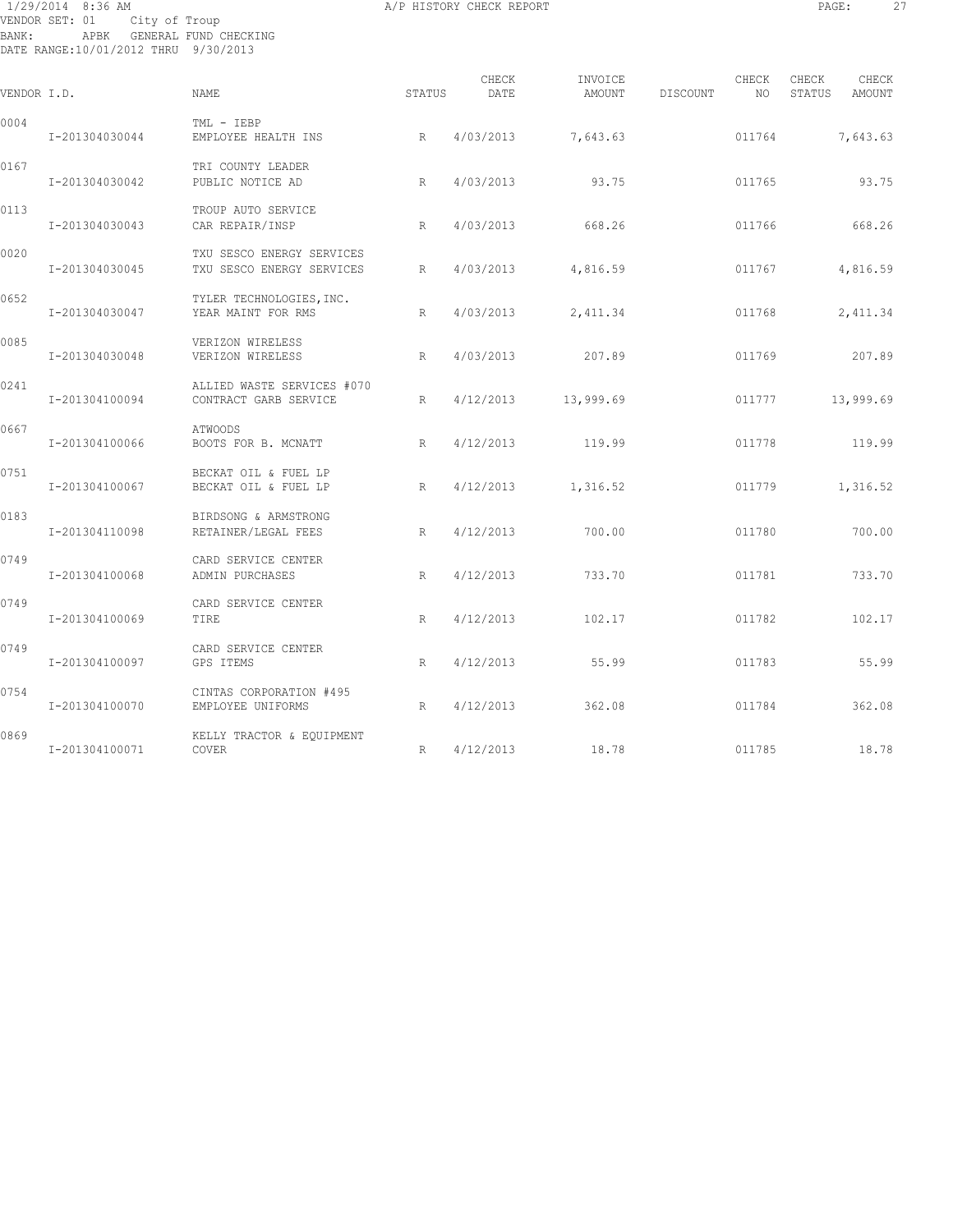# 1/29/2014 8:36 AM A/P HISTORY CHECK REPORT PAGE: 28 VENDOR SET: 01 City of Troup BANK: APBK GENERAL FUND CHECKING DATE RANGE:10/01/2012 THRU 9/30/2013

| VENDOR I.D. |                | <b>NAME</b>                                              | STATUS          | CHECK<br>DATE | INVOICE<br>AMOUNT    | DISCOUNT | CHECK<br>NO. | CHECK<br>STATUS | CHECK<br>AMOUNT |
|-------------|----------------|----------------------------------------------------------|-----------------|---------------|----------------------|----------|--------------|-----------------|-----------------|
| 0510        | I-201304100072 | KLEIN ANIMAL SHELTER<br>ANIMAL HOUSING FEE               | R               | 4/12/2013     | 135.00               |          | 011786       |                 | 135.00          |
| 0047        | I-201304100093 | OMNIBASE SERVICES OF TEXAS<br>ORTLY FTA FEES             | R               | 4/12/2013     | 354.00               |          | 011787       |                 | 354.00          |
| 0757        | I-201304100075 | PIONEER CREDIT SERVICE<br>COLL AGENCY FEES COLLECTED     | R               |               | $4/12/2013$ 1,299.00 |          | 011788       |                 | 1,299.00        |
| 0803        | I-201304100074 | PLAINSMAN TIRE<br>TIRE FOR F250                          | R               | 4/12/2013     | 174.19               |          | 011789       |                 | 174.19          |
| 0653        | I-201304100076 | ROSE COUNTRY TRACTOR & EQUIPME<br>BRUSH HOG/MOWER BLADES | R               |               | $4/12/2013$ 1,427.06 |          | 011790       |                 | 1,427.06        |
| 0211        | I-201304100077 | SMITH COUNTY SHERIFF'S OFFICE<br>HOUSING FOR INMATES     | R               | 4/12/2013     | 35.00                |          | 011791       |                 | 35.00           |
| 0931        | I-201304100079 | SOUTHWEST PUBLIC SAFETY<br>STREAMLIGHT CHARGER           | R               | 4/12/2013     | 38.82                |          | 011792       |                 | 38.82           |
| 0845        | I-201304100078 | KYLE STOWERS<br>PER DEIM FOR TRAINING                    | R               | 4/12/2013     | 308.00               |          | 011793       |                 | 308.00          |
| 0751        | I-201304180107 | BECKAT OIL & FUEL LP<br>BECKAT OIL & FUEL LP             | R               | 4/19/2013     | 1,279.45             |          | 011804       |                 | 1,279.45        |
| 0021        | I-201304180108 | CENTURYLINK LOCAL/INTERNET<br>CENTURYLINK LOCAL/INTERNET | R               | 4/19/2013     | 571.49               |          | 011805       |                 | 571.49          |
| 0376        | I-201304180109 | DFW COMMUNICATIONS<br>SHIPPING FEES                      | $R_{\parallel}$ | 4/19/2013     | 28.10                |          | 011806       |                 | 28.10           |
| 0045        | I-201304180110 | CORY MELTON<br>ADMIN COMPUTER FOR G. COTTLE              | R               | 4/19/2013     | 822.50               |          | 011807       |                 | 822.50          |
| 0802        | I-201304180111 | STOPTECH<br>STOP STICK RACK                              | R               | 4/19/2013     | 449.00               |          | 011808       |                 | 449.00          |
| 0631        | I-201304180113 | TNT TIRE & LUBE, LLC<br>ROTATE TIRES ON PD CAR<br>R      |                 | 4/19/2013     | 60.00                |          | 011809       |                 | 60.00           |
| 0055        | I-201304180112 | TROUP COMM. DEVELOP. CORP.<br>PORT DUE FOR TAX COLLECTED | $R_{\rm c}$     |               | 4/19/2013 10,220.36  |          | 011810       |                 | 10,220.36       |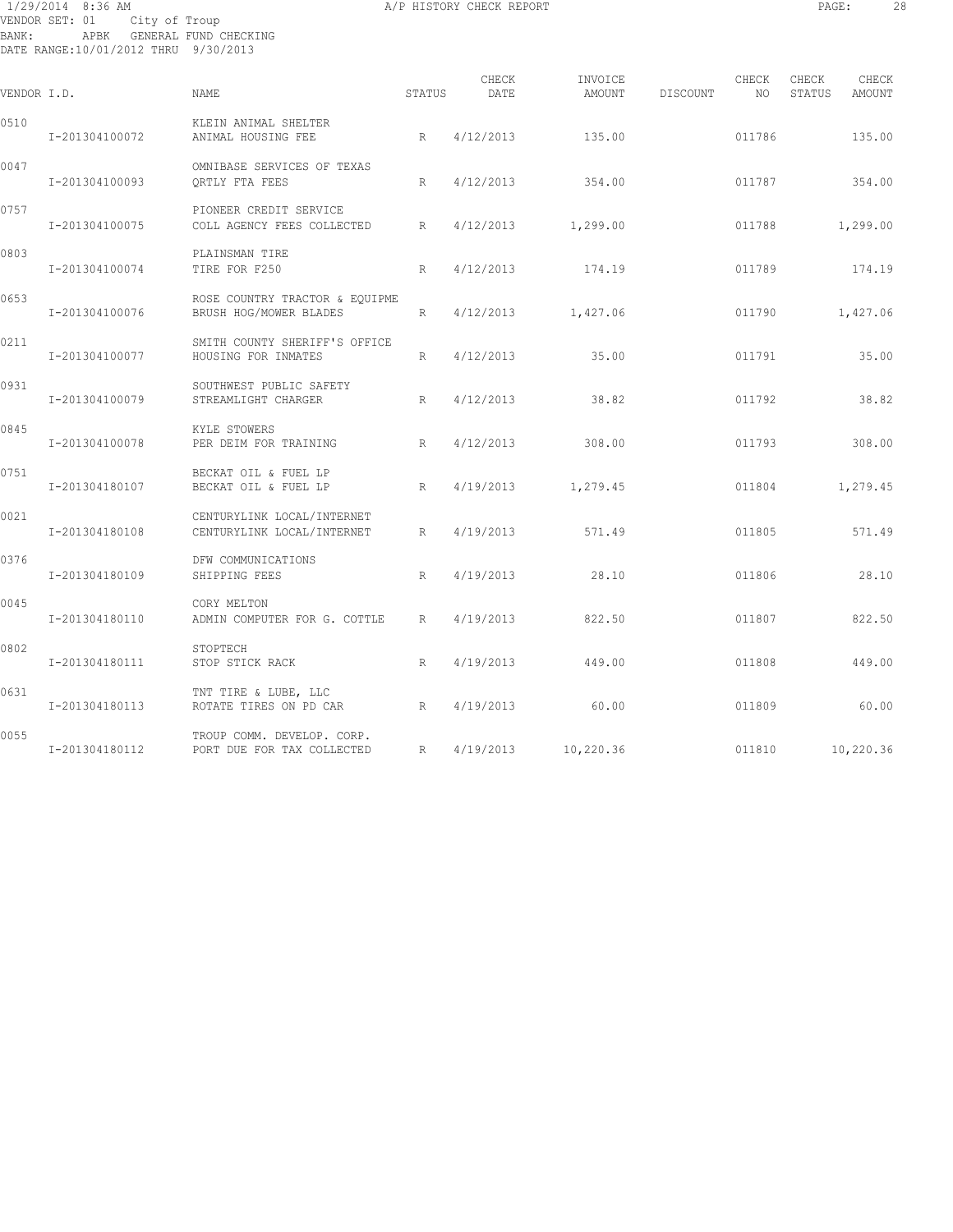# 1/29/2014 8:36 AM A/P HISTORY CHECK REPORT PAGE: 29 VENDOR SET: 01 City of Troup BANK: APBK GENERAL FUND CHECKING DATE RANGE:10/01/2012 THRU 9/30/2013

| VENDOR I.D. |                | NAME                                                    | STATUS | CHECK<br>DATE | INVOICE<br>AMOUNT | DISCOUNT | CHECK<br>NO | CHECK<br>STATUS | CHECK<br>AMOUNT |
|-------------|----------------|---------------------------------------------------------|--------|---------------|-------------------|----------|-------------|-----------------|-----------------|
| 0933        | I-201304180114 | JODY WATSON<br>CITY INSPECTIONS                         | R      | 4/19/2013     | 500.00            |          | 011811      |                 | 500.00          |
| 0065        | I-201304240124 | CENTER POINT ENERGY ENTEX<br>CENTER POINT ENERGY ENTEX  | R      | 4/26/2013     | 100.49            |          | 011812      |                 | 100.49          |
| 0945        | I-201304240125 | THE POLICE AND SHERIFFS PRESS<br>ID CARDS               | R      | 4/26/2013     | 62.86             |          | 011813      |                 | 62.86           |
| 0053        | I-201304240126 | STORY-WRIGHT, INC.<br>OFFICE SUPPLIES                   | R      | 4/26/2013     | 254.97            |          | 011814      |                 | 254.97          |
| 0673        | I-201304240127 | TENNISON'S FOSTER SAW & REPAIR<br>FRONT TIRE ASSEMB     | R      | 4/26/2013     | 193.44            |          | 011815      |                 | 193.44          |
| 0437        | I-201304260137 | TROUP CHAMBER OF COMMERCE<br>CITY EMPLOYEE BANQ TICKETS | R      | 4/26/2013     | 200.00            |          | 011816      |                 | 200.00          |
| 0801        | I-201304240128 | TYLER VAULT<br>BACKUP RACK RENTAL                       | R      | 4/26/2013     | 50.00             |          | 011817      |                 | 50.00           |
| 0588        | I-201305010140 | AT&T<br>PD LAPTOP CARDS                                 | R      | 5/03/2013     | 222.16            |          | 011824      |                 | 222.16          |
| 0751        | I-201305010141 | BECKAT OIL & FUEL LP<br>DIESEL AND FUEL                 | R      | 5/03/2013     | 1,946.05          |          | 011825      |                 | 1,946.05        |
| 0109        | I-201305010142 | CENTURYLINK<br>CENTURYLINK                              | R      | 5/03/2013     | 31.03             |          | 011826      |                 | 31.03           |
| 0035        | I-201305010143 | EAST TEXAS COPY SYSTEMS, INC.<br>PD COPIER              | R      | 5/03/2013     | 81.00             |          | 011827      |                 | 81.00           |
| 0781        | I-201305020168 | ENTENMANN-ROVIN CO.<br>REFINISH BADGE                   | R      | 5/03/2013     | 46.25             |          | 011828      |                 | 46.25           |
| 0040        | I-201305020165 | HARRY'S BUILDING MATERIALS<br>APRIL BILLING             | R      | 5/03/2013     | 164.23            |          | 011829      |                 | 164.23          |
| 0889        | I-201305020167 | ASCO EQUIPMENT<br>SWITCH AND KIT                        | R      | 5/03/2013     | 160.43            |          | 011830      |                 | 160.43          |
| 0503        | I-201305020171 | PETSMART<br>PETSMART CARD FOR K-9 FOOD R                |        | 5/03/2013     | 300.00            |          | 011831      |                 | 300.00          |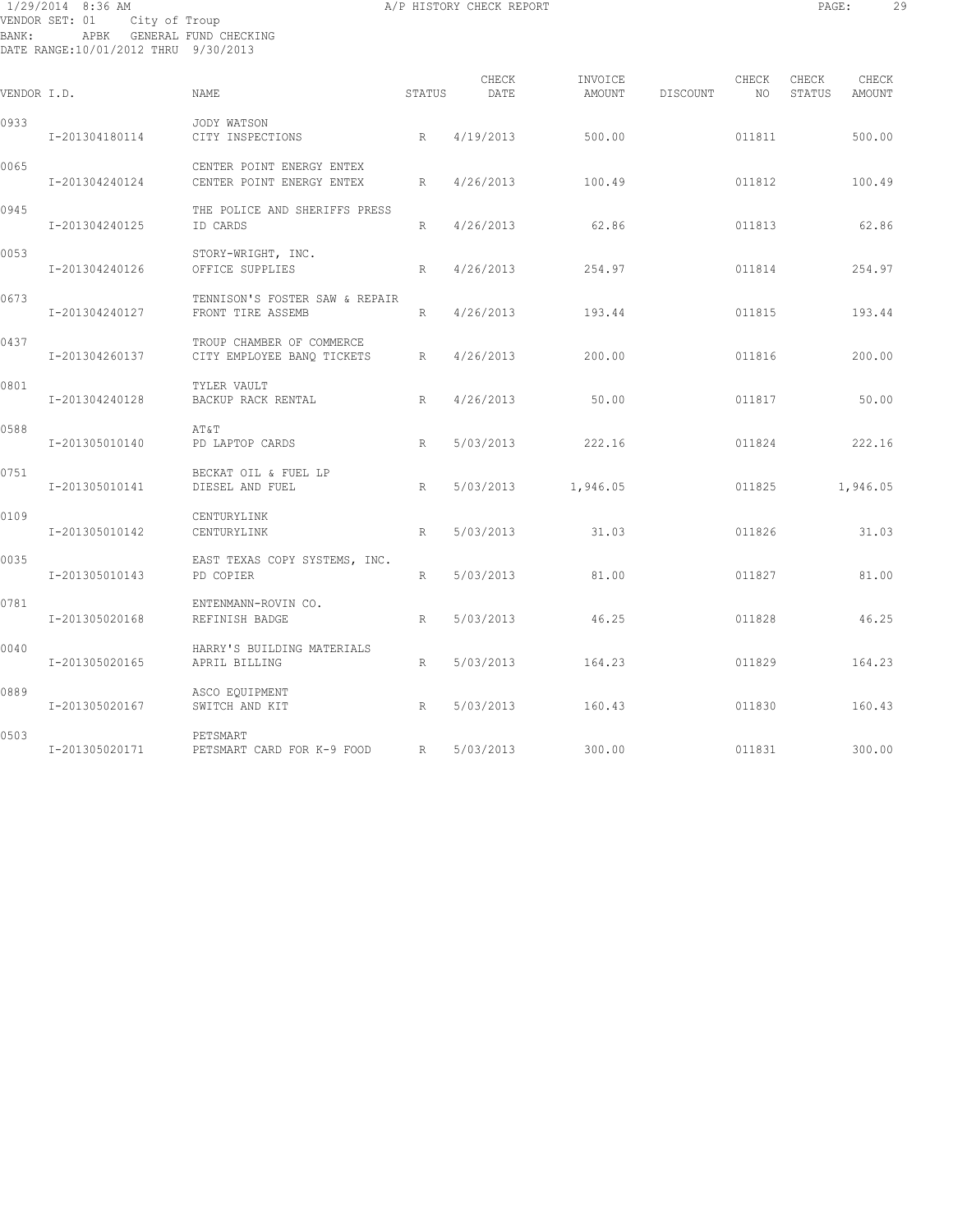# 1/29/2014 8:36 AM A/P HISTORY CHECK REPORT PAGE: 30 VENDOR SET: 01 City of Troup BANK: APBK GENERAL FUND CHECKING DATE RANGE:10/01/2012 THRU 9/30/2013

| VENDOR I.D. |                | NAME.                                                  | STATUS | CHECK<br>DATE | INVOICE<br>AMOUNT | DISCOUNT | CHECK<br>NO. | CHECK<br>CHECK<br>STATUS<br>AMOUNT |  |
|-------------|----------------|--------------------------------------------------------|--------|---------------|-------------------|----------|--------------|------------------------------------|--|
| 0803        | I-201305010144 | PLAINSMAN TIRE<br>TIRE FOR F250                        | R      | 5/03/2013     | 119.66            |          | 011832       | 119.66                             |  |
| 0175        | I-201305020169 | ROOUEMORE'S<br>SUPPLIES                                | R      | 5/03/2013     | 77.20             |          | 011833       | 77.20                              |  |
| 0472        | I-201305020170 | SHELLEY DRIVE ANIMAL CLINIC<br>CHECK UP FOR LUKE       | R      | 5/03/2013     | 152.47            |          | 011834       | 152.47                             |  |
| 0392        | I-201305010146 | STEVEN SLUDOR<br>APRIL CARETAKER                       | R      | 5/03/2013     | 750.00            |          | 011835       | 750.00                             |  |
| 0891        | I-201305010145 | TIRE WORX<br>TIRE REPAIR                               | R      | 5/03/2013     | 30.00             |          | 011836       | 30.00                              |  |
| 0613        | I-201305010147 | TMCCP<br>COURSE 1 AND \$50 BOOK DEP                    | R      | 5/03/2013     | 125.00            |          | 011837       | 125.00                             |  |
| 0004        | I-201305010148 | TML - IEBP<br>EMPLOYEE INS                             | R      | 5/03/2013     | 7,679.58          |          | 011838       | 7,679.58                           |  |
| 0020        | I-201305010149 | TXU SESCO ENERGY SERVICES<br>TXU SESCO ENERGY SERVICES | R      | 5/03/2013     | 4,827.13          |          | 011839       | 4,827.13                           |  |
| 0085        | I-201305010150 | VERIZON WIRELESS<br>VERIZON WIRELESS                   | R      | 5/03/2013     | 209.09            |          | 011840       | 209.09                             |  |
| 0025        | I-201305150178 | ABC AUTO PARTS<br>AUTO CLEANER/PARTS                   | R      | 5/15/2013     | 14.98             |          | 011849       | 14.98                              |  |
| 0241        | I-201305150179 | ALLIED WASTE SERVICES #070<br>CONTRACT GARB SERVICE    | R      | 5/15/2013     | 12,619.77         |          | 011850       | 12,619.77                          |  |
| 0565        | I-201305150182 | DAVID BIGGS<br>PER DIEM FOR TRAINING<br>R              |        | 5/15/2013     | 331.50            |          | 011851       | 331.50                             |  |
| 0749        | I-201305150181 | CARD SERVICE CENTER<br>TRAVEL FOR K. STOWERS TRAIN     | R      | 5/15/2013     | 783.91            |          | 011852       | 783.91                             |  |
| 0749        | I-201305150184 | CARD SERVICE CENTER<br>PARTS/TRAINING                  | R      | 5/15/2013     | 116.64            |          | 011853       | 116.64                             |  |
| 0749        | I-201305150196 | CARD SERVICE CENTER<br>R<br>OFFICE SUPPLY/PROJECTOR    |        | 5/15/2013     | 889.46            |          | 011854       | 889.46                             |  |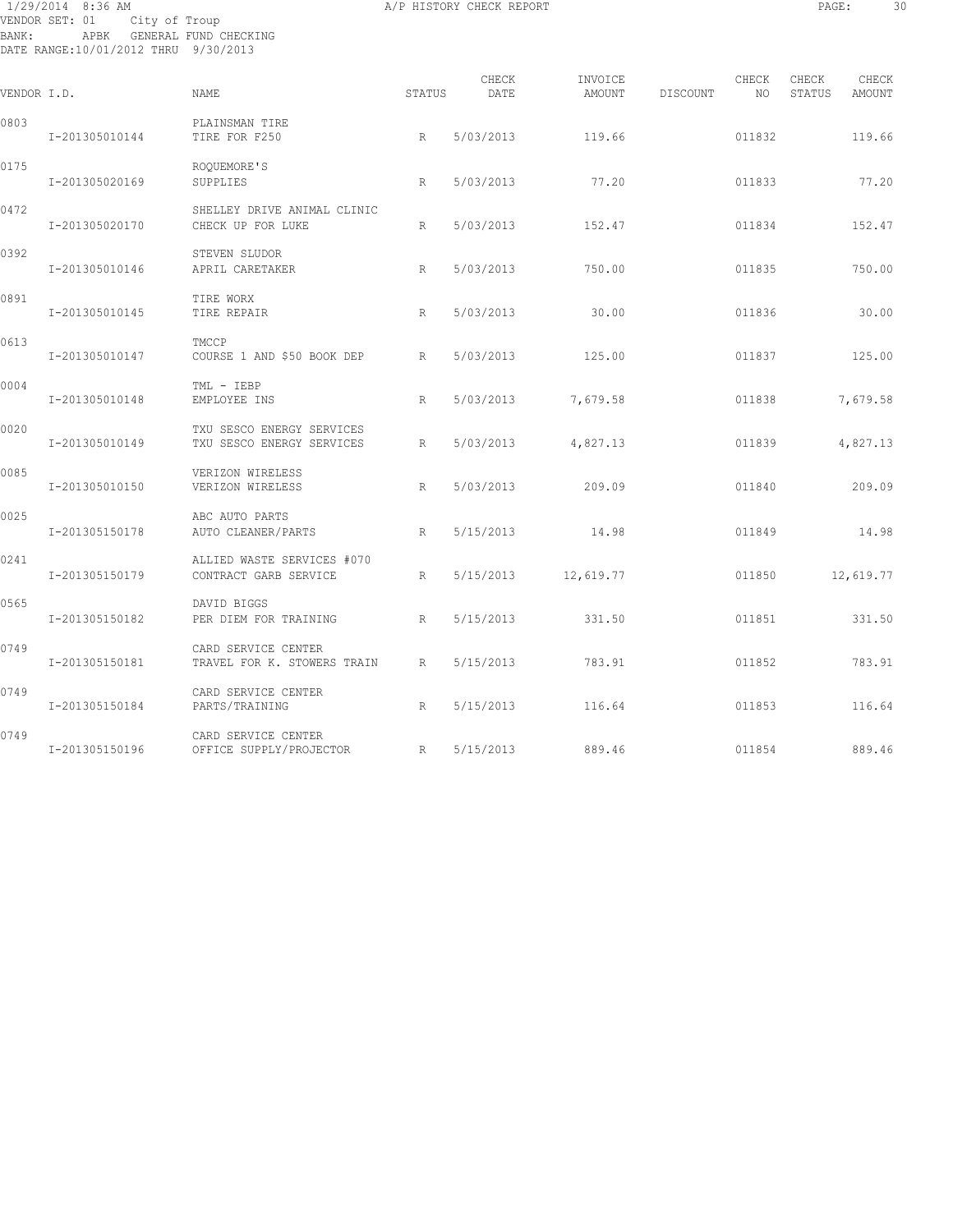# 1/29/2014 8:36 AM A/P HISTORY CHECK REPORT PAGE: 31 VENDOR SET: 01 City of Troup BANK: APBK GENERAL FUND CHECKING DATE RANGE:10/01/2012 THRU 9/30/2013

| VENDOR I.D. |                | <b>NAME</b>                                                | STATUS | CHECK<br>DATE | INVOICE<br>AMOUNT | DISCOUNT | CHECK<br>NO | CHECK<br>STATUS | CHECK<br>AMOUNT |
|-------------|----------------|------------------------------------------------------------|--------|---------------|-------------------|----------|-------------|-----------------|-----------------|
| 0021        | I-201305150185 | CENTURYLINK LOCAL/INTERNET<br>CENTURYLINK LOCAL/INTERNET   | R      | 5/15/2013     | 571.49            |          | 011855      |                 | 571.49          |
| 0754        | I-201305150187 | CINTAS CORPORATION #495<br>EMPLOYEE UNIFORM                | R      | 5/15/2013     | 239.84            |          | 011856      |                 | 239.84          |
| 0796        | I-201305150186 | CINTAS FIRST AID AND SAFETY<br>CINTAS FIRST AID AND SAFETY | R      | 5/15/2013     | 16.71             |          | 011857      |                 | 16.71           |
| 0633        | I-201305150183 | GENE COTTLE<br>TRAVEL FOR TRAINING                         | R      | 5/15/2013     | 126.09            |          | 011858      |                 | 126.09          |
| 0445        | I-201305150188 | BUFFIE DEASON<br>REIM FOR OFFICE SUPPLY                    | R      | 5/15/2013     | 25.78             |          | 011859      |                 | 25.78           |
| 0562        | I-201305150189 | GOOLSBEE TIRE-RETAIL<br>TIRES                              | R      | 5/15/2013     | 121.17            |          | 011860      |                 | 121.17          |
| 0129        | I-201305150190 | J & M TROPHIES<br>PLAQUE FOR T. YOUNG                      | R      | 5/15/2013     | 85.00             |          | 011861      |                 | 85.00           |
| 0832        | I-201305150191 | LONESOME DOVE REPAIR<br>REPAIR TRACTOR/MOTOR GRADE         | R      | 5/15/2013     | 545.40            |          | 011862      |                 | 545.40          |
| 0958        | I-201305150192 | NATURAL RESOURCES<br>LIMESTONE FLEXBASE                    | R      | 5/15/2013     | 6,749.16          |          | 011863      |                 | 6,749.16        |
| 0946        | I-201305150193 | TIME-IT LUBE CO<br>OIL CHANGE                              | R      | 5/15/2013     | 234.90            |          | 011864      |                 | 234.90          |
| 0113        | I-201305150194 | TROUP AUTO SERVICE<br>COMPUTER DIAGNOSIS                   | R      | 5/15/2013     | 25.00             |          | 011865      |                 | 25.00           |
| 0055        | I-201305150195 | TROUP COMM. DEVELOP. CORP.<br>PORT DUE FROM SALES TAX      | R      | 5/15/2013     | 10,451.68         |          | 011866      |                 | 10,451.68       |
| 0751        | I-201305230217 | BECKAT OIL & FUEL LP<br>FUEL                               | R      | 5/23/2013     | 2,088.15          |          | 011867      |                 | 2,088.15        |
| 0183        | I-201305230218 | BIRDSONG & ARMSTRONG<br>RETAINER/ATTOURN FEES              | R      | 5/23/2013     | 612.50            |          | 011868      |                 | 612.50          |
| 0065        | I-201305230219 | CENTER POINT ENERGY ENTEX<br>CENTER POINT ENERGY ENTEX     | R      | 5/23/2013     | 50.40             |          | 011869      |                 | 50.40           |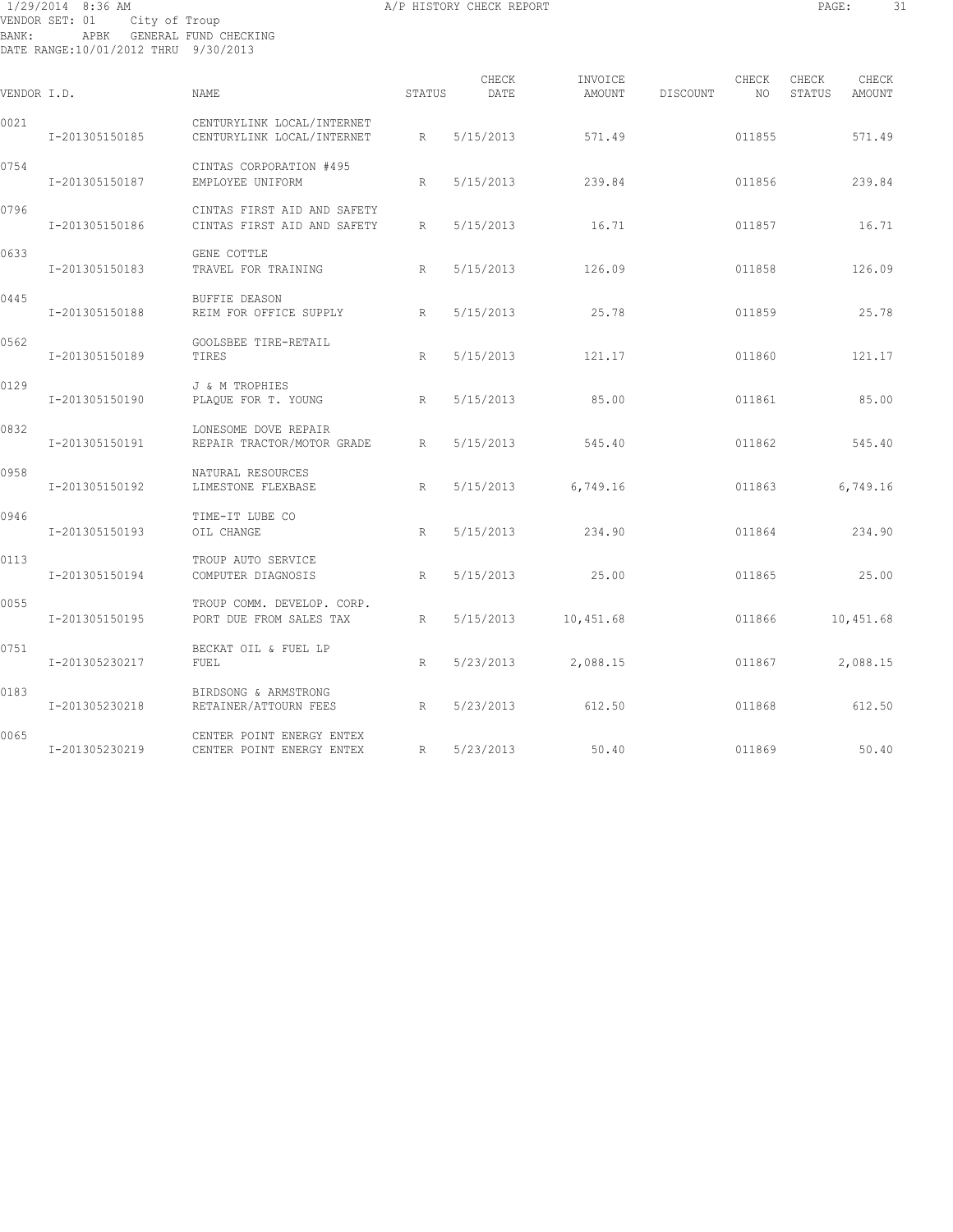# 1/29/2014 8:36 AM A/P HISTORY CHECK REPORT PAGE: 32 VENDOR SET: 01 City of Troup BANK: APBK GENERAL FUND CHECKING DATE RANGE:10/01/2012 THRU 9/30/2013

| ۰<br>i<br>٠<br>.,<br>۰. | ٠ |  |
|-------------------------|---|--|
|                         |   |  |

| VENDOR I.D. |                                  | NAME                                                                 | STATUS | CHECK<br>DATE | INVOICE<br>AMOUNT                | DISCOUNT | CHECK<br>NO.     | CHECK<br>STATUS | CHECK<br>AMOUNT |
|-------------|----------------------------------|----------------------------------------------------------------------|--------|---------------|----------------------------------|----------|------------------|-----------------|-----------------|
| 0094        | I-201305230220                   | E.T.M.C.E.M.S.<br>CONTR AMB FEES                                     | R      | 5/23/2013     | 3,065.20                         |          | 011870           |                 | 3,065.20        |
| 0211        | I-201305230221                   | SMITH COUNTY SHERIFF'S OFFICE<br>INMATE HOUSING                      | R      | 5/23/2013     | 280.00                           |          | 011871           |                 | 280.00          |
| 0053        | I-201305230222                   | STORY-WRIGHT, INC.<br>INK, BATTERIES, FILES                          | R      | 5/23/2013     | 327.52                           |          | 011872           |                 | 327.52          |
| 0673        | I-201305230223                   | TENNISON'S FOSTER SAW & REPAIR<br>BLADES FOR ZERO TURN               | R      | 5/23/2013     | 54.00                            |          | 011873           |                 | 54.00           |
| 0801        | I-201305230224                   | TYLER VAULT<br>BACK UP RACK FEE                                      | R      | 5/23/2013     | 50.00                            |          | 011874           |                 | 50.00           |
| 0199        | I-201305300236                   | KELLY A/C HEATING INC.<br>REPLACE FAN MOTOR AT P.O.                  | R      | 5/30/2013     | 605.00                           |          | 011883           |                 | 605.00          |
| 0425        | I-201305300237                   | LINEBARGER GOGGAN BLAIR & SAMP<br>DEL AD VAL TAX ATRN                | R      | 5/30/2013     | 945.04                           |          | 011884           |                 | 945.04          |
| 0933        | I-201305300238                   | JODY WATSON<br>CITY INSPECTIONS                                      | R      | 5/30/2013     | 600.00                           |          | 011885           |                 | 600.00          |
| 0241        | I-201306120253                   | ALLIED WASTE SERVICES #070<br>MONTHLY CONTR FEE                      | R      | 6/13/2013     | 12,603.07                        |          | 011892           |                 | 12,603.07       |
| 0088        | I-201306120249                   | APAC-TEXAS, INC.<br>OILSAND FOR STREET REPAIR                        | R      | 6/13/2013     | 9,059.22                         |          | 011893           |                 | 9,059.22        |
| 0889        | I-201306120240                   | ASCO EQUIPMENT<br>AIR FILTER                                         | R      | 6/13/2013     | 441.92                           |          | 011894           |                 | 441.92          |
| 0588        | I-201306120271                   | AT&T<br>LAPTOP AIRPHONE                                              | R      | 6/13/2013     | 222.16                           |          | 011895           |                 | 222.16          |
| 0089        | I-201306120241                   | BARCO MUNICIPAL PRODUCTS, INC.<br>SAFETY VEST                        | R      | 6/13/2013     | 138.85                           |          | 011896           |                 | 138.85          |
| 0751        | I-201306120242<br>I-201306120260 | BECKAT OIL & FUEL LP<br>FUEL AND LOADING FEE<br>FUEL AND LOADING FEE | R<br>R | 6/13/2013     | $6/13/2013$ 1,943.96<br>1,351.88 |          | 011897<br>011897 |                 | 3,295.84        |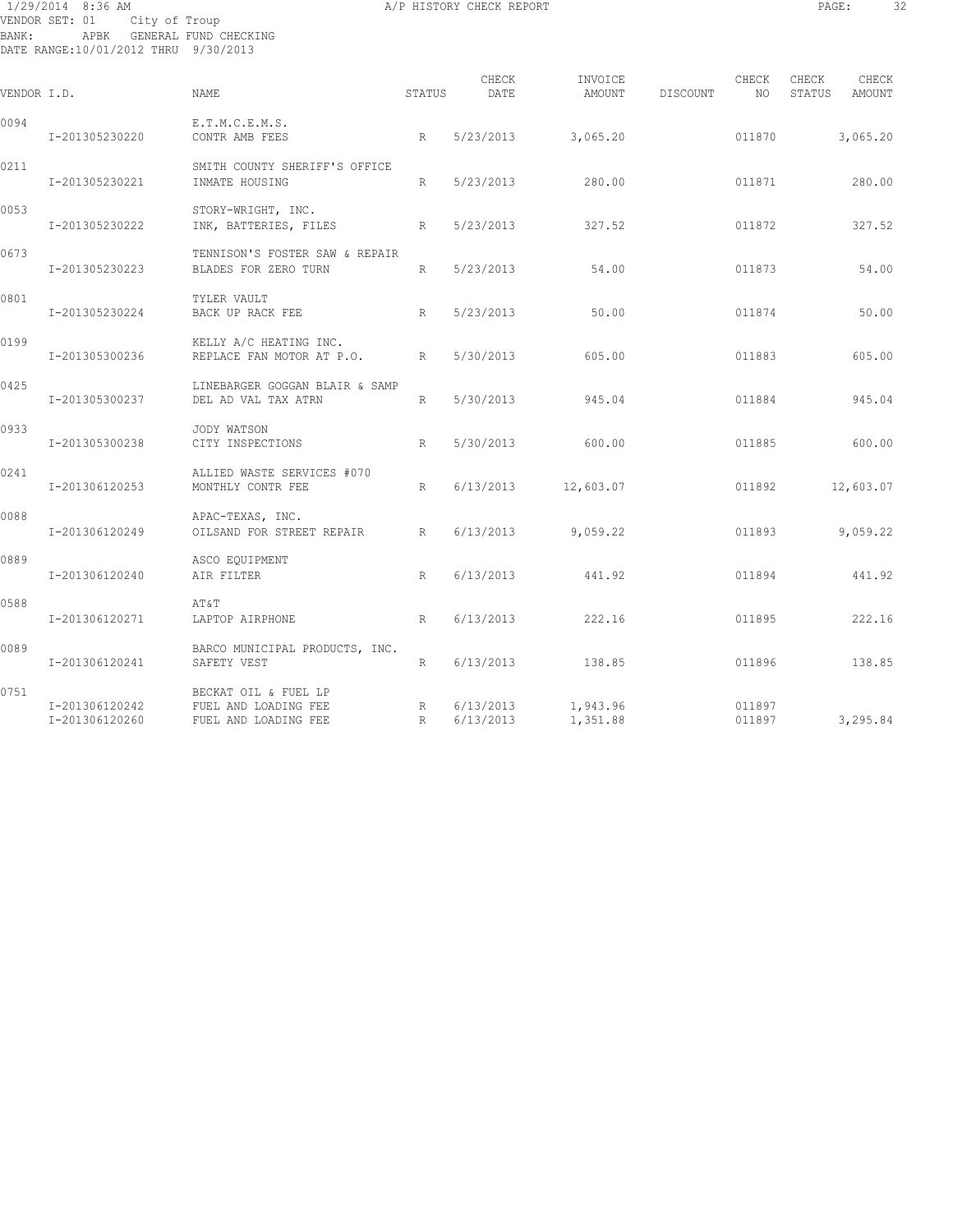# 1/29/2014 8:36 AM A/P HISTORY CHECK REPORT PAGE: 33 VENDOR SET: 01 City of Troup BANK: APBK GENERAL FUND CHECKING DATE RANGE:10/01/2012 THRU 9/30/2013

| VENDOR I.D. |                | <b>NAME</b>                                              | STATUS | CHECK<br>DATE | INVOICE<br>AMOUNT | DISCOUNT | CHECK<br>NO. | CHECK<br>STATUS | CHECK<br>AMOUNT |
|-------------|----------------|----------------------------------------------------------|--------|---------------|-------------------|----------|--------------|-----------------|-----------------|
| 0749        | I-201306120248 | CARD SERVICE CENTER<br>TRAVEL EXP FOR BIGGS SCHOOL       | R      | 6/13/2013     | 367.25            |          | 011898       |                 | 367.25          |
| 0749        | I-201306120263 | CARD SERVICE CENTER<br>OFFICE SUPPLIES                   | R      | 6/13/2013     | 96.94             |          | 011899       |                 | 96.94           |
| 0749        | I-201306120272 | CARD SERVICE CENTER<br>TRAVEL/OFFICE SUPPLIES            | R      | 6/13/2013     | 318.15            |          | 011900       |                 | 318.15          |
| 0109        | I-201306120270 | CENTURYLINK<br>LONG DISTANCE FEES                        | R      | 6/13/2013     | 14.13             |          | 011901       |                 | 14.13           |
| 0021        | I-201306120252 | CENTURYLINK LOCAL/INTERNET<br>CENTURYLINK LOCAL/INTERNET | R      | 6/13/2013     | 571.49            |          | 011902       |                 | 571.49          |
| 0754        | I-201306120250 | CINTAS CORPORATION #495<br>EMPLOYEE UNIFORM              | R      | 6/13/2013     | 338.17            |          | 011903       |                 | 338.17          |
| 0115        | I-201306120243 | CITY OF TROUP - PETTY CASH<br>REIM PETTY CASH            | R      | 6/13/2013     | 199.21            |          | 011904       |                 | 199.21          |
| 0445        | I-201306120256 | <b>BUFFIE DEASON</b><br>TRAVEL REIM FOR TRAINING         | R      | 6/13/2013     | 149.56            |          | 011905       |                 | 149.56          |
| 0094        | I-201306120269 | E.T.M.C.E.M.S.<br>MONTHLY CONT FEES                      | R      | 6/13/2013     | 3,026.40          |          | 011906       |                 | 3,026.40        |
| 0035        | I-201306120264 | EAST TEXAS COPY SYSTEMS, INC.<br>COPIER OVERAGE          | R      | 6/13/2013     | 35.00             |          | 011907       |                 | 35.00           |
| 0078        | I-201306120254 | THOMAS S. GAY CPA<br>ACCOUNTING CONSULTS                 | R      | 6/13/2013     | 2,389.14          |          | 011908       |                 | 2,389.14        |
| 0562        | I-201306120258 | GOOLSBEE TIRE-RETAIL<br>TIRES FOR UNIT 9016              | R      | 6/13/2013     | 302.29            |          | 011909       |                 | 302.29          |
| 0040        | I-201306120244 | HARRY'S BUILDING MATERIALS<br>MAY INVOICING              | R      | 6/13/2013     | 109.99            |          | 011910       |                 | 109.99          |
| 0129        | I-201306120261 | J & M TROPHIES<br>NAME PLATE FOR COUNCIL                 | R      | 6/13/2013     | 15.00             |          | 011911       |                 | 15.00           |
| 0510        | I-201306120262 | KLEIN ANIMAL SHELTER<br>ANIMAL HOUSING                   | R      | 6/13/2013     | 180.00            |          | 011912       |                 | 180.00          |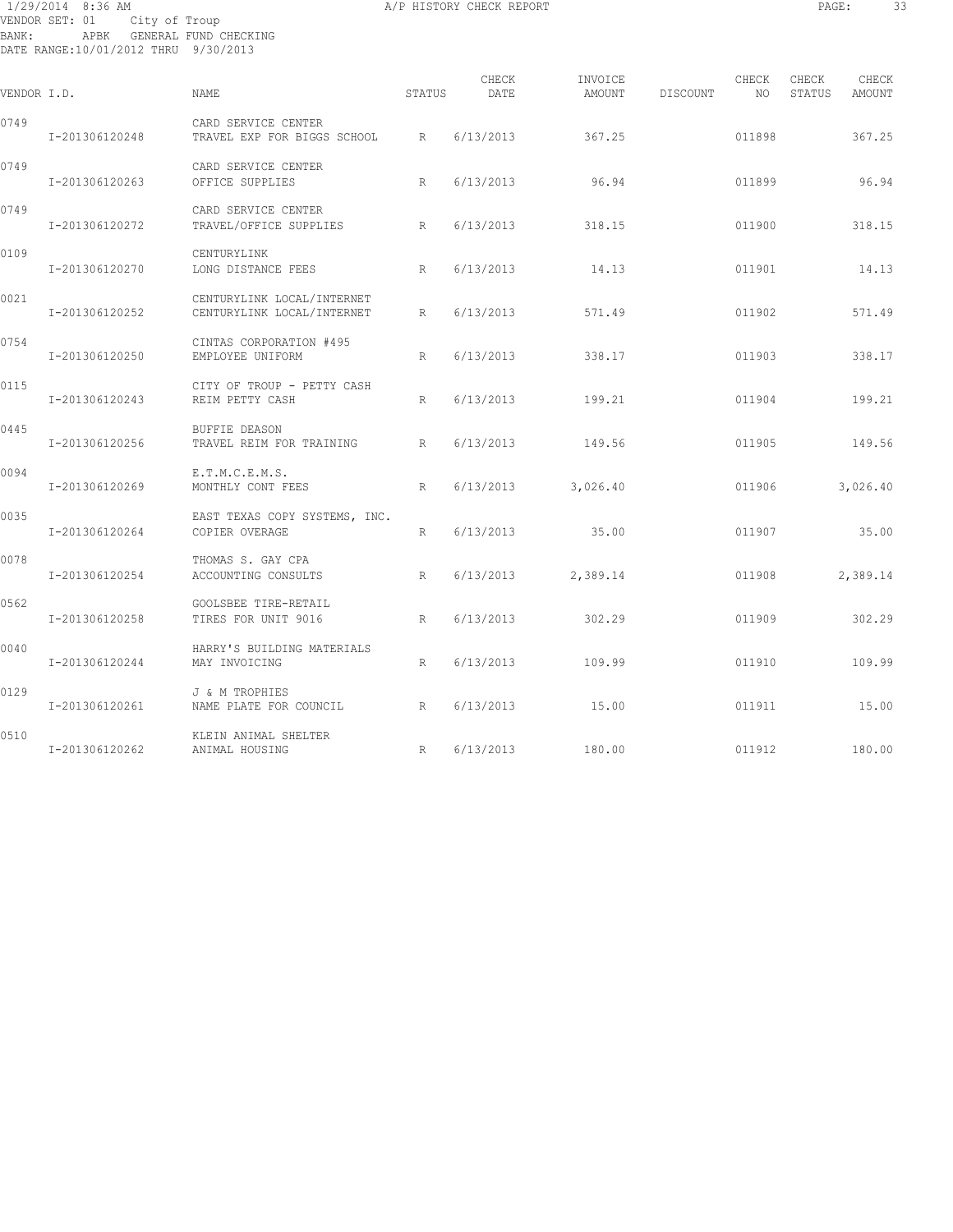# 1/29/2014 8:36 AM A/P HISTORY CHECK REPORT PAGE: 34 VENDOR SET: 01 City of Troup BANK: APBK GENERAL FUND CHECKING DATE RANGE:10/01/2012 THRU 9/30/2013

| VENDOR I.D. |                | NAME                                                     | STATUS          | CHECK<br>DATE | INVOICE<br>AMOUNT    | DISCOUNT | CHECK<br>NO | CHECK<br>STATUS<br>AMOUNT | CHECK |
|-------------|----------------|----------------------------------------------------------|-----------------|---------------|----------------------|----------|-------------|---------------------------|-------|
| 0958        | I-201306120276 | NATURAL RESOURCES<br>LIMESTONE FLEXBASE                  | R               | 6/13/2013     | 507.32               |          | 011913      | 507.32                    |       |
| 0757        | I-201306120268 | PIONEER CREDIT SERVICE<br>COLL AGENCY FEES               | R               | 6/13/2013     | 695.43               |          | 011914      | 695.43                    |       |
| 0182        | I-201306120245 | PRICE INTERNATIONAL, INC.<br>DOOR REPAIR DUMP TRUCK<br>R |                 | 6/13/2013     | 299.61               |          | 011915      | 299.61                    |       |
| 0052        | I-201306120246 | SELF & SONS REPAIR<br>STREET DRUM ROLLER                 | R               |               | $6/13/2013$ 1,070.53 |          | 011916      | 1,070.53                  |       |
| 0392        | I-201306120265 | STEVEN SLUDOR<br>MAY CARETAKER                           | R               | 6/13/2013     | 750.00               |          | 011917      | 750.00                    |       |
| 0211        | I-201306120259 | SMITH COUNTY SHERIFF'S OFFICE<br>INMATE HOUSING          | $R_{\parallel}$ | 6/13/2013     | 175.00               |          | 011918      | 175.00                    |       |
| 0110        | I-201306120251 | STEELE'S FEED & SEED<br>MAY INVOICING                    | R               | 6/13/2013     | 195.75               |          | 011919      | 195.75                    |       |
| 0946        | I-201306120257 | TIME-IT LUBE CO<br>OIL CHANGE LUBE                       | R               | 6/13/2013     | 168.31               |          | 011920      | 168.31                    |       |
| 0004        | I-201306120266 | TML - IEBP<br>EMPLOYEE HEALTH INS                        | R               | 6/13/2013     | 7,672.76             |          | 011921      | 7,672.76                  |       |
| 0631        | I-201306120247 | TNT TIRE & LUBE, LLC<br>TIRE REPAIR                      | R               | 6/13/2013     | 12.50                |          | 011922      | 12.50                     |       |
| 0167        | I-201306120273 | TRI COUNTY LEADER<br>ADS FOR NEWPAPER                    | R               | 6/13/2013     | 243.75               |          | 011923      | 243.75                    |       |
| 0113        | I-201306120255 | TROUP AUTO SERVICE<br>AUTO REPAIR                        | R               | 6/13/2013     | 348.95               |          | 011924      | 348.95                    |       |
| 0020        | I-201306120267 | TXU SESCO ENERGY SERVICES<br>TXU SESCO ENERGY SERVICES   | R               |               | $6/13/2013$ 4,721.91 |          | 011925      | 4,721.91                  |       |
| 0056        | I-201306120274 | U.S. POST OFFICE<br>POST OFFICE BOX RENT<br>R            |                 | 6/13/2013     | 130.00               |          | 011926      | 130.00                    |       |
| 0085        | I-201306120275 | VERIZON WIRELESS<br>VERIZON WIRELESS                     | R               |               | $6/13/2013$ 209.09   |          | 011927      | 209.09                    |       |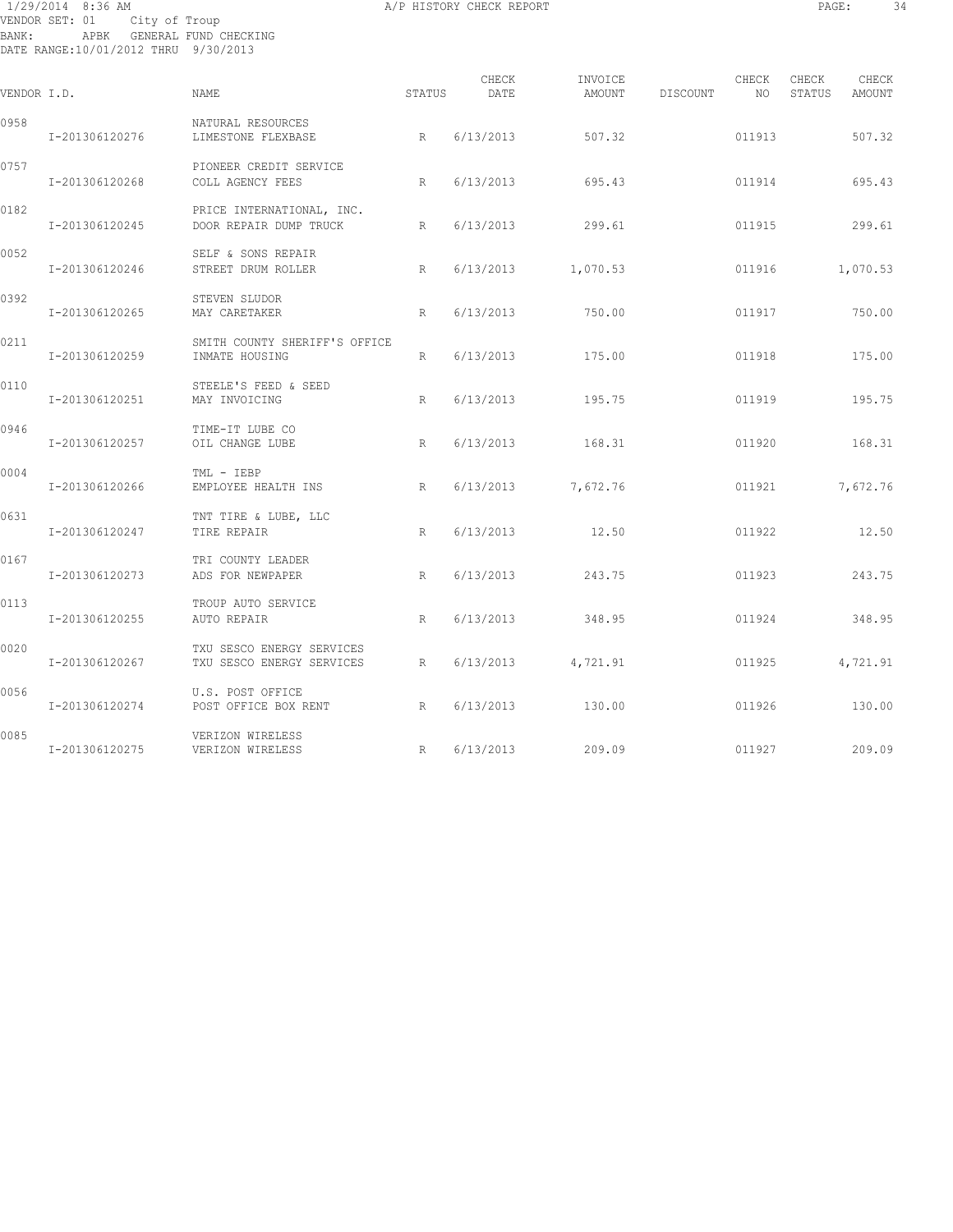# 1/29/2014 8:36 AM A/P HISTORY CHECK REPORT PAGE: 35 VENDOR SET: 01 City of Troup BANK: APBK GENERAL FUND CHECKING DATE RANGE:10/01/2012 THRU 9/30/2013

| VENDOR I.D. |                | <b>NAME</b>                                                 | STATUS | CHECK<br>DATE | INVOICE<br>AMOUNT | DISCOUNT | CHECK<br>NO. | CHECK<br>STATUS | CHECK<br>AMOUNT |
|-------------|----------------|-------------------------------------------------------------|--------|---------------|-------------------|----------|--------------|-----------------|-----------------|
| 0065        | I-201306200307 | CENTER POINT ENERGY ENTEX<br>CENTER POINT ENERGY ENTEX      | R      | 6/21/2013     | 25.06             |          | 011928       |                 | 25.06           |
| 0665        | I-201306200308 | CHEROKEE COUNTY APPRAISAL DIST<br>3RD ORT APP FEES          | R      | 6/21/2013     | 267.00            |          | 011929       |                 | 267.00          |
| 0036        | I-201306200309 | FRANKLIN LEGAL PLUBLILSHING, I<br>CODEFICATION OF ORDINANCE | R      | 6/21/2013     | 2,500.00          |          | 011930       |                 | 2,500.00        |
| 0149        | I-201306200310 | SMITH CO. APPRAISAL DIST<br>3RD ORT FEES                    | R      | 6/21/2013     | 1,991.75          |          | 011931       |                 | 1,991.75        |
| 0004        | I-201306200312 | TML - IEBP<br>YEARLY MEMBER SERV FEE                        | R      | 6/21/2013     | 680.00            |          | 011932       |                 | 680.00          |
| 0055        | I-201306200311 | TROUP COMM. DEVELOP. CORP.<br>PORT DUE FROM TAX COLL        | R      | 6/21/2013     | 13,938.26         |          | 011933       |                 | 13,938.26       |
| 0801        | I-201306200313 | TYLER VAULT<br>BACK UP RACK FEE                             | R      | 6/21/2013     | 50.00             |          | 011934       |                 | 50.00           |
| 0543        | I-201306200314 | WAGGENER ELECTRIC<br>REPLACE BULBS IN PD                    | R      | 6/21/2013     | 147.45            |          | 011935       |                 | 147.45          |
| 0889        | I-201307090347 | ASCO EQUIPMENT<br>CYLINDER, PIN BELT                        | R      | 7/09/2013     | 194.77            |          | 011958       |                 | 194.77          |
| 0588        | I-201307090340 | AT&T<br>LAPTOP AIRCARDS                                     | R      | 7/09/2013     | 221.96            |          | 011959       |                 | 221.96          |
| 0751        | I-201307090343 | BECKAT OIL & FUEL LP<br>BECKAT OIL & FUEL LP                | R      | 7/09/2013     | 1,319.15          |          | 011960       |                 | 1,319.15        |
| 0183        | I-201307090333 | BIRDSONG & ARMSTRONG<br>MONTHLY RETAINER FEE                | R      | 7/09/2013     | 350.00            |          | 011961       |                 | 350.00          |
| 0978        | I-201307090337 | CENTRAL TITLE COMPANY<br>TITLE FOR HOME PROGRAM             | R      | 7/09/2013     | 294.44            |          | 011962       |                 | 294.44          |
| 0109        | I-201307090325 | CENTURYLINK<br>LONG DISTANCE FEES                           | R      | 7/09/2013     | 16.72             |          | 011963       |                 | 16.72           |
| 0754        | I-201307090349 | CINTAS CORPORATION #495<br>EMPLOYEE UNIFORM                 | R      | 7/09/2013     | 257.15            |          | 011964       |                 | 257.15          |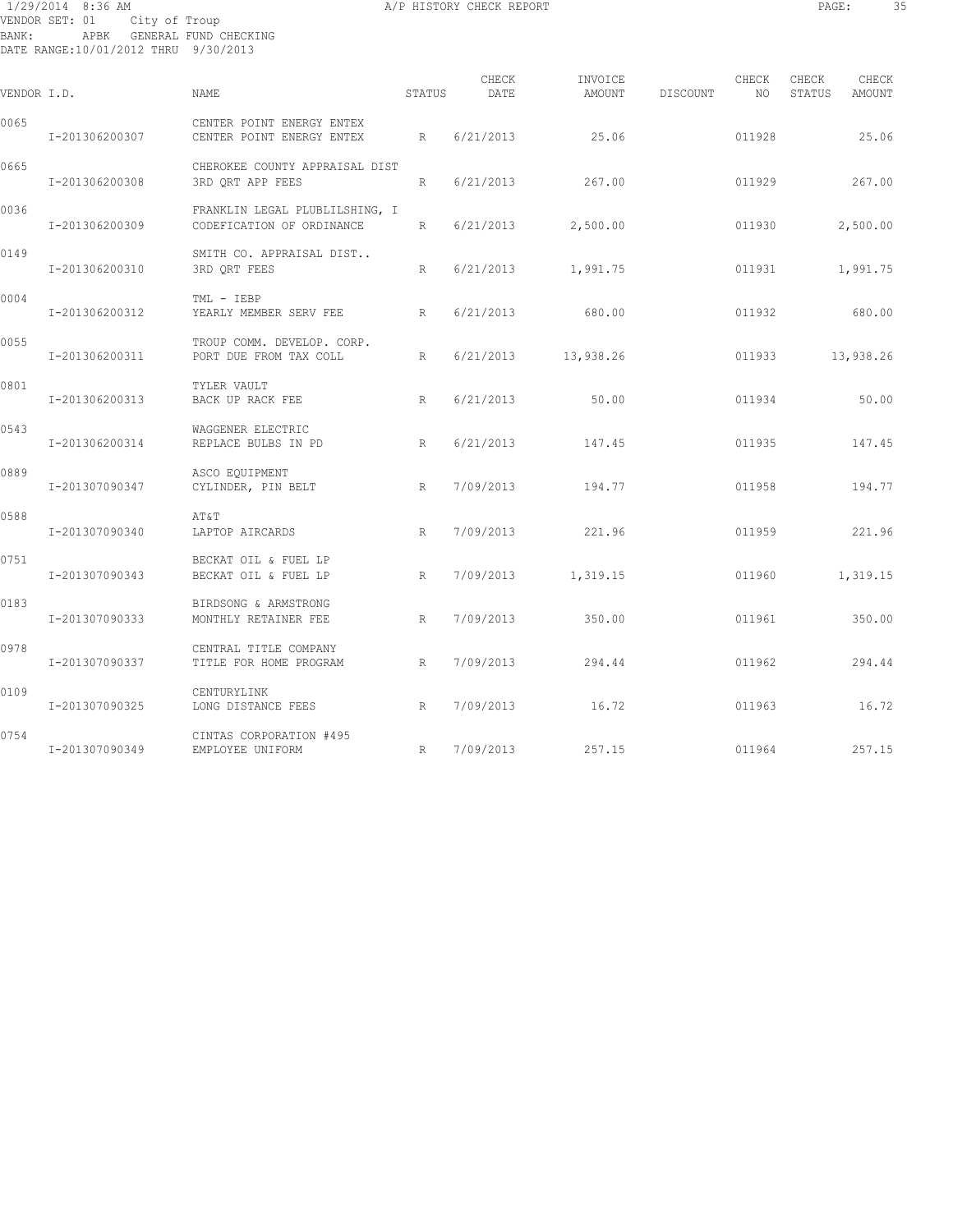# 1/29/2014 8:36 AM A/P HISTORY CHECK REPORT PAGE: 36 VENDOR SET: 01 City of Troup BANK: APBK GENERAL FUND CHECKING DATE RANGE:10/01/2012 THRU 9/30/2013

| VENDOR I.D. |                | <b>NAME</b>                                      | STATUS | CHECK<br>DATE | INVOICE<br>AMOUNT | DISCOUNT | CHECK<br>NO | CHECK<br>STATUS | CHECK<br>AMOUNT |
|-------------|----------------|--------------------------------------------------|--------|---------------|-------------------|----------|-------------|-----------------|-----------------|
| 0445        | I-201307090330 | BUFFIE DEASON<br>TRAVEL FOR CLASS                | R      | 7/09/2013     | 431.74            |          | 011965      |                 | 431.74          |
| 0094        | I-201307090332 | E.T.M.C.E.M.S.<br>MONTHLY CONTR AMB FEES         | R      | 7/09/2013     | 3,288.30          |          | 011966      |                 | 3,288.30        |
| 0510        | I-201307090348 | KLEIN ANIMAL SHELTER<br>ANIMAL HOUSING FEES      | R      | 7/09/2013     | 495.00            |          | 011967      |                 | 495.00          |
| 0979        | I-201307090341 | LA POLICE GEAR, INC<br>TURTLESKIN BRAVO GLOVES   | R      | 7/09/2013     | 368.00            |          | 011968      |                 | 368.00          |
| 0101        | I-201307090344 | LAW ENFORCEMENT SYSTEMS, INC.<br>TRAFFIC TICKETS | R      | 7/09/2013     | 182.00            |          | 011969      |                 | 182.00          |
| 0832        | I-201307090346 | LONESOME DOVE REPAIR<br>DUMP TRUCK/MOTORGRADER   | R      | 7/09/2013     | 386.64            |          | 011970      |                 | 386.64          |
| 0175        | I-201307090338 | ROOUEMORE'S<br><b>BULB</b>                       | R      | 7/09/2013     | 6.92              |          | 011971      |                 | 6.92            |
| 0392        | I-201307090334 | STEVEN SLUDOR<br>BRADFORD CEMETARY UPKEEP        | R      | 7/09/2013     | 750.00            |          | 011972      |                 | 750.00          |
| 0211        | I-201307090326 | SMITH COUNTY SHERIFF'S OFFICE<br>INMATE HOUSING  | R      | 7/09/2013     | 35.00             |          | 011973      |                 | 35.00           |
| 0110        | I-201307090335 | STEELE'S FEED & SEED<br>STEELE'S FEED & SEED     | R      | 7/09/2013     | 75.10             |          | 011974      |                 | 75.10           |
| 0053        | I-201307090342 | STORY-WRIGHT, INC.<br>OFFICE SUPPLIES            | R      | 7/09/2013     | 242.31            |          | 011975      |                 | 242.31          |
| 0910        | I-201307090345 | THE POLICE AND SHERIFFS PRESS<br>ID CARD         | R      | 7/09/2013     | 17.46             |          | 011976      |                 | 17.46           |
| 0946        | I-201307090327 | TIME-IT LUBE CO<br>OIL CHANGE AND LUBE           | R      | 7/09/2013     | 198.90            |          | 011977      |                 | 198.90          |
| 0004        | I-201307090329 | TML - IEBP<br>HEALTH INSURANCE<br>R              |        | 7/09/2013     | 7,976.08          |          | 011978      |                 | 7,976.08        |
| 0167        | I-201307090339 | TRI COUNTY LEADER<br>AD FOR ORD #2013-0611-02    | R      | 7/09/2013     | 37.50             |          | 011979      |                 | 37.50           |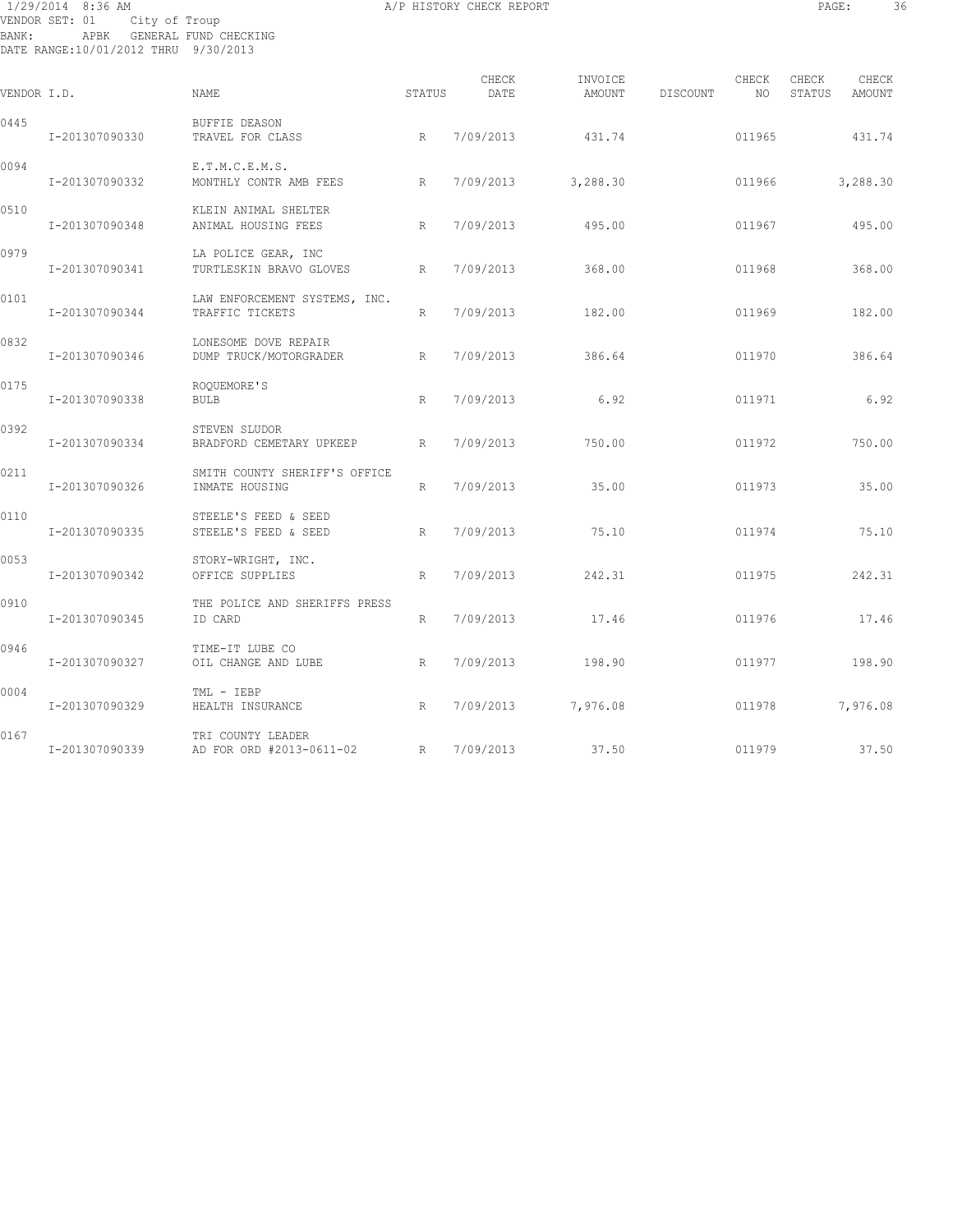# 1/29/2014 8:36 AM A/P HISTORY CHECK REPORT PAGE: 37 VENDOR SET: 01 City of Troup BANK: APBK GENERAL FUND CHECKING DATE RANGE:10/01/2012 THRU 9/30/2013

| г<br>۰<br>. .<br>٠.<br>---<br>۰,<br>., |  |
|----------------------------------------|--|
|                                        |  |

| VENDOR I.D. |                                  | <b>NAME</b>                                                | STATUS          | CHECK<br>DATE | INVOICE<br>AMOUNT                | DISCOUNT | CHECK<br>NO      | CHECK<br>STATUS | CHECK<br>AMOUNT |
|-------------|----------------------------------|------------------------------------------------------------|-----------------|---------------|----------------------------------|----------|------------------|-----------------|-----------------|
| 0113        | I-201307090336                   | TROUP AUTO SERVICE<br>ACO VEH AND UNIT 1260                | R               | 7/09/2013     | 617.96                           |          | 011980           |                 | 617.96          |
| 0020        | I-201307090328                   | TXU SESCO ENERGY SERVICES<br>TXU SESCO ENERGY SERVICES     | R               | 7/09/2013     | 4,820.72                         |          | 011981           |                 | 4,820.72        |
| 0085        | I-201307090331                   | VERIZON WIRELESS<br>VERIZON WIRELESS                       | R               | 7/09/2013     | 339.01                           |          | 011982           |                 | 339.01          |
| 0318        | I-201307110374                   | PAT HENDRIX<br>PER DIEM FOR CHIEF SCHOOL                   | $R_{\parallel}$ | 7/11/2013     | 363.00                           |          | 011983           |                 | 363.00          |
| 0935        | I-201307110375                   | OFFICE PRIDE<br>CLEANED ADMIN FLOORS                       | R               | 7/11/2013     | 230.00                           |          | 011984           |                 | 230.00          |
| 0980        | I-201307110378                   | SAM HOUSTON UNIVERSITY<br>FIELD TRAINING CLASS K. STOWER R |                 | 7/11/2013     | 299.00                           |          | 011985           |                 | 299.00          |
| 0981        | I-201307110379                   | SAM HOUSTON UNIVERSITY HOTEL<br>HOTEL STAY FOR K. STOWERS  | $R_{\parallel}$ | 7/11/2013     | 333.64                           |          | 011986           |                 | 333.64          |
| 0015        | I-201307110376                   | STATE COMPTROLLER<br>2ND ORT FINES COLL FEE                | R               | 7/11/2013     | 4,772.40                         |          | 011987           |                 | 4,772.40        |
| 0845        | I-201307110377                   | KYLE STOWERS<br>PER DIEM FOR SCHOOL                        | R               | 7/11/2013     | 207.00                           |          | 011988           |                 | 207.00          |
| 0073        | I-201307120380                   | CITY OF TROUP - LIBRARY<br>CITY CONTRIBUTION FOR 12/13     | R               | 7/12/2013     | 15,000.00                        |          | 011989           |                 | 15,000.00       |
| 0025        | I-201307240382                   | ABC AUTO PARTS<br>BATTERY/PARTS                            | R               | 7/25/2013     | 80.16                            |          | 011999           |                 | 80.16           |
| 0241        | I-201307240389                   | ALLIED WASTE SERVICES #070<br>CONTRACT SERVICE             | $\mathbb{R}$    | 7/25/2013     | 12,592.85                        |          | 012000           |                 | 12,592.85       |
| 0667        | I-201307240383                   | <b>ATWOODS</b><br>DOG FOOD/BUG SPRAY/BAGS                  | R               | 7/25/2013     | 124.71                           |          | 012001           |                 | 124.71          |
| 0751        | I-201307240388<br>I-201307240390 | BECKAT OIL & FUEL LP<br>FUEL<br>FUEL                       | R<br>R          | 7/25/2013     | $7/25/2013$ 1,358.08<br>1,266.06 |          | 012002<br>012002 |                 | 2,624.14        |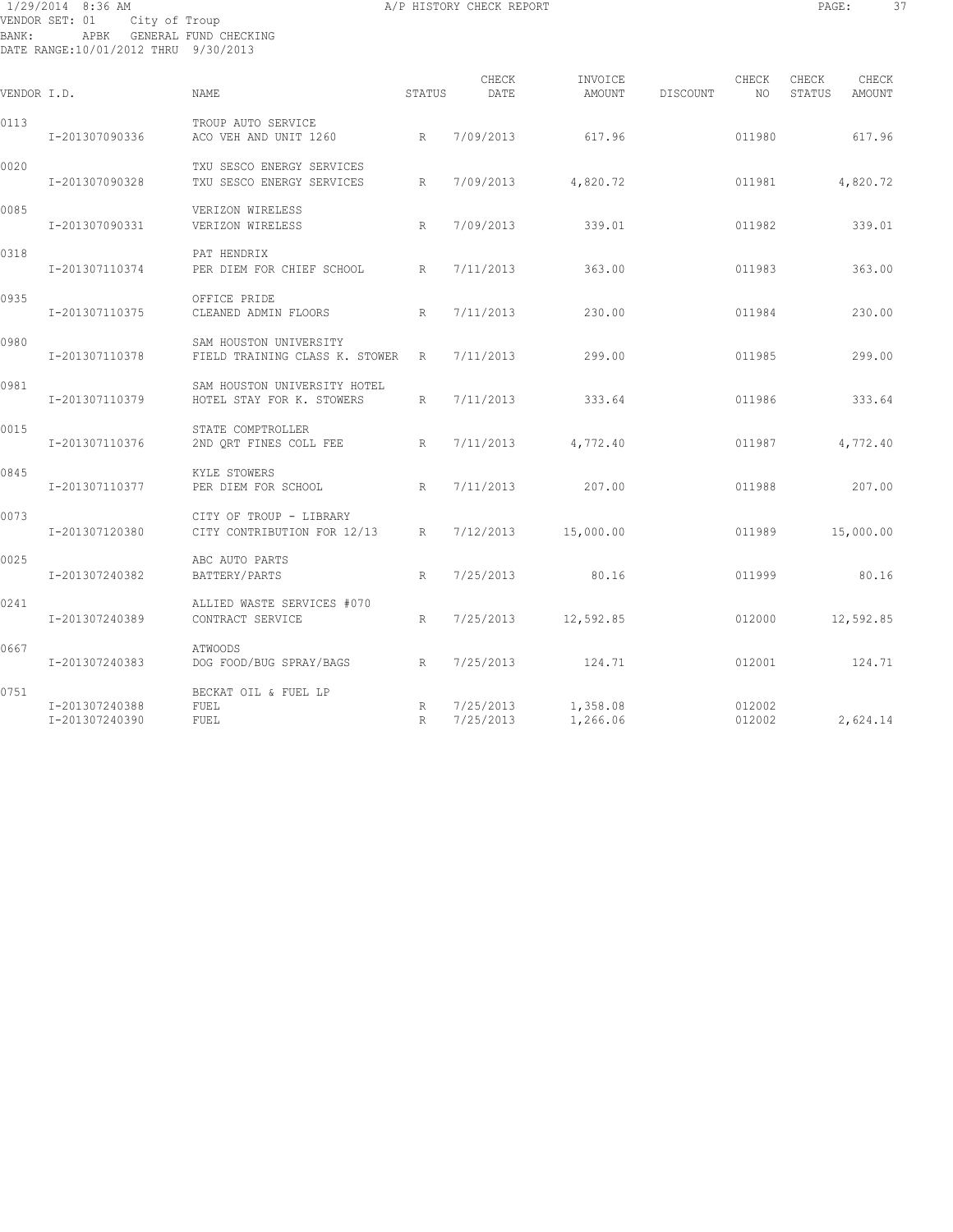# 1/29/2014 8:36 AM A/P HISTORY CHECK REPORT PAGE: 38 VENDOR SET: 01 City of Troup BANK: APBK GENERAL FUND CHECKING DATE RANGE:10/01/2012 THRU 9/30/2013

| ۰<br>i<br>٠<br>.,<br>۰, | ٠ |  |
|-------------------------|---|--|
|                         |   |  |

| VENDOR I.D. |                | NAME.                                                    | STATUS       | CHECK<br>DATE | INVOICE<br><b>AMOUNT</b> | CHECK<br><b>DISCOUNT</b><br>NO. | CHECK<br>CHECK<br>STATUS<br><b>AMOUNT</b> |
|-------------|----------------|----------------------------------------------------------|--------------|---------------|--------------------------|---------------------------------|-------------------------------------------|
| 0021        | I-201307240385 | CENTURYLINK LOCAL/INTERNET<br>CENTURYLINK LOCAL/INTERNET | R            | 7/25/2013     | 513.42                   | 012003                          | 513.42                                    |
| 0040        | I-201307240384 | HARRY'S BUILDING MATERIALS<br>BILLING FOR JUNE 2013      | R            | 7/25/2013     | 101.41                   | 012004                          | 101.41                                    |
| 0047        | I-201307240394 | OMNIBASE SERVICES OF TEXAS<br>2ND QRT FEES               | R            | 7/25/2013     | 78.00                    | 012005                          | 78.00                                     |
| 0269        | I-201307240392 | TEXAS MUNICIPAL COURT<br>MEMBERSHIP                      | R            | 7/25/2013     | 100.00                   | 012006                          | 100.00                                    |
| 0157        | I-201307240393 | TEXAS WORKFORCE COM.<br>2ND QRT FEES 2013                | R            | 7/25/2013     | 31.76                    | 012007                          | 31.76                                     |
| 0055        | I-201307240386 | TROUP COMM. DEVELOP. CORP.<br>PORT FROM TAX COLL 6/2013  | R            | 7/25/2013     | 9,175.19                 | 012008                          | 9,175.19                                  |
| 0062        | I-201307240391 | USA BLUE BOOK<br>FLAGS                                   | $\mathbb{R}$ | 7/25/2013     | 135.17                   | 012009                          | 135.17                                    |
| 0933        | I-201307240387 | JODY WATSON<br>CITY INSPECTIONS                          | R            | 7/25/2013     | 750.00                   | 012010                          | 750.00                                    |
| 0038        | I-201307260411 | ELECTRO-MEC. INC.<br>PAY REQ#3 DRS010190                 | R            | 7/26/2013     | 9,436.33                 | 012011                          | 9,436.33                                  |
| 0056        | I-201307300412 | U.S. POST OFFICE<br>POSTAGE FOR AUG BILLING              | V            | 7/30/2013     | 253.04                   | 012018                          | 253.04                                    |
| 0056        | M-CHECK        | U.S. POST OFFICE<br>U.S. POST OFFICE<br>VOIDED V         |              | 7/30/2013     |                          | 012018                          | 253.04                                    |
| 0044        | I-201308020416 | MANTEK<br>SPRAYER                                        | R            | 8/02/2013     | 35.20                    | 012021                          | 35.20                                     |
| 0401        | I-201308020418 | SHAWN MURRY<br>AMMUNITION                                | R            | 8/02/2013     | 29.22                    | 012022                          | 29.22                                     |
| 0845        | I-201308020417 | KYLE STOWERS<br>AMMUNITION FOR CLASS                     | R            | 8/02/2013     | 29.22                    | 012023                          | 29.22                                     |
| 0125        | I-201308080420 | AAXION, INC.<br>BRASS UNION                              | R            | 8/09/2013     | 27.11                    | 012031                          | 27.11                                     |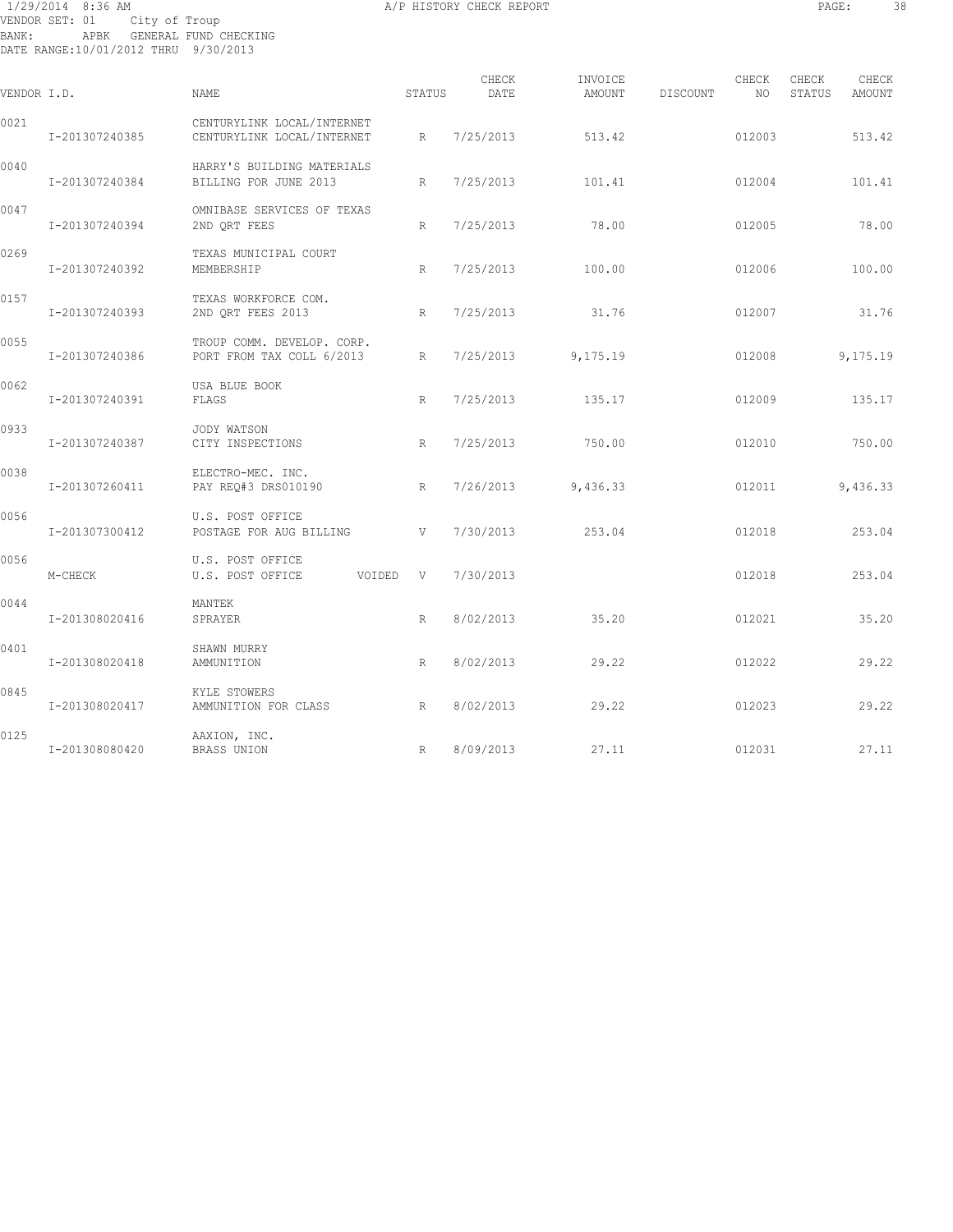# 1/29/2014 8:36 AM A/P HISTORY CHECK REPORT PAGE: 39 VENDOR SET: 01 City of Troup BANK: APBK GENERAL FUND CHECKING DATE RANGE:10/01/2012 THRU 9/30/2013

| г<br>٠<br>۰<br>٠<br>---<br>۰,<br>× |  |
|------------------------------------|--|
|                                    |  |

| VENDOR I.D. |                                  | <b>NAME</b>                                                                    | STATUS | CHECK<br>DATE          | INVOICE            | AMOUNT DISCOUNT | CHECK<br>NO.     | CHECK<br>STATUS | CHECK<br>AMOUNT |
|-------------|----------------------------------|--------------------------------------------------------------------------------|--------|------------------------|--------------------|-----------------|------------------|-----------------|-----------------|
| 0241        | I-201308080421                   | ALLIED WASTE SERVICES #070<br>CONTRACT GARBAGE SERVICE                         | R      | 8/09/2013              | 12,597.27          |                 | 012032           |                 | 12,597.27       |
| 0588        | I-201308080422                   | AT&T<br>LAPTOP CARDS                                                           | R      | 8/09/2013              | 211.76             |                 | 012033           |                 | 211.76          |
| 0667        | I-201308080423                   | <b>ATWOODS</b><br>HOSE FITTING                                                 | R      | 8/09/2013              | 46.64              |                 | 012034           |                 | 46.64           |
| 0751        | I-201308090480                   | BECKAT OIL & FUEL LP<br>BECKAT OIL & FUEL LP                                   | R      | 8/09/2013              | 1,624.12           |                 | 012035           |                 | 1,624.12        |
| 0183        | I-201308080425                   | BIRDSONG & ARMSTRONG<br>RETAINER FEE FOR JULY                                  | R      | 8/09/2013              | 350.00             |                 | 012036           |                 | 350.00          |
| 0309        | I-201308080449                   | CAMERON J. JARVIS TROUP MUNICI<br>MEMORIAL FOR B. COTTLE                       | R      | 8/09/2013              | 50.00              |                 | 012037           |                 | 50.00           |
| 0065        | I-201308080427                   | CENTER POINT ENERGY ENTEX<br>CENTER POINT ENERGY ENTEX                         | R      | 8/09/2013              | 106.11             |                 | 012038           |                 | 106.11          |
| 0978        | I-201308080428<br>I-201308080429 | CENTRAL TITLE COMPANY<br>TITLE SEARCH W. HANCOCK<br>TITLE SEARCH FOR J. JASPER | R<br>R | 8/09/2013<br>8/09/2013 | 172.00<br>170.00   |                 | 012039<br>012039 |                 | 342.00          |
| 0109        | I-201308080430                   | CENTURYLINK<br>LONG DISTANCE FEES                                              | R.     | 8/09/2013              | 13.13              |                 | 012040           |                 | 13.13           |
| 0090        | I-201308090468                   | CHEROKEE COUNTY ELECTRIC COOP.<br>CHEROKEE COUNTY ELECTRIC COOP.               | V      | 8/09/2013              | 131.70             |                 | 012041           |                 | 131.70          |
| 0090        | M-CHECK                          | CHEROKEE COUNTY ELECTRIC COOP.<br>CHEROKEE COUNTY ELECTRICVOIDED               | V      | 8/09/2013              |                    |                 | 012041           |                 | 131.70          |
| 0796        | I-201308080431                   | CINTAS FIRST AID AND SAFETY<br>CINTAS FIRST AID AND SAFETY                     | R      | 8/09/2013              | 36.27              |                 | 012042           |                 | 36.27           |
| 0376        | I-201308080432                   | DFW COMMUNICATIONS<br>MIC/ANTENNA                                              | R      | 8/09/2013              | 133.98             |                 | 012043           |                 | 133.98          |
| 0094        | I-201308080434                   | E.T.M.C.E.M.S.<br>R<br>MONTHLY CONTRACT FEE                                    |        |                        | 8/09/2013 2,992.45 |                 | 012044           |                 | 2,992.45        |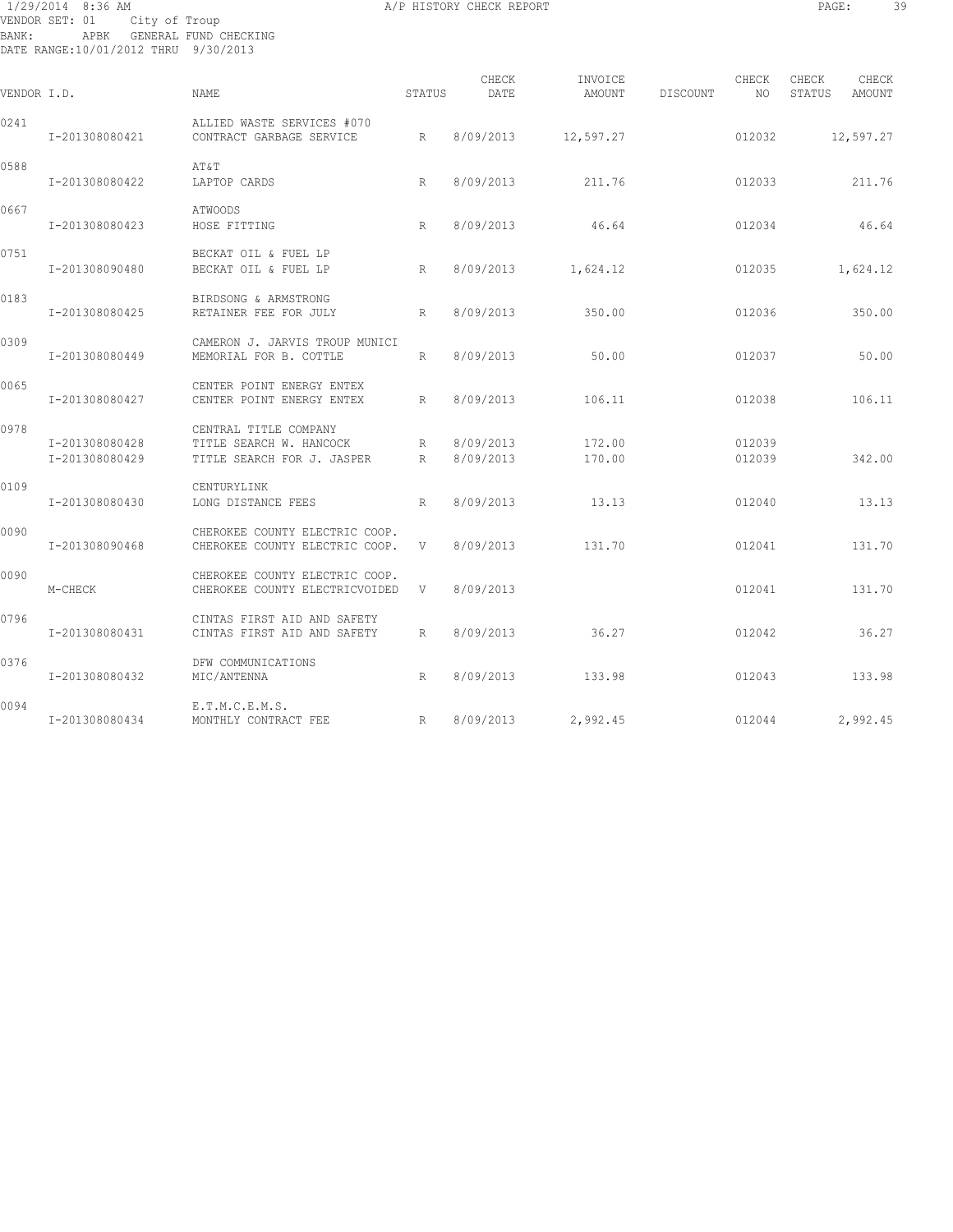# 1/29/2014 8:36 AM A/P HISTORY CHECK REPORT PAGE: 40 VENDOR SET: 01 City of Troup BANK: APBK GENERAL FUND CHECKING DATE RANGE:10/01/2012 THRU 9/30/2013

| VENDOR I.D. |                | NAME.                                                  | STATUS | CHECK<br>DATE | INVOICE<br>AMOUNT | DISCOUNT | CHECK<br>NO. | CHECK<br>STATUS | CHECK<br>AMOUNT |
|-------------|----------------|--------------------------------------------------------|--------|---------------|-------------------|----------|--------------|-----------------|-----------------|
| 0035        | I-201308080435 | EAST TEXAS COPY SYSTEMS, INC.<br>POLICE COPIER FEE     | R      | 8/09/2013     | 81.00             |          | 012045       |                 | 81.00           |
| 0510        | I-201308080437 | KLEIN ANIMAL SHELTER<br>ANIMAL HOUSE FEES              | R      | 8/09/2013     | 1,440.00          |          | 012046       |                 | 1,440.00        |
| 0425        | I-201308080438 | LINEBARGER GOGGAN BLAIR & SAMP<br>DEL AD VAL TAX ATTN  | R      | 8/09/2013     | 1,251.30          |          | 012047       |                 | 1,251.30        |
| 0832        | I-201308080436 | LONESOME DOVE REPAIR<br>DUMP TRUCK/CASE 580 L<br>R     |        | 8/09/2013     | 502.50            |          | 012048       |                 | 502.50          |
| 0045        | I-201308080439 | CORY MELTON<br>COMPUTER REPAIR                         | R      | 8/09/2013     | 327.50            |          | 012049       |                 | 327.50          |
| 0182        | I-201308080440 | PRICE INTERNATIONAL, INC.<br>PRICE INTERNATIONAL, INC. | R      | 8/09/2013     | 24.87             |          | 012050       |                 | 24.87           |
| 0983        | I-201308080441 | GARY SALYER<br>TRAVEL REIMBURSE                        | R      | 8/09/2013     | 364.80            |          | 012051       |                 | 364.80          |
| 0472        | I-201308080442 | SHELLEY DRIVE ANIMAL CLINIC<br>K-9 CHECK UP            | R      | 8/09/2013     | 84.54             |          | 012052       |                 | 84.54           |
| 0692        | I-201308080443 | SHERWIN-WILLIAMS CO.<br>TCDC PROJECT                   | R      | 8/09/2013     | 52.69             |          | 012053       |                 | 52.69           |
| 0392        | I-201308080426 | STEVEN SLUDOR<br>BRADFORD CARETAKER                    | R      | 8/09/2013     | 750.00            |          | 012054       |                 | 750.00          |
| 0110        | I-201308080444 | STEELE'S FEED & SEED<br>STEELE'S FEED & SEED           | R      | 8/09/2013     | 181.30            |          | 012055       |                 | 181.30          |
| 0004        | I-201308080447 | TML - IEBP<br>EMPLOYEE INSURANCE                       | R      | 8/09/2013     | 6,560.96          |          | 012056       |                 | 6,560.96        |
| 0631        | I-201308080446 | TNT TIRE & LUBE, LLC<br>TNT TIRE & LUBE, LLC           | V      | 8/09/2013     | 93.95             |          | 012057       |                 | 93.95           |
| 0631        | M-CHECK        | TNT TIRE & LUBE, LLC<br>TNT TIRE & LUBE, LLC VOIDED V  |        | 8/09/2013     |                   |          | 012057       |                 | 93.95           |
| 0113        | I-201308080445 | TROUP AUTO SERVICE<br>AUTO REPAIR/SRO VEHIC<br>R       |        | 8/09/2013     | 978.46            |          | 012058       |                 | 978.46          |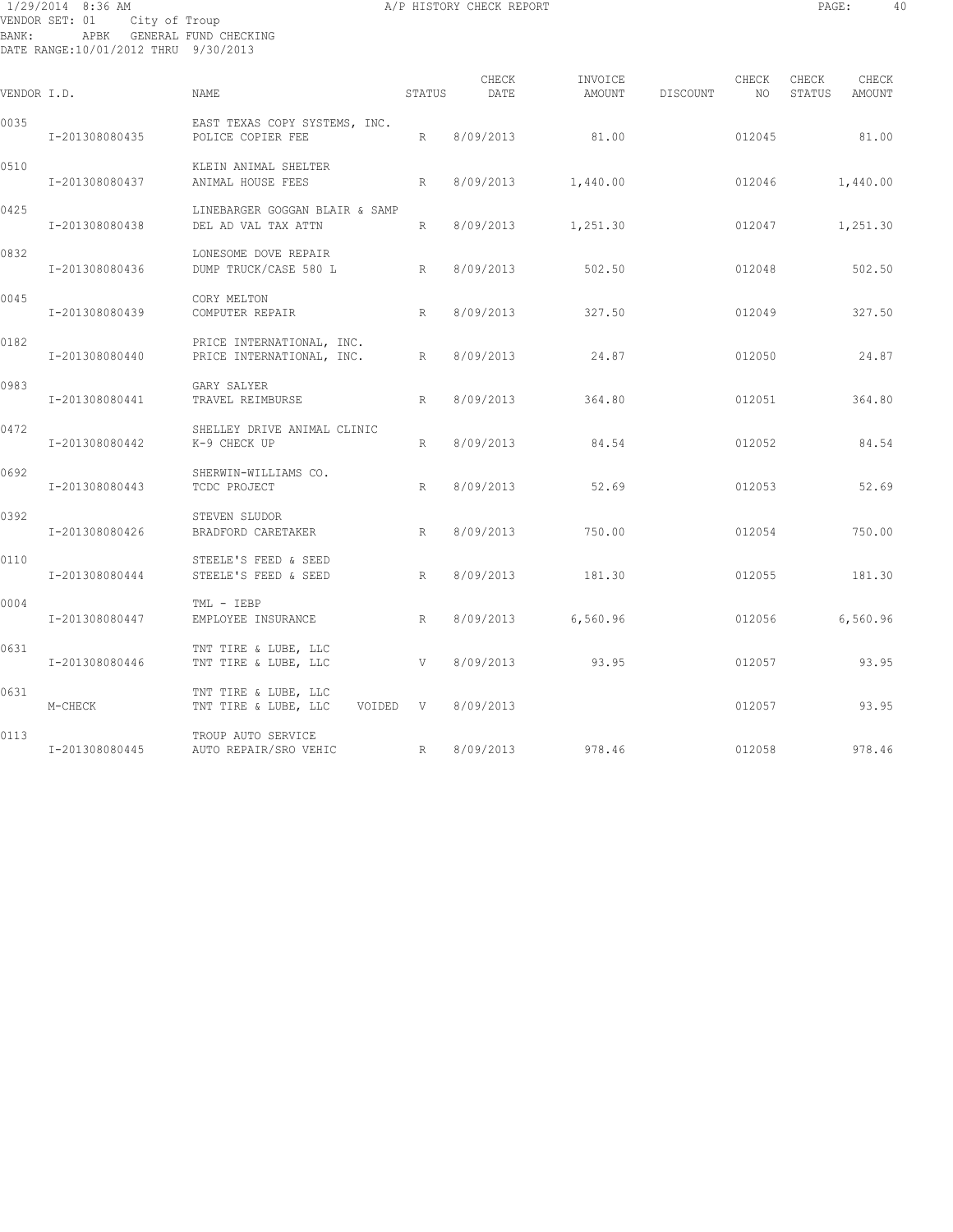# 1/29/2014 8:36 AM A/P HISTORY CHECK REPORT PAGE: 41 VENDOR SET: 01 City of Troup BANK: APBK GENERAL FUND CHECKING DATE RANGE:10/01/2012 THRU 9/30/2013

| VENDOR I.D. |                                  | <b>NAME</b>                                                            | STATUS       | CHECK<br>DATE          | INVOICE<br>AMOUNT  | DISCOUNT | CHECK<br>NO.     | CHECK<br>STATUS | CHECK<br><b>AMOUNT</b> |
|-------------|----------------------------------|------------------------------------------------------------------------|--------------|------------------------|--------------------|----------|------------------|-----------------|------------------------|
| 0020        | I-201308080448                   | TXU SESCO ENERGY SERVICES<br>TXU SESCO ENERGY SERVICES                 | R            | 8/09/2013              | 4,885.71           |          | 012059           |                 | 4,885.71               |
| 0801        | I-201308080451                   | TYLER VAULT<br>BACK UP RACK FEE                                        | R            | 8/09/2013              | 150.00             |          | 012060           |                 | 150.00                 |
| 0085        | I-201308090452                   | VERIZON WIRELESS<br>VERIZON WIRELESS                                   | R            | 8/09/2013              | 262.31             |          | 012061           |                 | 262.31                 |
| 0749        | I-201308160496                   | CARD SERVICE CENTER<br>TRAINING/FUEL                                   | R            | 8/16/2013              | 613.35             |          | 012062           |                 | 613.35                 |
| 0749        | I-201308160497                   | CARD SERVICE CENTER<br>OFFICE SUPPLIES                                 | R            | 8/16/2013              | 68.54              |          | 012063           |                 | 68.54                  |
| 0749        | I-201308160498                   | CARD SERVICE CENTER<br>TRAINING/POSTAGE                                | R            | 8/16/2013              | 536.38             |          | 012064           |                 | 536.38                 |
| 0978        | I-201308160499                   | CENTRAL TITLE COMPANY<br>GRANT FOR S.MEDFORD                           | R            | 8/16/2013              | 185.00             |          | 012065           |                 | 185.00                 |
| 0021        | I-201308160500                   | CENTURYLINK LOCAL/INTERNET<br>CENTURYLINK LOCAL/INTERNET               | R            | 8/16/2013              | 675.30             |          | 012066           |                 | 675.30                 |
| 0754        | I-201308160501                   | CINTAS CORPORATION #495<br>UNIFORM SERVICE                             | R            | 8/16/2013              | 353.00             |          | 012067           |                 | 353.00                 |
| 0411        | I-201308160502                   | CUTTING EDGE DESIGNS<br>FLAG/CAR MAGNETS                               | R            | 8/16/2013              | 765.28             |          | 012068           |                 | 765.28                 |
| 0936        | I-201308160505                   | TEXAS STATE LIBRARY AND ARCHIE<br>TRAING FOR B. DEASON                 | $\mathbb{R}$ | 8/16/2013              | 80.00              |          | 012069           |                 | 80.00                  |
| 0946        | I-201308160503                   | TIME-IT LUBE CO<br>OIL CHANGE                                          | R            | 8/16/2013              | 93.95              |          | 012070           |                 | 93.95                  |
| 0055        | I-201308160504                   | TROUP COMM. DEVELOP. CORP.<br>PORT DUE TO TAX COLL                     | R            | 8/16/2013              | 9,739.41           |          | 012071           |                 | 9,739.41               |
| 0652        | I-201308160506<br>I-201308160507 | TYLER TECHNOLOGIES, INC.<br>CASH COLL/TRAINING<br>PRINTER/UTILITY MAIN | R<br>R       | 8/16/2013<br>8/16/2013 | 2,040.00<br>567.50 |          | 012072<br>012072 |                 | 2,607.50               |
|             |                                  |                                                                        |              |                        |                    |          |                  |                 |                        |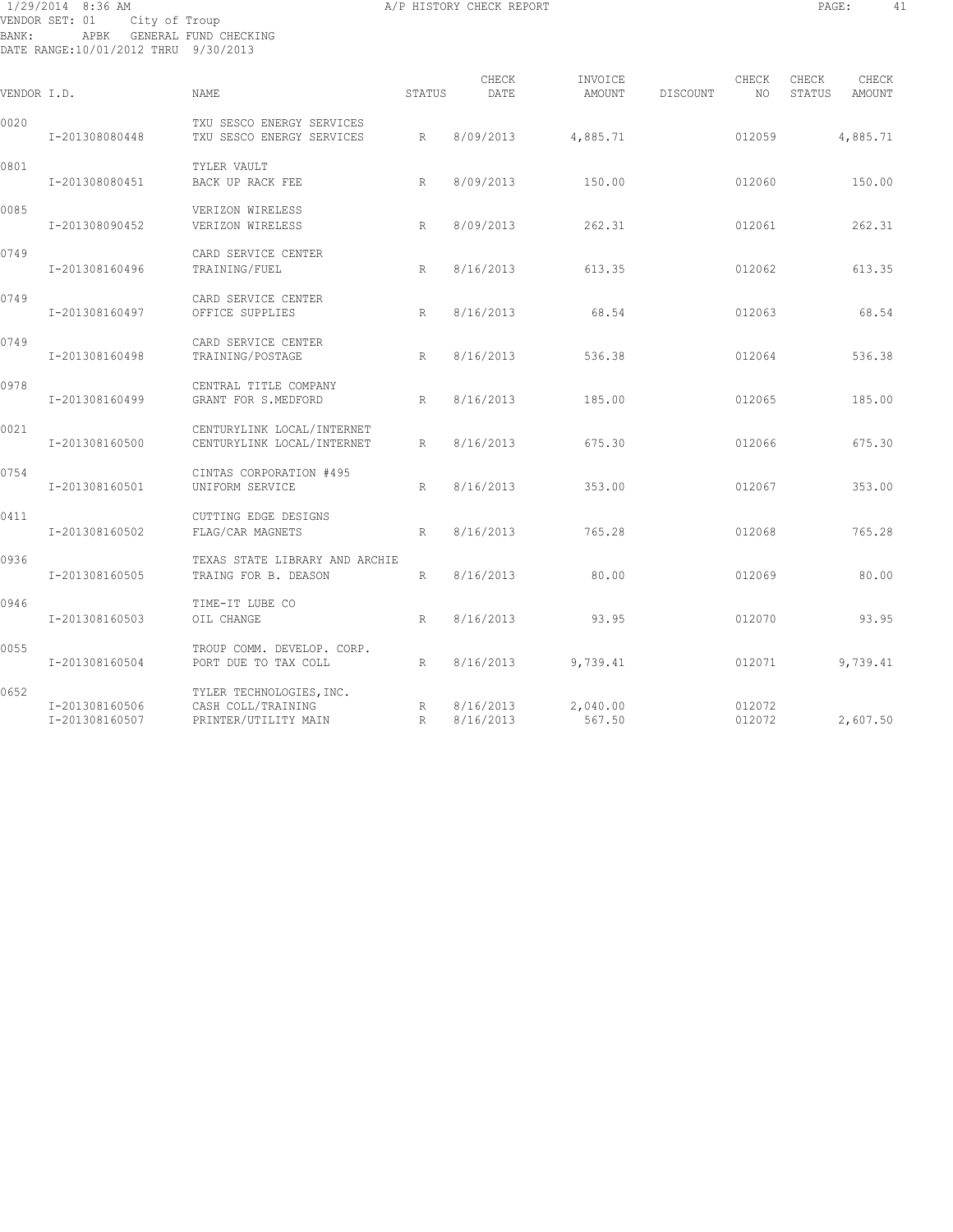1/29/2014 8:36 AM A/P HISTORY CHECK REPORT PAGE: 42 VENDOR SET: 01 City of Troup BANK: APBK GENERAL FUND CHECKING DATE RANGE:10/01/2012 THRU 9/30/2013

| VENDOR I.D. |                                  | <b>NAME</b>                                                  | STATUS          | CHECK<br>DATE | INVOICE<br>AMOUNT              | DISCOUNT | CHECK<br>NO      | CHECK<br>STATUS | CHECK<br>AMOUNT |
|-------------|----------------------------------|--------------------------------------------------------------|-----------------|---------------|--------------------------------|----------|------------------|-----------------|-----------------|
| 0053        | I-201308270521                   | STORY-WRIGHT, INC.<br>PAPER TOWELS, SUPPLIES<br>R            |                 | 8/27/2013     | 105.11                         |          | 012082           |                 | 105.11          |
| 0065        | I-201308270513                   | CENTER POINT ENERGY ENTEX<br>CENTER POINT ENERGY ENTEX       | R               | 8/27/2013     | 51.14                          |          | 012083           |                 | 51.14           |
| 0113        | I-201308270522                   | TROUP AUTO SERVICE<br>SRO VEHICLE                            | R               | 8/27/2013     | 259.98                         |          | 012084           |                 | 259.98          |
| 0211        | I-201308270520                   | SMITH COUNTY SHERIFF'S OFFICE<br>INMATE HOUSING FEES         | R               | 8/27/2013     | 280.00                         |          | 012085           |                 | 280.00          |
| 0376        | I-201308270515                   | DFW COMMUNICATIONS<br>DVD REPLACEMENT TAHOE                  | R               | 8/27/2013     | 495.00                         |          | 012086           |                 | 495.00          |
| 0445        | I-201308270514                   | <b>BUFFIE DEASON</b><br>TRAVEL FOR TABC TRAINING             | R               | 8/27/2013     | 23.17                          |          | 012087           |                 | 23.17           |
| 0460        | I-201308270517                   | LIBERTY PRINTING INC.<br>BUSINESS CARDS                      | R               | 8/27/2013     | 30.50                          |          | 012088           |                 | 30.50           |
| 0510        | I-201308270516                   | KLEIN ANIMAL SHELTER<br>HOUSING FEES                         | R               | 8/27/2013     | 645.00                         |          | 012089           |                 | 645.00          |
| 0746        | I-201308270518                   | TOM NEELY WELDING SERVICE<br>REPAIR CATTLE GUARD             | R               | 8/27/2013     | 130.00                         |          | 012090           |                 | 130.00          |
| 0751        | I-201308270510<br>I-201308270511 | BECKAT OIL & FUEL LP<br>FUEL, DYED DIESEL<br>FUEL AND DIESEL | R<br>R          | 8/27/2013     | 8/27/2013 2,756.32<br>1,996.11 |          | 012091<br>012091 |                 | 4,752.43        |
| 0868        | I-201308270512                   | BRYAN & BRYAN ASPHALT ROAD OIL<br>ROAD OIL                   | $R_{\parallel}$ | 8/27/2013     | 5,336.10                       |          | 012092           |                 | 5,336.10        |
| 0889        | I-201308270509                   | ASCO EQUIPMENT<br>GRADER BLADE                               | R               | 8/27/2013     | 302.00                         |          | 012093           |                 | 302.00          |
| 0945        | I-201308270519                   | THE POLICE AND SHERIFFS PRESS<br>ID FOR NATHAN BROWN         | R               | 8/27/2013     | 17.46                          |          | 012094           |                 | 17.46           |
| 0984        | I-201308280537                   | LINDA CHEVALIER<br>R<br>REIM FOR TREE DAMAGE                 |                 | 8/28/2013     | 220.80                         |          | 012095           |                 | 220.80          |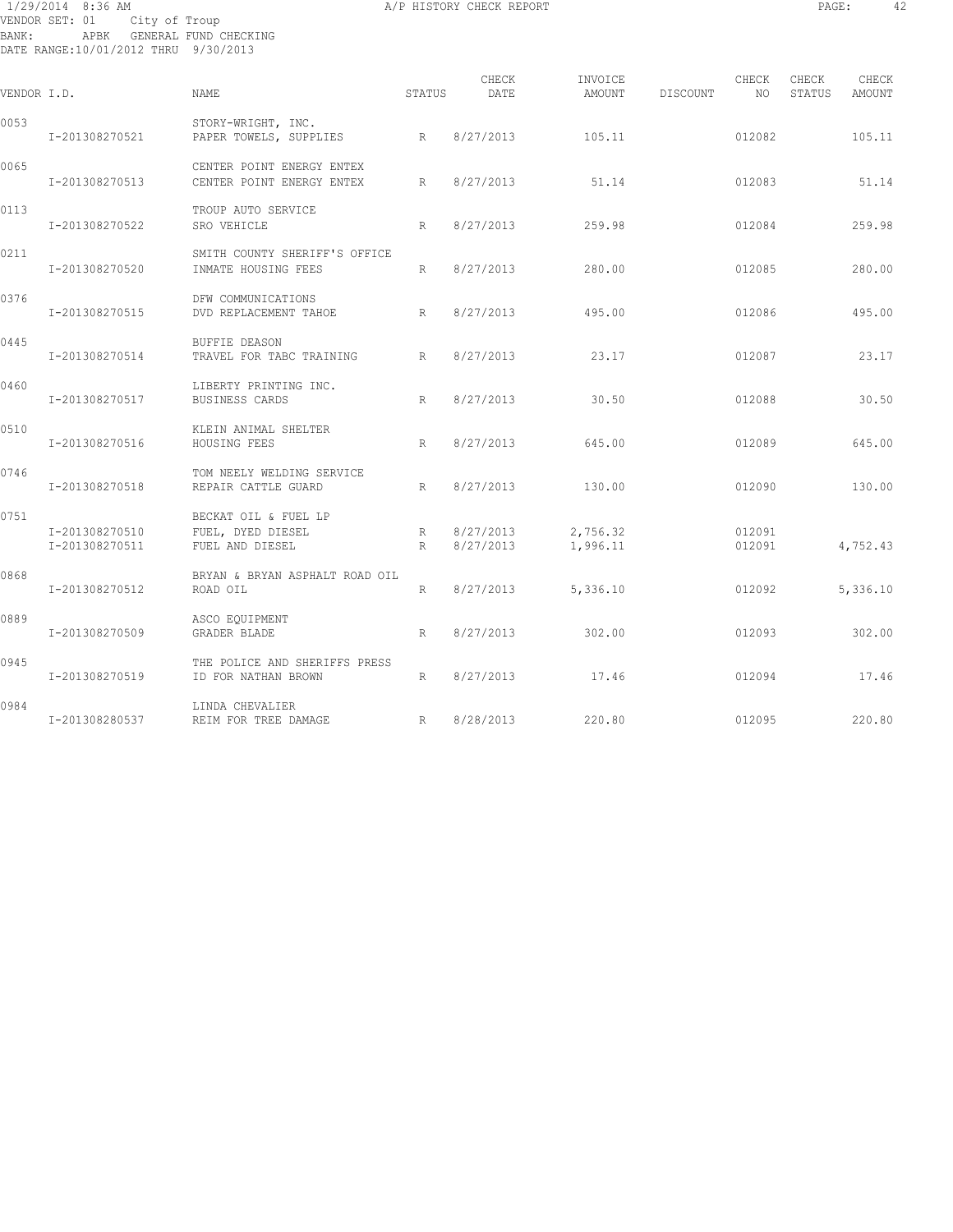# 1/29/2014 8:36 AM A/P HISTORY CHECK REPORT PAGE: 43 VENDOR SET: 01 City of Troup BANK: APBK GENERAL FUND CHECKING DATE RANGE:10/01/2012 THRU 9/30/2013

| VENDOR I.D. |                | <b>NAME</b>                                                | STATUS       | CHECK<br>DATE | INVOICE<br>AMOUNT  | <b>DISCOUNT</b> | CHECK<br>NO. | CHECK<br>STATUS | CHECK<br>AMOUNT |
|-------------|----------------|------------------------------------------------------------|--------------|---------------|--------------------|-----------------|--------------|-----------------|-----------------|
| 0889        | I-201309060557 | ASCO EQUIPMENT<br>PUMP                                     | R            | 9/06/2013     | 143.97             |                 | 012109       |                 | 143.97          |
| 0588        | I-201309060560 | AT&T<br>AT&T                                               | $\mathbb{R}$ | 9/06/2013     | 187.95             |                 | 012110       |                 | 187.95          |
| 0868        | I-201309060558 | BRYAN & BRYAN ASPHALT ROAD OIL<br>ROAD OIL                 | R            |               | 9/06/2013 7,253.95 |                 | 012111       |                 | 7,253.95        |
| 0109        | I-201309060541 | CENTURYLINK<br>LONG DISTANCE FEES                          | R            | 9/06/2013     | 13.91              |                 | 012112       |                 | 13.91           |
| 0796        | I-201309060559 | CINTAS FIRST AID AND SAFETY<br>CINTAS FIRST AID AND SAFETY | $\mathbb{R}$ | 9/06/2013     | 57.36              |                 | 012113       |                 | 57.36           |
| 0745        | I-201309060551 | COMPLETE COMMUNICATIONS<br>REPAIR PHONE IN PD              | R            | 9/06/2013     | 120.00             |                 | 012114       |                 | 120.00          |
| 0094        | I-201309060549 | E.T.M.C.E.M.S.<br>CONTRACT AMB FEES                        | R            | 9/06/2013     | 3,036.10           |                 | 012115       |                 | 3,036.10        |
| 0040        | I-201309060552 | HARRY'S BUILDING MATERIALS<br>HARRY'S BUILDING MATERIALS   | R            | 9/06/2013     | 230.54             |                 | 012116       |                 | 230.54          |
| 0238        | I-201309060563 | FREDRICK W. KERSH, DO<br>PHYSICALS                         | R            | 9/06/2013     | 140.00             |                 | 012117       |                 | 140.00          |
| 0192        | I-201309060556 | KILGORE COLLEGE<br>TRAINING                                | R            | 9/06/2013     | 50.00              |                 | 012118       |                 | 50.00           |
| 0425        | I-201309060546 | LINEBARGER GOGGAN BLAIR & SAMP<br>DEL AD VAL TAX ATTN      | R            | 9/06/2013     | 1,303.24           |                 | 012119       |                 | 1,303.24        |
| 0985        | I-201309060550 | MAXIMUS<br>REIMB FOR DUMPSTER FEES                         | R            | 9/06/2013     | 2,139.97           |                 | 012120       |                 | 2,139.97        |
| 0175        | I-201309060554 | ROOUEMORE'S<br>SAW AND PARTS                               | R            | 9/06/2013     | 127.95             |                 | 012121       |                 | 127.95          |
| 0392        | I-201309060547 | STEVEN SLUDOR<br>AUG CARETAKER BRADFORD                    | R            | 9/06/2013     | 750.00             |                 | 012122       |                 | 750.00          |
| 0110        | I-201309060542 | STEELE'S FEED & SEED<br>ACO AND STREET SUPPLY              | R            | 9/06/2013     | 163.55             |                 | 012123       |                 | 163.55          |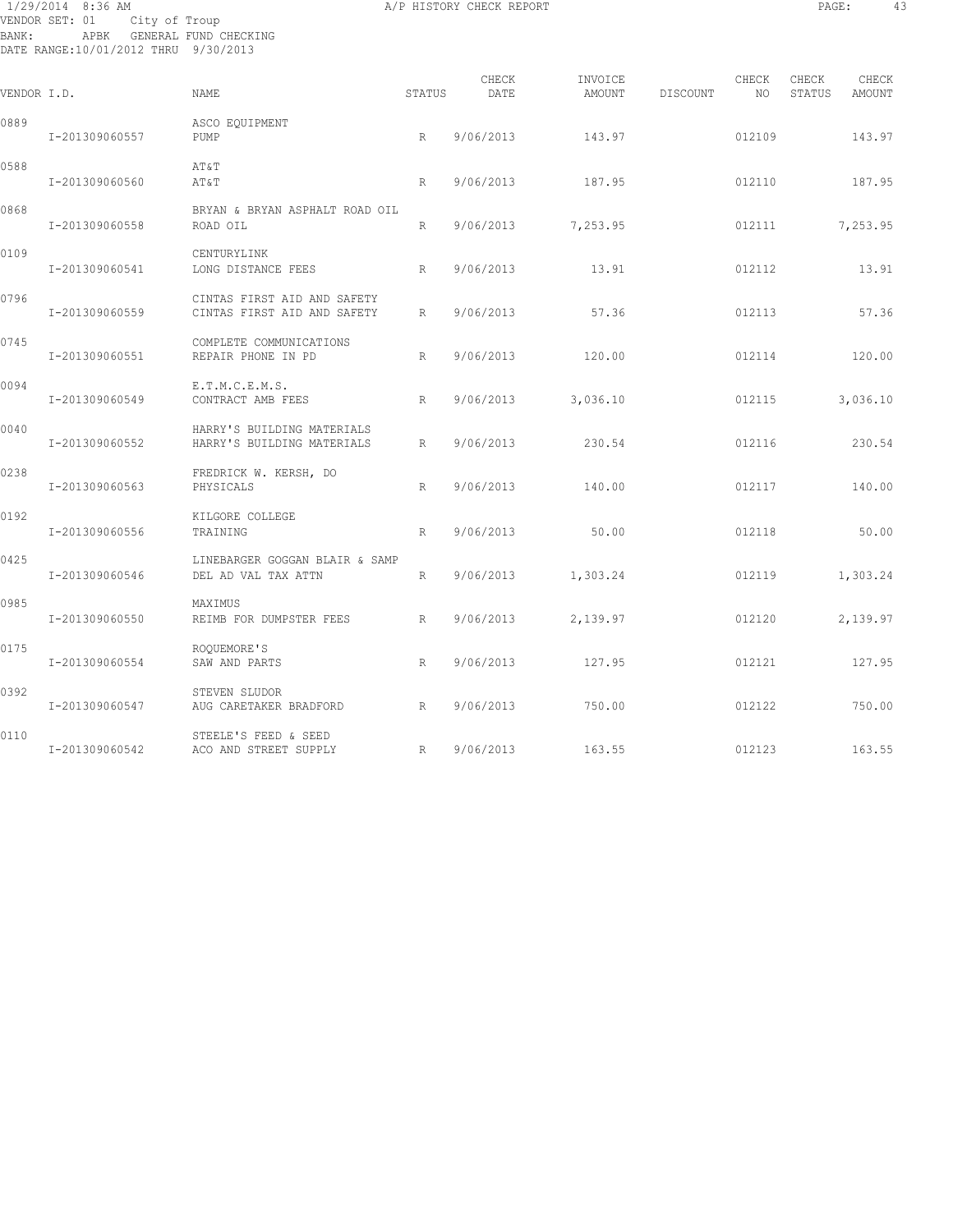# 1/29/2014 8:36 AM A/P HISTORY CHECK REPORT PAGE: 44 VENDOR SET: 01 City of Troup BANK: APBK GENERAL FUND CHECKING DATE RANGE:10/01/2012 THRU 9/30/2013

|             |                |                                                            |        | CHECK     | INVOICE            |          | CHECK  | CHECK  | CHECK     |
|-------------|----------------|------------------------------------------------------------|--------|-----------|--------------------|----------|--------|--------|-----------|
| VENDOR I.D. |                | NAME                                                       | STATUS | DATE      | AMOUNT             | DISCOUNT | NO     | STATUS | AMOUNT    |
| 0444        | I-201309060561 | TMCEC<br>TRAINING FOR CLERKS/JUDGE                         | R      | 9/06/2013 | 150.00             |          | 012124 |        | 150.00    |
| 0004        | I-201309060545 | TML - IEBP<br>EMPLOYEE INS                                 | R      | 9/06/2013 | 6,614.27           |          | 012125 |        | 6,614.27  |
| 0020        | I-201309060543 | TXU SESCO ENERGY SERVICES<br>TXU SESCO ENERGY SERVICES     | R      |           | 9/06/2013 4,753.29 |          | 012126 |        | 4,753.29  |
| 0375        | I-201309060555 | TYLER UNIFORM<br>UNIFORM FOR N. BROWN                      | R      | 9/06/2013 | 233.00             |          | 012127 |        | 233.00    |
| 0801        | I-201309060562 | TYLER VAULT<br>RACK RENTAL                                 | R      | 9/06/2013 | 50.00              |          | 012128 |        | 50.00     |
| 0085        | I-201309060544 | VERIZON WIRELESS<br>VERIZON WIRELESS                       | R      | 9/06/2013 | 263.16             |          | 012129 |        | 263.16    |
| 0986        | I-201309060553 | WALLACE UPHOLSTERY AND TRIM, I<br>REPAIR SETIN CODE ENFORC | R      | 9/06/2013 | 225.00             |          | 012130 |        | 225.00    |
| 0933        | I-201309060548 | JODY WATSON<br>INSPECTIONS FOR CITY                        | R      | 9/06/2013 | 1,000.00           |          | 012131 |        | 1,000.00  |
| 0025        | I-201309130578 | ABC AUTO PARTS<br>BATTERY                                  | R      |           | 9/13/2013 105.27   |          | 012132 |        | 105.27    |
| 0241        | I-201309130579 | ALLIED WASTE SERVICES #070<br>ALLIED WASTE SERVICES #070   | R      | 9/13/2013 | 13,228.49          |          | 012133 |        | 13,228.49 |
| 0667        | I-201309130580 | ATWOODS<br>SAFETY GLASSES                                  | R      | 9/13/2013 | 10.00              |          | 012134 |        | 10.00     |
| 0749        | I-201309130581 | CARD SERVICE CENTER<br>CARWASH                             | R      | 9/13/2013 | 7.00               |          | 012135 |        | 7.00      |
| 0749        | I-201309130582 | CARD SERVICE CENTER<br>COPIER PAPER/PAYPAL                 | R      | 9/13/2013 | 103.48             |          | 012136 |        | 103.48    |
| 0749        | I-201309130583 | CARD SERVICE CENTER<br>POSTAGE AND BOOK                    | R      | 9/13/2013 | 129.81             |          | 012137 |        | 129.81    |
| 0713        | I-201309130584 | CARROT-TOP INDUSTRIES INC.<br>MAT FOR FRONT DOOR           | R      | 9/13/2013 | 308.80             |          | 012138 |        | 308.80    |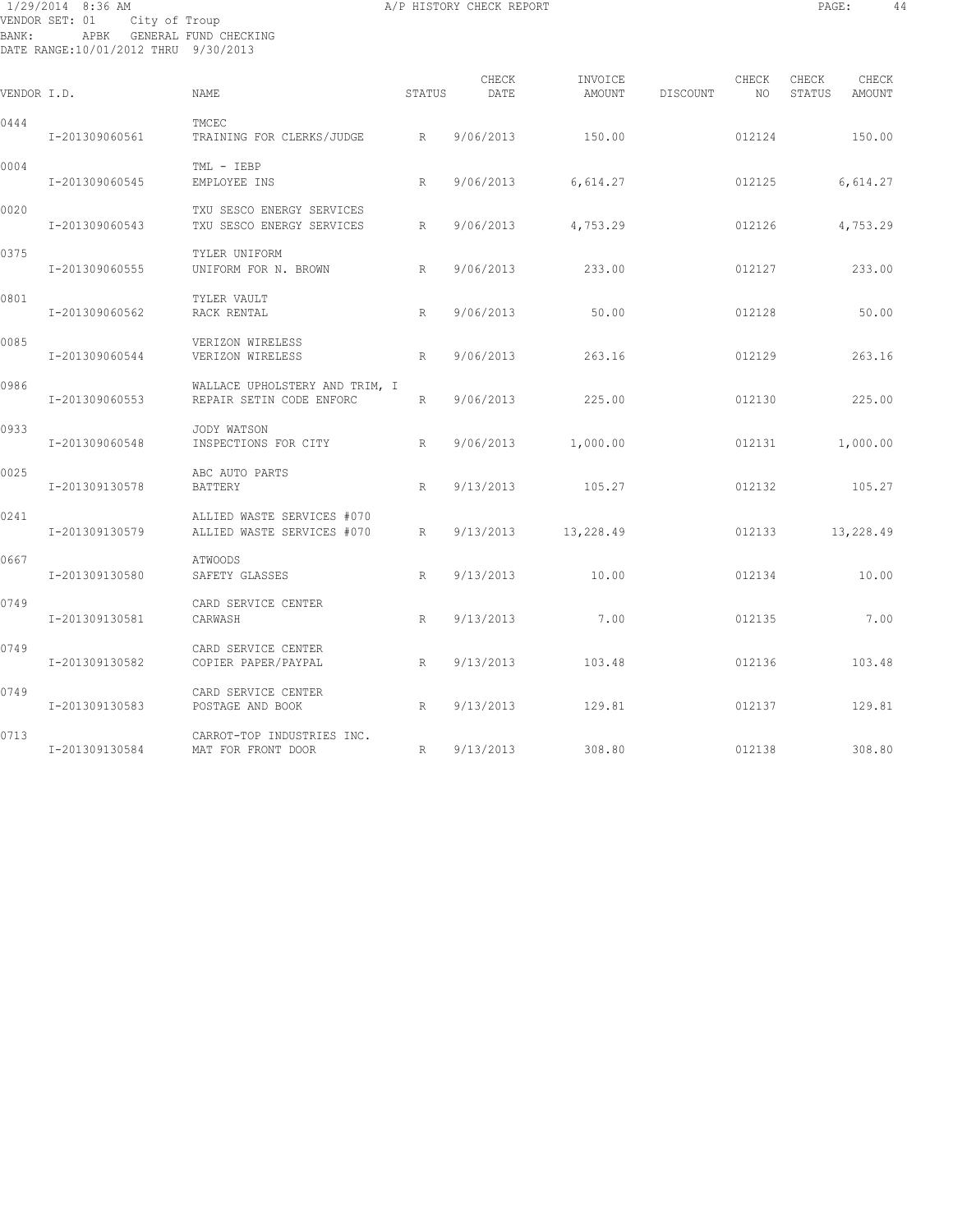# 1/29/2014 8:36 AM A/P HISTORY CHECK REPORT PAGE: 45 VENDOR SET: 01 City of Troup BANK: APBK GENERAL FUND CHECKING DATE RANGE:10/01/2012 THRU 9/30/2013

| VENDOR I.D. |                                  | NAME                                                                 | <b>STATUS</b> | CHECK<br>DATE          | INVOICE<br>AMOUNT  | DISCOUNT | CHECK<br>NO .    | CHECK<br>STATUS | CHECK<br>AMOUNT |
|-------------|----------------------------------|----------------------------------------------------------------------|---------------|------------------------|--------------------|----------|------------------|-----------------|-----------------|
| 0021        | I-201309130585                   | CENTURYLINK LOCAL/INTERNET<br>CENTURYLINK LOCAL/INTERNET             | R             | 9/13/2013              | 486.95             |          | 012139           |                 | 486.95          |
| 0665        | I-201309130586                   | CHEROKEE COUNTY APPRAISAL DIST<br>4TH ORT FEE                        | R             | 9/13/2013              | 268.00             |          | 012140           |                 | 268.00          |
| 0754        | I-201309130587                   | CINTAS CORPORATION #495<br>EMPLOYEE UNIFORMS                         | R             | 9/13/2013              | 259.36             |          | 012141           |                 | 259.36          |
| 0035        | I-201309130588                   | EAST TEXAS COPY SYSTEMS, INC.<br>COPIER OVERAGE                      | R             | 9/13/2013              | 278.44             |          | 012142           |                 | 278.44          |
| 0199        | I-201309130589                   | KELLY A/C HEATING INC.<br>POST OFFICE A/C                            | R             | 9/13/2013              | 184.04             |          | 012143           |                 | 184.04          |
| 0149        | I-201309130590                   | SMITH CO. APPRAISAL DIST<br>4TH QRT FEES                             | R             |                        | 9/13/2013 1,991.75 |          | 012144           |                 | 1,991.75        |
| 0673        | I-201309130591                   | TENNISON'S FOSTER SAW & REPAIR<br>BLADE SET                          | R             | 9/13/2013              | 54.00              |          | 012145           |                 | 54.00           |
| 0113        | I-201309130592                   | TROUP AUTO SERVICE<br>BRAKE LIGHT SWITCH                             | R             | 9/13/2013              | 144.89             |          | 012146           |                 | 144.89          |
| 0889        | I-201309260633                   | ASCO EQUIPMENT<br>CABLE/CAP                                          | R             | 9/27/2013              | 43.04              |          | 012158           |                 | 43.04           |
| 0751        | I-201309260611<br>I-201309260612 | BECKAT OIL & FUEL LP<br>BECKAT OIL & FUEL LP<br>BECKAT OIL & FUEL LP | R<br>R        | 9/27/2013<br>9/27/2013 | 1,359.70<br>991.82 |          | 012159<br>012159 |                 | 2,351.52        |
| 0183        | I-201309260613                   | BIRDSONG & ARMSTRONG<br>RETAINER FEE                                 | R             | 9/27/2013              | 350.00             |          | 012160           |                 | 350.00          |
| 0065        | I-201309260614                   | CENTER POINT ENERGY ENTEX<br>CENTER POINT ENERGY ENTEX               | R             | 9/27/2013              | 24.38              |          | 012161           |                 | 24.38           |
| 0573        | I-201309260615                   | JAMES CHADWICK<br>SAFETY BOOTS                                       | R             | 9/27/2013              | 92.00              |          | 012162           |                 | 92.00           |
| 0066        | I-201309260616                   | DATA FLOW<br>TAX FORMS                                               | R             | 9/27/2013              | 73.23              |          | 012163           |                 | 73.23           |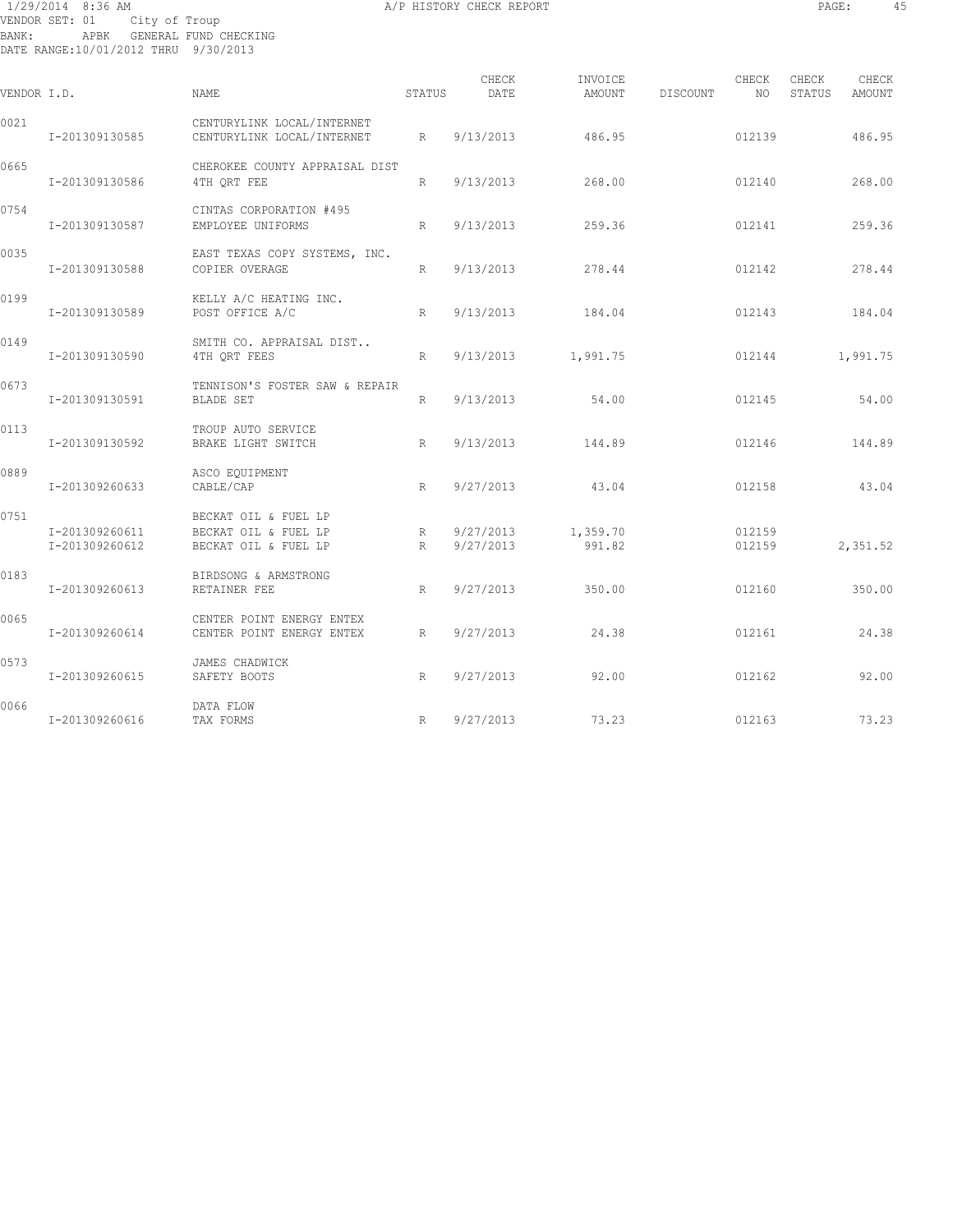# 1/29/2014 8:36 AM A/P HISTORY CHECK REPORT PAGE: 46 VENDOR SET: 01 City of Troup BANK: APBK GENERAL FUND CHECKING DATE RANGE:10/01/2012 THRU 9/30/2013

| VENDOR I.D. |                | <b>NAME</b>                                            | STATUS | CHECK<br>DATE | INVOICE<br>AMOUNT    | DISCOUNT | CHECK<br>NO. | CHECK<br>STATUS | CHECK<br>AMOUNT |
|-------------|----------------|--------------------------------------------------------|--------|---------------|----------------------|----------|--------------|-----------------|-----------------|
| 0987        | I-201309260617 | FCC ENVIRONMENTAL, LLC<br>CLEAN OIL COLL SIGHT         | R      | 9/27/2013     | 931.50               |          | 012164       |                 | 931.50          |
| 0562        | I-201309260618 | GOOLSBEE TIRE-RETAIL<br>TIRES FOR UNIT 0603            | R      | 9/27/2013     | 611.95               |          | 012165       |                 | 611.95          |
| 0988        | I-201309260619 | HALLSIGNS<br>SIGNS AND BRACKETS                        | R      | 9/27/2013     | 342.77               |          | 012166       |                 | 342.77          |
| 0510        | I-201309260620 | KLEIN ANIMAL SHELTER<br>ANIMAL HOUSING                 | R      | 9/27/2013     | 90.00                |          | 012167       |                 | 90.00           |
| 0979        | I-201309260621 | LA POLICE GEAR, INC<br><b>GLOVES</b>                   | R      | 9/27/2013     | 52.00                |          | 012168       |                 | 52.00           |
| 0425        | I-201309260622 | LINEBARGER GOGGAN BLAIR & SAMP<br>AD VAL TAX ATTORNEY  | R      | 9/27/2013     | 1,484.50             |          | 012169       |                 | 1,484.50        |
| 0048        | I-201309260623 | PERDUE, BRANDON, FIELDER, ET<br>COLAGY FEES            | R      | 9/27/2013     | 138.90               |          | 012170       |                 | 138.90          |
| 0803        | I-201309260624 | PLAINSMAN TIRE<br>TIRE FOR CHIPPER                     | R      | 9/27/2013     | 110.56               |          | 012171       |                 | 110.56          |
| 0211        | I-201309260625 | SMITH COUNTY SHERIFF'S OFFICE<br>INMATE HOUSEING FEE   | R      | 9/27/2013     | 210.00               |          | 012172       |                 | 210.00          |
| 0053        | I-201309260626 | STORY-WRIGHT, INC.<br>OFFICE SUPPLIES                  | R      | 9/27/2013     | 230.57               |          | 012173       |                 | 230.57          |
| 0891        | I-201309260627 | TIRE WORX<br>CHIPPER TIRE MOUNT                        | R      | 9/27/2013     | 15.00                |          | 012174       |                 | 15.00           |
| 0055        | I-201309260628 | TROUP COMM. DEVELOP. CORP.<br>PORT DUE FROM TAX COLL   | R      |               | $9/27/2013$ 8,470.73 |          | 012175       |                 | 8,470.73        |
| 0543        | I-201309260630 | WAGGENER ELECTRIC<br>POST OFFICE REPAIR                | R      | 9/27/2013     | 81.15                |          | 012176       |                 | 81.15           |
| 0849        | I-201309260631 | WATCHGUARD SERVICES<br><b>DVD</b>                      | V      | 9/27/2013     | 114.00               |          | 012177       |                 | 114.00          |
| 0849        | M-CHECK        | WATCHGUARD SERVICES<br>WATCHGUARD SERVICES<br>VOIDED V |        | 9/27/2013     |                      |          | 012177       |                 | 114.00          |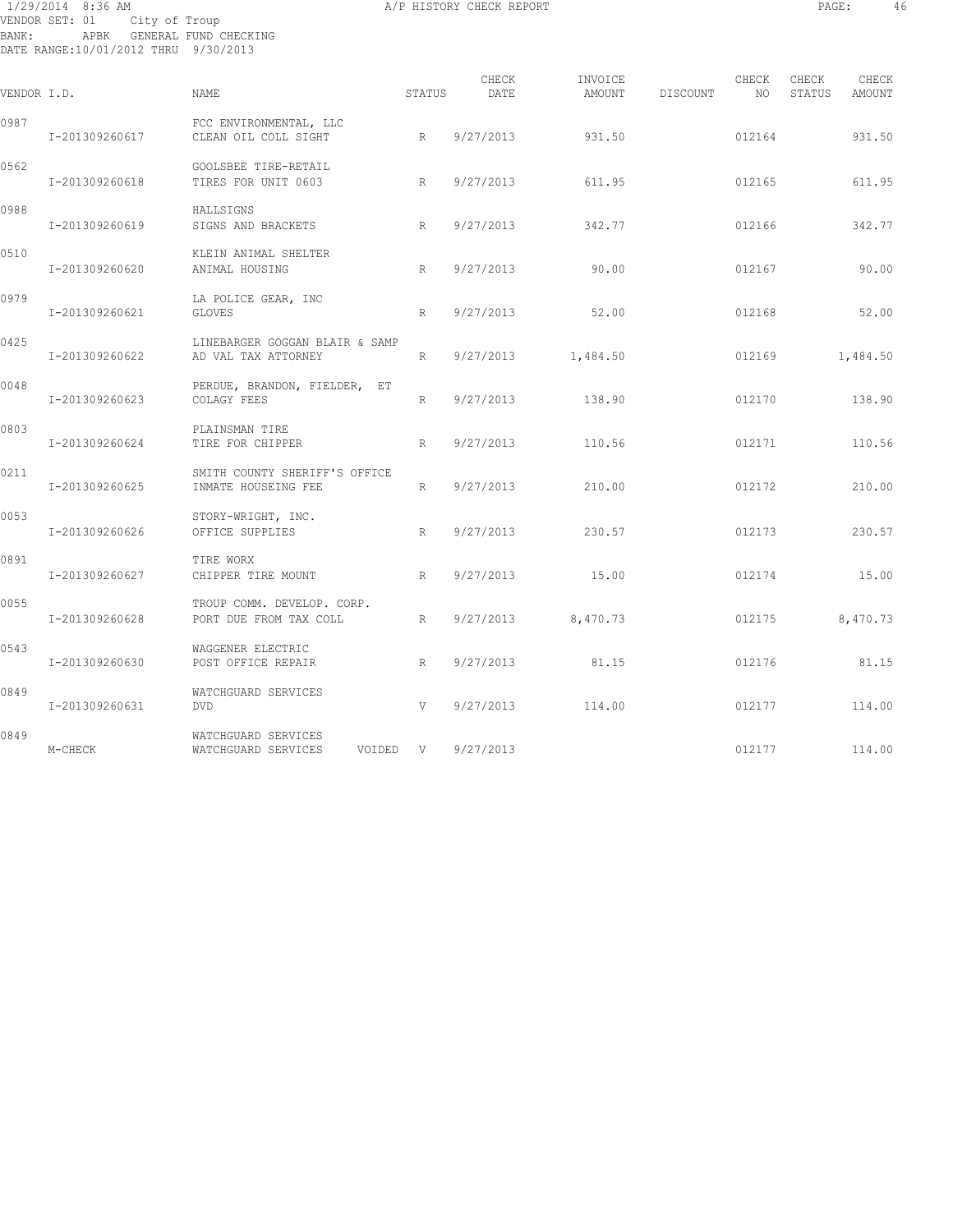# VENDOR SET: 01 City of Troup BANK: APBK GENERAL FUND CHECKING DATE RANGE:10/01/2012 THRU 9/30/2013

| DATE RANGE:10/01/2012 THRU 9/30/2013 |      |               |        |               |                   |           |              |                 |                 |
|--------------------------------------|------|---------------|--------|---------------|-------------------|-----------|--------------|-----------------|-----------------|
| VENDOR I.D.                          | NAME |               | STATUS | CHECK<br>DATE | INVOICE<br>AMOUNT | DISCOUNT  | CHECK<br>NO. | CHECK<br>STATUS | CHECK<br>AMOUNT |
|                                      |      |               |        |               |                   |           |              |                 |                 |
| TOTALS * *<br>$\star$ $\star$        | NO.  |               |        |               | INVOICE AMOUNT    | DISCOUNTS |              |                 | CHECK AMOUNT    |
| REGULAR CHECKS:                      | 647  |               |        |               | 898, 431.09       |           | 0.00         |                 | 895,548.41      |
| HAND CHECKS:                         |      | 0             |        |               | 0.00              |           | 0.00         |                 | 0.00            |
| DRAFTS:                              |      | $\mathbb O$   |        |               | 0.00              |           | 0.00         |                 | 0.00            |
| EFT:                                 |      | $\mathbb O$   |        |               | 0.00              |           | 0.00         |                 | 0.00            |
| NON CHECKS:                          |      | $\circ$       |        |               | 0.00              |           | 0.00         |                 | 0.00            |
| VOID CHECKS:                         |      | 9 VOID DEBITS |        | 0.00          |                   |           |              |                 |                 |
|                                      |      | VOID CREDITS  |        | 2,882.68      | 2,882.68          |           | 0.00         |                 |                 |
| <b>TOTAL ERRORS:</b><br>$\Omega$     |      |               |        |               |                   |           |              |                 |                 |
|                                      | NO.  |               |        |               | INVOICE AMOUNT    | DISCOUNTS |              |                 | CHECK AMOUNT    |
| VENDOR SET: 01<br>BANK: APBK TOTALS: | 656  |               |        |               | 895, 981.91       |           | 0.00         |                 | 895,548.41      |
| BANK: APBK<br>TOTALS:                | 656  |               |        |               | 895,981.91        |           | 0.00         |                 | 895,548.41      |
|                                      |      |               |        |               |                   |           |              |                 |                 |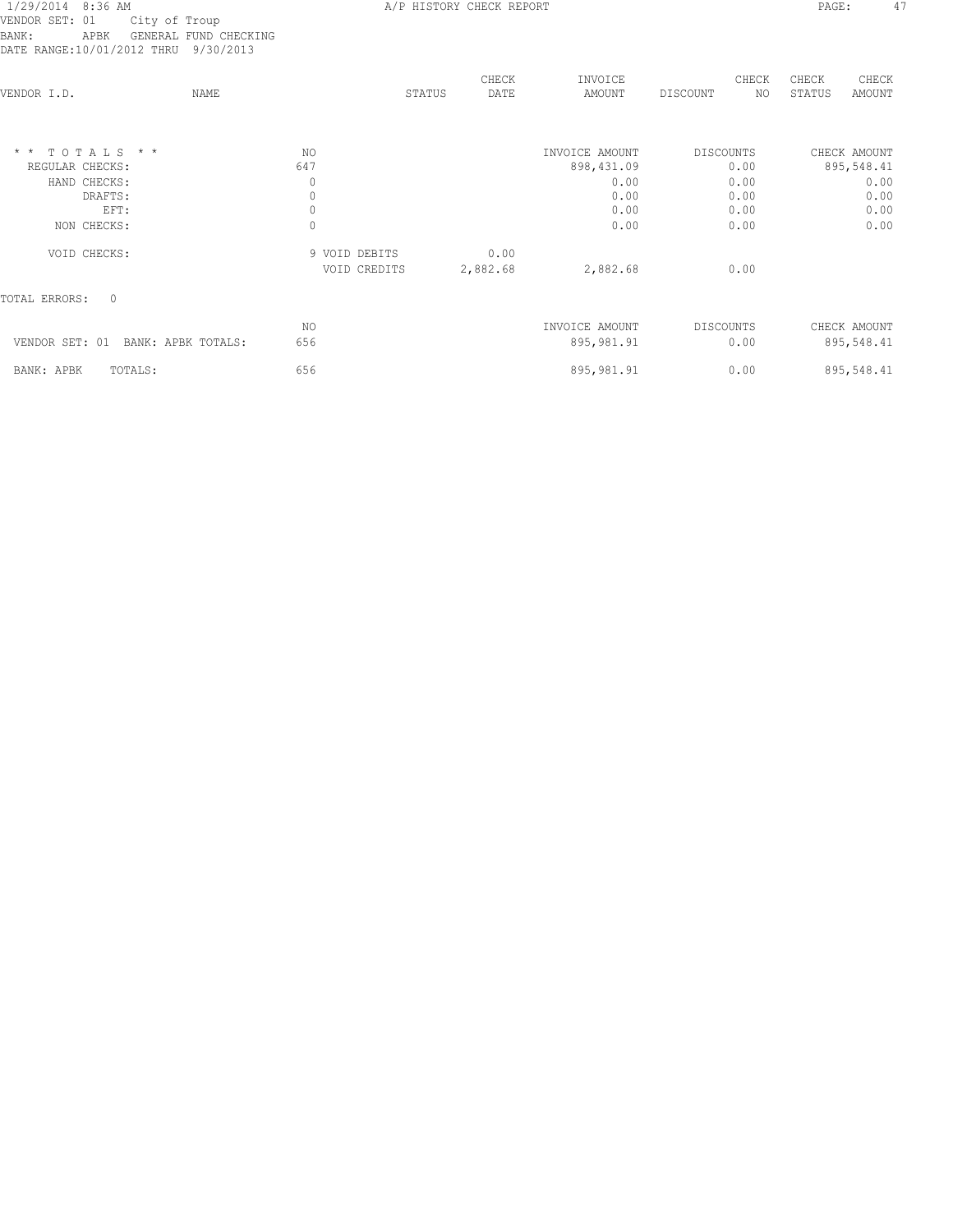# 1/29/2014 8:36 AM A/P HISTORY CHECK REPORT PAGE: 48 VENDOR SET: 01 City of Troup BANK: LIBAP LIBRARY ADM. CHECKING ACC DATE RANGE:10/01/2012 THRU 9/30/2013

| VENDOR I.D. |                | <b>NAME</b>                                              | STATUS | CHECK<br>DATE | INVOICE<br>AMOUNT | DISCOUNT | CHECK<br>NO | CHECK<br>STATUS | CHECK<br>AMOUNT |
|-------------|----------------|----------------------------------------------------------|--------|---------------|-------------------|----------|-------------|-----------------|-----------------|
| 0065        | I-201210049350 | CENTER POINT ENERGY ENTEX<br>CENTER POINT ENERGY ENTEX   |        | R 10/05/2012  | 28.15             |          | 001902      |                 | 28.15           |
| 0109        | I-201210049351 | CENTURYLINK<br>LONG DISTANCE FEES                        | R      | 10/05/2012    | 7.17              |          | 001903      |                 | 7.17            |
| 0890        | I-201210049352 | GE CAPITAL<br>COPIER LEASE                               | R      | 10/05/2012    | 119.00            |          | 001904      |                 | 119.00          |
| 0942        | I-201210049355 | OVERDRIVE, INC<br>DIGITAL BOOK PRIGRAM                   | R      | 10/05/2012    | 1,500.00          |          | 001905      |                 | 1,500.00        |
| 0210        | I-201210049354 | SKILLERN'S<br>COPIER USAGE                               | R      | 10/05/2012    | 18.76             |          | 001906      |                 | 18.76           |
| 0053        | I-201210049356 | STORY-WRIGHT, INC.<br>OFFICE SUPPLIES                    | R      | 10/05/2012    | 30.58             |          | 001907      |                 | 30.58           |
| 0599        | I-201210049353 | TLC TAMAYO LAWN CARE<br>LAWN SERVICE                     | R      | 10/05/2012    | 280.00            |          | 001908      |                 | 280.00          |
| 0020        | I-201210059377 | TXU SESCO ENERGY SERVICES<br>TXU SESCO ENERGY SERVICES   | R      | 10/05/2012    | 615.83            |          | 001909      |                 | 615.83          |
| 0016        | I-201210179421 | BRODART COMPANY<br><b>BOOKS</b>                          | R      | 10/19/2012    | 487.22            |          | 001910      |                 | 487.22          |
| 0021        | I-201210179433 | CENTURYLINK LOCAL/INTERNET<br>CENTURYLINK LOCAL/INTERNET | R      | 10/19/2012    | 95.76             |          | 001911      |                 | 95.76           |
| 0017        | I-201210179423 | DIXIE PAPER COMPANY<br>CLEANING SUPPLIES                 | R      | 10/19/2012    | 58.85             |          | 001912      |                 | 58.85           |
| 0210        | I-201210179420 | SKILLERN'S<br>COPIER OVERAGE                             | R      | 10/19/2012    | 15.92             |          | 001913      |                 | 15.92           |
| 0053        | I-201210179422 | STORY-WRIGHT, INC.<br>OFFICE SUPPLIES                    | R      | 10/19/2012    | 22.99             |          | 001914      |                 | 22.99           |
| 0599        | I-201210179419 | TLC TAMAYO LAWN CARE<br>SEPT LAWN SERVICE                | R      | 10/19/2012    | 280.00            |          | 001915      |                 | 280.00          |
| 0056        | I-201210179418 | U.S. POST OFFICE<br>POST OFFICE RENT                     |        | R 10/19/2012  | 70.00             |          | 001916      |                 | 70.00           |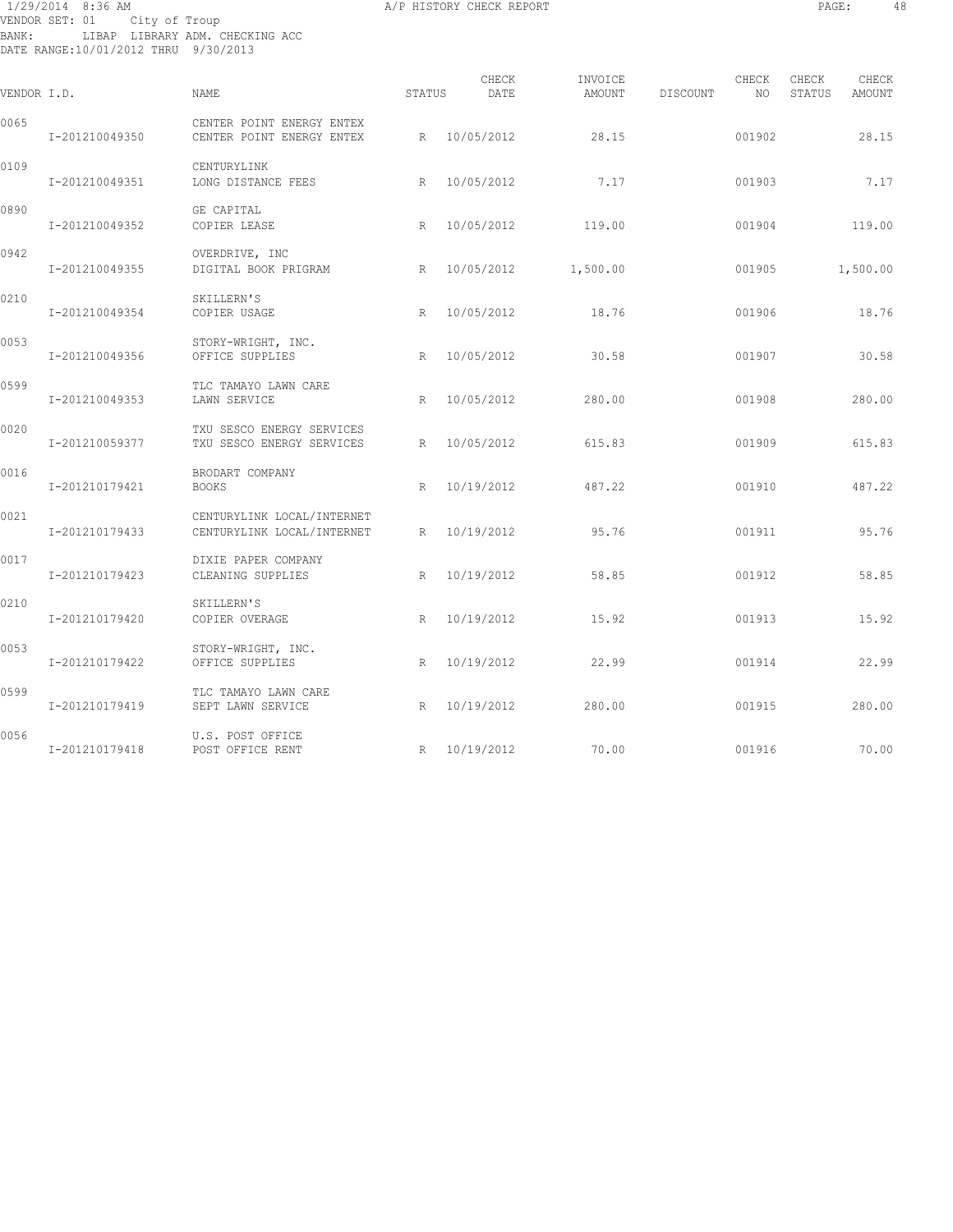# 1/29/2014 8:36 AM A/P HISTORY CHECK REPORT PAGE: 49 VENDOR SET: 01 City of Troup BANK: LIBAP LIBRARY ADM. CHECKING ACC DATE RANGE:10/01/2012 THRU 9/30/2013

| VENDOR I.D. |                | NAME                                                   | STATUS      | CHECK<br>DATE | INVOICE<br>AMOUNT | DISCOUNT | CHECK<br>NO | CHECK<br>STATUS | CHECK<br>AMOUNT |
|-------------|----------------|--------------------------------------------------------|-------------|---------------|-------------------|----------|-------------|-----------------|-----------------|
| 0774        |                | CARLYLE HOMES                                          |             |               |                   |          |             |                 |                 |
|             | I-201210309463 | GRAOUD MAINT C. LOPEZ                                  |             | R 10/31/2012  | 75.00             |          | 001917      |                 | 75.00           |
| 0065        | I-201210309460 | CENTER POINT ENERGY ENTEX<br>CENTER POINT ENERGY ENTEX | R           | 10/31/2012    | 28.15             |          | 001918      |                 | 28.15           |
| 0890        | I-201210309462 | GE CAPITAL<br>COPIER LEASE                             | R           | 10/31/2012    | 119.00            |          | 001919      |                 | 119.00          |
| 0045        | I-201210309464 | CORY MELTON<br>SET UP WS14/PC RESTORATION              | R           | 10/31/2012    | 612.50            |          | 001920      |                 | 612.50          |
| 0053        | I-201210309465 | STORY-WRIGHT, INC.<br>OFFICE SUPPLIES                  | R           | 10/31/2012    | 11.89             |          | 001921      |                 | 11.89           |
| 0058        | I-201210309461 | TML - IRP<br>RISK INSURANCE/WRK COMP INS R             |             | 10/31/2012    | 3,225.00          |          | 001922      |                 | 3,225.00        |
| 0749        | I-201211099503 | CARD SERVICE CENTER<br>SUPPLIES AND BOOKS              |             | R 11/09/2012  | 546.92            |          | 001924      |                 | 546.92          |
| 0109        | I-201211099504 | CENTURYLINK<br>LONG DISTANCE FEES                      | $R_{\odot}$ | 11/09/2012    | 7.42              |          | 001925      |                 | 7.42            |
| 0020        | I-201211099505 | TXU SESCO ENERGY SERVICES<br>TXU SESCO ENERGY SERVICES | R           | 11/09/2012    | 473.48            |          | 001926      |                 | 473.48          |
| 0949        | I-201211159537 | CINDY FIELDS<br>REIMB FOR RENTAL DEP                   |             | R 11/14/2012  | 75.00             |          | 001927      |                 | 75.00           |
| 0066        | I-201211159536 | DATA FLOW<br>CHECKS                                    | R           | 11/14/2012    | 134.80            |          | 001928      |                 | 134.80          |
| 0065        | I-201211219557 | CENTER POINT ENERGY ENTEX<br>CENTER POINT ENERGY ENTEX | R           | 11/21/2012    | 30.86             |          | 001929      |                 | 30.86           |
| 0890        | I-201211219558 | GE CAPITAL<br>COPIER LEASE                             | R           | 11/21/2012    | 119.00            |          | 001930      |                 | 119.00          |
| 0132        | I-201211219560 | LONE STAR PEST CONTROL<br>PEST CONTROL                 | R           | 11/21/2012    | 85.00             |          | 001931      |                 | 85.00           |
| 0350        | I-201211219559 | PENWORTHY COMPANY<br><b>BOOKS</b>                      |             | R 11/21/2012  | 449.96            |          | 001932      |                 | 449.96          |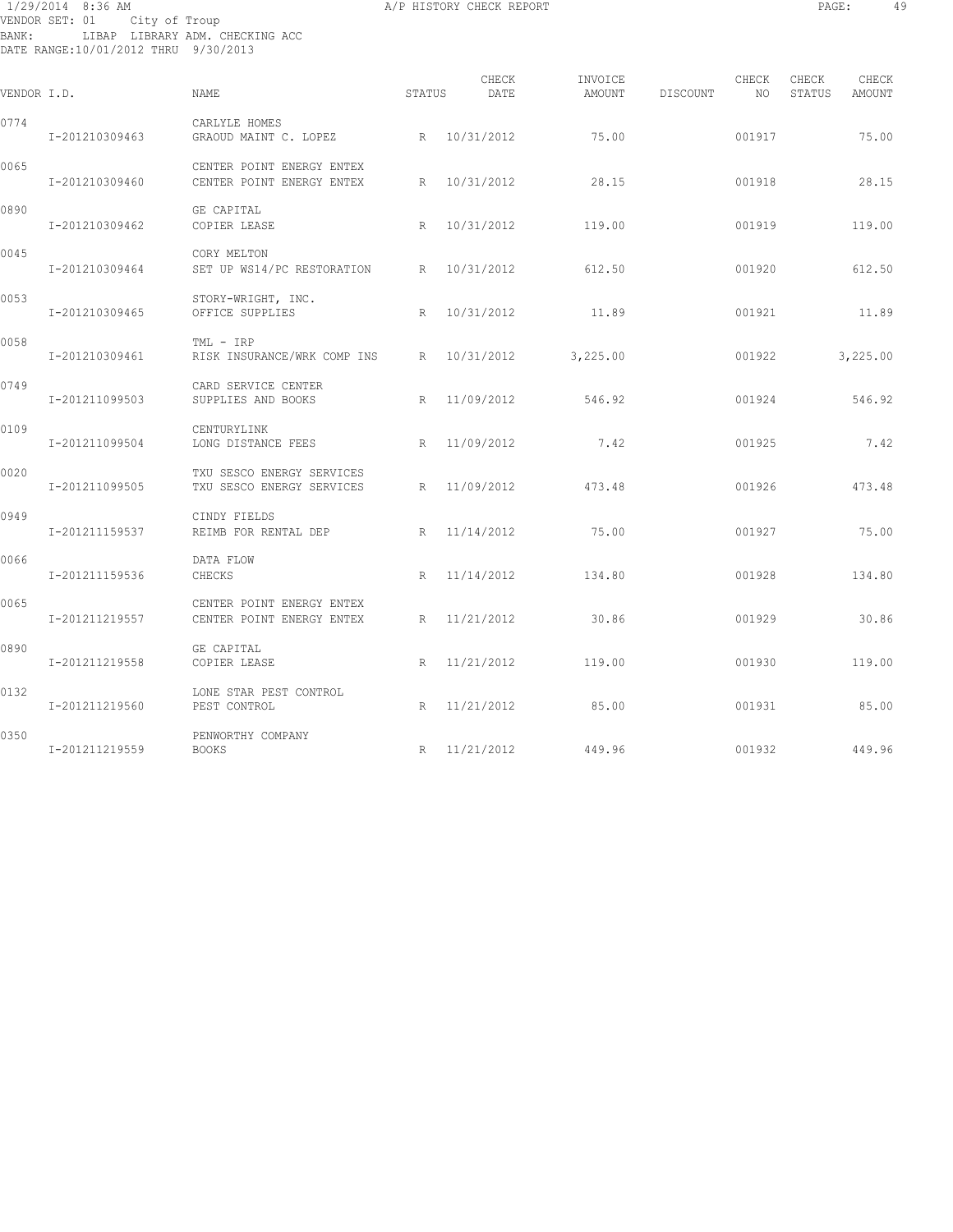1/29/2014 8:36 AM A/P HISTORY CHECK REPORT PAGE: 50 VENDOR SET: 01 City of Troup BANK: LIBAP LIBRARY ADM. CHECKING ACC DATE RANGE:10/01/2012 THRU 9/30/2013

| VENDOR I.D. |                | NAME.                                                        | STATUS | CHECK<br>DATE | INVOICE<br>AMOUNT | DISCOUNT | CHECK<br>NO. | CHECK<br>STATUS | CHECK<br>AMOUNT |
|-------------|----------------|--------------------------------------------------------------|--------|---------------|-------------------|----------|--------------|-----------------|-----------------|
| 0210        | I-201211219562 | SKILLERN'S<br>EQUIP LEASE                                    |        | R 11/21/2012  | 25.86             |          | 001933       |                 | 25.86           |
| 0599        | I-201211219561 | TLC TAMAYO LAWN CARE<br>TLC TAMAYO LAWN CARE                 |        | R 11/21/2012  | 280.00            |          | 001934       |                 | 280.00          |
| 0021        | I-201211289573 | CENTURYLINK LOCAL/INTERNET<br>CENTURYLINK LOCAL/INTERNET     |        | R 11/29/2012  | 92.51             |          | 001935       |                 | 92.51           |
| 0109        | I-201212069603 | CENTURYLINK<br>LONG DISTANCE FEES                            | R      | 12/07/2012    | 2.59              |          | 001936       |                 | 2.59            |
| 0020        | I-201212069604 | TXU SESCO ENERGY SERVICES<br>TXU SESCO ENERGY SERVICES       | R      | 12/07/2012    | 437.46            |          | 001937       |                 | 437.46          |
| 0749        | I-201212189649 | CARD SERVICE CENTER<br>CLEANING SUPPLIES, BOOKS R 12/19/2012 |        |               | 58.52             |          | 001939       |                 | 58.52           |
| 0021        | I-201212189650 | CENTURYLINK LOCAL/INTERNET<br>CENTURYLINK LOCAL/INTERNET     | R      | 12/19/2012    | 92.51             |          | 001940       |                 | 92.51           |
| 0017        | I-201212189660 | DIXIE PAPER COMPANY<br>CLEANING SUPPLIES                     |        | R 12/19/2012  | 61.80             |          | 001941       |                 | 61.80           |
| 0045        | I-201212189661 | CORY MELTON<br>DOMIAN NAME                                   | R      | 12/19/2012    | 15.00             |          | 001942       |                 | 15.00           |
| 0210        | I-201212189658 | SKILLERN'S<br>COPIER OVERAGE                                 | R      | 12/19/2012    | 21.57             |          | 001943       |                 | 21.57           |
| 0599        | I-201212189659 | TLC TAMAYO LAWN CARE<br>TLC TAMAYO LAWN CARE                 | R      | 12/19/2012    | 140.00            |          | 001944       |                 | 140.00          |
| 0258        | I-201212189657 | TYLER MORNING TELEGRAPH<br>YEARLY SUBSCRIPTION               | R      | 12/19/2012    | 174.00            |          | 001945       |                 | 174.00          |
| 0065        | I-201212319680 | CENTER POINT ENERGY ENTEX<br>CENTER POINT ENERGY ENTEX       | R      | 12/31/2012    | 46.26             |          | 001946       |                 | 46.26           |
| 0109        | I-201301039704 | CENTURYLINK<br>LONG DISTANCE FEES                            | R      | 1/04/2013     | 5.07              |          | 001947       |                 | 5.07            |
| 0890        | I-201301039701 | GE CAPITAL<br>COPIER LEASE                                   | R      | 1/04/2013     | 119.00            |          | 001948       |                 | 119.00          |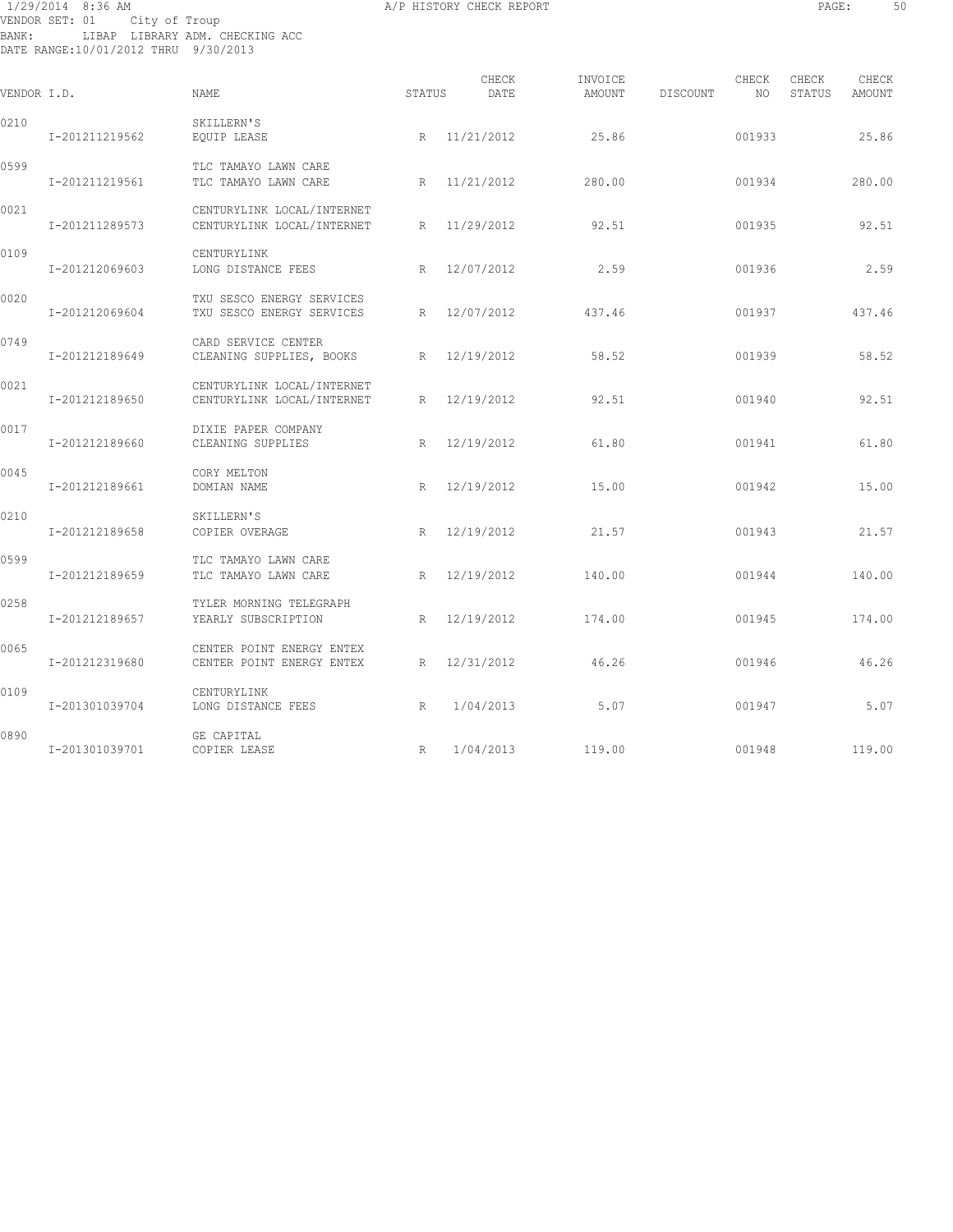# 1/29/2014 8:36 AM A/P HISTORY CHECK REPORT PAGE: 51 VENDOR SET: 01 City of Troup BANK: LIBAP LIBRARY ADM. CHECKING ACC DATE RANGE:10/01/2012 THRU 9/30/2013

| VENDOR I.D. |                | <b>NAME</b>                                                  | STATUS | CHECK<br>DATE | INVOICE<br><b>AMOUNT</b> | DISCOUNT | CHECK<br>NO. | CHECK<br>STATUS | CHECK<br>AMOUNT |
|-------------|----------------|--------------------------------------------------------------|--------|---------------|--------------------------|----------|--------------|-----------------|-----------------|
| 0955        | I-201301039703 | NTLP<br>TRAINING FOR M. BRUMIT                               | R      | 1/04/2013     | 50.00                    |          | 001949       |                 | 50.00           |
| 0053        | I-201301039702 | STORY-WRIGHT, INC.<br>COPIER PAPER                           | R      | 1/04/2013     | 41.80                    |          | 001950       |                 | 41.80           |
| 0749        | I-201301119722 | CARD SERVICE CENTER<br>BOOKS, CLEANING SUPPLIES              | R      | 1/11/2013     | 172.45                   |          | 001952       |                 | 172.45          |
| 0020        | I-201301119723 | TXU SESCO ENERGY SERVICES<br>TXU SESCO ENERGY SERVICES       | R      | 1/11/2013     | 301.10                   |          | 001953       |                 | 301.10          |
| 0283        | I-201301179752 | AMERICAN LIBRARY ASSOCIATION<br>AMERICAN LIBRARY ASSOCIATION | R      | 1/18/2013     | 175.00                   |          | 001954       |                 | 175.00          |
| 0957        | I-201301179753 | BOOK SYSTEMS, INC<br>AASP ANNUEL SUBSCRIPTION                | R      | 1/18/2013     | 795.00                   |          | 001955       |                 | 795.00          |
| 0016        | I-201301179751 | BRODART COMPANY<br><b>BOOKS</b>                              | R      | 1/18/2013     | 594.19                   |          | 001956       |                 | 594.19          |
| 0664        | I-201301179747 | MELANIE BRUMIT<br>TRAVEL FOR TRAINING                        | R      | 1/18/2013     | 30.08                    |          | 001957       |                 | 30.08           |
| 0890        | I-201301179748 | GE CAPITAL<br>COPIER LEASE                                   | R      | 1/18/2013     | 130.60                   |          | 001958       |                 | 130.60          |
| 0210        | I-201301179749 | SKILLERN'S<br>COPIER OVERAGE                                 | R      | 1/18/2013     | 13.57                    |          | 001959       |                 | 13.57           |
| 0599        | I-201301179750 | TLC TAMAYO LAWN CARE<br>LAWN CARE DEC 5,19                   | R      | 1/18/2013     | 140.00                   |          | 001960       |                 | 140.00          |
| 0065        | I-201301249775 | CENTER POINT ENERGY ENTEX<br>CENTER POINT ENERGY ENTEX       | R      | 1/25/2013     | 145.30                   |          | 001961       |                 | 145.30          |
| 0021        | I-201301249776 | CENTURYLINK LOCAL/INTERNET<br>CENTURYLINK LOCAL/INTERNET     | R      | 1/25/2013     | 92.51                    |          | 001962       |                 | 92.51           |
| 0109        | I-201302069821 | CENTURYLINK<br>LONG DISTANCE FEES                            | R      | 2/08/2013     | 3.74                     |          | 001963       |                 | 3.74            |
| 0890        | I-201302069822 | GE CAPITAL<br>COPIER LEASE                                   | R      | 2/08/2013     | 119.00                   |          | 001964       |                 | 119.00          |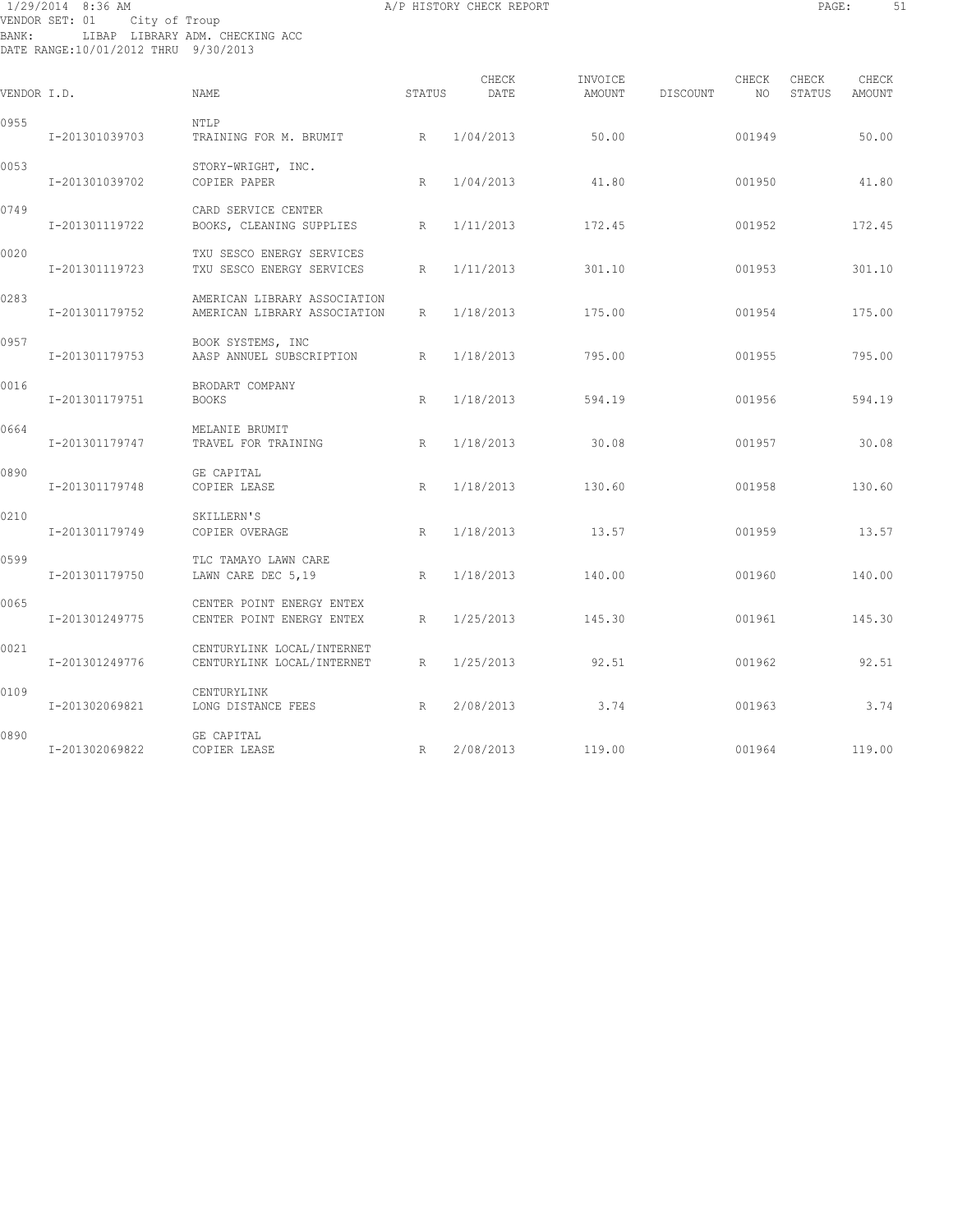# 1/29/2014 8:36 AM A/P HISTORY CHECK REPORT PAGE: 52 VENDOR SET: 01 City of Troup BANK: LIBAP LIBRARY ADM. CHECKING ACC DATE RANGE:10/01/2012 THRU 9/30/2013

| VENDOR I.D. |                | NAME                                                     | STATUS | CHECK<br>DATE | INVOICE<br>AMOUNT | DISCOUNT | CHECK<br>NO. | CHECK<br>STATUS | CHECK<br>AMOUNT |
|-------------|----------------|----------------------------------------------------------|--------|---------------|-------------------|----------|--------------|-----------------|-----------------|
| 0058        | I-201302069823 | TML - IRP<br>11-12 W/C AUDIT                             | R      | 2/08/2013     | 303.58            |          | 001965       |                 | 303.58          |
| 0020        | I-201302069825 | TXU SESCO ENERGY SERVICES<br>TXU SESCO ENERGY SERVICES   | R      | 2/08/2013     | 290.90            |          | 001966       |                 | 290.90          |
| 0652        | I-201302069824 | TYLER TECHNOLOGIES, INC.<br>YEARLY MAINT. FEES           | R      | 2/08/2013     | 621.15            |          | 001967       |                 | 621.15          |
| 0749        | I-201302149857 | CARD SERVICE CENTER<br>BOOKS, OFFICE SUPPLIES            | R      | 2/15/2013     | 127.58            |          | 001969       |                 | 127.58          |
| 0021        | I-201302149858 | CENTURYLINK LOCAL/INTERNET<br>CENTURYLINK LOCAL/INTERNET | R      | 2/15/2013     | 92.00             |          | 001970       |                 | 92.00           |
| 0065        | I-201302229881 | CENTER POINT ENERGY ENTEX<br>CENTER POINT ENERGY ENTEX   | R      | 2/25/2013     | 105.19            |          | 001971       |                 | 105.19          |
| 0017        | I-201302229885 | DIXIE PAPER COMPANY<br>CLEANING SUPPLIES                 | R      | 2/25/2013     | 98.91             |          | 001972       |                 | 98.91           |
| 0890        | I-201302229882 | GE CAPITAL<br>COPIER LEASE                               | R      | 2/25/2013     | 119.00            |          | 001973       |                 | 119.00          |
| 0132        | I-201302229888 | LONE STAR PEST CONTROL<br>LONE STAR PEST CONTROL         | R      | 2/25/2013     | 85.00             |          | 001974       |                 | 85.00           |
| 0350        | I-201302229887 | PENWORTHY COMPANY<br><b>BOOKS</b>                        | R      | 2/25/2013     | 35.92             |          | 001975       |                 | 35.92           |
| 0210        | I-201302229883 | SKILLERN'S<br>COPIER OVERAGE                             | R      | 2/25/2013     | 23.75             |          | 001976       |                 | 23.75           |
| 0053        | I-201302229886 | STORY-WRIGHT, INC.<br>RECEIPT BOOKS                      | R      | 2/25/2013     | 69.62             |          | 001977       |                 | 69.62           |
| 0599        | I-201302229884 | TLC TAMAYO LAWN CARE<br>SERVICE 1/2, 1/16, 1/30          | R      | 2/25/2013     | 210.00            |          | 001978       |                 | 210.00          |
| 0016        | I-201303079937 | BRODART COMPANY<br><b>BOOKS</b>                          | R      | 3/08/2013     | 393.81            |          | 001980       |                 | 393.81          |
| 0109        | I-201303079938 | CENTURYLINK<br>LONG DISTANCE FEES                        | R      | 3/08/2013     | 3.71              |          | 001981       |                 | 3.71            |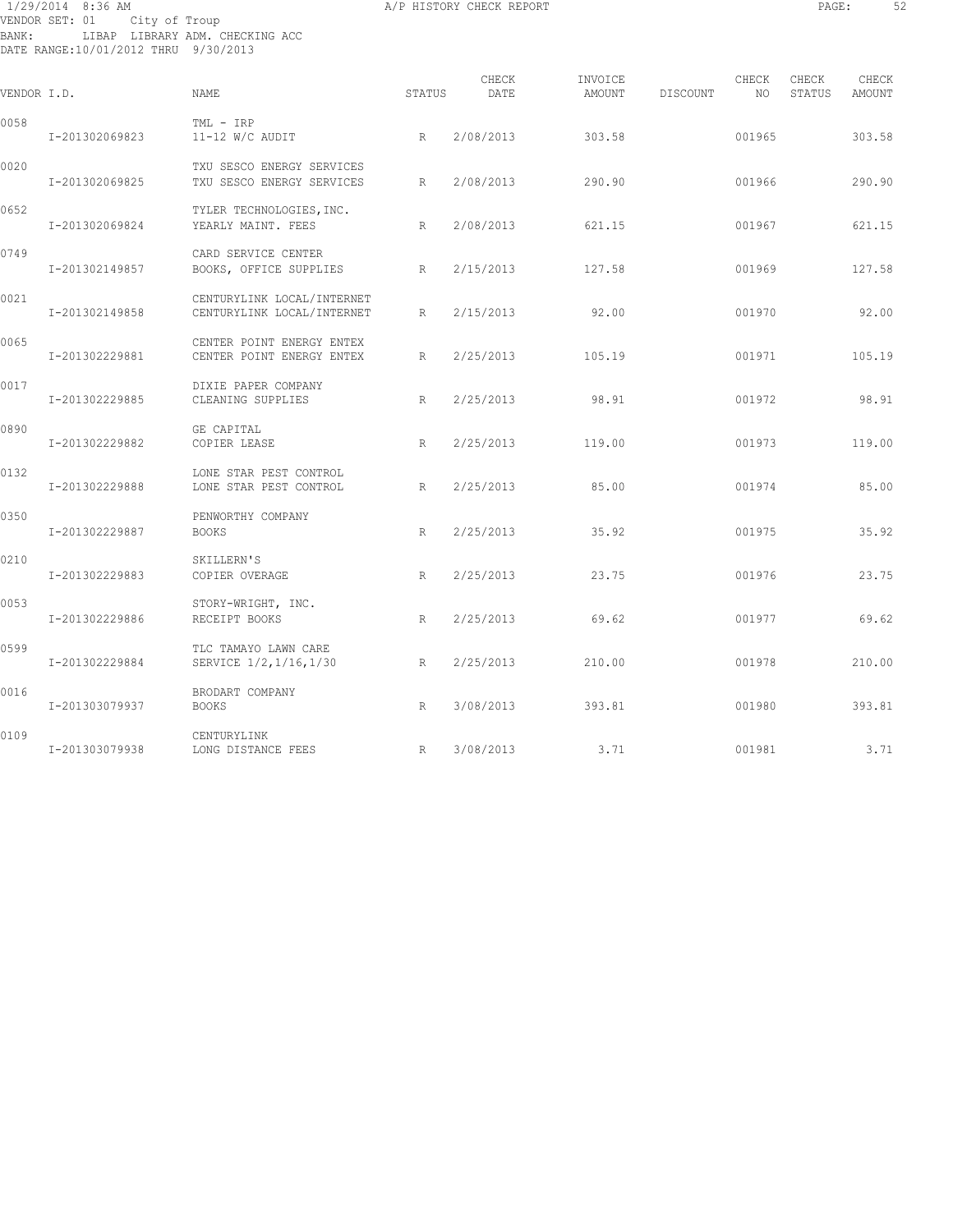# 1/29/2014 8:36 AM A/P HISTORY CHECK REPORT PAGE: 53 VENDOR SET: 01 City of Troup BANK: LIBAP LIBRARY ADM. CHECKING ACC DATE RANGE:10/01/2012 THRU 9/30/2013

| ۰<br>ı<br>٠<br>٠<br>-<br>×<br>۰, | ٠ | × |
|----------------------------------|---|---|
|                                  |   |   |

| VENDOR I.D. |                | NAME                                                     | STATUS | CHECK<br>DATE | INVOICE<br>AMOUNT | DISCOUNT | CHECK<br>NO | CHECK<br>STATUS | CHECK<br>AMOUNT |
|-------------|----------------|----------------------------------------------------------|--------|---------------|-------------------|----------|-------------|-----------------|-----------------|
| 0289        | I-201303079939 | EAST TEXAS ALARM, INC<br>YEARLY FEE                      | R      | 3/08/2013     | 264.00            |          | 001982      |                 | 264.00          |
| 0262        | I-201303079941 | MIDAMERICA BOOKS<br><b>BOOKS</b>                         | R      | 3/08/2013     | 125.07            |          | 001983      |                 | 125.07          |
| 0691        | I-201303079940 | THE LIBRARY STORE, INC.<br><b>BOOKS</b>                  | R      | 3/08/2013     | 132.30            |          | 001984      |                 | 132.30          |
| 0020        | I-201303079942 | TXU SESCO ENERGY SERVICES<br>TXU SESCO ENERGY SERVICES   | R      | 3/08/2013     | 303.37            |          | 001985      |                 | 303.37          |
| 0967        | I-201303079943 | <b>VERNON</b><br>OFFICE SUPPLIES                         | R      | 3/08/2013     | 138.16            |          | 001986      |                 | 138.16          |
| 0021        | I-201303159970 | CENTURYLINK LOCAL/INTERNET<br>CENTURYLINK LOCAL/INTERNET | R      | 3/15/2013     | 92.51             |          | 001987      |                 | 92.51           |
| 0749        | I-201303269986 | CARD SERVICE CENTER<br><b>BOOKS</b>                      | R      | 3/26/2013     | 13.78             |          | 001988      |                 | 13.78           |
| 0065        | I-201303269985 | CENTER POINT ENERGY ENTEX<br>CENTER POINT ENERGY ENTEX   | R      | 3/26/2013     | 113.68            |          | 001989      |                 | 113.68          |
| 0916        | I-201303269984 | TYLER PLUMBING<br>REPLACE HOT WATER HEATER               | R      | 3/26/2013     | 900.00            |          | 001990      |                 | 900.00          |
| 0296        | I-201303270006 | ANCHOR SAFETY, INC<br>ANN FIRE EXT TEST                  | R      | 3/28/2013     | 51.50             |          | 001991      |                 | 51.50           |
| 0117        | I-201303270010 | DEMCO<br>OFFICE SUPPLIES                                 | R      | 3/28/2013     | 32.93             |          | 001992      |                 | 32.93           |
| 0972        | I-201303270011 | FIRMIN'S<br>OFFICE SUPPLIES                              | R      | 3/28/2013     | 67.38             |          | 001993      |                 | 67.38           |
| 0915        | I-201303270009 | FRANDY'S ENTERPRISES, LLC<br>CLEANING SUPPLIES           | R      | 3/28/2013     | 30.45             |          | 001994      |                 | 30.45           |
| 0890        | I-201303270012 | GE CAPITAL<br>COPIER LEASE                               | R      | 3/28/2013     | 119.00            |          | 001995      |                 | 119.00          |
| 0935        | I-201303270008 | OFFICE PRIDE<br>JANITORIAL SERVICE                       | R      | 3/28/2013     | 75.00             |          | 001996      |                 | 75.00           |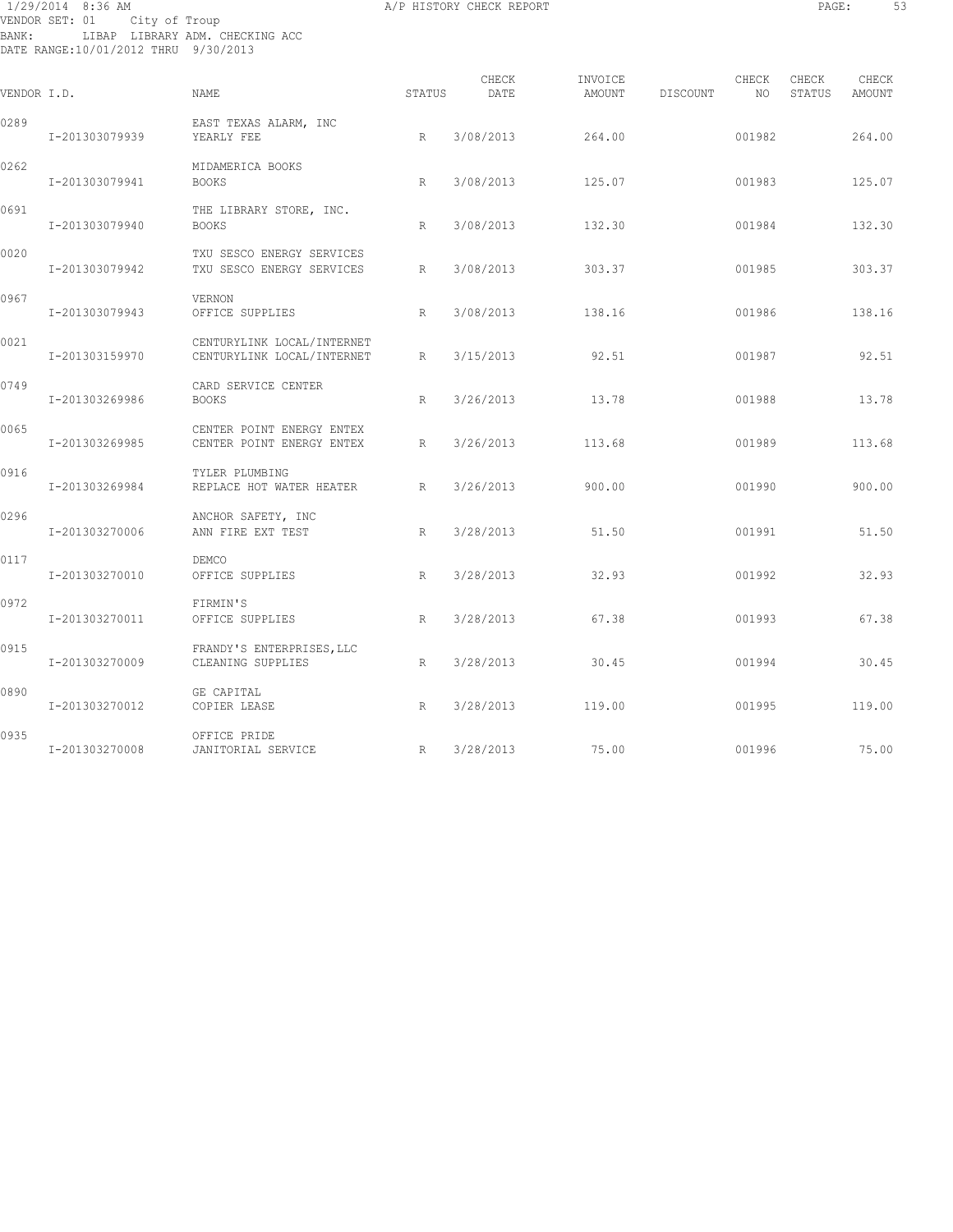# 1/29/2014 8:36 AM A/P HISTORY CHECK REPORT PAGE: 54 VENDOR SET: 01 City of Troup BANK: LIBAP LIBRARY ADM. CHECKING ACC DATE RANGE:10/01/2012 THRU 9/30/2013

| PAGE |  |
|------|--|
|      |  |

| VENDOR I.D. |                | NAME                                                     | STATUS          | CHECK<br>DATE | INVOICE<br>AMOUNT | DISCOUNT | CHECK<br>NO. | CHECK<br>STATUS | CHECK<br><b>AMOUNT</b> |
|-------------|----------------|----------------------------------------------------------|-----------------|---------------|-------------------|----------|--------------|-----------------|------------------------|
| 0350        | I-201303270007 | PENWORTHY COMPANY<br><b>BOOKS</b>                        | R               | 3/28/2013     | 397.11            |          | 001997       |                 | 397.11                 |
| 0599        | I-201303270013 | TLC TAMAYO LAWN CARE<br>TLC TAMAYO LAWN CARE             | R               | 3/28/2013     | 140.00            |          | 001998       |                 | 140.00                 |
| 0109        | I-201304030049 | CENTURYLINK<br>LONG DISTANCE FEES                        | R               | 4/03/2013     | 7.07              |          | 001999       |                 | 7.07                   |
| 0040        | I-201304030050 | HARRY'S BUILDING MATERIALS<br>HARRY'S BUILDING MATERIALS | $R_{\parallel}$ | 4/03/2013     | 5.98              |          | 002000       |                 | 5.98                   |
| 0157        | I-201304030051 | TEXAS WORKFORCE COM.<br>1ST ORT FEES                     | R               | 4/03/2013     | 4.85              |          | 002001       |                 | 4.85                   |
| 0020        | I-201304030052 | TXU SESCO ENERGY SERVICES<br>TXU SESCO ENERGY SERVICES   | R               | 4/03/2013     | 343.20            |          | 002002       |                 | 343.20                 |
| 0749        | I-201304100092 | CARD SERVICE CENTER<br>CC PURCHASES                      | R               | 4/12/2013     | 74.34             |          | 002004       |                 | 74.34                  |
| 0017        | I-201304110104 | DIXIE PAPER COMPANY<br>PAPER TOWELS                      | R               | 4/12/2013     | 61.80             |          | 002005       |                 | 61.80                  |
| 0259        | I-201304110100 | <b>EBSCO</b><br>MAGAZINES                                | R               | 4/12/2013     | 65.80             |          | 002006       |                 | 65.80                  |
| 0045        | I-201304110101 | CORY MELTON<br>PURCHASE USED COMPUTER                    | R               | 4/12/2013     | 185.00            |          | 002007       |                 | 185.00                 |
| 0210        | I-201304110102 | SKILLERN'S<br>COPIER LEASE                               | R               | 4/12/2013     | 22.74             |          | 002008       |                 | 22.74                  |
| 0599        | I-201304110103 | TLC TAMAYO LAWN CARE<br>TLC TAMAYO LAWN CARE             | R               | 4/12/2013     | 210.00            |          | 002009       |                 | 210.00                 |
| 0021        | I-201304180115 | CENTURYLINK LOCAL/INTERNET<br>CENTURYLINK LOCAL/INTERNET | R               | 4/19/2013     | 92.51             |          | 002010       |                 | 92.51                  |
| 0016        | I-201304260132 | BRODART COMPANY<br><b>BOOKS</b>                          | R               | 4/26/2013     | 180.73            |          | 002011       |                 | 180.73                 |
| 0774        | I-201304260136 | CARLYLE HOMES<br>CLEAN FLOWER BEDS                       | R               | 4/26/2013     | 150.00            |          | 002012       |                 | 150.00                 |
|             |                |                                                          |                 |               |                   |          |              |                 |                        |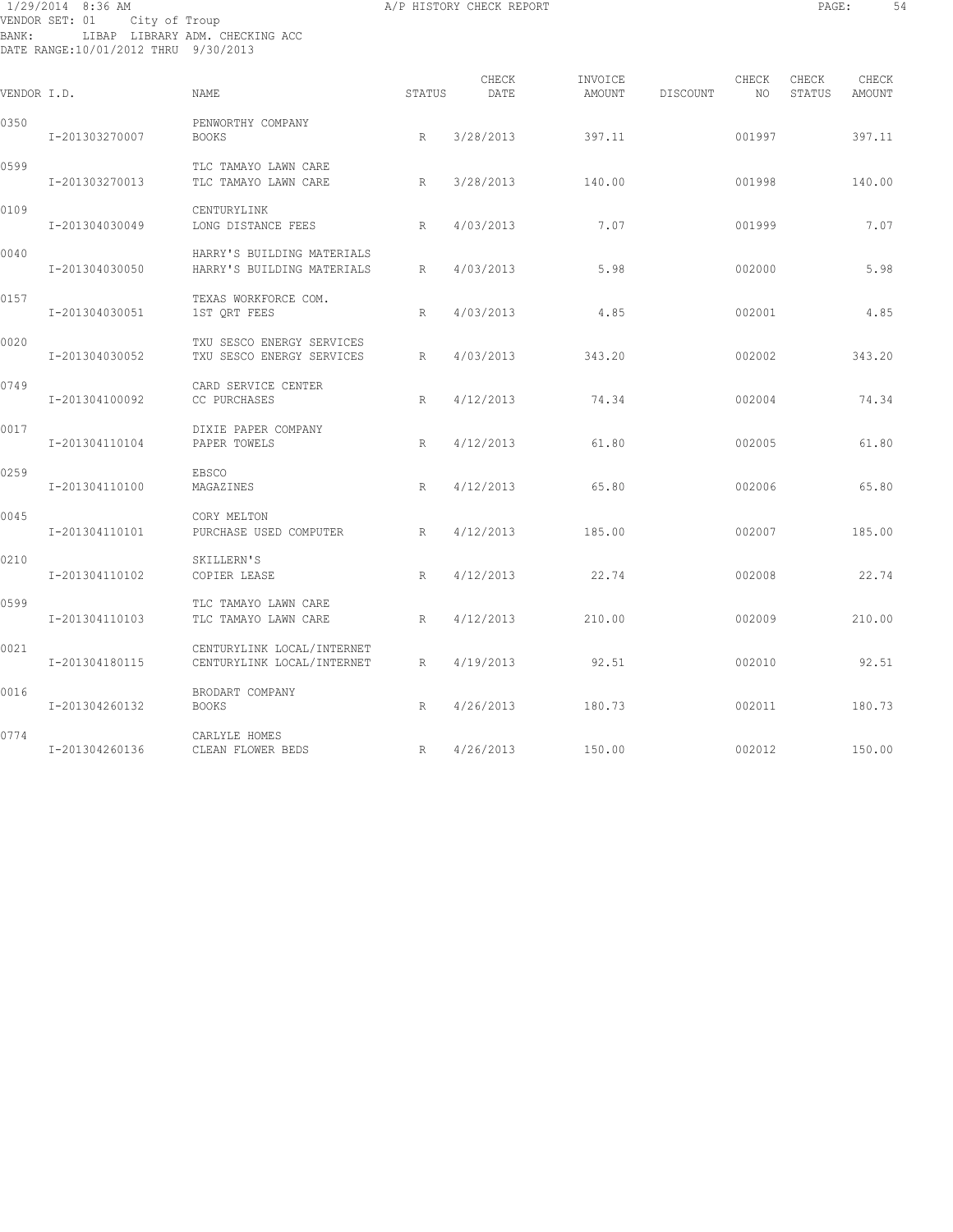# 1/29/2014 8:36 AM A/P HISTORY CHECK REPORT PAGE: 55 VENDOR SET: 01 City of Troup BANK: LIBAP LIBRARY ADM. CHECKING ACC DATE RANGE:10/01/2012 THRU 9/30/2013

| VENDOR I.D. |                | NAME                                                     | STATUS       | CHECK<br>DATE | INVOICE<br>AMOUNT | DISCOUNT | CHECK<br>NO | CHECK<br>STATUS | CHECK<br><b>AMOUNT</b> |
|-------------|----------------|----------------------------------------------------------|--------------|---------------|-------------------|----------|-------------|-----------------|------------------------|
| 0065        | I-201304240129 | CENTER POINT ENERGY ENTEX<br>CENTER POINT ENERGY ENTEX   | R            | 4/26/2013     | 66.60             |          | 002013      |                 | 66.60                  |
| 0890        | I-201304260135 | GE CAPITAL<br>COPIER LEASE                               | R            | 4/26/2013     | 119.00            |          | 002014      |                 | 119.00                 |
| 0675        | I-201304260134 | LERNER PUBLISHING GROUP<br><b>BOOKS</b>                  | $\mathbb{R}$ | 4/26/2013     | 441.07            |          | 002015      |                 | 441.07                 |
| 0291        | I-201304260133 | THE ROSEN PUBLISHING GROUP & P<br><b>BOOKS</b>           | $\mathbb{R}$ | 4/26/2013     | 175.60            |          | 002016      |                 | 175.60                 |
| 0109        | I-201305010151 | CENTURYLINK<br>LONG DISTANCE                             | R            | 5/03/2013     | 7.48              |          | 002017      |                 | 7.48                   |
| 0020        | I-201305010152 | TXU SESCO ENERGY SERVICES<br>TXU SESCO ENERGY SERVICES   | R            | 5/03/2013     | 334.61            |          | 002018      |                 | 334.61                 |
| 0021        | I-201305150197 | CENTURYLINK LOCAL/INTERNET<br>CENTURYLINK LOCAL/INTERNET | R            | 5/15/2013     | 92.51             |          | 002020      |                 | 92.51                  |
| 0141        | I-201305150198 | LIBRARIANS' BOOK EXPRESS<br><b>BOOKS</b>                 | $\mathbb{R}$ | 5/15/2013     | 102.71            |          | 002021      |                 | 102.71                 |
| 0132        | I-201305150199 | LONE STAR PEST CONTROL<br>LONE STAR PEST CONTROL         | R            | 5/15/2013     | 85.00             |          | 002022      |                 | 85.00                  |
| 0210        | I-201305150200 | SKILLERN'S<br>COPIER OVERAGE                             | R            | 5/15/2013     | 14.91             |          | 002023      |                 | 14.91                  |
| 0210        | I-201305150201 | SKILLERN'S<br>COPIER LEASE                               | R            | 5/15/2013     | 18.77             |          | 002024      |                 | 18.77                  |
| 0599        | I-201305150202 | TLC TAMAYO LAWN CARE<br>TLC TAMAYO LAWN CARE             | R            | 5/15/2013     | 280.00            |          | 002025      |                 | 280.00                 |
| 0016        | I-201305230232 | BRODART COMPANY<br><b>BOOKS</b>                          | $\mathbb{R}$ | 5/23/2013     | 365.89            |          | 002026      |                 | 365.89                 |
| 0749        | I-201305230225 | CARD SERVICE CENTER<br>BOOKS/SUPPLIES                    | R            | 5/23/2013     | 87.20             |          | 002027      |                 | 87.20                  |
| 0065        | I-201305230226 | CENTER POINT ENERGY ENTEX<br>CENTER POINT ENERGY ENTEX   | R            | 5/23/2013     | 35.91             |          | 002028      |                 | 35.91                  |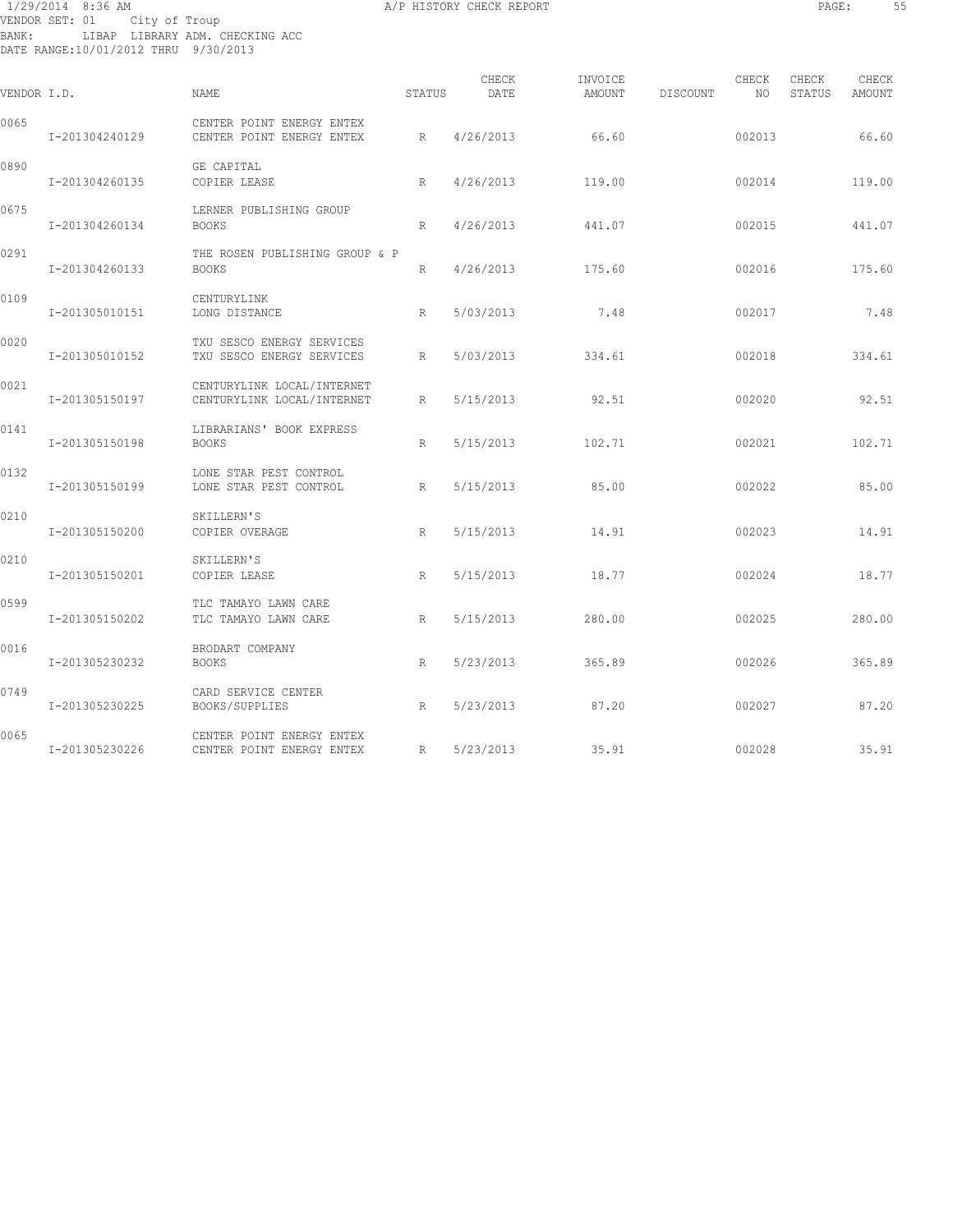# 1/29/2014 8:36 AM A/P HISTORY CHECK REPORT PAGE: 56 VENDOR SET: 01 City of Troup BANK: LIBAP LIBRARY ADM. CHECKING ACC DATE RANGE:10/01/2012 THRU 9/30/2013

| VENDOR I.D. |                                  | NAME                                                     | STATUS | CHECK<br>DATE          | INVOICE<br>AMOUNT | DISCOUNT | CHECK<br>NO      | CHECK<br>STATUS | CHECK<br>AMOUNT |
|-------------|----------------------------------|----------------------------------------------------------|--------|------------------------|-------------------|----------|------------------|-----------------|-----------------|
| 0972        | I-201305230228                   | FIRMIN'S<br>OFFICE SUPPLIES                              | R      | 5/23/2013              | 67.38             |          | 002029           |                 | 67.38           |
| 0890        | I-201305230229                   | GE CAPITAL<br>COPIER LEASE                               | R      | 5/23/2013              | 119.00            |          | 002030           |                 | 119.00          |
| 0022        | I-201305230230<br>I-201305230231 | MADDOX AIR CONDITIONING, INC.<br>A/C MAINT<br>A/C REPAIR | R<br>R | 5/23/2013<br>5/23/2013 | 138.00<br>210.00  |          | 002031<br>002031 |                 | 348.00          |
| 0350        | I-201305230227                   | PENWORTHY COMPANY<br><b>BOOKS</b>                        | R      | 5/23/2013              | 56.88             |          | 002032           |                 | 56.88           |
| 0749        | I-201306120277                   | CARD SERVICE CENTER<br>CLEANING SUPPLIES/POSTAGE         | R      | 6/13/2013              | 57.71             |          | 002034           |                 | 57.71           |
| 0109        | I-201306120278                   | CENTURYLINK<br>CENTURYLINK                               | R      | 6/13/2013              | 1.98              |          | 002035           |                 | 1.98            |
| 0021        | I-201306120279                   | CENTURYLINK LOCAL/INTERNET<br>CENTURYLINK LOCAL/INTERNET | R      | 6/13/2013              | 92.51             |          | 002036           |                 | 92.51           |
| 0020        | I-201306120280                   | TXU SESCO ENERGY SERVICES<br>TXU SESCO ENERGY SERVICES   | R      | 6/13/2013              | 405.29            |          | 002037           |                 | 405.29          |
| 0016        | I-201306200319                   | BRODART COMPANY<br><b>BOOKS</b>                          | R      | 6/21/2013              | 188.43            |          | 002038           |                 | 188.43          |
| 0065        | I-201306200315                   | CENTER POINT ENERGY ENTEX<br>CENTER POINT ENERGY ENTEX   | R      | 6/21/2013              | 29.81             |          | 002039           |                 | 29.81           |
| 0210        | I-201306200317                   | SKILLERN'S<br>COPIER OVERAGE                             | R      | 6/21/2013              | 15.49             |          | 002040           |                 | 15.49           |
| 0053        | I-201306200316                   | STORY-WRIGHT, INC.<br>OFFICE SUPPLIES                    | R      | 6/21/2013              | 39.90             |          | 002041           |                 | 39.90           |
| 0599        | I-201306200318                   | TLC TAMAYO LAWN CARE<br>LAWN SERVICE                     | R      | 6/21/2013              | 350.00            |          | 002042           |                 | 350.00          |
| 0109        | I-201307090350                   | CENTURYLINK<br>LONG DISTANCE FEE                         | R      | 7/09/2013              | 8.85              |          | 002044           |                 | 8.85            |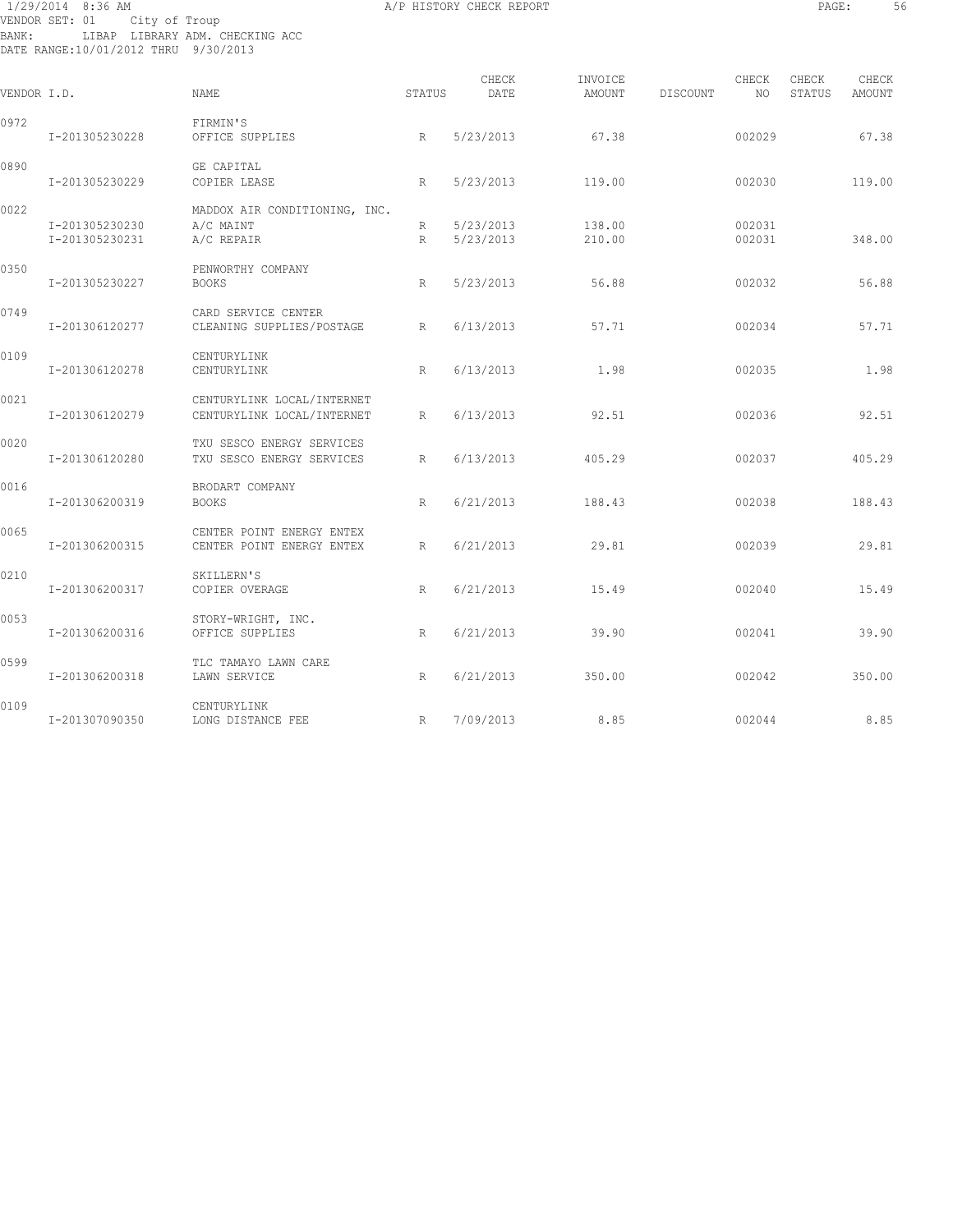# 1/29/2014 8:36 AM A/P HISTORY CHECK REPORT PAGE: 57 VENDOR SET: 01 City of Troup BANK: LIBAP LIBRARY ADM. CHECKING ACC DATE RANGE:10/01/2012 THRU 9/30/2013

| PAGE: |  |
|-------|--|
|       |  |

| VENDOR I.D. |                | <b>NAME</b>                                              | STATUS | CHECK<br>DATE | INVOICE<br>AMOUNT    | DISCOUNT | CHECK<br>NO | CHECK<br>STATUS | CHECK<br>AMOUNT |
|-------------|----------------|----------------------------------------------------------|--------|---------------|----------------------|----------|-------------|-----------------|-----------------|
| 0020        | I-201307090351 | TXU SESCO ENERGY SERVICES<br>TXU SESCO ENERGY SERVICES   | R      | 7/09/2013     | 522.08               |          | 002045      |                 | 522.08          |
| 0017        | I-201307110373 | DIXIE PAPER COMPANY<br>PAPER TOWELS                      | R      | 7/11/2013     | 61.80                |          | 002046      |                 | 61.80           |
| 0934        | I-201307110369 | ENVISIONWARE<br>UTILITIES                                | R      | 7/11/2013     | 255.00               |          | 002047      |                 | 255.00          |
| 0890        | I-201307110371 | GE CAPITAL<br>COPIER LEASE                               | R      | 7/11/2013     | 119.00               |          | 002048      |                 | 119.00          |
| 0045        | I-201307110372 | CORY MELTON<br>INSTALLED PHONE SYSTEM                    | R      |               | $7/11/2013$ 2,185.00 |          | 002049      |                 | 2,185.00        |
| 0935        | I-201307110370 | OFFICE PRIDE<br>CLEANED FLOORS                           | R      | 7/11/2013     | 75.00                |          | 002050      |                 | 75.00           |
| 0021        | I-201307240395 | CENTURYLINK LOCAL/INTERNET<br>CENTURYLINK LOCAL/INTERNET | R      | 7/25/2013     | 92.51                |          | 002051      |                 | 92.51           |
| 0157        | I-201307240396 | TEXAS WORKFORCE COM.<br>TEXAS WORKFORCE COM.             | R      | 7/25/2013     | 4.16                 |          | 002052      |                 | 4.16            |
| 0065        | I-201308090455 | CENTER POINT ENERGY ENTEX<br>CENTER POINT ENERGY ENTEX   | R      | 8/09/2013     | 31.15                |          | 002054      |                 | 31.15           |
| 0109        | I-201308090453 | CENTURYLINK<br>LONG DISTANCE FEES                        | R      | 8/09/2013     | 7.26                 |          | 002055      |                 | 7.26            |
| 0117        | I-201308090458 | DEMCO<br>JACKET COVER                                    | R      | 8/09/2013     | 57.81                |          | 002056      |                 | 57.81           |
| 0890        | I-201308090456 | GE CAPITAL<br>COPIER                                     | R      | 8/09/2013     | 119.00               |          | 002057      |                 | 119.00          |
| 0231        | I-201308090460 | MCNAUGHTON BOOK SERVICE<br>MCNAUGHTON BOOK SERVICE       | R      | 8/09/2013     | 1,860.00             |          | 002058      |                 | 1,860.00        |
| 0053        | I-201308090459 | STORY-WRIGHT, INC.<br>PAPER TOWELS                       | R      | 8/09/2013     | 149.79               |          | 002059      |                 | 149.79          |
| 0599        | I-201308090461 | TLC TAMAYO LAWN CARE<br>TLC TAMAYO LAWN CARE             | R      | 8/09/2013     | 280.00               |          | 002060      |                 | 280.00          |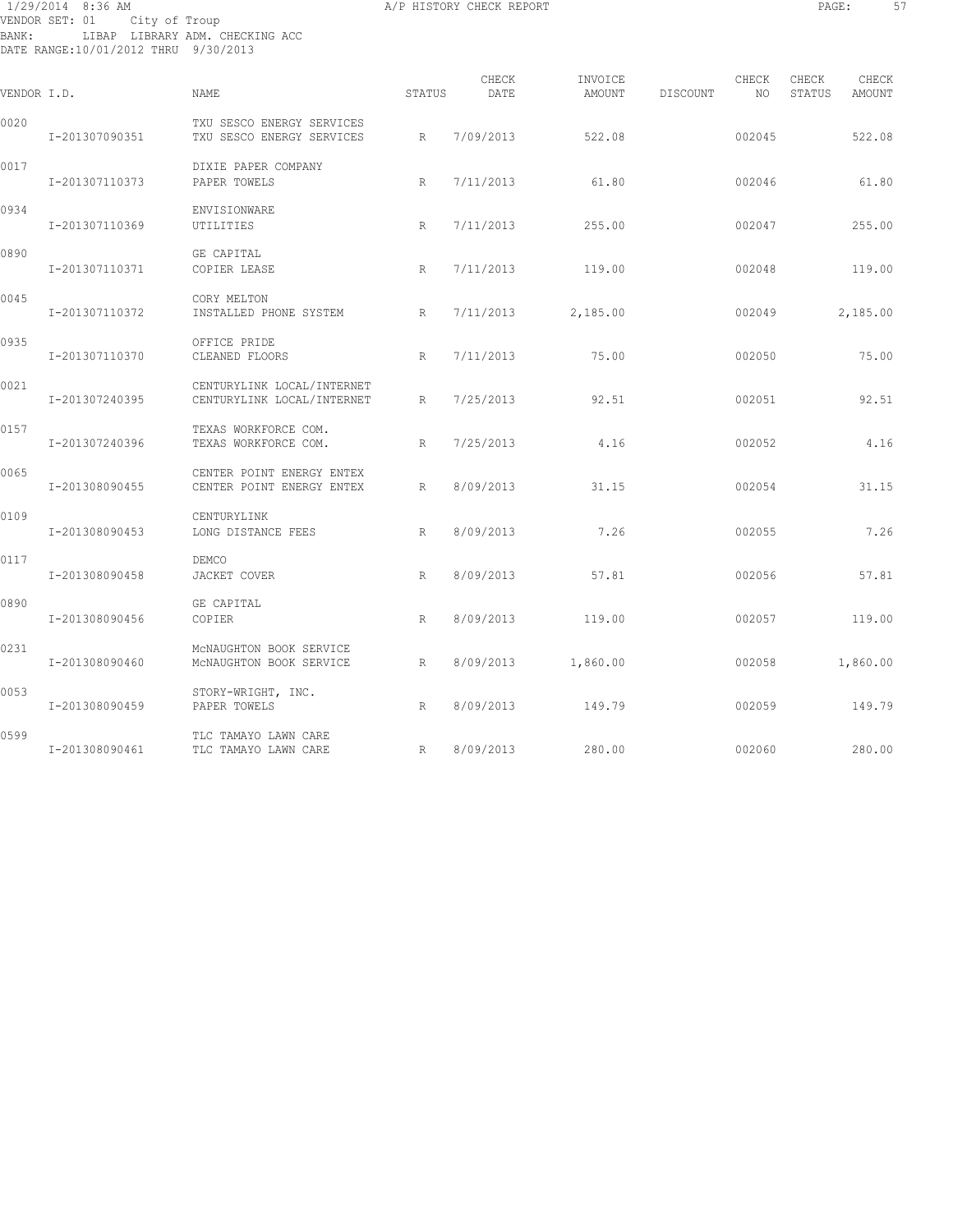# 1/29/2014 8:36 AM A/P HISTORY CHECK REPORT PAGE: 58 VENDOR SET: 01 City of Troup BANK: LIBAP LIBRARY ADM. CHECKING ACC DATE RANGE:10/01/2012 THRU 9/30/2013

| VENDOR I.D. |                | NAME                                                     | STATUS | CHECK<br>DATE | INVOICE<br>AMOUNT | DISCOUNT | CHECK<br>NO | CHECK<br>STATUS | CHECK<br>AMOUNT |
|-------------|----------------|----------------------------------------------------------|--------|---------------|-------------------|----------|-------------|-----------------|-----------------|
| 0020        | I-201308090454 | TXU SESCO ENERGY SERVICES<br>TXU SESCO ENERGY SERVICES   | R      | 8/09/2013     | 676.58            |          | 002061      |                 | 676.58          |
| 0016        | I-201308150495 | BRODART COMPANY<br><b>BOOKS</b>                          | R      | 8/16/2013     | 437.33            |          | 002062      |                 | 437.33          |
| 0749        | I-201308150491 | CARD SERVICE CENTER<br>CARD SERVICE CENTER               | R      | 8/16/2013     | 250.83            |          | 002063      |                 | 250.83          |
| 0021        | I-201308150490 | CENTURYLINK LOCAL/INTERNET<br>CENTURYLINK LOCAL/INTERNET | R      | 8/16/2013     | 92.51             |          | 002064      |                 | 92.51           |
| 0132        | I-201308150493 | LONE STAR PEST CONTROL<br>PEST CONTROL                   | R      | 8/16/2013     | 85.00             |          | 002065      |                 | 85.00           |
| 0210        | I-201308150492 | SKILLERN'S<br>EOUIP LEASE                                | R      | 8/16/2013     | 40.69             |          | 002066      |                 | 40.69           |
| 0599        | I-201308150494 | TLC TAMAYO LAWN CARE<br>TLC TAMAYO LAWN CARE             | R      | 8/16/2013     | 410.00            |          | 002067      |                 | 410.00          |
| 0065        | I-201308270523 | CENTER POINT ENERGY ENTEX<br>CENTER POINT ENERGY ENTEX   | R      | 8/27/2013     | 30.49             |          | 002068      |                 | 30.49           |
| 0935        | I-201308270524 | OFFICE PRIDE<br>FLOOR SERVICE                            | R      | 8/27/2013     | 230.00            |          | 002069      |                 | 230.00          |
| 0109        | I-201309060569 | CENTURYLINK<br>LONG DISTANCE FEE                         | R      | 9/06/2013     | 4.85              |          | 002070      |                 | 4.85            |
| 0890        | I-201309060565 | GE CAPITAL<br>COPIER LEASE                               | R      | 9/06/2013     | 124.95            |          | 002071      |                 | 124.95          |
| 0053        | I-201309060564 | STORY-WRIGHT, INC.<br>STORY-WRIGHT, INC.                 | R      | 9/06/2013     | 9.28              |          | 002072      |                 | 9.28            |
| 0936        | I-201309060566 | TEXAS STATE LIBRARY AND ARCHIE<br>MEMBERSHIP FEE         | R      | 9/06/2013     | 75.00             |          | 002073      |                 | 75.00           |
| 0020        | I-201309060568 | TXU SESCO ENERGY SERVICES<br>TXU SESCO ENERGY SERVICES   | R      | 9/06/2013     | 646.05            |          | 002074      |                 | 646.05          |
| 0967        | I-201309060567 | VERNON<br>OFFICE SUPPLIES                                | R      | 9/06/2013     | 72.63             |          | 002075      |                 | 72.63           |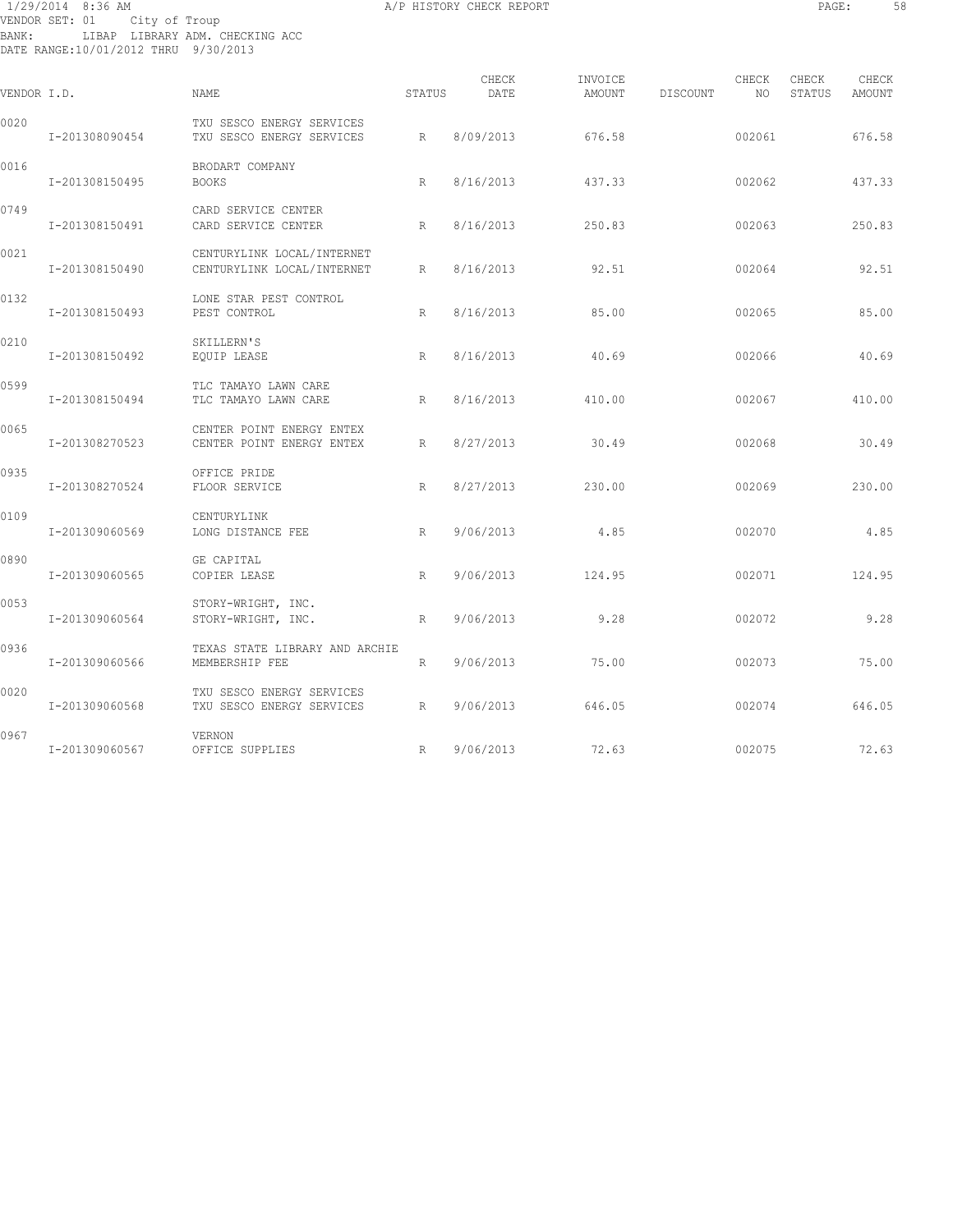# 1/29/2014 8:36 AM A/P HISTORY CHECK REPORT PAGE: 59 VENDOR SET: 01 City of Troup BANK: LIBAP LIBRARY ADM. CHECKING ACC DATE RANGE:10/01/2012 THRU 9/30/2013

| VENDOR I.D. |                | <b>NAME</b>                                              | STATUS       | CHECK<br>DATE | INVOICE<br>AMOUNT | DISCOUNT | CHECK<br>NO. | CHECK<br>STATUS | CHECK<br>AMOUNT |
|-------------|----------------|----------------------------------------------------------|--------------|---------------|-------------------|----------|--------------|-----------------|-----------------|
| 0749        | I-201309130597 | SERVICE CENTER<br>CARD<br>CARD SERVICE CENTER            | R            | 9/13/2013     | 297.19            |          | 002077       |                 | 297.19          |
| 0021        | I-201309130596 | CENTURYLINK LOCAL/INTERNET<br>CENTURYLINK LOCAL/INTERNET | R            | 9/13/2013     | 97.10             |          | 002078       |                 | 97.10           |
| 0132        | I-201309130594 | STAR PEST CONTROL<br>LONE<br>LONE STAR PEST CONTROL      | R            | 9/13/2013     | 85.00             |          | 002079       |                 | 85.00           |
| 0942        | I-201309130595 | OVERDRIVE, INC<br>UTILITIES                              | $\mathbb{R}$ | 9/13/2013     | 1,500.00          |          | 002080       |                 | 1,500.00        |
| 0210        | I-201309130593 | SKILLERN'S<br>EQUIP LEASE                                | R            | 9/13/2013     | 24.66             |          | 002081       |                 | 24.66           |
| 0065        | I-201309260632 | CENTER POINT ENERGY ENTEX<br>CENTER POINT ENERGY ENTEX   | R            | 9/27/2013     | 29.21             |          | 002082       |                 | 29.21           |

| NO.           |      | INVOICE AMOUNT | DISCOUNTS | CHECK AMOUNT |
|---------------|------|----------------|-----------|--------------|
| 170           |      | 36,028.48      | 0.00      | 36,028.48    |
| 0             |      | 0.00           | 0.00      | 0.00         |
| 0             |      | 0.00           | 0.00      | 0.00         |
| 0             |      | 0.00           | 0.00      | 0.00         |
| 0             |      | 0.00           | 0.00      | 0.00         |
| 0 VOID DEBITS | 0.00 |                |           |              |
| VOID CREDITS  | 0.00 | 0.00           | 0.00      |              |
|               |      |                |           |              |
| NO.           |      | INVOICE AMOUNT | DISCOUNTS | CHECK AMOUNT |
| 170           |      | 36,028.48      | 0.00      | 36,028.48    |
| 170           |      | 36,028.48      | 0.00      | 36,028.48    |
|               |      |                |           |              |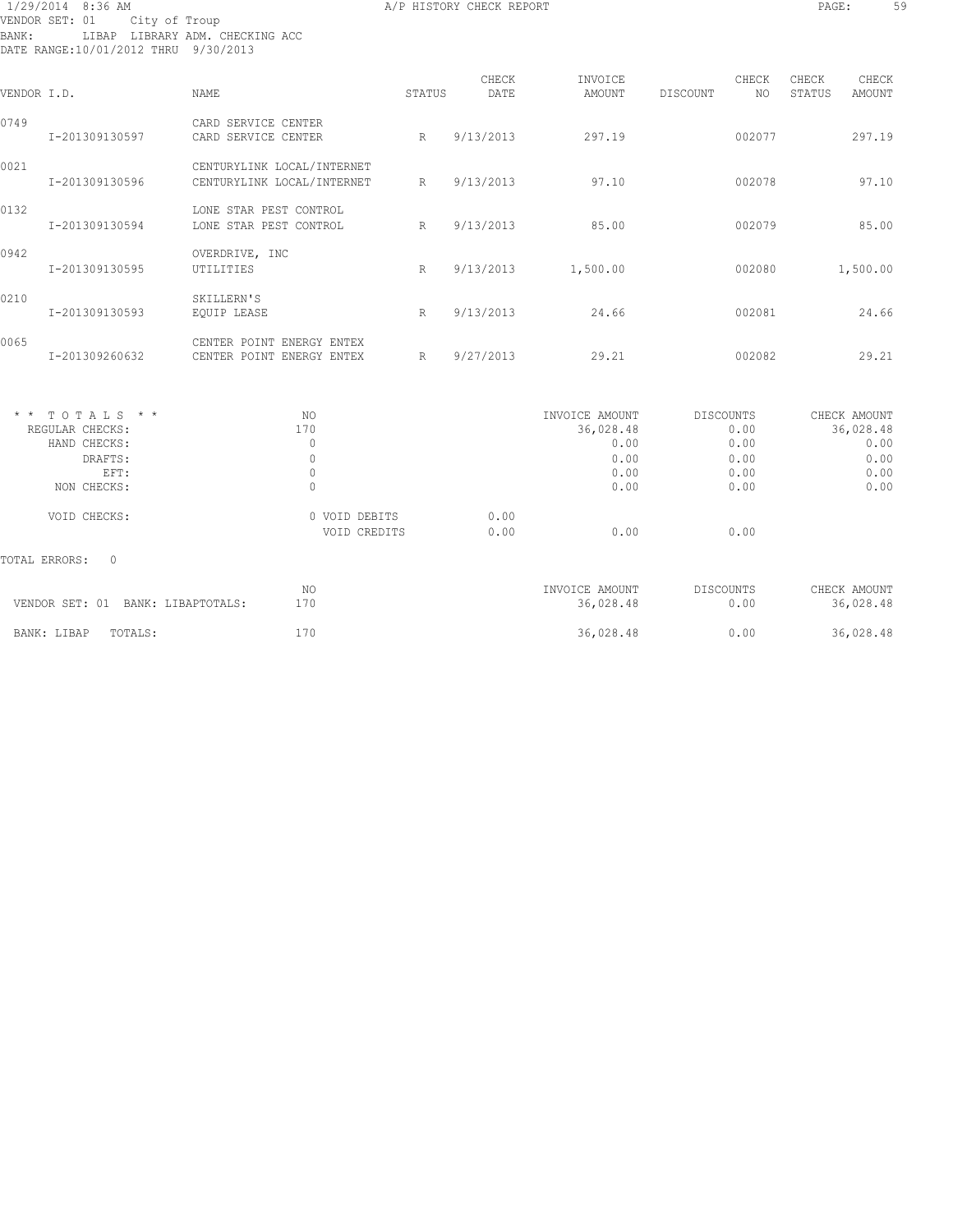# 1/29/2014 8:36 AM A/P HISTORY CHECK REPORT PAGE: 60 VENDOR SET: 01 City of Troup BANK: WSBK WATER & SEWER CHECKING DATE RANGE:10/01/2012 THRU 9/30/2013

| VENDOR I.D. |                | NAME                                                             | STATUS | CHECK<br>DATE | AMOUNT   | INVOICE<br>DISCOUNT | CHECK<br>NO | CHECK<br>STATUS | CHECK<br>AMOUNT |
|-------------|----------------|------------------------------------------------------------------|--------|---------------|----------|---------------------|-------------|-----------------|-----------------|
|             |                |                                                                  |        |               |          |                     |             |                 |                 |
| 0088        | I-201210059384 | APAC-TEXAS, INC.<br>STONE BASE TO REPAIR STREET R 10/05/2012     |        |               | 829.89   |                     | 002908      |                 | 829.89          |
| 0751        | I-201210059380 | BECKAT OIL & FUEL LP<br>BECKAT OIL & FUEL LP                     | R      | 10/05/2012    | 318.54   |                     | 002909      |                 | 318.54          |
| 0877        | I-201210059381 | BRENNTAG SOUTHWEST INC<br>CHLORINE CYLINDERS                     | R      | 10/05/2012    | 594.77   |                     | 002910      |                 | 594.77          |
| 0780        | I-201210059382 | CAPPS-CAPCO CONSTRUCTION, INC<br>FIRE HYDRANT REPLACEMENT        | R      | 10/05/2012    | 7,000.00 |                     | 002911      |                 | 7,000.00        |
| 0109        | I-201210049340 | CENTURYLINK<br>LONG DISTANCE FEES                                | R      | 10/05/2012    | 3.62     |                     | 002912      |                 | 3.62            |
| 0090        | I-201210049348 | CHEROKEE COUNTY ELECTRIC COOP.<br>CHEROKEE COUNTY ELECTRIC COOP. | R      | 10/05/2012    | 143.71   |                     | 002913      |                 | 143.71          |
| 0796        | I-201210049346 | CINTAS FIRST AID AND SAFETY<br>CINTAS FIRST AID AND SAFETY       | R      | 10/05/2012    | 41.23    |                     | 002914      |                 | 41.23           |
| 0940        | I-201210049345 | CRISP ANALYTICAL LAB, LLC<br>TEM ANALYSIS OF WATER               | R      | 10/05/2012    | 130.00   |                     | 002915      |                 | 130.00          |
| 0040        | I-201210049343 | HARRY'S BUILDING MATERIALS<br>SUPPLIES                           | R      | 10/05/2012    | 109.11   |                     | 002916      |                 | 109.11          |
| 0046        | I-201210049349 | HD SUPPLY WATERWORKS, LTD.<br>YELLOW SEWER DYE                   | R      | 10/05/2012    | 33.60    |                     | 002917      |                 | 33.60           |
| 0943        | I-201210059383 | HYDRATEC SERVICES<br>FIRE HYDRANT REPAIR                         | R      | 10/05/2012    | 1,573.68 |                     | 002918      |                 | 1,573.68        |
| 0941        | I-201210049347 | <b>JUSTIN BOLTON</b><br>REIM FOR MEALS AT SCHOOL R               |        | 10/05/2012    | 19.00    |                     | 002919      |                 | 19.00           |
| 0110        | I-201210049344 | STEELE'S FEED & SEED<br>BOOTS FOR H. PIERCE                      | R      | 10/05/2012    | 159.95   |                     | 002920      |                 | 159.95          |
| 0004        | I-201210059379 | TML - IEBP<br>EMPLOYEE HEALTH INS                                | R      | 10/05/2012    | 2,262.87 |                     | 002921      |                 | 2,262.87        |
| 0167        | I-201210049341 | TRI COUNTY LEADER<br>WATER ADDS                                  | R      | 10/05/2012    | 36.30    |                     | 002922      |                 | 36.30           |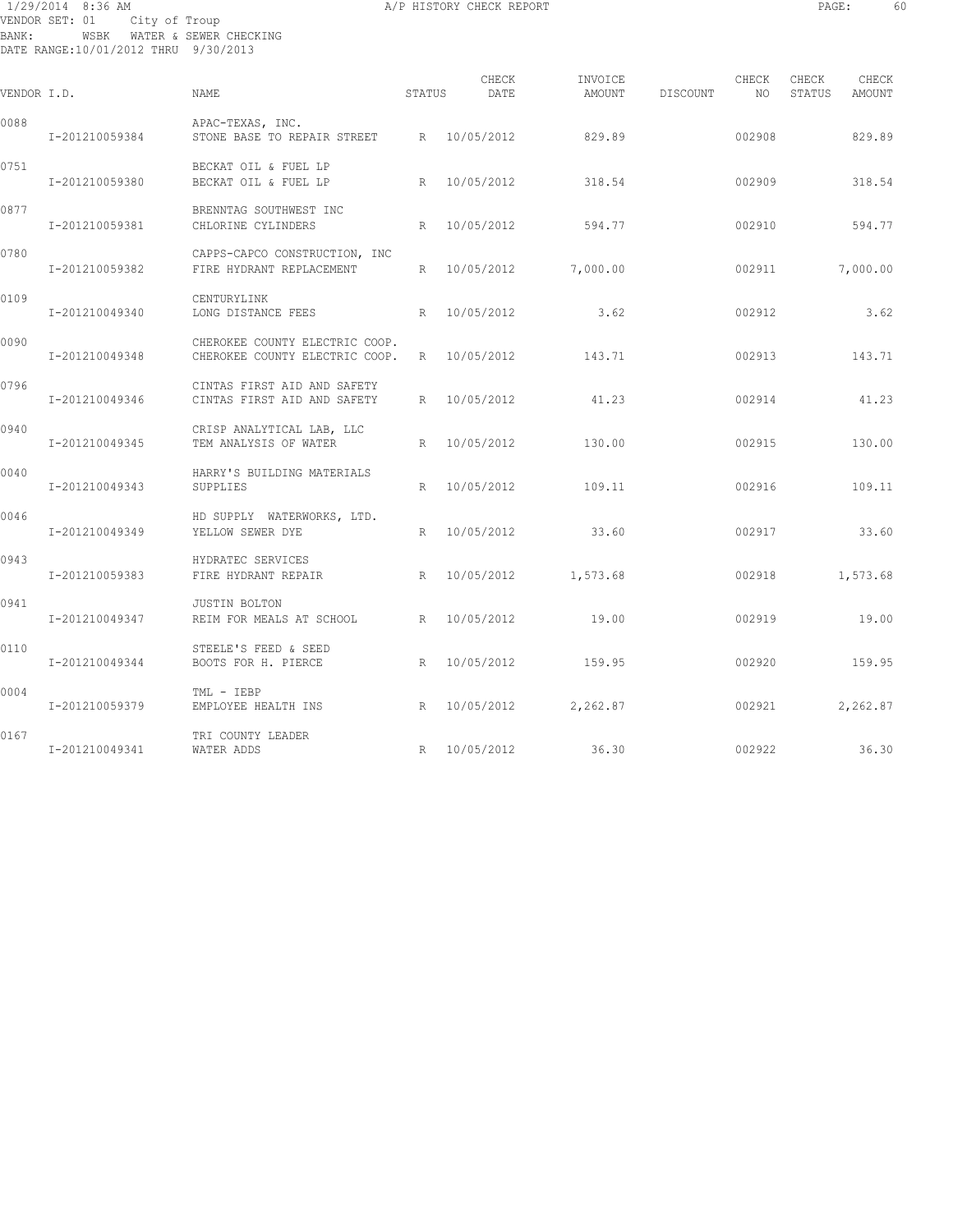# 1/29/2014 8:36 AM A/P HISTORY CHECK REPORT PAGE: 61 VENDOR SET: 01 City of Troup BANK: WSBK WATER & SEWER CHECKING DATE RANGE:10/01/2012 THRU 9/30/2013

| ٠<br>- -<br>$\sim$ |
|--------------------|
|                    |

| VENDOR I.D. |                                  | <b>NAME</b>                                                              | STATUS | CHECK<br>DATE              | INVOICE<br>AMOUNT  | DISCOUNT | CHECK<br>NO      | CHECK<br>STATUS | CHECK<br>AMOUNT |
|-------------|----------------------------------|--------------------------------------------------------------------------|--------|----------------------------|--------------------|----------|------------------|-----------------|-----------------|
| 0020        | I-201210059378                   | TXU SESCO ENERGY SERVICES<br>TXU SESCO ENERGY SERVICES                   | R      | 10/05/2012                 | 6, 132.62          |          | 002923           |                 | 6,132.62        |
| 0085        | I-201210049342                   | VERIZON WIRELESS<br>VERIZON WIRELESS                                     | R      | 10/05/2012                 | 155.88             |          | 002924           |                 | 155.88          |
| 0221        | I-201210119398                   | CHERYL JIMERSON<br>REIM FOR COPIER INK                                   | R      | 10/12/2012                 | 70.32              |          | 002925           |                 | 70.32           |
| 0157        | I-201210119397                   | TEXAS WORKFORCE COM.<br>3RD QRT FEES DUE                                 | R      | 10/12/2012                 | 13.03              |          | 002926           |                 | 13.03           |
| 0241        | I-201210179437                   | ALLIED WASTE SERVICES #070<br>SLUDGE REMOVAL                             | R      | 10/19/2012                 | 25.00              |          | 002928           |                 | 25.00           |
| 0027        | I-201210179429                   | AWWS, INC.<br>TESTING FOR WWTP                                           | R      | 10/19/2012                 | 431.00             |          | 002929           |                 | 431.00          |
| 0751        | I-201210179427<br>I-201210179439 | BECKAT OIL & FUEL LP<br>FUEL AND SURCHARGE<br>GAS AND DIESEL             | R      | R 10/19/2012<br>10/19/2012 | 301.97<br>643.13   |          | 002930<br>002930 |                 | 945.10          |
| 0877        | I-201210179426                   | BRENNTAG SOUTHWEST INC<br>CHLORINE CYLINDERS                             | R      | 10/19/2012                 | 518.38             |          | 002931           |                 | 518.38          |
| 0749        | I-201210179425                   | CARD SERVICE CENTER<br>CLASS FOR J. BOLTON                               | R      | 10/19/2012                 | 295.00             |          | 002932           |                 | 295.00          |
| 0021        | I-201210179434                   | CENTURYLINK LOCAL/INTERNET<br>CENTURYLINK LOCAL/INTERNET                 | R      | 10/19/2012                 | 237.92             |          | 002933           |                 | 237.92          |
| 0754        | I-201210179424                   | CINTAS CORPORATION #495<br>UNIFORM SERVICE                               | R      | 10/19/2012                 | 243.98             |          | 002934           |                 | 243.98          |
| 0066        | I-201210179436                   | DATA FLOW<br>TAX ITEMS                                                   | R      | 10/19/2012                 | 29.62              |          | 002935           |                 | 29.62           |
| 0046        | I-201210179428<br>I-201210179430 | HD SUPPLY WATERWORKS, LTD.<br>WATER SUPPLIES<br>FIRE HYDRANT REPLACEMENT | R      | R 10/19/2012<br>10/19/2012 | 857.76<br>1,697.00 |          | 002936<br>002936 |                 | 2,554.76        |
| 0045        | I-201210179435                   | CORY MELTON<br>COMP MAINT                                                | R      | 10/19/2012                 | 87.50              |          | 002937           |                 | 87.50           |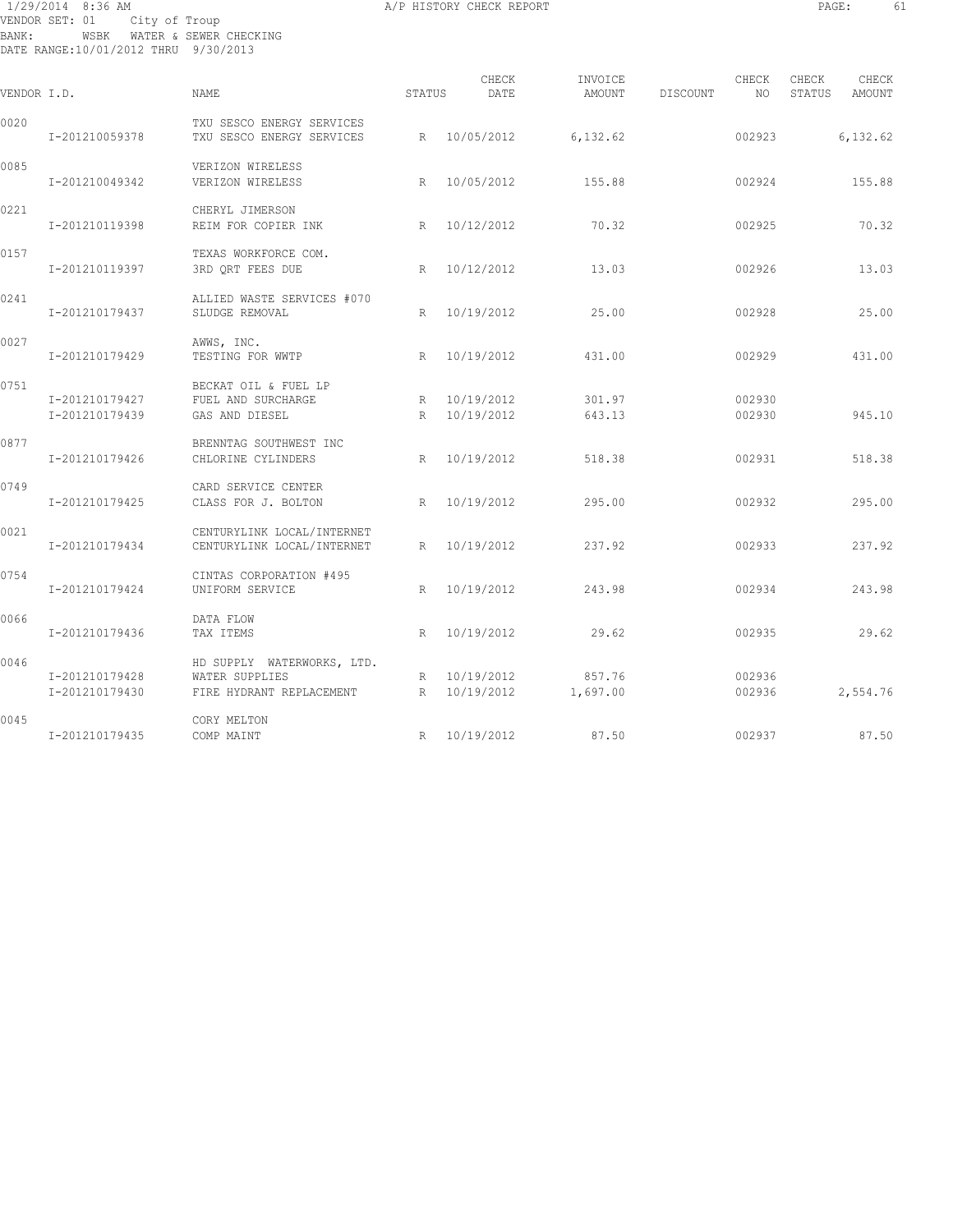# 1/29/2014 8:36 AM A/P HISTORY CHECK REPORT PAGE: 62 VENDOR SET: 01 City of Troup BANK: WSBK WATER & SEWER CHECKING DATE RANGE:10/01/2012 THRU 9/30/2013

| VENDOR I.D. |                | NAME                                                        | STATUS | CHECK<br>DATE | INVOICE<br>AMOUNT     | DISCOUNT | CHECK<br>ΝO | CHECK<br>STATUS | CHECK<br>AMOUNT |
|-------------|----------------|-------------------------------------------------------------|--------|---------------|-----------------------|----------|-------------|-----------------|-----------------|
| 0694        | I-201210179431 | NETPHD REGIONAL LAB<br>LAB TESTING FOR WATER                |        | R 10/19/2012  | 300.00                |          | 002938      |                 | 300.00          |
| 0242        | I-201210179432 | TEXAS COMMISION ON ENVIRONMENT<br>TESTING FEE FOR H. PIERCE | R      | 10/19/2012    | 111.00                |          | 002939      |                 | 111.00          |
| 0187        | I-201210179438 | TRAYLOR & ASSOCIATES INC.<br>SEWER IMP/DEMO                 |        |               | R 10/19/2012 1,000.00 |          | 002940      |                 | 1,000.00        |
| 0573        | I-201210309467 | JAMES CHADWICK<br>P/U COMP OIL                              | R      | 10/31/2012    | 15.30                 |          | 002941      |                 | 15.30           |
| 0115        | I-201210309472 | CITY OF TROUP - PETTY CASH<br>REIM FOR POSTAGE/SUPPLIES     | R      | 10/31/2012    | 98.20                 |          | 002942      |                 | 98.20           |
| 0099        | I-201210319474 | HACH<br>REAGENT CHLORINE                                    | R      | 10/31/2012    | 166.52                |          | 002943      |                 | 166.52          |
| 0044        | I-201210309469 | MANTEK<br>TRI-MATIC                                         | R      | 10/31/2012    | 97.50                 |          | 002944      |                 | 97.50           |
| 0045        | I-201210309466 | CORY MELTON<br>CHANGE IP AT WWTP                            | R      | 10/31/2012    | 37.50                 |          | 002945      |                 | 37.50           |
| 0058        | I-201210309468 | TML - IRP<br>WORK COMP/ RISK INSURANCE                      |        | R 10/31/2012  | 11,134.20             |          | 002946      |                 | 11, 134.20      |
| 0056        | I-201210309470 | U.S. POST OFFICE<br>POSTAGE FOR OCT BILLING 2012 R          |        | 10/31/2012    | 255.84                |          | 002947      |                 | 255.84          |
| 0702        | I-201210319475 | UNITED RENTALS<br>RENT FOR 3 INCH TRASH PUMP                | R      | 10/31/2012    | 285.77                |          | 002948      |                 | 285.77          |
| 0088        | I-201211099506 | APAC-TEXAS, INC.<br>FLEX BASE                               | R      | 11/09/2012    | 622.91                |          | 002950      |                 | 622.91          |
| 0751        | I-201211099507 | BECKAT OIL & FUEL LP<br>FUEL AND DEL FEE                    | R      | 11/09/2012    | 281.36                |          | 002951      |                 | 281.36          |
| 0861        | I-201211099508 | BLAZER ELECTRIC & SATELLITE, I<br>REPAIR AIRATOR PUMP       | R      | 11/09/2012    | 768.43                |          | 002952      |                 | 768.43          |
| 0749        | I-201211099509 | CARD SERVICE CENTER<br>TRASH PUMP                           |        | R 11/09/2012  | 782.93                |          | 002953      |                 | 782.93          |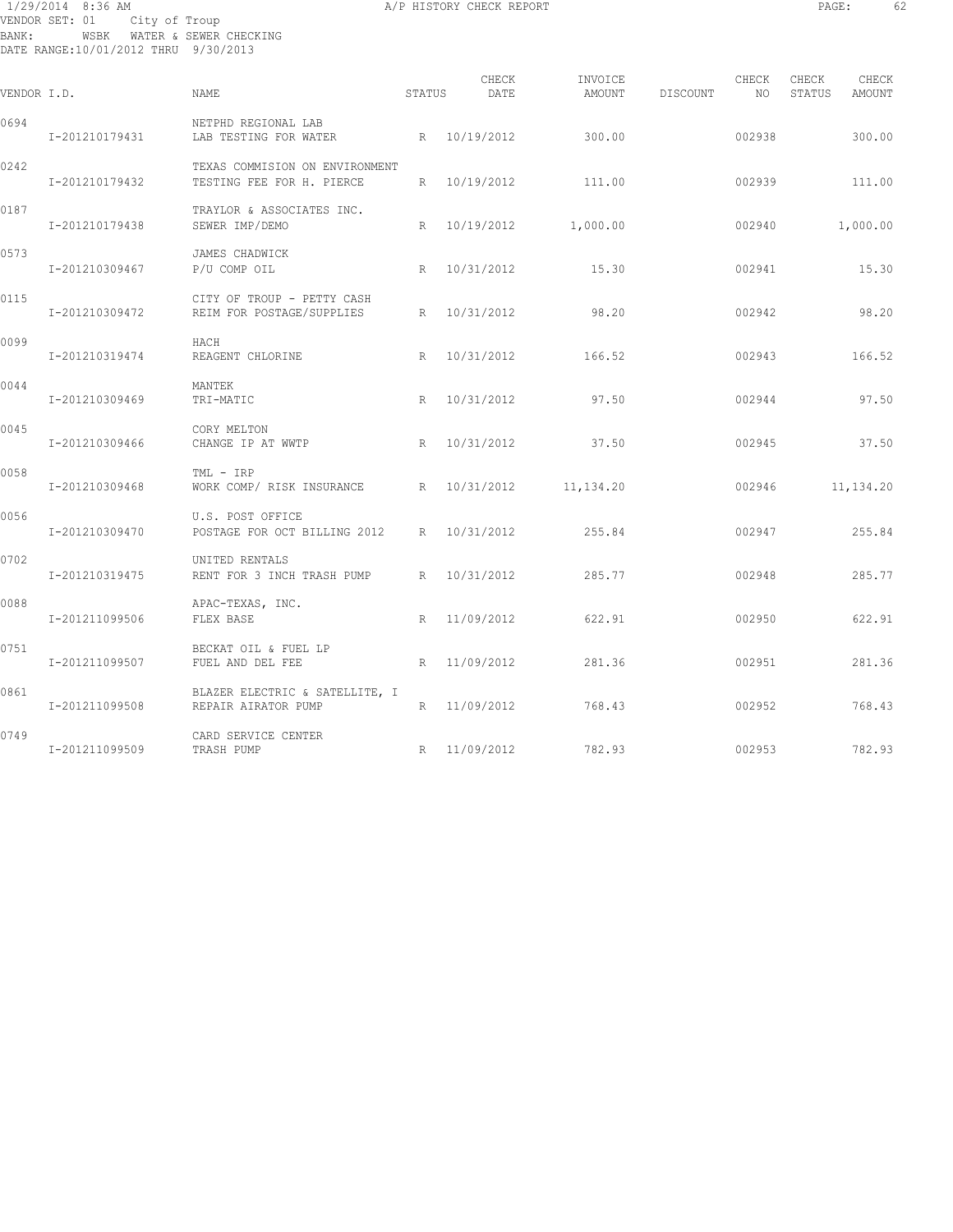1/29/2014 8:36 AM A/P HISTORY CHECK REPORT PAGE: 63 VENDOR SET: 01 City of Troup BANK: WSBK WATER & SEWER CHECKING DATE RANGE:10/01/2012 THRU 9/30/2013

| VENDOR I.D. |                | <b>NAME</b>                                                      | STATUS          | CHECK<br>DATE | INVOICE<br>AMOUNT | DISCOUNT | CHECK<br>NO | CHECK<br>STATUS | CHECK<br>AMOUNT |
|-------------|----------------|------------------------------------------------------------------|-----------------|---------------|-------------------|----------|-------------|-----------------|-----------------|
| 0749        | I-201211099510 | CARD SERVICE CENTER<br>SE POSTAGE                                | R               | 11/09/2012    | 14.73             |          | 002954      |                 | 14.73           |
| 0109        | I-201211099511 | CENTURYLINK<br>LONG DISTANCE FEES                                | R               | 11/09/2012    | 3.66              |          | 002955      |                 | 3.66            |
| 0090        | I-201211099514 | CHEROKEE COUNTY ELECTRIC COOP.<br>CHEROKEE COUNTY ELECTRIC COOP. | R               | 11/09/2012    | 153.72            |          | 002956      |                 | 153.72          |
| 0754        | I-201211099512 | CINTAS CORPORATION #495<br>EMPLOY HEALTH INS                     | R               | 11/09/2012    | 349.10            |          | 002957      |                 | 349.10          |
| 0600        | I-201211099516 | ECS HOUSE INDUSTRIES<br>8" STUBSTAFT AND ASSY                    | R               | 11/09/2012    | 511.88            |          | 002958      |                 | 511.88          |
| 0948        | I-201211099515 | H & R CONSTRUCTION LLC<br>REMOVE/REPLACE AERATORS                | R               | 11/09/2012    | 1,000.00          |          | 002959      |                 | 1,000.00        |
| 0040        | I-201211099517 | HARRY'S BUILDING MATERIALS<br>MATERIAL/SUPPLIES                  | R               | 11/09/2012    | 303.05            |          | 002960      |                 | 303.05          |
| 0530        | I-201211099518 | LANGLEY INTERESTS, INC.<br>OIL CHANGE                            | $R_{\parallel}$ | 11/09/2012    | 40.25             |          | 002961      |                 | 40.25           |
| 0052        | I-201211099519 | SELF & SONS REPAIR<br>CRIMP FITTING                              | R               | 11/09/2012    | 75.31             |          | 002962      |                 | 75.31           |
| 0110        | I-201211099520 | STEELE'S FEED & SEED<br>RUBBER BOOTS                             | R               | 11/09/2012    | 24.95             |          | 002963      |                 | 24.95           |
| 0242        | I-201211099522 | TEXAS COMMISION ON ENVIRONMENT<br>WW PERMIT 010304-001 FY 13     | R               | 11/09/2012    | 1,983.59          |          | 002964      |                 | 1,983.59        |
| 0946        | I-201211099521 | TIME-IT LUBE CO<br>OIL CHANGE                                    | R               | 11/09/2012    | 69.73             |          | 002965      |                 | 69.73           |
| 0004        | I-201211099523 | TML - IEBP<br>HEALTH INS                                         | R               | 11/09/2012    | 2,262.87          |          | 002966      |                 | 2,262.87        |
| 0187        | I-201211099525 | TRAYLOR & ASSOCIATES INC.<br>SEW IMP/CLEARNACE DEMO              | R               | 11/09/2012    | 1,000.00          |          | 002967      |                 | 1,000.00        |
| 0020        | I-201211099524 | TXU SESCO ENERGY SERVICES<br>TXU SESCO ENERGY SERVICES           | R               | 11/09/2012    | 5,211.96          |          | 002968      |                 | 5,211.96        |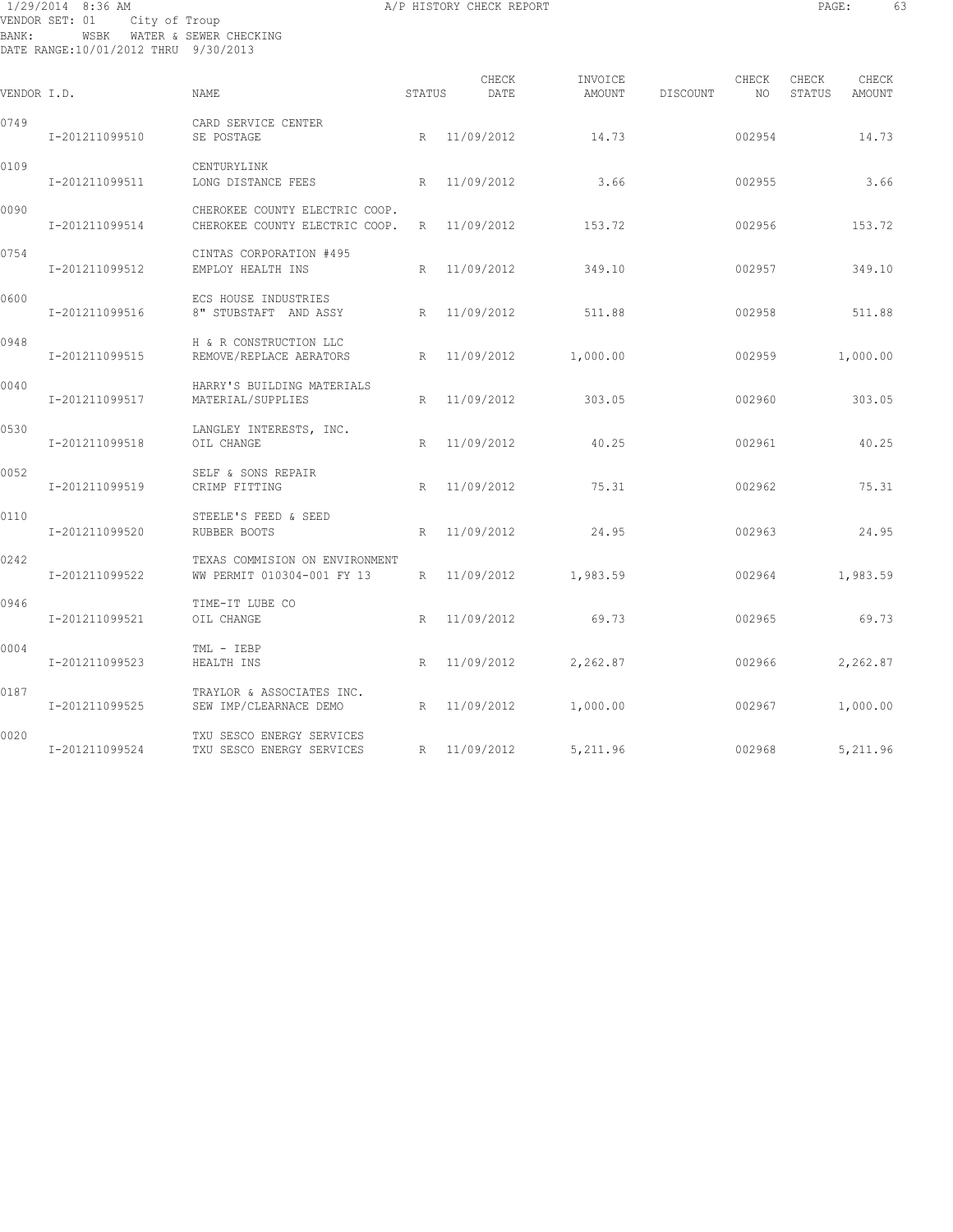# 1/29/2014 8:36 AM A/P HISTORY CHECK REPORT PAGE: 64 VENDOR SET: 01 City of Troup BANK: WSBK WATER & SEWER CHECKING DATE RANGE:10/01/2012 THRU 9/30/2013

| VENDOR I.D. |                                  | <b>NAME</b>                                                | STATUS | CHECK<br>DATE                | INVOICE<br>AMOUNT | DISCOUNT | CHECK<br>NO      | CHECK<br>STATUS | CHECK<br>AMOUNT |
|-------------|----------------------------------|------------------------------------------------------------|--------|------------------------------|-------------------|----------|------------------|-----------------|-----------------|
| 0062        | I-201211099526                   | USA BLUE BOOK<br>SEWER SUPPLIES                            |        | R 11/09/2012                 | 218.61            |          | 002969           |                 | 218.61          |
| 0085        | I-201211099527                   | VERIZON WIRELESS<br>VERIZON WIRELESS                       |        | R 11/09/2012                 | 157.52            |          | 002970           |                 | 157.52          |
| 0751        | I-201211159538<br>I-201211159539 | BECKAT OIL & FUEL LP<br>FUEL AND DEL FEE<br>DRUM OF OIL    |        | R 11/16/2012<br>R 11/16/2012 | 235.62<br>376.56  |          | 002971<br>002971 |                 | 612.18          |
| 0904        | I-201211159541                   | <b>BURT ELECTRIC</b><br>TARBUTTON LIFT STATION PUMP        |        | R 11/16/2012                 | 4,200.00          |          | 002972           |                 | 4,200.00        |
| 0102        | I-201211159543                   | LONESTAR MAIN. & SERV., INC<br>REPAIR SUPERIOR AUTOVALVE   |        | R 11/16/2012                 | 1,169.20          |          | 002973           |                 | 1,169.20        |
| 0242        | I-201211159542                   | TEXAS COMMISION ON ENVIRONMENT<br>REG FOR WATER REG NUMBER |        | R 11/16/2012                 | 2,042.50          |          | 002974           |                 | 2,042.50        |
| 0113        | I-201211159540                   | TROUP AUTO SERVICE<br>REPAIR FORD F350                     |        | R 11/16/2012                 | 198.79            |          | 002975           |                 | 198.79          |
| 0573        | I-201211219556                   | JAMES CHADWICK<br>TRAVEL TO PICK UP PARTS                  |        | R 11/21/2012                 | 15.45             |          | 002976           |                 | 15.45           |
| 0300        | I-201211219555                   | PURVIS INDUSTRIES<br>BEARING FOR AERATOR                   |        | R 11/21/2012                 | 318.90            |          | 002977           |                 | 318.90          |
| 0241        | I-201211289574                   | ALLIED WASTE SERVICES #070<br>SLUDGE REMOVAL               | R      | 11/29/2012                   | 25.00             |          | 002978           |                 | 25.00           |
| 0305        | I-201211289577                   | AUSTIN BANK, TROUP<br>LOAN# 210022969                      |        | R 11/29/2012                 | 29,641.75         |          | 002979           |                 | 29,641.75       |
| 0027        | I-201211289579                   | AWWS, INC.<br>MONTHLY FEES FOR WWTP                        |        | R 11/29/2012                 | 575.00            |          | 002980           |                 | 575.00          |
| 0021        | I-201211289575                   | CENTURYLINK LOCAL/INTERNET<br>CENTURYLINK LOCAL/INTERNET   |        | R 11/29/2012                 | 175.60            |          | 002981           |                 | 175.60          |
| 0046        | I-201211289581                   | HD SUPPLY WATERWORKS, LTD.<br>HD SUPPLY WATERWORKS, LTD.   |        | R 11/29/2012                 | 1,882.24          |          | 002982           |                 | 1,882.24        |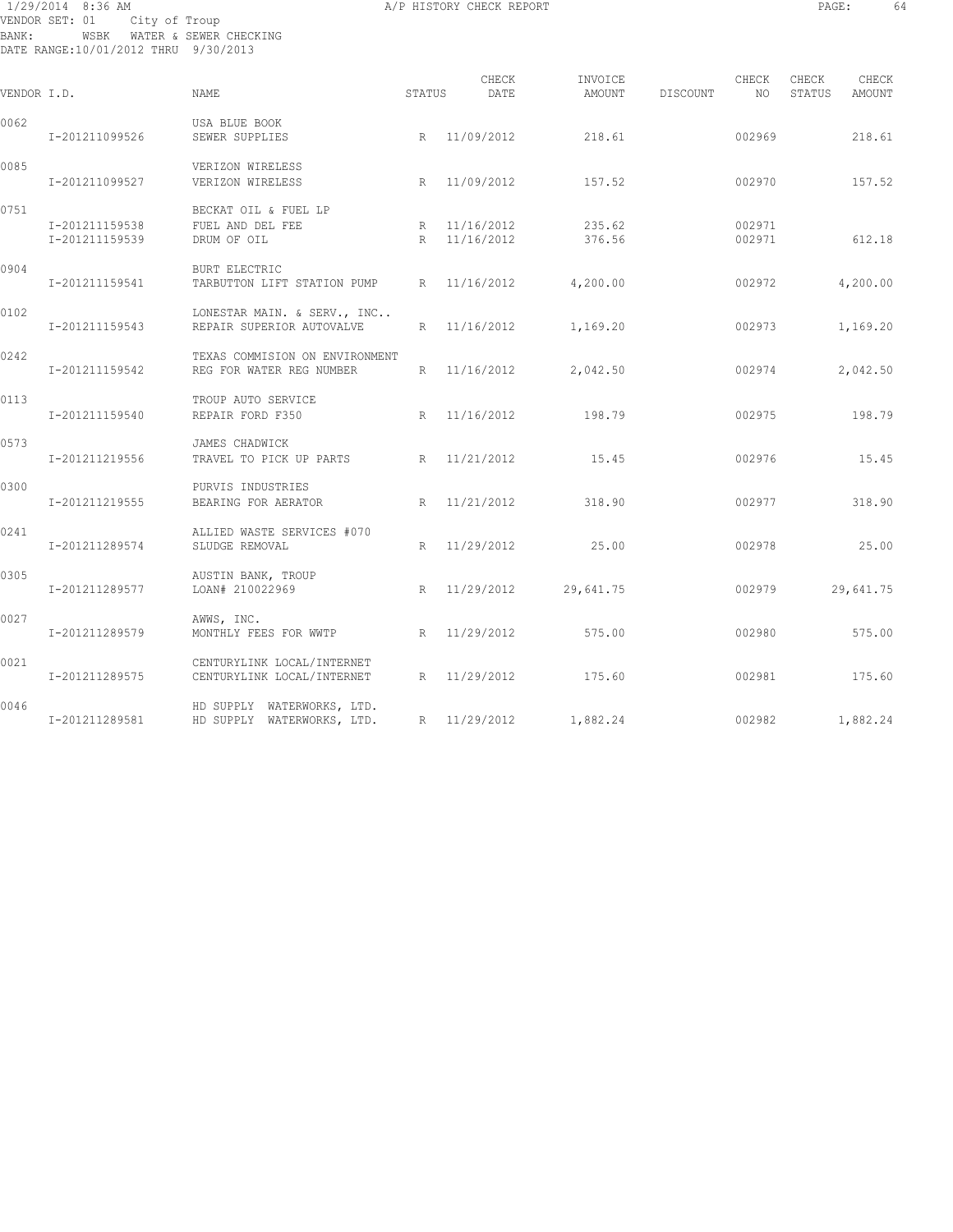# 1/29/2014 8:36 AM A/P HISTORY CHECK REPORT PAGE: 65 VENDOR SET: 01 City of Troup BANK: WSBK WATER & SEWER CHECKING DATE RANGE:10/01/2012 THRU 9/30/2013

| ۰<br>٠<br>٠ | ٠ |  |
|-------------|---|--|
|             |   |  |

|             |                |                                                                               |        | CHECK        | INVOICE               |          | CHECK  | CHECK  | CHECK    |
|-------------|----------------|-------------------------------------------------------------------------------|--------|--------------|-----------------------|----------|--------|--------|----------|
| VENDOR I.D. |                | <b>NAME</b>                                                                   | STATUS | DATE         | AMOUNT                | DISCOUNT | NO     | STATUS | AMOUNT   |
| 0102        | I-201211289580 | LONESTAR MAIN. & SERV., INC<br>REPAIR SUPERIOR AUTOVALVE                      |        | R 11/29/2012 | 126.50                |          | 002983 |        | 126.50   |
| 0746        | I-201211289576 | TOM NEELY WELDING SERVICE<br>CHANGE AERATOR AT SE PLANT                       |        |              | R 11/29/2012 1,000.00 |          | 002984 |        | 1,000.00 |
| 0056        | I-201211289578 | U.S. POST OFFICE<br>DEC BILLING 2012                                          |        | R 11/29/2012 | 253.28                |          | 002985 |        | 253.28   |
| 0088        | I-201212069617 | APAC-TEXAS, INC.<br>HOT MIX                                                   |        | R 12/07/2012 | 410.20                |          | 002986 |        | 410.20   |
| 0751        | I-201212069612 | BECKAT OIL & FUEL LP<br>DYED DIESEL AND FUEL                                  |        | R 12/07/2012 | 567.92                |          | 002987 |        | 567.92   |
| 0877        | I-201212069616 | BRENNTAG SOUTHWEST INC<br>CHLORINE CYLINDERS                                  |        | R 12/07/2012 | 518.38                |          | 002988 |        | 518.38   |
| 0109        | I-201212069605 | CENTURYLINK<br>LONG DISTANCE FEES                                             |        | R 12/07/2012 | 3.48                  |          | 002989 |        | 3.48     |
| 0090        | I-201212069619 | CHEROKEE COUNTY ELECTRIC COOP.<br>CHEROKEE COUNTY ELECTRIC COOP. R 12/07/2012 |        |              | 131.15                |          | 002990 |        | 131.15   |
| 0796        | I-201212069615 | CINTAS FIRST AID AND SAFETY<br>CINTAS FIRST AID AND SAFETY                    |        | R 12/07/2012 | 53.42                 |          | 002991 |        | 53.42    |
| 0040        | I-201212069608 | HARRY'S BUILDING MATERIALS<br>HARRY'S BUILDING MATERIALS                      |        | R 12/07/2012 | 205.55                |          | 002992 |        | 205.55   |
| 0889        | I-201212069609 | ASCO EQUIPMENT<br>FILTERS                                                     |        | R 12/07/2012 | 319.84                |          | 002993 |        | 319.84   |
| 0813        | I-201212069620 | PIERCE PUMP COMPANY, L.P.<br>TEFLON RINGS                                     | R      | 12/07/2012   | 13.95                 |          | 002994 |        | 13.95    |
| 0300        | I-201212069607 | PURVIS INDUSTRIES<br>AERATOR REPAIR                                           |        | R 12/07/2012 | 318.90                |          | 002995 |        | 318.90   |
| 0110        | I-201212069610 | STEELE'S FEED & SEED<br>BOOTS FOR K JOHNSTON                                  |        | R 12/07/2012 | 139.00                |          | 002996 |        | 139.00   |
| 0004        | I-201212069614 | TML - IEBP<br>EMPLOYEE HEALTH INS                                             |        | R 12/07/2012 | 2,262.87              |          | 002997 |        | 2,262.87 |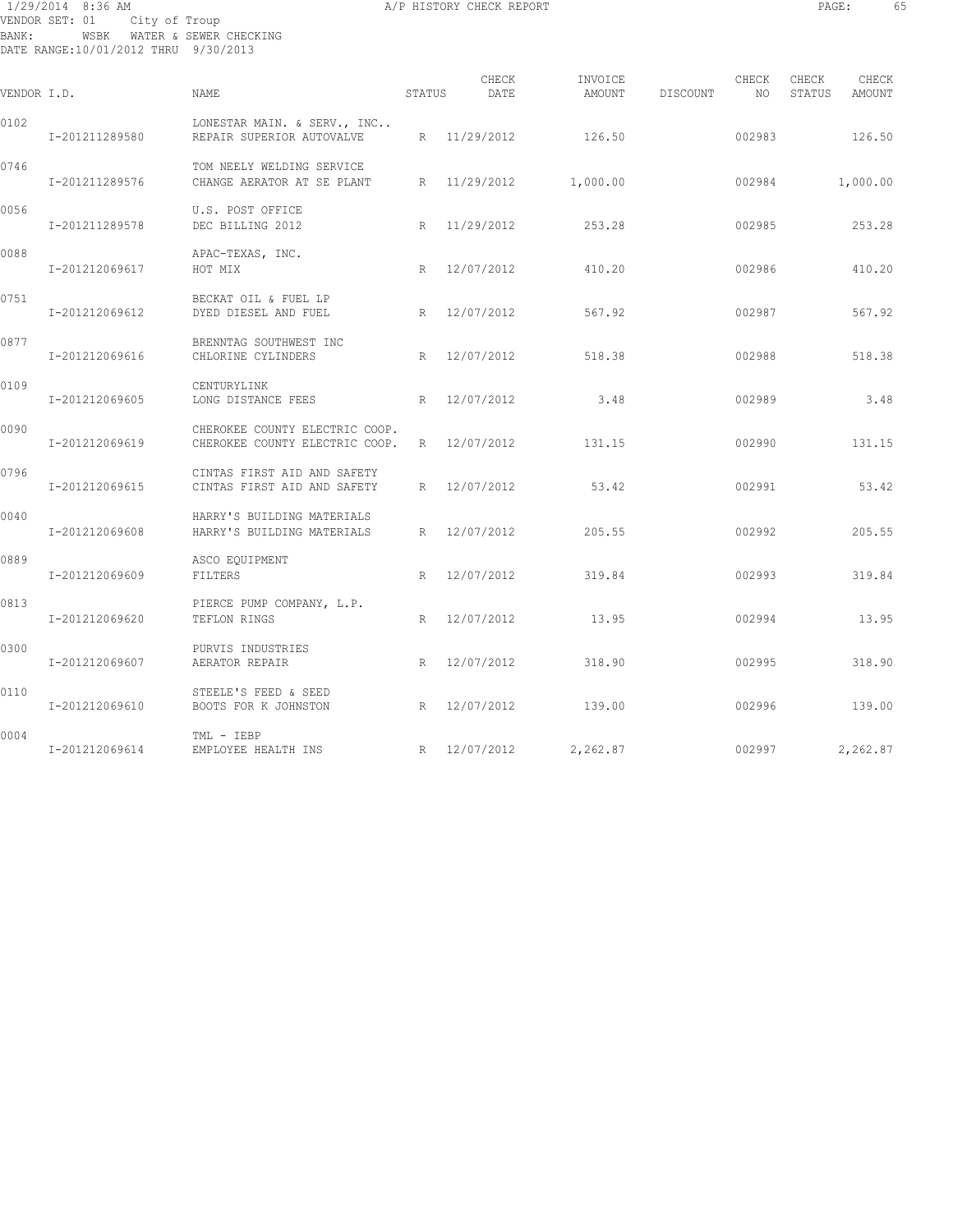# 1/29/2014 8:36 AM A/P HISTORY CHECK REPORT PAGE: 66 VENDOR SET: 01 City of Troup BANK: WSBK WATER & SEWER CHECKING DATE RANGE:10/01/2012 THRU 9/30/2013

| F<br>۰<br>١<br>ı<br>ı.<br>ı<br>٠<br>۰<br>٠ |  |
|--------------------------------------------|--|
|                                            |  |

| VENDOR I.D. |                | NAME                                                               | STATUS          | CHECK<br>DATE | INVOICE<br>AMOUNT | DISCOUNT | CHECK<br>NO. | CHECK<br>STATUS | CHECK<br>AMOUNT |
|-------------|----------------|--------------------------------------------------------------------|-----------------|---------------|-------------------|----------|--------------|-----------------|-----------------|
| 0113        | I-201212069618 | TROUP AUTO SERVICE<br>REPAIR FORD F250                             |                 | R 12/07/2012  | 139.99            |          | 002998       |                 | 139.99          |
| 0020        | I-201212069611 | TXU SESCO ENERGY SERVICES<br>TXU SESCO ENERGY SERVICES             | R               | 12/07/2012    | 5,959.20          |          | 002999       |                 | 5,959.20        |
| 0176        | I-201212069613 | UNDERGROUND UTILITY SUPPLY<br>METERS                               | R               | 12/07/2012    | 870.00            |          | 003000       |                 | 870.00          |
| 0085        | I-201212069606 | VERIZON WIRELESS<br>VERIZON WIRELESS                               | R               | 12/07/2012    | 156.81            |          | 003001       |                 | 156.81          |
| 0025        | I-201212129637 | ABC AUTO PARTS<br>FILTERS                                          | R               | 12/14/2012    | 53.06             |          | 003003       |                 | 53.06           |
| 0667        | I-201212129636 | <b>ATWOODS</b><br>BOOTS FOR JUSTIN BOLTON                          | R               | 12/14/2012    | 139.99            |          | 003004       |                 | 139.99          |
| 0027        | I-201212129638 | AWWS, INC.<br>MONTHLY WWTP ANALYSIS                                | R               | 12/14/2012    | 431.00            |          | 003005       |                 | 431.00          |
| 0751        | I-201212129639 | BECKAT OIL & FUEL LP<br>DIESEL AND FUEL                            | R               | 12/14/2012    | 791.94            |          | 003006       |                 | 791.94          |
| 0573        | I-201212129640 | JAMES CHADWICK<br>PICK UP TIRES AND PARTS                          | R               | 12/14/2012    | 15.30             |          | 003007       |                 | 15.30           |
| 0754        | I-201212129641 | CINTAS CORPORATION #495<br>EMPLOYEE UNIFORMS                       | $R_{\parallel}$ | 12/14/2012    | 261.10            |          | 003008       |                 | 261.10          |
| 0813        | I-201212129643 | PIERCE PUMP COMPANY, L.P.<br>TEFLON RINGS                          | R               | 12/14/2012    | 57.03             |          | 003009       |                 | 57.03           |
| 0746        | I-201212129642 | TOM NEELY WELDING SERVICE<br>BUILT A FRAME FOR AERATOR             | R               | 12/14/2012    | 445.40            |          | 003010       |                 | 445.40          |
| 0241        | I-201212189652 | ALLIED WASTE SERVICES #070<br>SLUDGE REMOVAL                       | R               | 12/19/2012    | 25.48             |          | 003011       |                 | 25.48           |
| 0749        | I-201212189653 | CARD SERVICE CENTER<br>PARTS/HOTEL STAY FOR INS CLAIM R 12/19/2012 |                 |               | 788.59            |          | 003012       |                 | 788.59          |
| 0021        | I-201212189654 | CENTURYLINK LOCAL/INTERNET<br>CENTURYLINK LOCAL/INTERNET           | R               | 12/19/2012    | 175.60            |          | 003013       |                 | 175.60          |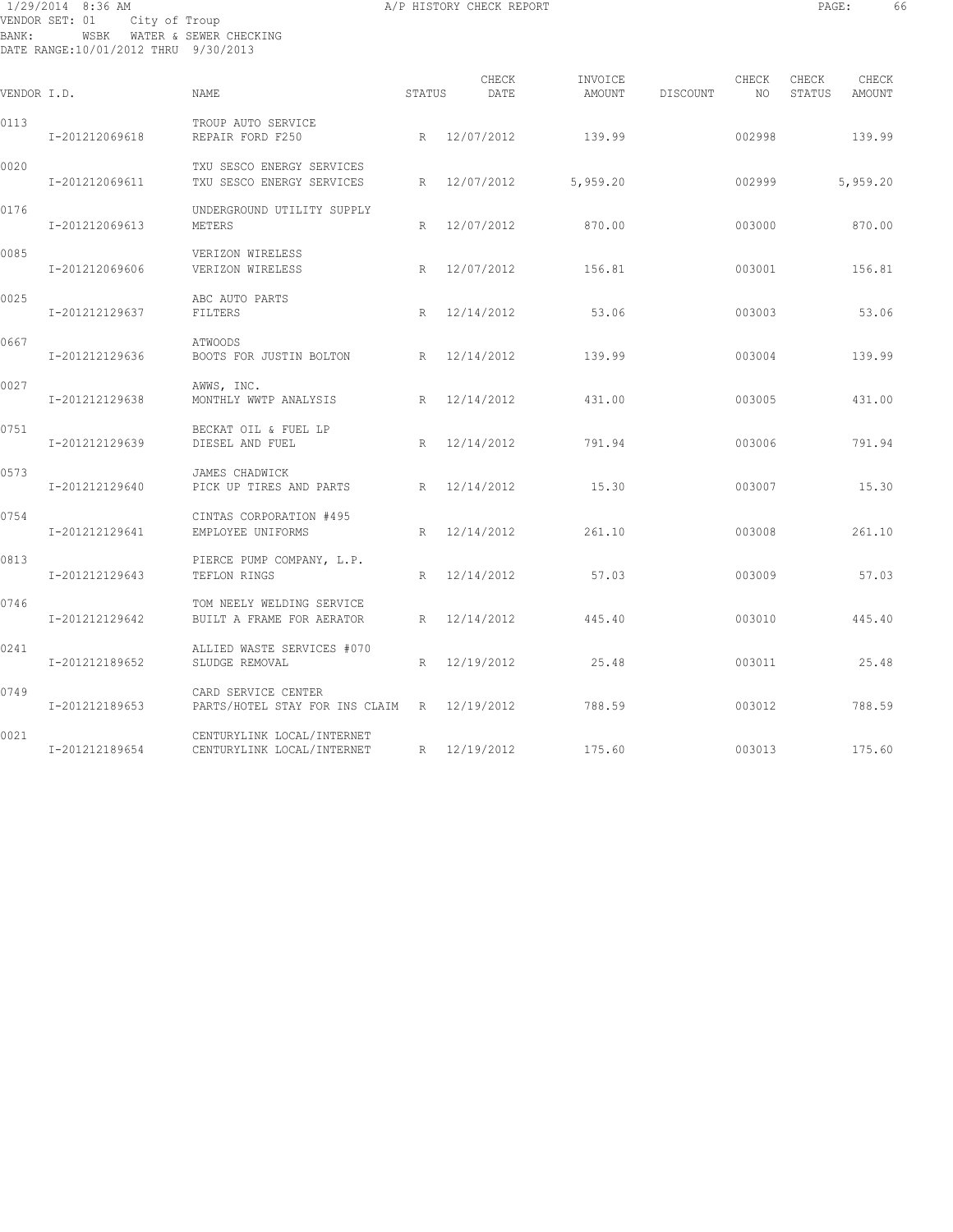# 1/29/2014 8:36 AM A/P HISTORY CHECK REPORT PAGE: 67 VENDOR SET: 01 City of Troup BANK: WSBK WATER & SEWER CHECKING DATE RANGE:10/01/2012 THRU 9/30/2013

| VENDOR I.D. |                | <b>NAME</b>                                                      | STATUS | CHECK<br>DATE | INVOICE<br>AMOUNT     | DISCOUNT | CHECK<br>NO | CHECK<br>STATUS | CHECK<br>AMOUNT |
|-------------|----------------|------------------------------------------------------------------|--------|---------------|-----------------------|----------|-------------|-----------------|-----------------|
| 0134        | I-201212189655 | DEW TOOL & DIE<br>REPAIR AERATOR                                 |        | R 12/19/2012  | 125.00                |          | 003014      |                 | 125.00          |
| 0187        | I-201212189656 | TRAYLOR & ASSOCIATES INC.<br>SEWER IMP GRANT IMPLAN              |        |               | R 12/19/2012 1,000.00 |          | 003015      |                 | 1,000.00        |
| 0088        | I-201212319666 | APAC-TEXAS, INC.<br>FLEX BASE                                    |        | R 12/31/2012  | 607.19                |          | 003016      |                 | 607.19          |
| 0046        | I-201212319667 | HD SUPPLY WATERWORKS, LTD.<br>WATER SUPPLIES                     | R      |               | 12/31/2012 1,997.22   |          | 003017      |                 | 1,997.22        |
| 0803        | I-201212319668 | PLAINSMAN TIRE<br>TIRE FOR WATER TRUCK                           |        | R 12/31/2012  | 389.32                |          | 003018      |                 | 389.32          |
| 0891        | I-201212319669 | TIRE WORX<br>FLAT REPAIR AND MOUNTS                              |        | R 12/31/2012  | 375.00                |          | 003019      |                 | 375.00          |
| 0056        | I-201212289665 | U.S. POST OFFICE<br>POSTAGE FOR JANUARY BILLING R 12/31/2012     |        |               | 253.72                |          | 003020      |                 | 253.72          |
| 0751        | I-201301039699 | BECKAT OIL & FUEL LP<br>FUEL AND DEL CHARGE                      | R      | 1/04/2013     | 270.65                |          | 003021      |                 | 270.65          |
| 0109        | I-201301039698 | CENTURYLINK<br>R<br>LONG DISTANCE FEES                           |        | 1/04/2013     | 6.02                  |          | 003022      |                 | 6.02            |
| 0090        | I-201301039700 | CHEROKEE COUNTY ELECTRIC COOP.<br>CHEROKEE COUNTY ELECTRIC COOP. | R      | 1/04/2013     | 130.22                |          | 003023      |                 | 130.22          |
| 0040        | I-201301039696 | HARRY'S BUILDING MATERIALS<br>WATER SUPPLIES                     | R      | 1/04/2013     | 240.35                |          | 003024      |                 | 240.35          |
| 0110        | I-201301039695 | STEELE'S FEED & SEED<br>RYE GRASS SEED                           | R      | 1/04/2013     | 3.75                  |          | 003025      |                 | 3.75            |
| 0085        | I-201301039697 | VERIZON WIRELESS<br>VERIZON WIRELESS                             | R      | 1/04/2013     | 133.08                |          | 003026      |                 | 133.08          |
| 0850        | I-201301119727 | A & A SEPTIC TANK SERV<br>PUMP SEWER S. LONG ST<br>R             |        | 1/11/2013     | 600.00                |          | 003028      |                 | 600.00          |
| 0025        | I-201301119733 | ABC AUTO PARTS<br>ABC AUTO PARTS                                 | R      | 1/11/2013     | 155.74                |          | 003029      |                 | 155.74          |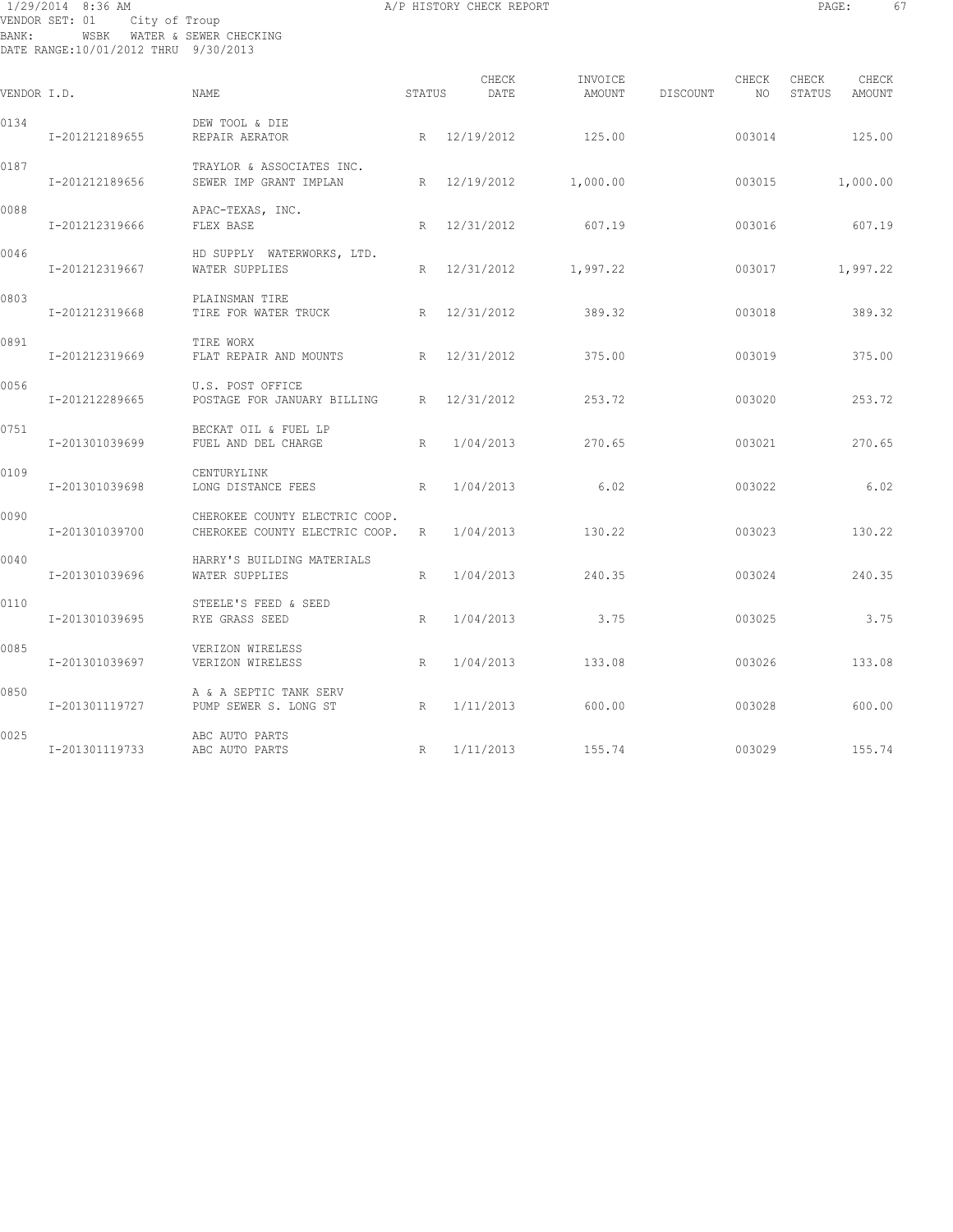# 1/29/2014 8:36 AM A/P HISTORY CHECK REPORT PAGE: 68 VENDOR SET: 01 City of Troup BANK: WSBK WATER & SEWER CHECKING DATE RANGE:10/01/2012 THRU 9/30/2013

| г<br>7<br>٠<br>٠<br>Ξ<br>v<br>٠<br><b>.</b> |  |
|---------------------------------------------|--|
|                                             |  |

| VENDOR I.D. |                | <b>NAME</b>                                            | STATUS | CHECK<br>DATE | INVOICE<br>AMOUNT    | DISCOUNT | CHECK<br>NO. | CHECK<br>STATUS | CHECK<br>AMOUNT |
|-------------|----------------|--------------------------------------------------------|--------|---------------|----------------------|----------|--------------|-----------------|-----------------|
| 0751        | I-201301119729 | BECKAT OIL & FUEL LP<br>FUEL AND DEL FEE               | R      | 1/11/2013     | 282.50               |          | 003030       |                 | 282.50          |
| 0877        | I-201301119732 | BRENNTAG SOUTHWEST INC<br>BRENNTAG SOUTHWEST INC       | R      | 1/11/2013     | 458.38               |          | 003031       |                 | 458.38          |
| 0749        | I-201301119734 | CARD SERVICE CENTER<br>HOTEL FEES, SUPPLIES            | R      | 1/11/2013     | 1,166.85             |          | 003032       |                 | 1,166.85        |
| 0754        | I-201301119735 | CINTAS CORPORATION #495<br>EMPLOYEE UNIFORMS           | R      | 1/11/2013     | 284.76               |          | 003033       |                 | 284.76          |
| 0956        | I-201301119724 | SERVPRO OF TYLER<br>603 S. ALABAMA CLEAN UP            | R      |               | $1/11/2013$ 6,084.82 |          | 003034       |                 | 6,084.82        |
| 0622        | I-201301119726 | TEXAS DEPT. OF STATE HEALTH SE<br>TIER TWO REPORTFEE   | R      | 1/11/2013     | 50.00                |          | 003035       |                 | 50.00           |
| 0946        | I-201301119736 | TIME-IT LUBE CO<br>OIL CHANGE                          | R      | 1/11/2013     | 60.97                |          | 003036       |                 | 60.97           |
| 0004        | I-201301119728 | TML - IEBP<br>EMPLOYEE INSURANCE                       | R      | 1/11/2013     | 2,262.87             |          | 003037       |                 | 2,262.87        |
| 0187        | I-201301119731 | TRAYLOR & ASSOCIATES INC.<br>SEWER GRANT PROJECT       | R      | 1/11/2013     | 1,000.00             |          | 003038       |                 | 1,000.00        |
| 0020        | I-201301119725 | TXU SESCO ENERGY SERVICES<br>TXU SESCO ENERGY SERVICES | R      | 1/11/2013     | 5,979.24             |          | 003039       |                 | 5,979.24        |
| 0062        | I-201301119730 | USA BLUE BOOK<br>SUPPLIES                              | R      | 1/11/2013     | 90.30                |          | 003040       |                 | 90.30           |
| 0241        | I-201301179754 | ALLIED WASTE SERVICES #070<br>SLUDGE REMOVAL           | R      | 1/18/2013     | 25.48                |          | 003041       |                 | 25.48           |
| 0644        | I-201301179755 | AMERICAN FAB, INC.<br>PULLEY                           | R      | 1/18/2013     | 19.95                |          | 003042       |                 | 19.95           |
| 0027        | I-201301179756 | AWWS, INC.<br>WWTP MONTHLY ANALYSIS                    | R      | 1/18/2013     | 468.00               |          | 003043       |                 | 468.00          |
| 0877        | I-201301179757 | BRENNTAG SOUTHWEST INC<br>CHLORINE CYLINDERS           | R      | 1/18/2013     | 564.77               |          | 003044       |                 | 564.77          |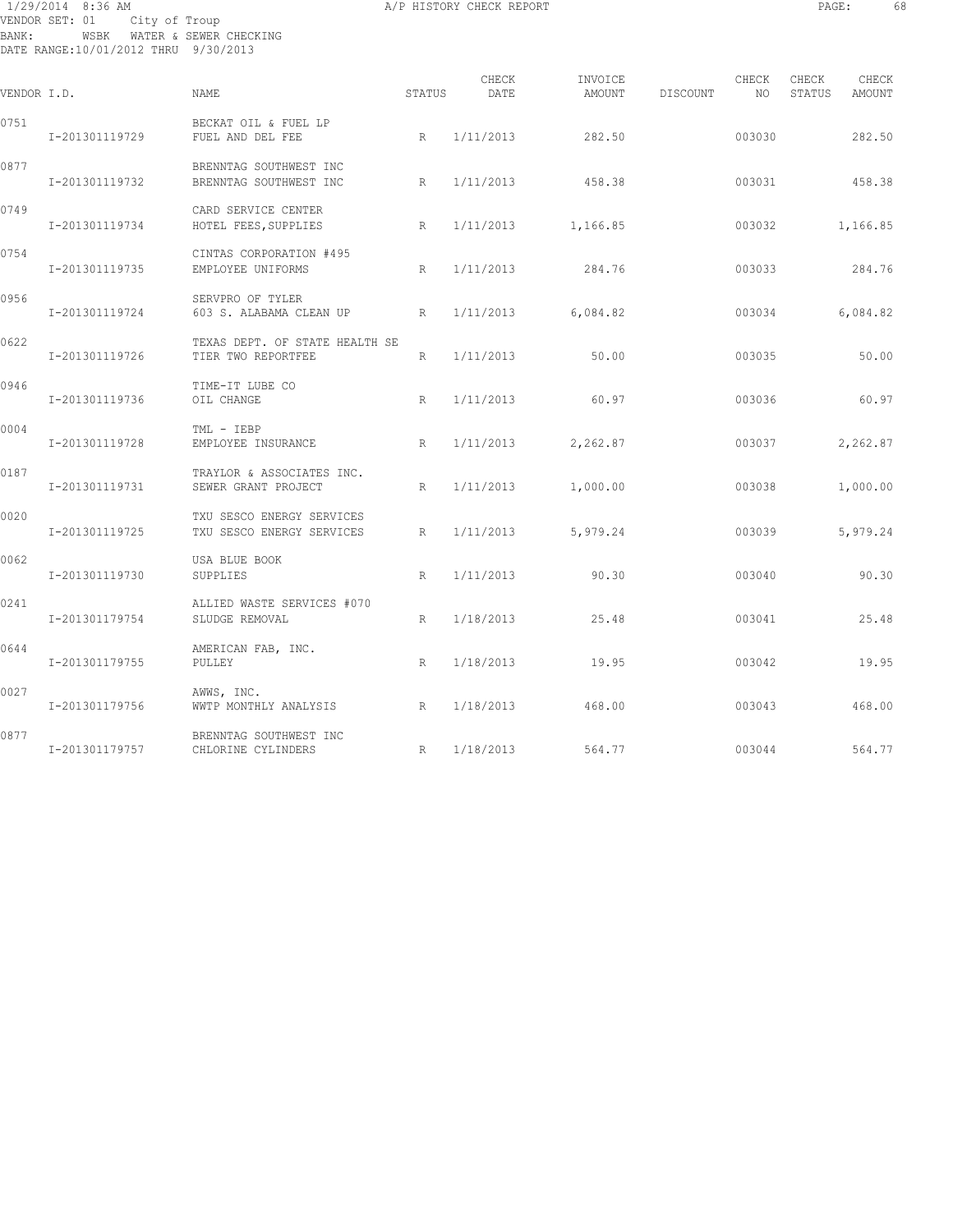# 1/29/2014 8:36 AM A/P HISTORY CHECK REPORT PAGE: 69 VENDOR SET: 01 City of Troup BANK: WSBK WATER & SEWER CHECKING DATE RANGE:10/01/2012 THRU 9/30/2013

| VENDOR I.D. |                | NAME.                                                       | STATUS          | CHECK<br>DATE | INVOICE<br>AMOUNT | DISCOUNT | CHECK<br>NO | CHECK<br>STATUS | CHECK<br>AMOUNT |
|-------------|----------------|-------------------------------------------------------------|-----------------|---------------|-------------------|----------|-------------|-----------------|-----------------|
| 0904        | I-201301179758 | <b>BURT ELECTRIC</b><br>REPAIR SEWER PUMP                   | R               | 1/18/2013     | 2,450.00          |          | 003045      | 2,450.00        |                 |
| 0353        | I-201301179759 | ALAN FIELDING ELECTRIC<br>CHECK TELEPHONE FROM BOOSTER      | $R_{\parallel}$ | 1/18/2013     | 330.00            |          | 003046      |                 | 330.00          |
| 0923        | I-201301179760 | GRIMES WATER WORKS INC<br>INJECTOR                          | R               | 1/18/2013     | 347.00            |          | 003047      |                 | 347.00          |
| 0889        | I-201301179761 | ASCO EQUIPMENT<br>SPOTLIGHT                                 | R               | 1/18/2013     | 134.37            |          | 003048      |                 | 134.37          |
| 0137        | I-201301179762 | MOTION INDUSTRIES<br>ELEMENTS                               | R               | 1/18/2013     | 256.23            |          | 003049      |                 | 256.23          |
| 0062        | I-201301179763 | USA BLUE BOOK<br>PUMP SWITCH                                | R               | 1/18/2013     | 235.32            |          | 003050      |                 | 235.32          |
| 0751        | I-201301249777 | BECKAT OIL & FUEL LP<br>BECKAT OIL & FUEL LP                | R               | 1/25/2013     | 281.43            |          | 003051      |                 | 281.43          |
| 0021        | I-201301249778 | CENTURYLINK LOCAL/INTERNET<br>CENTURYLINK LOCAL/INTERNET    | R               | 1/25/2013     | 172.90            |          | 003052      |                 | 172.90          |
| 0796        | I-201301249779 | CINTAS FIRST AID AND SAFETY<br>CINTAS FIRST AID AND SAFETY  | R               | 1/25/2013     | 14.46             |          | 003053      |                 | 14.46           |
| 0923        | I-201301249780 | GRIMES WATER WORKS INC<br>REPAIR REGULATORS                 | R               | 1/25/2013     | 298.50            |          | 003054      |                 | 298.50          |
| 0861        | I-201301309790 | BLAZER ELECTRIC & SATELLITE, I<br>LIFT STATION/WELL #2      | R               | 1/31/2013     | 1,701.08          |          | 003055      | 1,701.08        |                 |
| 0780        | I-201301309791 | CAPPS-CAPCO CONSTRUCTION, INC<br>ATHENA STREET SEWER REPAIR | R               | 1/31/2013     | 3,925.00          |          | 003056      | 3,925.00        |                 |
| 0134        | I-201301309792 | DEW TOOL & DIE<br>FLANGE FOR AIRATOR SHAFT                  | R               | 1/31/2013     | 165.00            |          | 003057      |                 | 165.00          |
| 0113        | I-201301309793 | TROUP AUTO SERVICE<br>BRAKE PROBLEM                         | R               | 1/31/2013     | 35.00             |          | 003058      |                 | 35.00           |
| 0056        | I-201301309794 | U.S. POST OFFICE<br>UTILITY BILLING                         | R               | 1/31/2013     | 254.93            |          | 003059      |                 | 254.93          |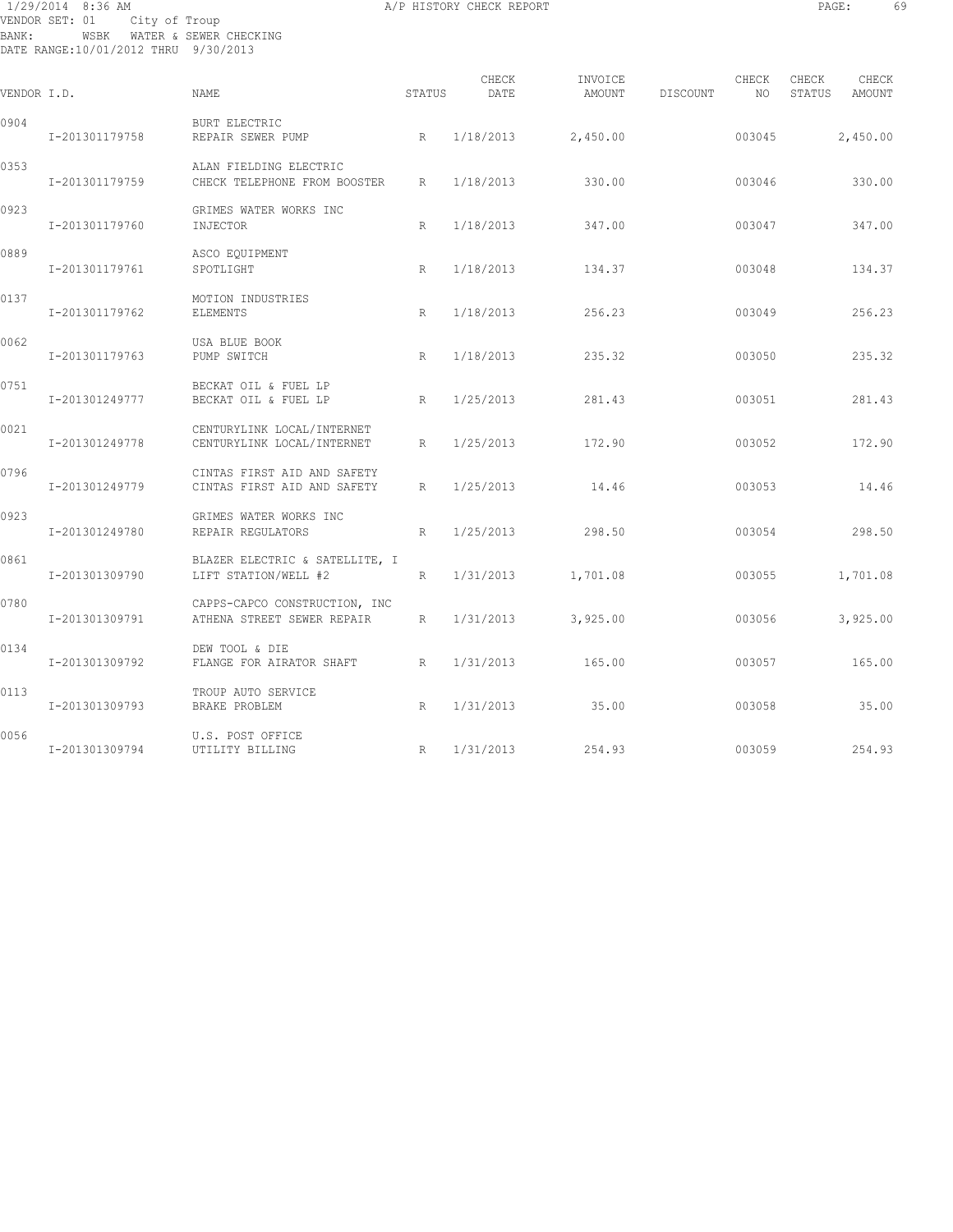# 1/29/2014 8:36 AM A/P HISTORY CHECK REPORT PAGE: 70 VENDOR SET: 01 City of Troup BANK: WSBK WATER & SEWER CHECKING DATE RANGE:10/01/2012 THRU 9/30/2013

| VENDOR I.D. |                | NAME.                                                            | STATUS | CHECK<br>DATE | INVOICE<br>AMOUNT | DISCOUNT | CHECK<br>NO. | CHECK<br>STATUS | CHECK<br>AMOUNT |
|-------------|----------------|------------------------------------------------------------------|--------|---------------|-------------------|----------|--------------|-----------------|-----------------|
| 0085        | I-201301309795 | VERIZON WIRELESS<br>WIRELESS PHONE                               | R      | 1/31/2013     | 99.62             |          | 003060       |                 | 99.62           |
| 0088        | I-201302069826 | APAC-TEXAS, INC.<br>FLEX BASE                                    | R      | 2/08/2013     | 617.58            |          | 003061       |                 | 617.58          |
| 0751        | I-201302069829 | BECKAT OIL & FUEL LP<br>FUEL, DIESEL, AND 10W40 OIL R            |        | 2/08/2013     | 983.09            |          | 003062       |                 | 983.09          |
| 0109        | I-201302069827 | CENTURYLINK<br>LONG DISTANCE FEES                                | R      | 2/08/2013     | 3.70              |          | 003063       |                 | 3.70            |
| 0090        | I-201302069828 | CHEROKEE COUNTY ELECTRIC COOP.<br>CHEROKEE COUNTY ELECTRIC COOP. | R      | 2/08/2013     | 130.22            |          | 003064       |                 | 130.22          |
| 0040        | I-201302069831 | HARRY'S BUILDING MATERIALS<br>JAN 2013 BILLING                   | R      | 2/08/2013     | 400.66            |          | 003065       |                 | 400.66          |
| 0889        | I-201302069830 | ASCO EQUIPMENT<br>HOSE, BUMPER, POINTS                           | R      | 2/08/2013     | 354.83            |          | 003066       |                 | 354.83          |
| 0958        | I-201302069832 | NATURAL RESOURCES<br>CRUSHED ASPHAULT                            | R      | 2/08/2013     | 1,000.00          |          | 003067       |                 | 1,000.00        |
| 0004        | I-201302069833 | TML - IEBP<br>EMPLOYEE INSURANCE                                 | R      | 2/08/2013     | 2,381.60          |          | 003068       |                 | 2,381.60        |
| 0058        | I-201302069834 | TML - IRP<br>$11/12$ W/C AUDIT                                   | R      | 2/08/2013     | 607.14            |          | 003069       |                 | 607.14          |
| 0020        | I-201302069836 | TXU SESCO ENERGY SERVICES<br>TXU SESCO ENERGY SERVICES           | R      | 2/08/2013     | 6, 296, 72        |          | 003070       |                 | 6,296.72        |
| 0652        | I-201302069835 | TYLER TECHNOLOGIES, INC.<br>INCODE SUPPORT N MAINT.              | R      | 2/08/2013     | 4,312.40          |          | 003071       |                 | 4,312.40        |
| 0062        | I-201302069837 | USA BLUE BOOK<br>DRUM STAND FOR OIL                              | R      | 2/08/2013     | 292.62            |          | 003072       |                 | 292.62          |
| 0025        | I-201302149859 | ABC AUTO PARTS<br>VEHICLE MAINT.                                 | R      | 2/15/2013     | 185.26            |          | 003074       |                 | 185.26          |
| 0667        | I-201302149860 | ATWOODS<br>SUPPLIES                                              | R      | 2/15/2013     | 92.59             |          | 003075       |                 | 92.59           |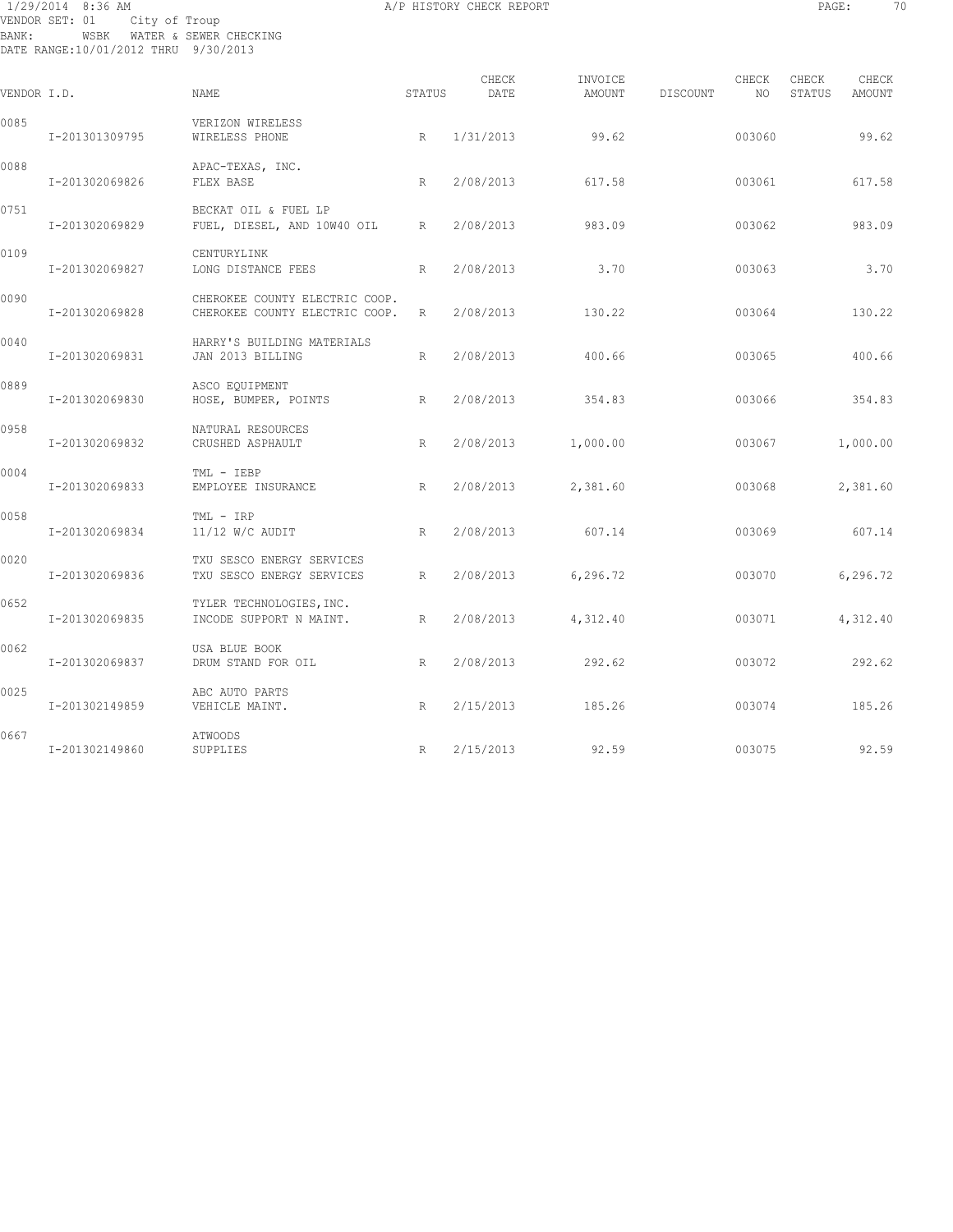# 1/29/2014 8:36 AM A/P HISTORY CHECK REPORT PAGE: 71 VENDOR SET: 01 City of Troup BANK: WSBK WATER & SEWER CHECKING DATE RANGE:10/01/2012 THRU 9/30/2013

| VENDOR I.D. |                | NAME                                                        | STATUS | CHECK<br>DATE | INVOICE<br>AMOUNT | DISCOUNT | CHECK<br>NO | CHECK<br>CHECK<br>STATUS<br><b>AMOUNT</b> |
|-------------|----------------|-------------------------------------------------------------|--------|---------------|-------------------|----------|-------------|-------------------------------------------|
| 0027        | I-201302149861 | AWWS, INC.<br>WWTP MONTHLY TESTING                          | R      | 2/15/2013     | 575.00            |          | 003076      | 575.00                                    |
| 0865        | I-201302149862 | CAPCO ENGINEERING, INC<br>ENG FEES FOR GROUND TANK #2       | R      | 2/15/2013     | 600.00            |          | 003077      | 600.00                                    |
| 0749        | I-201302149863 | CARD SERVICE CENTER<br>SUPPLIES                             | R      | 2/15/2013     | 20.56             |          | 003078      | 20.56                                     |
| 0021        | I-201302149864 | CENTURYLINK LOCAL/INTERNET<br>CENTURYLINK LOCAL/INTERNET    | R      | 2/15/2013     | 174.58            |          | 003079      | 174.58                                    |
| 0754        | I-201302149865 | CINTAS CORPORATION #495<br>EMPLOYEE UNIFORMS                | R      | 2/15/2013     | 322.95            |          | 003080      | 322.95                                    |
| 0046        | I-201302149866 | HD SUPPLY WATERWORKS, LTD.<br>SUPPLIES                      | R      | 2/15/2013     | 1,409.94          |          | 003081      | 1,409.94                                  |
| 0175        | I-201302149867 | ROOUEMORE'S<br><b>BARB ELBOW</b>                            | R      | 2/15/2013     | 2.38              |          | 003082      | 2.38                                      |
| 0187        | I-201302149868 | TRAYLOR & ASSOCIATES INC.<br>CONTR FEE FOR SEWER IMP        | R      | 2/15/2013     | 1,000.00          |          | 003083      | 1,000.00                                  |
| 0963        | I-201302259889 | AMERICAN UNDERWATER SERVICES,<br>TANK INSPECTION WITH VIDEO | R      | 2/25/2013     | 600.00            |          | 003084      | 600.00                                    |
| 0088        | I-201302259890 | APAC-TEXAS, INC.<br>OIL SAND                                | R      | 2/25/2013     | 288.84            |          | 003085      | 288.84                                    |
| 0751        | I-201302259891 | BECKAT OIL & FUEL LP<br><b>FUEL</b>                         | R      | 2/25/2013     | 303.94            |          | 003086      | 303.94                                    |
| 0877        | I-201302259892 | BRENNTAG SOUTHWEST INC<br>CHLORINE CYLINDERS                | R      | 2/25/2013     | 488.38            |          | 003087      | 488.38                                    |
| 0134        | I-201302259893 | DEW TOOL & DIE<br>REPAIR SHAFT FOR HOLE SAW                 | R      | 2/25/2013     | 45.00             |          | 003088      | 45.00                                     |
| 0889        | I-201302259894 | ASCO EQUIPMENT<br>PARTS 580L, PART FOR BACKHOE              | R      | 2/25/2013     | 97.90             |          | 003089      | 97.90                                     |
| 0832        | I-201302259895 | LONESOME DOVE REPAIR<br>REPAIR AIR COMPRESSOR               | R      | 2/25/2013     | 275.07            |          | 003090      | 275.07                                    |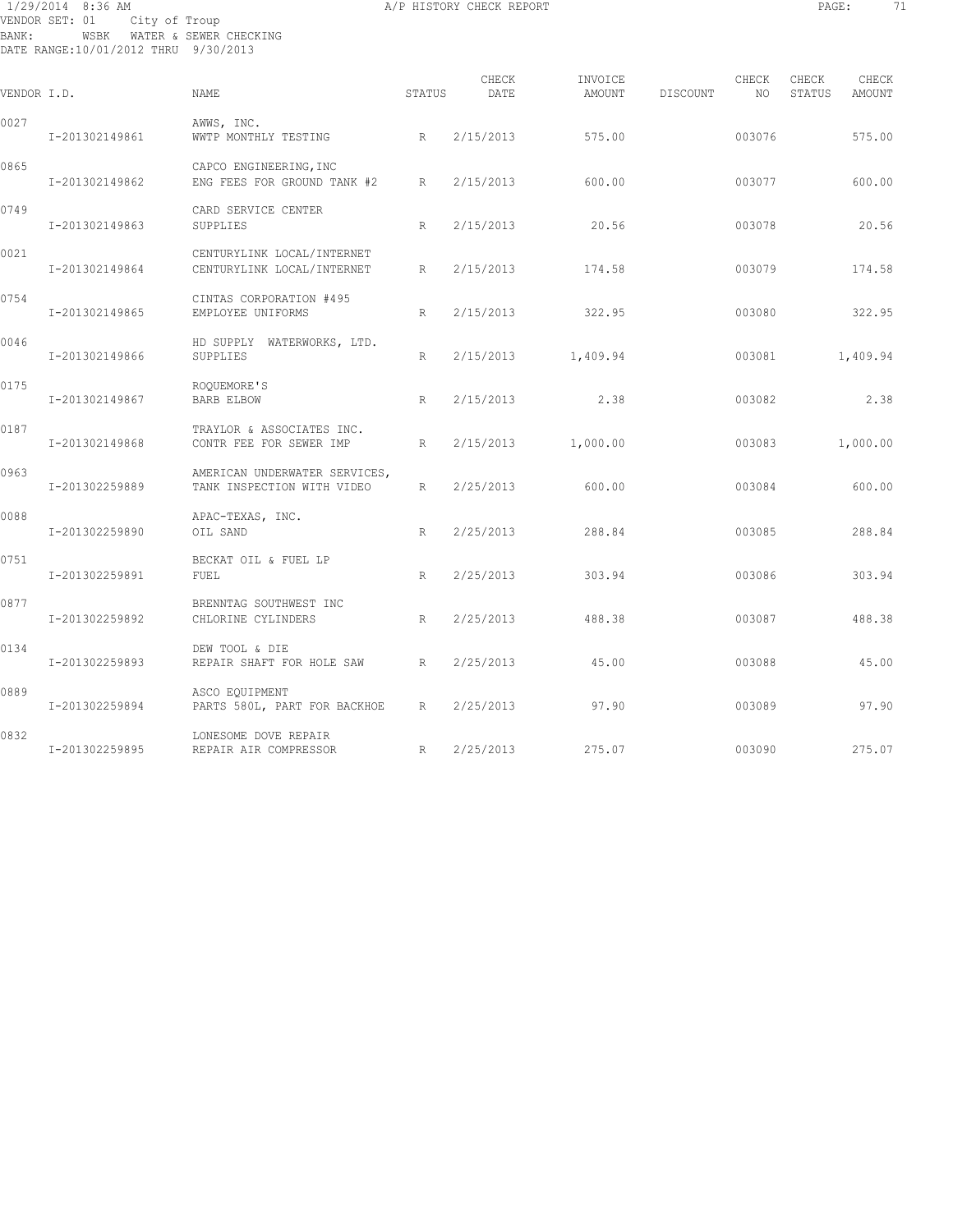# 1/29/2014 8:36 AM A/P HISTORY CHECK REPORT PAGE: 72 VENDOR SET: 01 City of Troup BANK: WSBK WATER & SEWER CHECKING DATE RANGE:10/01/2012 THRU 9/30/2013

| VENDOR I.D. |                | <b>NAME</b>                                                      | STATUS | CHECK<br>DATE | INVOICE<br>AMOUNT | CHECK<br>DISCOUNT<br>NO | CHECK<br>STATUS | CHECK<br>AMOUNT |
|-------------|----------------|------------------------------------------------------------------|--------|---------------|-------------------|-------------------------|-----------------|-----------------|
| 0891        | I-201302259896 | TIRE WORX<br>REPAIR 500 M                                        | R      | 2/25/2013     | 10.00             | 003091                  |                 | 10.00           |
| 0609        | I-201302259897 | TYLER FORD<br>REPAIR 2012 F-150                                  | R      | 2/25/2013     | 182.00            | 003092                  |                 | 182.00          |
| 0062        | I-201302259898 | USA BLUE BOOK<br>TESTING CHEMICALS                               | R      | 2/25/2013     | 307.79            | 003093                  |                 | 307.79          |
| 0241        | I-201302289905 | ALLIED WASTE SERVICES #070<br>ALLIED WASTE SERVICES #070         | R      | 2/28/2013     | 450.48            | 003094                  |                 | 450.48          |
| 0965        | I-201302289906 | JIM COX SALES, INC<br>GAS SAW PACKAGE                            | R      | 2/28/2013     | 2,286.00          | 003095                  |                 | 2,286.00        |
| 0113        | I-201302289904 | TROUP AUTO SERVICE<br>TIRE REPAIR/INSPECTION                     | R      | 2/28/2013     | 25.00             | 003096                  |                 | 25.00           |
| 0056        | I-201302289907 | U.S. POST OFFICE<br>POSTAGE FOR UTILITY BILLS                    | R      | 2/28/2013     | 256.61            | 003097                  |                 | 256.61          |
| 0850        | I-201303079944 | A & A SEPTIC TANK SERV<br>PUMP TARBUTTON LIFT STA                | R      | 3/08/2013     | 480.00            | 003099                  |                 | 480.00          |
| 0025        | I-201303079945 | ABC AUTO PARTS<br>AUTO PARTS                                     | R      | 3/08/2013     | 45.96             | 003100                  |                 | 45.96           |
| 0751        | I-201303079946 | BECKAT OIL & FUEL LP<br>BECKAT OIL & FUEL LP<br>R                |        | 3/08/2013     | 306.11            | 003101                  |                 | 306.11          |
| 0109        | I-201303079947 | CENTURYLINK<br>LONG DISTANCE FEES                                | R      | 3/08/2013     | 3.46              | 003102                  |                 | 3.46            |
| 0090        | I-201303079948 | CHEROKEE COUNTY ELECTRIC COOP.<br>CHEROKEE COUNTY ELECTRIC COOP. | R      | 3/08/2013     | 130.98            | 003103                  |                 | 130.98          |
| 0046        | I-201303079949 | HD SUPPLY WATERWORKS, LTD.<br>WATER SUPPLIES                     | R      | 3/08/2013     | 3,426.12          | 003104                  |                 | 3,426.12        |
| 0004        | I-201303079950 | TML - IEBP<br>EMPLOYEE HEALTH INS                                | R      | 3/08/2013     | 2,271.79          | 003105                  |                 | 2,271.79        |
| 0020        | I-201303079951 | TXU SESCO ENERGY SERVICES<br>TXU SESCO ENERGY SERVICES           | R      | 3/08/2013     | 5,772.10          | 003106                  |                 | 5,772.10        |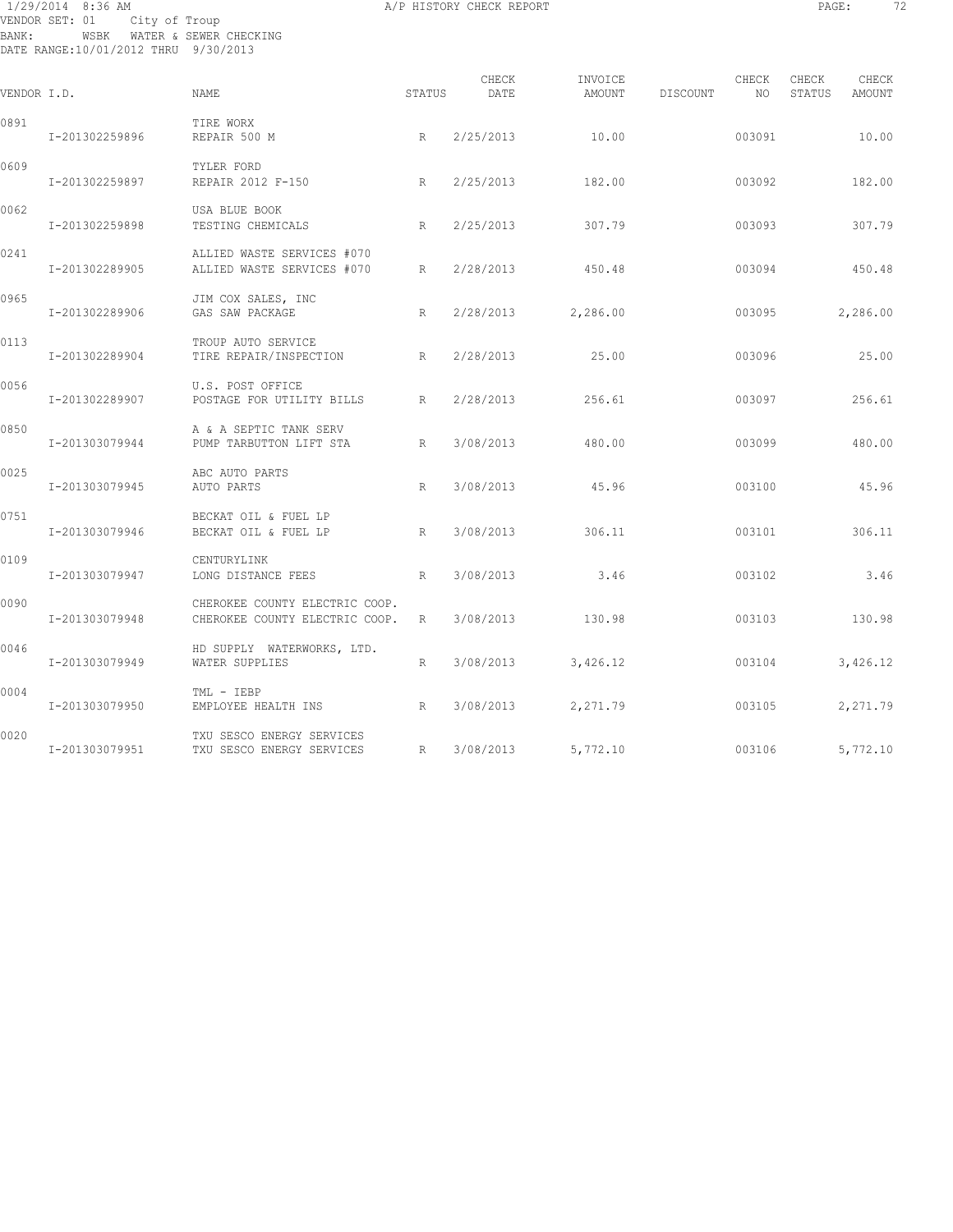## 1/29/2014 8:36 AM A/P HISTORY CHECK REPORT PAGE: 73 VENDOR SET: 01 City of Troup BANK: WSBK WATER & SEWER CHECKING DATE RANGE:10/01/2012 THRU 9/30/2013

| Ð<br>7<br>H.<br>. .<br>٠<br>т.<br>۳<br>-<br>٠<br>٠<br>- - -<br>$\sim$ |  |
|-----------------------------------------------------------------------|--|
|                                                                       |  |

| VENDOR I.D. |                | <b>NAME</b>                                              | STATUS | CHECK<br>DATE | INVOICE<br>AMOUNT | DISCOUNT | CHECK<br>NO | CHECK<br>STATUS | CHECK<br>AMOUNT |
|-------------|----------------|----------------------------------------------------------|--------|---------------|-------------------|----------|-------------|-----------------|-----------------|
| 0085        | I-201303079952 | VERIZON WIRELESS<br>VERIZON WIRELESS                     | R      | 3/08/2013     | 83.53             |          | 003107      |                 | 83.53           |
| 0241        | I-201303159971 | ALLIED WASTE SERVICES #070<br>SLUDGE REMOVAL             | R      | 3/15/2013     | 25.48             |          | 003108      |                 | 25.48           |
| 0027        | I-201303159972 | AWWS, INC.<br>TESTING WWTP                               | R      | 3/15/2013     | 458.00            |          | 003109      |                 | 458.00          |
| 0861        | I-201303159973 | BLAZER ELECTRIC & SATELLITE, I<br>REPLACE CONTOL FUSES   | R      | 3/15/2013     | 87.10             |          | 003110      |                 | 87.10           |
| 0749        | I-201303159974 | CARD SERVICE CENTER<br>CARD SERVICE CENTER               | R      | 3/15/2013     | 610.67            |          | 003111      |                 | 610.67          |
| 0021        | I-201303159975 | CENTURYLINK LOCAL/INTERNET<br>CENTURYLINK LOCAL/INTERNET | R      | 3/15/2013     | 255.53            |          | 003112      |                 | 255.53          |
| 0754        | I-201303159976 | CINTAS CORPORATION #495<br>EMPLOYEE UNIFORM              | R      | 3/15/2013     | 258.40            |          | 003113      |                 | 258.40          |
| 0040        | I-201303159977 | HARRY'S BUILDING MATERIALS<br>HARRY'S BUILDING MATERIALS | R      | 3/15/2013     | 506.26            |          | 003114      |                 | 506.26          |
| 0044        | I-201303159978 | MANTEK<br>DEGREASER                                      | R      | 3/15/2013     | 149.00            |          | 003115      |                 | 149.00          |
| 0946        | I-201303159979 | TIME-IT LUBE CO<br>OIL CHANGE                            | R      | 3/15/2013     | 48.47             |          | 003116      |                 | 48.47           |
| 0187        | I-201303159980 | TRAYLOR & ASSOCIATES INC.<br>CONTRACT FEES               | R      | 3/15/2013     | 1,000.00          |          | 003117      |                 | 1,000.00        |
| 0296        | I-201303270014 | ANCHOR SAFETY, INC<br>ANN FIRE EXT INSPECT               | R      | 3/28/2013     | 246.40            |          | 003118      |                 | 246.40          |
| 0088        | I-201303270020 | APAC-TEXAS, INC.<br>HOT MIX                              | R      | 3/28/2013     | 568.40            |          | 003119      |                 | 568.40          |
| 0667        | I-201303270023 | ATWOODS<br>HOSE FITTING/BOOTS J. CAMERON                 | R      | 3/28/2013     | 136.94            |          | 003120      |                 | 136.94          |
| 0751        | I-201303270018 | BECKAT OIL & FUEL LP<br>FUEL AND DEL CHARGE              | R      | 3/28/2013     | 466.86            |          | 003121      |                 | 466.86          |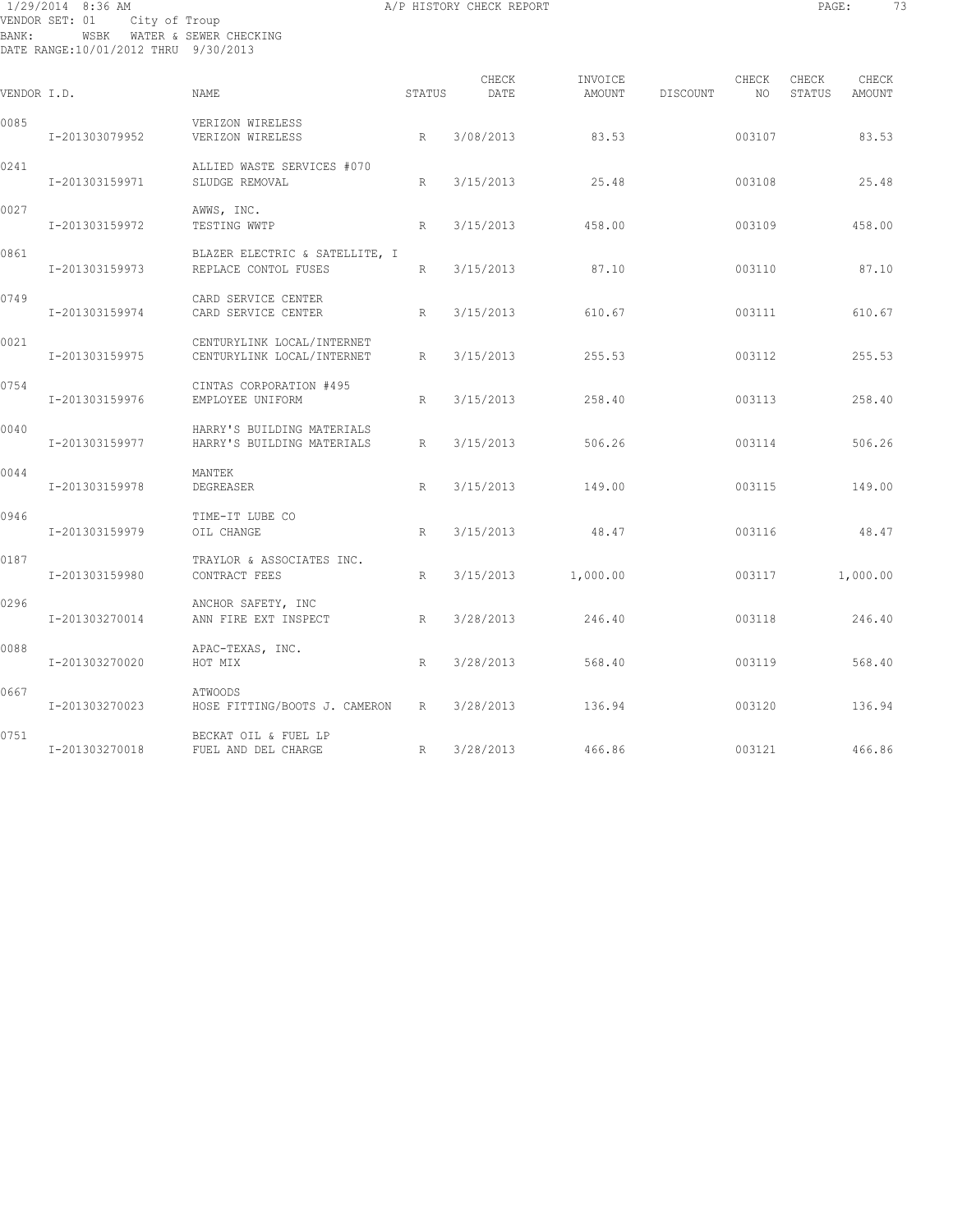## 1/29/2014 8:36 AM A/P HISTORY CHECK REPORT PAGE: 74 VENDOR SET: 01 City of Troup BANK: WSBK WATER & SEWER CHECKING DATE RANGE:10/01/2012 THRU 9/30/2013

| VENDOR I.D. |                                  | NAME                                                                         | STATUS | CHECK<br>DATE          | INVOICE<br>AMOUNT  | DISCOUNT | CHECK<br>NO      | CHECK<br>STATUS | CHECK<br>AMOUNT |
|-------------|----------------------------------|------------------------------------------------------------------------------|--------|------------------------|--------------------|----------|------------------|-----------------|-----------------|
| 0796        | I-201303270021                   | CINTAS FIRST AID AND SAFETY<br>CINTAS FIRST AID AND SAFETY                   | R      | 3/28/2013              | 21.42              |          | 003122           |                 | 21.42           |
| 0895        | I-201303270017<br>I-201303270022 | CLIFFORD POWER SYSTEMS, INC<br>WELL #2 GENRATOR MAINT<br>EMG GENERATOR MAINT | R<br>R | 3/28/2013<br>3/28/2013 | 1,415.00<br>713.00 |          | 003123<br>003123 |                 | 2,128.00        |
| 0066        | I-201303270024                   | DATA FLOW<br>UTILITY BILLS                                                   | R      | 3/28/2013              | 447.17             |          | 003124           |                 | 447.17          |
| 0793        | I-201303270019                   | DSHS CENTRAL LAB MC2004<br>WATER TESTING                                     | R      | 3/28/2013              | 272.47             |          | 003125           |                 | 272.47          |
| 0045        | I-201303270015                   | CORY MELTON<br>FIREWALL                                                      | R      | 3/28/2013              | 281.36             |          | 003126           |                 | 281.36          |
| 0112        | I-201303270016                   | THE PLUMBER<br>REPAIR GAS LINES                                              | R      | 3/28/2013              | 153.22             |          | 003127           |                 | 153.22          |
| 0056        | I-201303280025                   | U.S. POST OFFICE<br>POSTAGE FOR APRIL BILLING                                | R      | 3/28/2013              | 257.22             |          | 003128           |                 | 257.22          |
| 0975        | I-201304030053                   | CALDWELL TANKS, INC.<br>PAY REO#1 BRANDON STREET WELL                        | R      | 4/03/2013              | 145,065.00         |          | 003130           |                 | 145,065.00      |
| 0109        | I-201304030054                   | CENTURYLINK<br>LONG DISTANCE FEES                                            | R      | 4/03/2013              | 6.41               |          | 003131           |                 | 6.41            |
| 0040        | I-201304030055                   | HARRY'S BUILDING MATERIALS<br>HARRY'S BUILDING MATERIALS                     | R      | 4/03/2013              | 442.24             |          | 003132           |                 | 442.24          |
| 0313        | I-201304030056                   | LOCKSMITH SERVICES OF TYLER<br>REKEY                                         | R      | 4/03/2013              | 70.00              |          | 003133           |                 | 70.00           |
| 0175        | I-201304030057                   | ROQUEMORE'S<br>PARTS                                                         | R      | 4/03/2013              | 10.15              |          | 003134           |                 | 10.15           |
| 0110        | I-201304030058                   | STEELE'S FEED & SEED<br>STEELE'S FEED & SEED                                 | R      | 4/03/2013              | 142.61             |          | 003135           |                 | 142.61          |
| 0157        | I-201304030061                   | TEXAS WORKFORCE COM.<br>1ST QRT FEES                                         | R      | 4/03/2013              | 31.52              |          | 003136           |                 | 31.52           |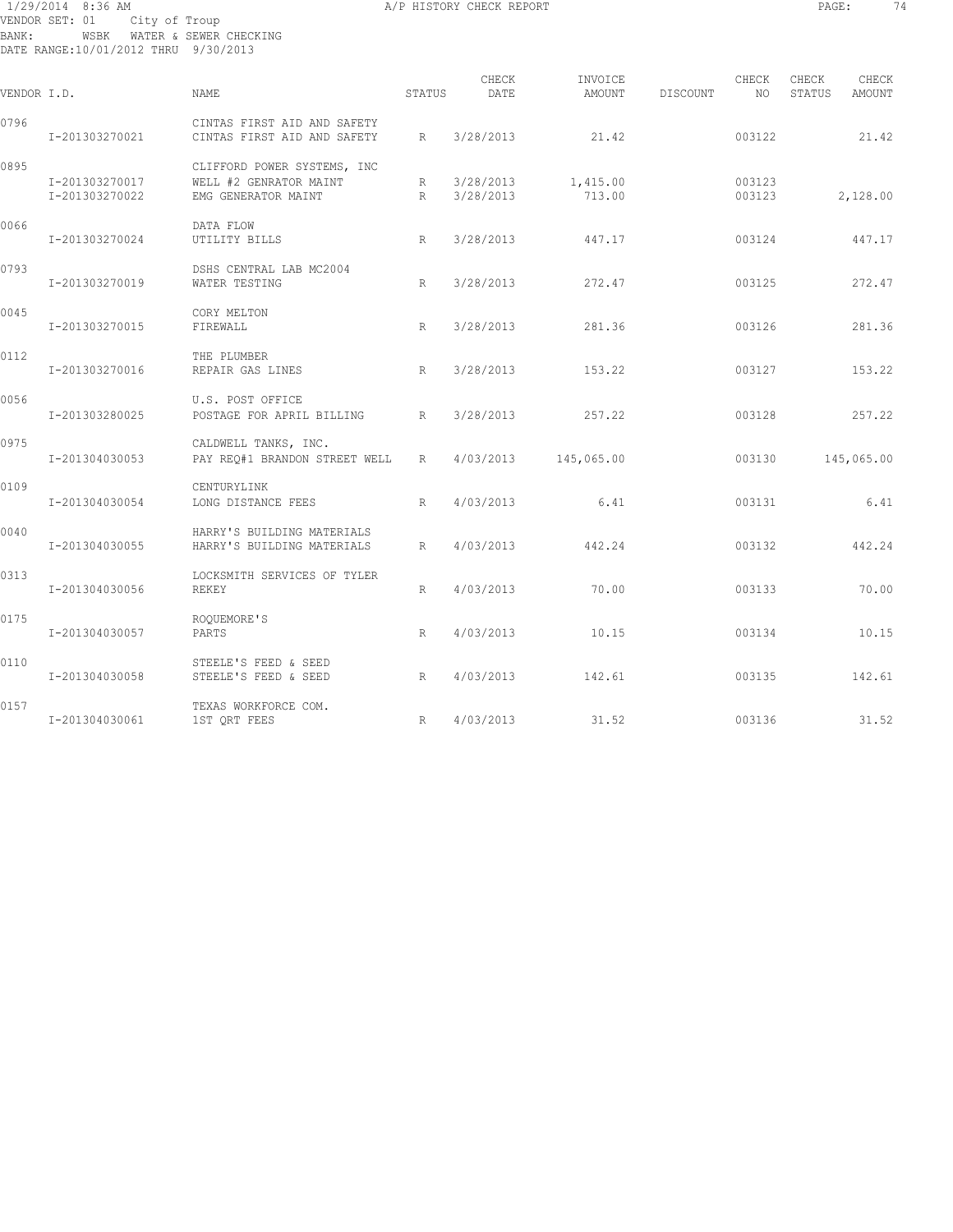## 1/29/2014 8:36 AM A/P HISTORY CHECK REPORT PAGE: 75 VENDOR SET: 01 City of Troup BANK: WSBK WATER & SEWER CHECKING DATE RANGE:10/01/2012 THRU 9/30/2013

| ٠<br>٠<br>-<br>۰.<br>× | ٠ | × |
|------------------------|---|---|
|                        |   |   |

| VENDOR I.D. |                | NAME                                                             | STATUS | CHECK<br>DATE | INVOICE<br>AMOUNT | DISCOUNT | CHECK<br>NO | CHECK<br>STATUS | CHECK<br>AMOUNT |
|-------------|----------------|------------------------------------------------------------------|--------|---------------|-------------------|----------|-------------|-----------------|-----------------|
| 0946        | I-201304030059 | TIME-IT LUBE CO<br>OIL CHANGE                                    | R      | 4/03/2013     | 143.96            |          | 003137      |                 | 143.96          |
| 0004        | I-201304030060 | TML - IEBP<br>EMPLOYEE HEALTH INS                                | R      | 4/03/2013     | 2,271.79          |          | 003138      |                 | 2,271.79        |
| 0020        | I-201304030062 | TXU SESCO ENERGY SERVICES<br>TXU SESCO ENERGY SERVICES           | R      | 4/03/2013     | 6,003.69          |          | 003139      |                 | 6,003.69        |
| 0085        | I-201304030063 | VERIZON WIRELESS<br>VERIZON WIRELESS                             | R      | 4/03/2013     | 89.09             |          | 003140      |                 | 89.09           |
| 0241        | I-201304100095 | ALLIED WASTE SERVICES #070<br>SLUDGE REMOVAL                     | R      | 4/12/2013     | 450.48            |          | 003142      |                 | 450.48          |
| 0751        | I-201304100080 | BECKAT OIL & FUEL LP<br>BECKAT OIL & FUEL LP                     | R      | 4/12/2013     | 563.99            |          | 003143      |                 | 563.99          |
| 0861        | I-201304100081 | BLAZER ELECTRIC & SATELLITE, I<br>REPLACED RAIN TIGHT BOX        | R      | 4/12/2013     | 780.55            |          | 003144      |                 | 780.55          |
| 0877        | I-201304100082 | BRENNTAG SOUTHWEST INC<br>CHLORINE CYLINDERS                     | R      | 4/12/2013     | 594.77            |          | 003145      |                 | 594.77          |
| 0749        | I-201304100083 | CARD SERVICE CENTER<br>POSTAGE                                   | R      | 4/12/2013     | 5.70              |          | 003146      |                 | 5.70            |
| 0090        | I-201304100084 | CHEROKEE COUNTY ELECTRIC COOP.<br>CHEROKEE COUNTY ELECTRIC COOP. | R      | 4/12/2013     | 131.24            |          | 003147      |                 | 131.24          |
| 0754        | I-201304100085 | CINTAS CORPORATION #495<br>EMPLOYEE UNIFORMS                     | R      | 4/12/2013     | 277.61            |          | 003148      |                 | 277.61          |
| 0046        | I-201304100086 | HD SUPPLY WATERWORKS, LTD.<br>HD SUPPLY WATERWORKS, LTD.         | R      | 4/12/2013     | 1,415.78          |          | 003149      |                 | 1,415.78        |
| 0889        | I-201304100087 | ASCO EQUIPMENT<br>HANDLE                                         | R      | 4/12/2013     | 17.19             |          | 003150      |                 | 17.19           |
| 0044        | I-201304100088 | MANTEK<br>ANTIBACTERIAL HAND CLEANER                             | R      | 4/12/2013     | 195.00            |          | 003151      |                 | 195.00          |
| 0976        | I-201304100089 | PATHMARK TRAFFIC PRODUCTS OF T<br>ORANGE CONES                   | R      | 4/12/2013     | 384.00            |          | 003152      |                 | 384.00          |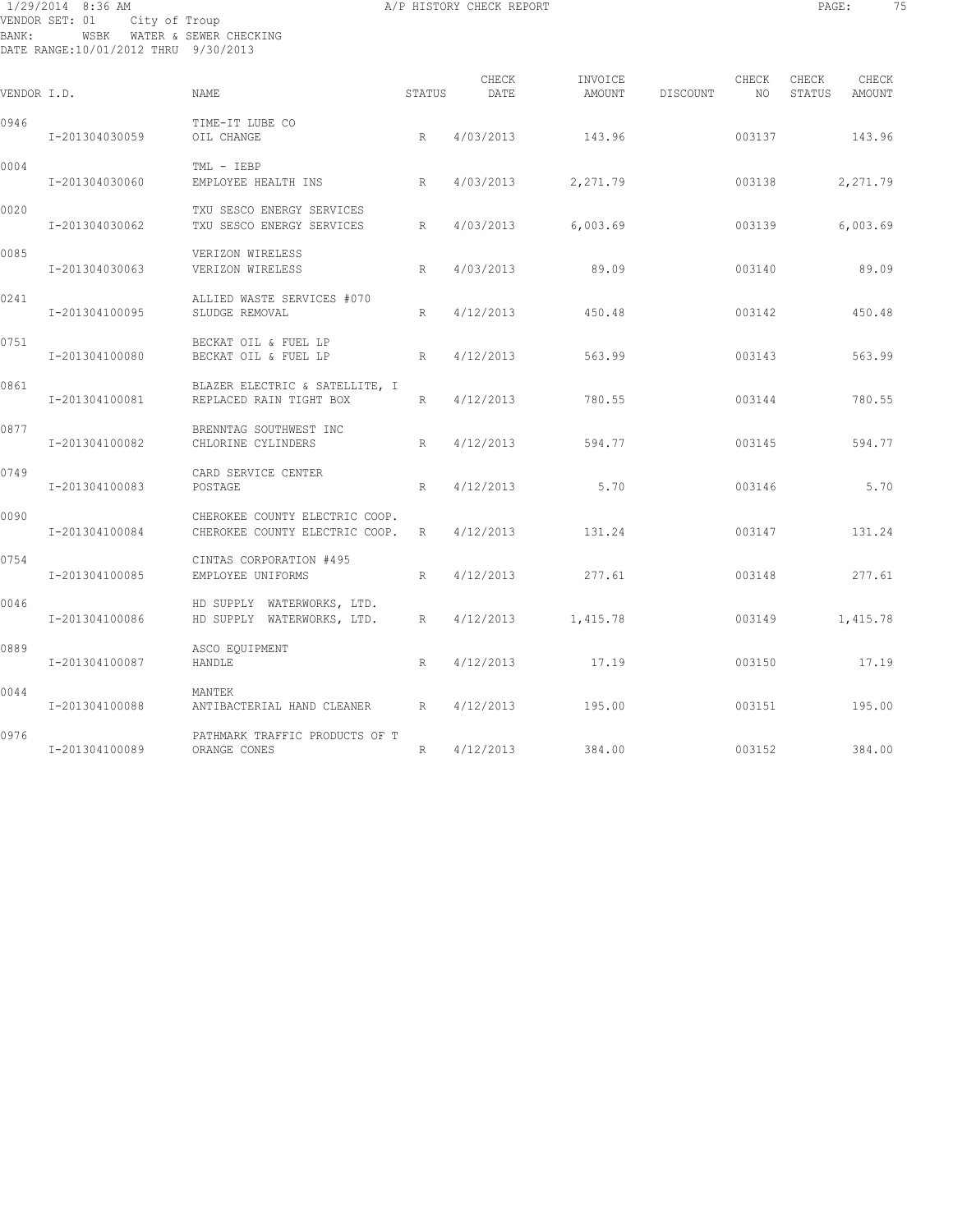## 1/29/2014 8:36 AM A/P HISTORY CHECK REPORT PAGE: 76 VENDOR SET: 01 City of Troup BANK: WSBK WATER & SEWER CHECKING DATE RANGE:10/01/2012 THRU 9/30/2013

| VENDOR I.D. |                | NAME                                                     | STATUS | CHECK<br>DATE | INVOICE<br>AMOUNT | DISCOUNT | CHECK<br>NO | CHECK<br>STATUS | CHECK<br>AMOUNT |
|-------------|----------------|----------------------------------------------------------|--------|---------------|-------------------|----------|-------------|-----------------|-----------------|
| 0653        | I-201304100090 | ROSE COUNTRY TRACTOR & EQUIPME<br>BRUSH HOG              | R      | 4/12/2013     | 1,327.50          |          | 003153      |                 | 1,327.50        |
| 0113        | I-201304110099 | TROUP AUTO SERVICE<br>TROUP AUTO SERVICE                 | R      | 4/12/2013     | 34.99             |          | 003154      |                 | 34.99           |
| 0062        | I-201304100091 | USA BLUE BOOK<br>MANHOLE NET                             | R      | 4/12/2013     | 142.74            |          | 003155      |                 | 142.74          |
| 0125        | I-201304180116 | AAXION, INC.<br>HYDROLIC HOSE                            | R      | 4/19/2013     | 72.19             |          | 003156      |                 | 72.19           |
| 0751        | I-201304180117 | BECKAT OIL & FUEL LP<br>BECKAT OIL & FUEL LP             | R      | 4/19/2013     | 271.80            |          | 003157      |                 | 271.80          |
| 0021        | I-201304180118 | CENTURYLINK LOCAL/INTERNET<br>CENTURYLINK LOCAL/INTERNET | R      | 4/19/2013     | 240.08            |          | 003158      |                 | 240.08          |
| 0045        | I-201304180119 | CORY MELTON<br>REPAIR METER READER                       | R      | 4/19/2013     | 85.00             |          | 003159      |                 | 85.00           |
| 0568        | I-201304180121 | SEWERS EQUIPMENT CO. OF AMERIC<br>LID, TANK              | R      | 4/19/2013     | 44.05             |          | 003160      |                 | 44.05           |
| 0977        | I-201304180122 | TEC SERVICES<br>CLASSES FOR PW                           | R      | 4/19/2013     | 440.00            |          | 003161      |                 | 440.00          |
| 0746        | I-201304180120 | TOM NEELY WELDING SERVICE<br>CHANGED AREATORS            | R      | 4/19/2013     | 1,000.00          |          | 003162      |                 | 1,000.00        |
| 0027        | I-201304240130 | AWWS, INC.<br>WWTP TESTING                               | R      | 4/26/2013     | 490.00            |          | 003163      |                 | 490.00          |
| 0865        | I-201304240131 | CAPCO ENGINEERING, INC<br>ENGIN DESIGN                   | R      | 4/26/2013     | 2,718.75          |          | 003164      |                 | 2,718.75        |
| 0056        | I-201304300138 | U.S. POST OFFICE<br>MAY 2013 BILLING                     | R      | 4/30/2013     | 257.44            |          | 003165      |                 | 257.44          |
| 0751        | I-201305010153 | BECKAT OIL & FUEL LP<br>FUEL AND DIESEL                  | R      | 5/03/2013     | 563.20            |          | 003166      |                 | 563.20          |
| 0109        | I-201305010154 | CENTURYLINK<br>LONG DISTANCE                             | R      | 5/03/2013     | 6.77              |          | 003167      |                 | 6.77            |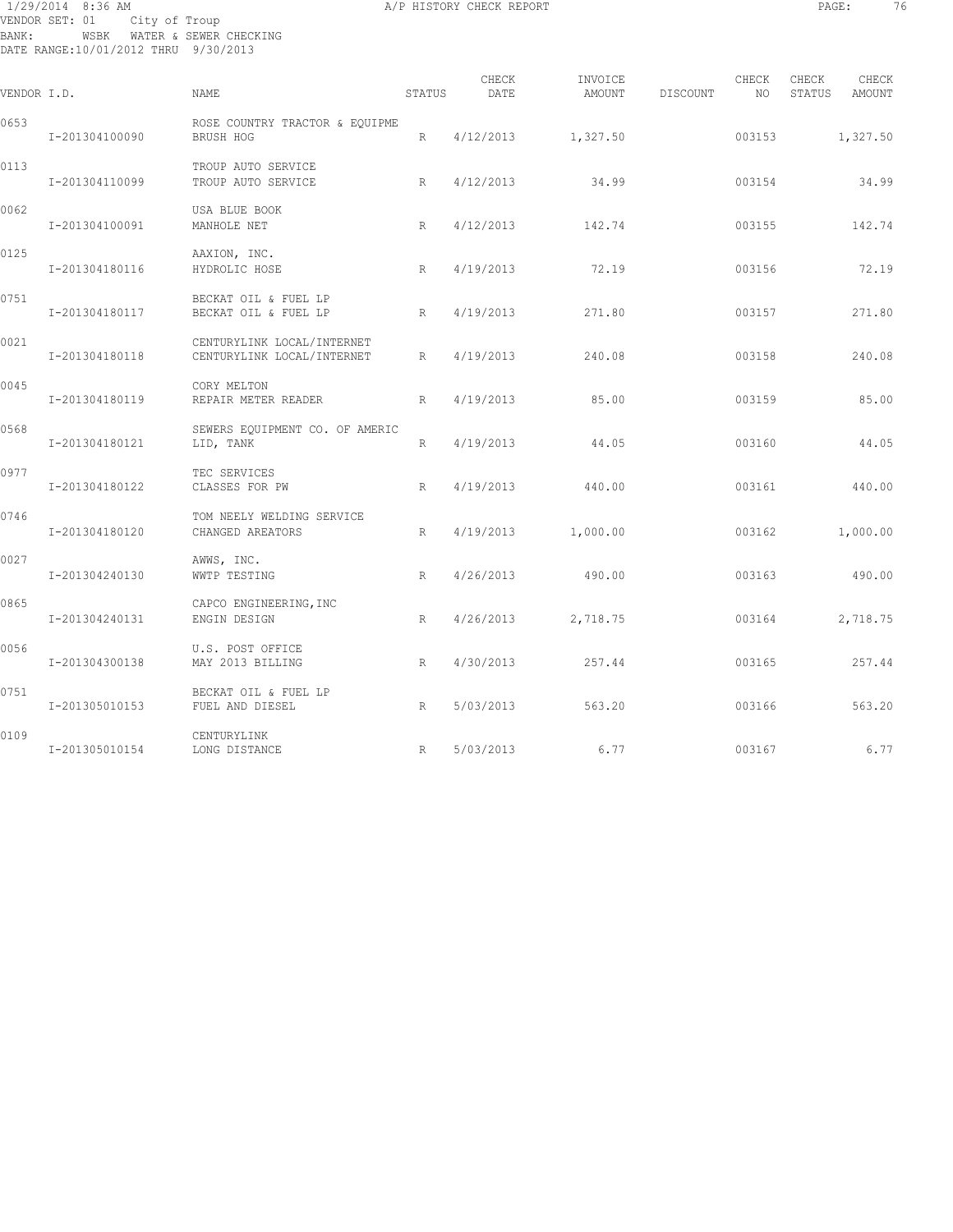## 1/29/2014 8:36 AM A/P HISTORY CHECK REPORT PAGE: 77 VENDOR SET: 01 City of Troup BANK: WSBK WATER & SEWER CHECKING DATE RANGE:10/01/2012 THRU 9/30/2013

| VENDOR I.D. |                | <b>NAME</b>                                                      | <b>STATUS</b> | CHECK<br>DATE | INVOICE<br>AMOUNT | DISCOUNT | CHECK<br>NO. | CHECK<br>STATUS | CHECK<br><b>AMOUNT</b> |
|-------------|----------------|------------------------------------------------------------------|---------------|---------------|-------------------|----------|--------------|-----------------|------------------------|
| 0573        | I-201305010155 | JAMES CHADWICK<br>TRAVEL TO GET PARTS                            | R             | 5/03/2013     | 7.65              |          | 003168       |                 | 7.65                   |
| 0090        | I-201305020172 | CHEROKEE COUNTY ELECTRIC COOP.<br>CHEROKEE COUNTY ELECTRIC COOP. | R             | 5/03/2013     | 133.35            |          | 003169       |                 | 133.35                 |
| 0684        | I-201305010156 | HAMILTON SUPPLY<br>COPPER ADAPTER                                | R             | 5/03/2013     | 96.32             |          | 003170       |                 | 96.32                  |
| 0040        | I-201305020174 | HARRY'S BUILDING MATERIALS<br>APRIL BILLING                      | R             | 5/03/2013     | 402.65            |          | 003171       |                 | 402.65                 |
| 0889        | I-201305010157 | ASCO EQUIPMENT<br>SWITCH AND KIT                                 | R             | 5/03/2013     | 160.43            |          | 003172       |                 | 160.43                 |
| 0199        | I-201305010158 | KELLY A/C HEATING INC.<br>REPAIR A/C                             | R             | 5/03/2013     | 171.00            |          | 003173       |                 | 171.00                 |
| 0034        | I-201305010159 | MATHESON TRI-GAS INC<br>SAFETY GLASSES                           | R             | 5/03/2013     | 12.35             |          | 003174       |                 | 12.35                  |
| 0137        | I-201305010160 | MOTION INDUSTRIES<br>STOP COVER PLATE                            | R             | 5/03/2013     | 31.58             |          | 003175       |                 | 31.58                  |
| 0175        | I-201305020175 | ROOUEMORE'S<br>SUPPLIES                                          | R             | 5/03/2013     | 11.82             |          | 003176       |                 | 11.82                  |
| 0110        | I-201305020176 | STEELE'S FEED & SEED<br>APRIL BILLING                            | R             | 5/03/2013     | 37.70             |          | 003177       |                 | 37.70                  |
| 0004        | I-201305010161 | TML - IEBP<br>EMPLOYEE INS                                       | R             | 5/03/2013     | 2,271.79          |          | 003178       |                 | 2,271.79               |
| 0187        | I-201305010162 | TRAYLOR & ASSOCIATES INC.<br>SEWER IMP FEES                      | R             | 5/03/2013     | 1,000.00          |          | 003179       |                 | 1,000.00               |
| 0113        | I-201305020173 | TROUP AUTO SERVICE<br>TROUP AUTO SERVICE                         | R             | 5/03/2013     | 36.50             |          | 003180       |                 | 36.50                  |
| 0020        | I-201305010163 | TXU SESCO ENERGY SERVICES<br>TXU SESCO ENERGY SERVICES           | R             | 5/03/2013     | 5,635.87          |          | 003181       |                 | 5,635.87               |
| 0085        | I-201305010164 | VERIZON WIRELESS<br>VERIZON WIRELESS                             | R             | 5/03/2013     | 107.85            |          | 003182       |                 | 107.85                 |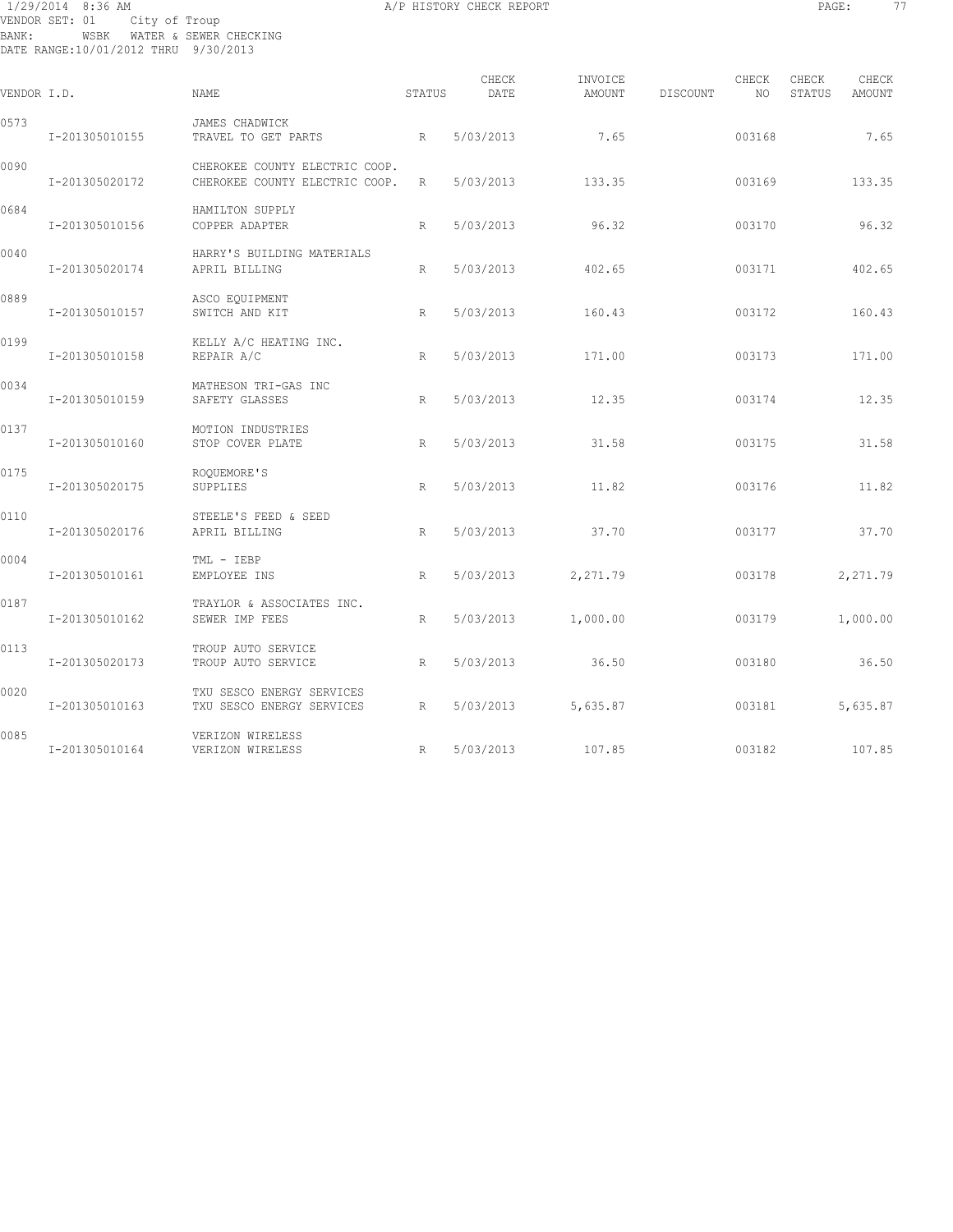## 1/29/2014 8:36 AM A/P HISTORY CHECK REPORT PAGE: 78 VENDOR SET: 01 City of Troup BANK: WSBK WATER & SEWER CHECKING DATE RANGE:10/01/2012 THRU 9/30/2013

| VENDOR I.D. |                | <b>NAME</b>                                                | STATUS | CHECK<br>DATE | INVOICE<br>AMOUNT | DISCOUNT | CHECK<br>NO. | CHECK<br>STATUS | CHECK<br>AMOUNT |
|-------------|----------------|------------------------------------------------------------|--------|---------------|-------------------|----------|--------------|-----------------|-----------------|
| 0025        | I-201305150203 | ABC AUTO PARTS<br>AUTO PARTS                               | R      | 5/15/2013     | 61.83             |          | 003184       |                 | 61.83           |
| 0241        | I-201305150204 | ALLIED WASTE SERVICES #070<br>SLUDGE REMOVAL               | R      | 5/15/2013     | 25.48             |          | 003185       |                 | 25.48           |
| 0027        | I-201305150205 | AWWS, INC.<br>MONTHLY TESTING WWTP                         | R      | 5/15/2013     | 557.00            |          | 003186       |                 | 557.00          |
| 0751        | I-201305150207 | BECKAT OIL & FUEL LP<br>BECKAT OIL & FUEL LP               | R      | 5/15/2013     | 442.60            |          | 003187       |                 | 442.60          |
| 0877        | I-201305150206 | BRENNTAG SOUTHWEST INC<br>CHLORINE CYLINDERS               | R      | 5/15/2013     | 594.77            |          | 003188       |                 | 594.77          |
| 0749        | I-201305150211 | CARD SERVICE CENTER<br>POSTAGE FOR TRAINING VIDEO          | R      | 5/15/2013     | 5.70              |          | 003189       |                 | 5.70            |
| 0749        | I-201305150213 | CARD SERVICE CENTER<br>J. BOLTON SCHOOL/PARTS              | R      | 5/15/2013     | 392.23            |          | 003190       |                 | 392.23          |
| 0021        | I-201305150208 | CENTURYLINK LOCAL/INTERNET<br>CENTURYLINK LOCAL/INTERNET   | R      | 5/15/2013     | 240.23            |          | 003191       |                 | 240.23          |
| 0754        | I-201305150210 | CINTAS CORPORATION #495<br>EMPLOYEE UNIFORMS               | R      | 5/15/2013     | 258.40            |          | 003192       |                 | 258.40          |
| 0796        | I-201305150209 | CINTAS FIRST AID AND SAFETY<br>CINTAS FIRST AID AND SAFETY | R      | 5/15/2013     | 11.14             |          | 003193       |                 | 11.14           |
| 0046        | I-201305150212 | HD SUPPLY WATERWORKS, LTD.<br>HD SUPPLY WATERWORKS, LTD.   | R      | 5/15/2013     | 2,363.34          |          | 003194       |                 | 2,363.34        |
| 0832        | I-201305150214 | LONESOME DOVE REPAIR<br>REPAIR GENERATOR                   | R      | 5/15/2013     | 104.77            |          | 003195       |                 | 104.77          |
| 0946        | I-201305150215 | TIME-IT LUBE CO<br>OIL CHANGE                              | R      | 5/15/2013     | 239.85            |          | 003196       |                 | 239.85          |
| 0151        | I-201305150216 | TROUP PHARMACY<br>MED FOR ANT BITES                        | R      | 5/15/2013     | 5.80              |          | 003197       |                 | 5.80            |
| 0034        | I-201305300234 | MATHESON TRI-GAS INC<br>ACETYLENE, OXYGEN                  | R      | 5/30/2013     | 102.87            |          | 003198       |                 | 102.87          |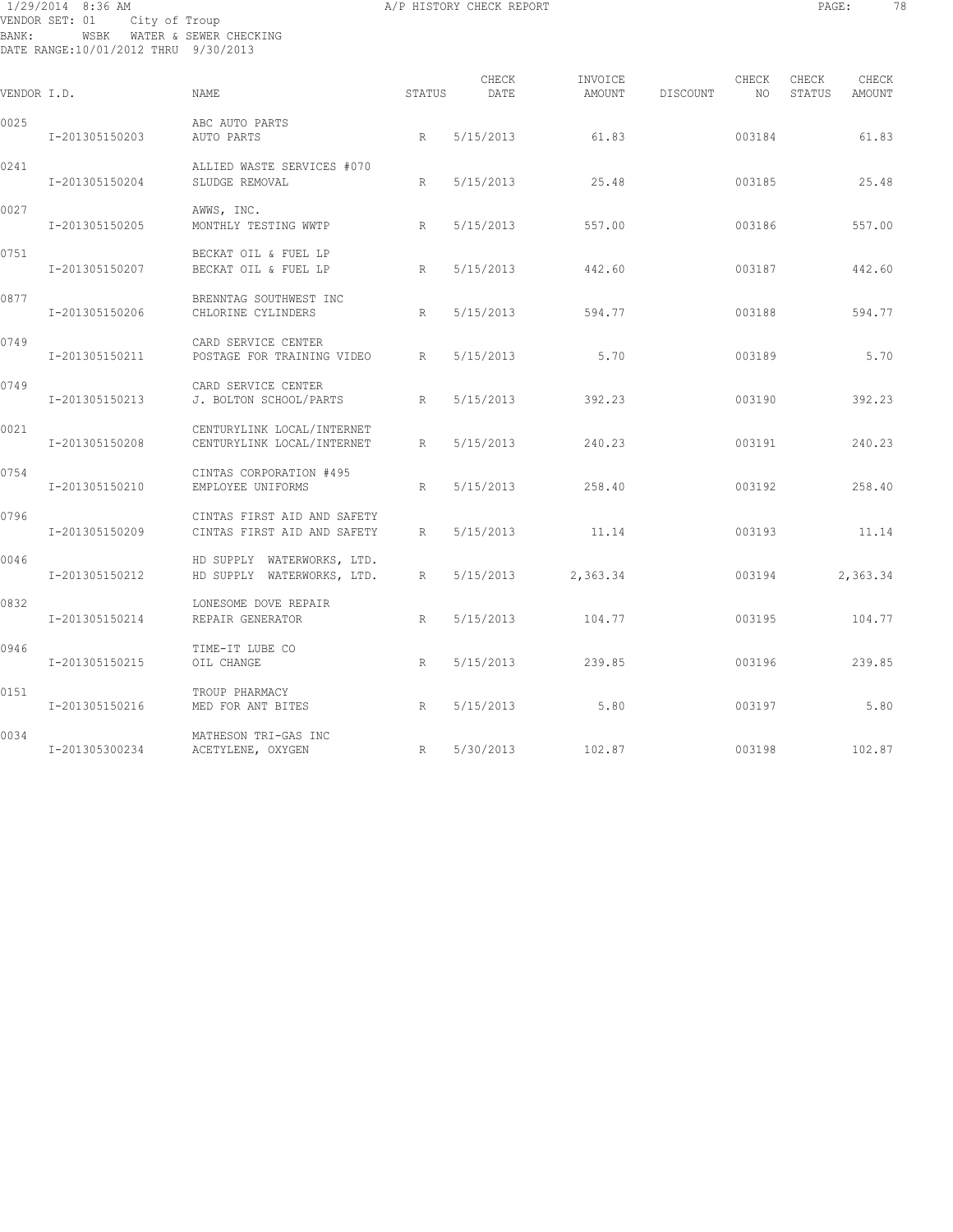## 1/29/2014 8:36 AM A/P HISTORY CHECK REPORT PAGE: 79 VENDOR SET: 01 City of Troup BANK: WSBK WATER & SEWER CHECKING DATE RANGE:10/01/2012 THRU 9/30/2013

| VENDOR I.D. |                                  | NAME                                                                 | STATUS           | CHECK<br>DATE          | INVOICE<br>AMOUNT | DISCOUNT | CHECK<br>NO      | CHECK<br>STATUS | CHECK<br>AMOUNT |
|-------------|----------------------------------|----------------------------------------------------------------------|------------------|------------------------|-------------------|----------|------------------|-----------------|-----------------|
| 0056        | I-201305300235                   | U.S. POST OFFICE<br>POSTAGE FOR UTILITY BILLS                        | R                | 5/30/2013              | 257.03            |          | 003199           |                 | 257.03          |
| 0025        | I-201306130303                   | ABC AUTO PARTS<br>ROPE HANDLE FOR WASHER<br>R                        |                  | 6/13/2013              | 7.98              |          | 003201           |                 | 7.98            |
| 0241        | I-201306120291                   | ALLIED WASTE SERVICES #070<br>SLUDGE FEE                             | R                | 6/13/2013              | 450.48            |          | 003202           |                 | 450.48          |
| 0667        | I-201306120285                   | ATWOODS<br>J. BOLTON BOOTS/SUPPLIES                                  | R                | 6/13/2013              | 389.00            |          | 003203           |                 | 389.00          |
| 0089        | I-201306120286                   | BARCO MUNICIPAL PRODUCTS, INC.<br>SAFETY VEST                        | R                | 6/13/2013              | 104.16            |          | 003204           |                 | 104.16          |
| 0751        | I-201306120287<br>I-201306130301 | BECKAT OIL & FUEL LP<br>FUEL AND LOADING FEE<br>FUEL AND LOADING FEE | R<br>$R_{\perp}$ | 6/13/2013<br>6/13/2013 | 412.29<br>581.67  |          | 003205<br>003205 |                 | 993.96          |
| 0749        | I-201306120293                   | CARD SERVICE CENTER<br>POWER CORD                                    | R                | 6/13/2013              | 7.93              |          | 003206           |                 | 7.93            |
| 0109        | I-201306130299                   | CENTURYLINK<br>CENTURYLINK                                           | R                | 6/13/2013              | 3.46              |          | 003207           |                 | 3.46            |
| 0021        | I-201306130306                   | CENTURYLINK LOCAL/INTERNET<br>CENTURYLINK LOCAL/INTERNET             | R                | 6/13/2013              | 244.58            |          | 003208           |                 | 244.58          |
| 0090        | I-201306130302                   | CHEROKEE COUNTY ELECTRIC COOP.<br>CHEROKEE COUNTY ELECTRIC COOP.     | R                | 6/13/2013              | 132.89            |          | 003209           |                 | 132.89          |
| 0754        | I-201306130296                   | CINTAS CORPORATION #495<br>EMPLOYEE UNIFORMS                         | R                | 6/13/2013              | 348.63            |          | 003210           |                 | 348.63          |
| 0115        | I-201306120284                   | CITY OF TROUP - PETTY CASH<br>POSTAGE                                | R                | 6/13/2013              | 40.21             |          | 003211           |                 | 40.21           |
| 0040        | I-201306120283                   | HARRY'S BUILDING MATERIALS<br>MAY INVOICING                          | R                | 6/13/2013              | 581.40            |          | 003212           |                 | 581.40          |
| 0046        | I-201306120289                   | HD SUPPLY WATERWORKS, LTD.<br>HD SUPPLY WATERWORKS, LTD. R           |                  | 6/13/2013              | 706.98            |          | 003213           |                 | 706.98          |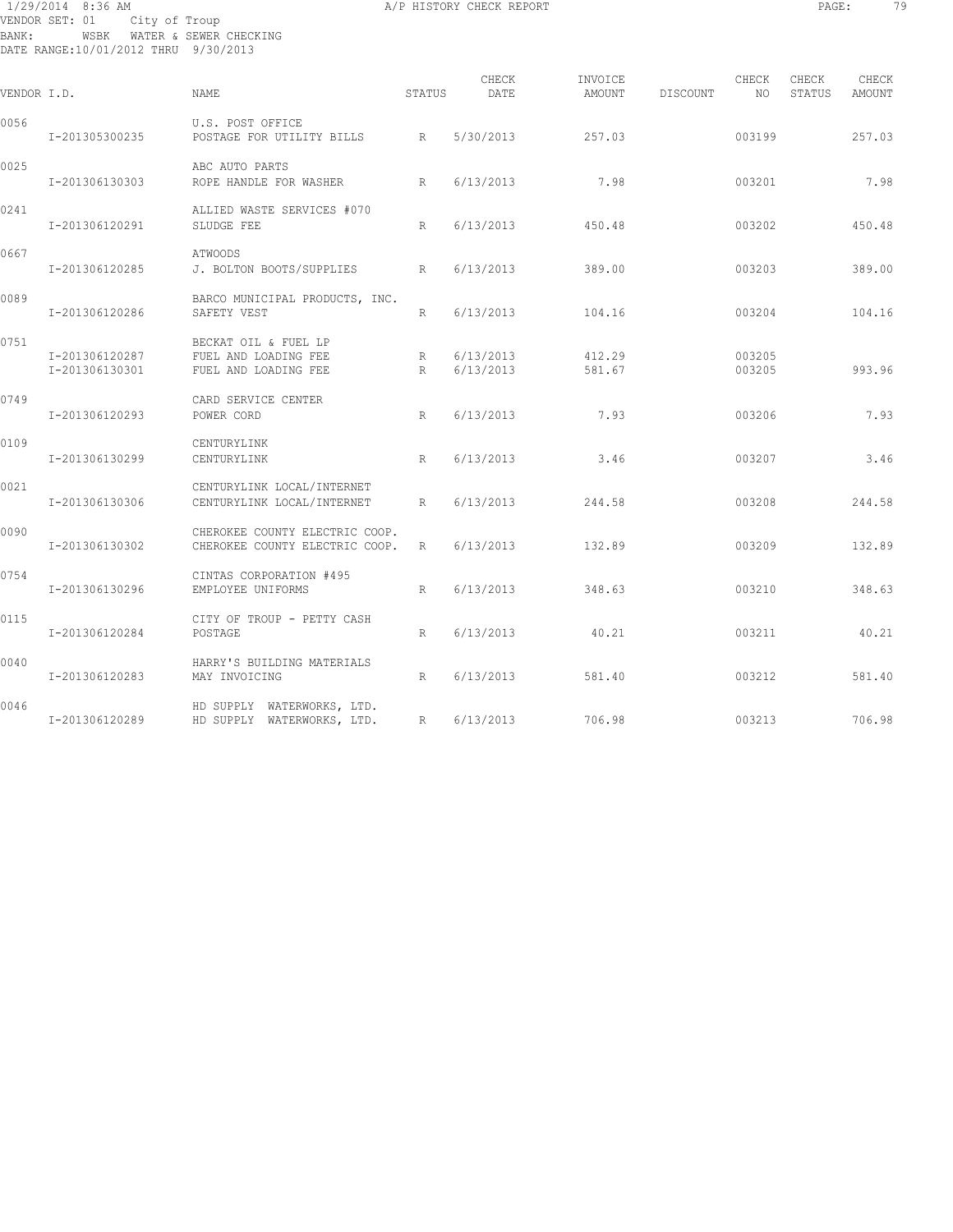## 1/29/2014 8:36 AM A/P HISTORY CHECK REPORT PAGE: 80 VENDOR SET: 01 City of Troup BANK: WSBK WATER & SEWER CHECKING DATE RANGE:10/01/2012 THRU 9/30/2013

| VENDOR I.D. |                                  | <b>NAME</b>                                            | STATUS | CHECK<br>DATE          | INVOICE<br>AMOUNT | DISCOUNT | CHECK<br>NO      | CHECK<br>STATUS | CHECK<br>AMOUNT |
|-------------|----------------------------------|--------------------------------------------------------|--------|------------------------|-------------------|----------|------------------|-----------------|-----------------|
| 0932        | I-201306130305                   | LAKE COLUMBIA ENTERPRISE FUND<br>PRE LAKE CONSTRUCTION | R      | 6/13/2013              | 4,849.38          |          | 003214           |                 | 4,849.38        |
| 0958        | I-201306130295                   | NATURAL RESOURCES<br>LIMESTONE FLEXBASE                | R      | 6/13/2013              | 507.32            |          | 003215           |                 | 507.32          |
| 0175        | I-201306120290                   | ROQUEMORE'S<br>RATCHET                                 | R      | 6/13/2013              | 35.62             |          | 003216           |                 | 35.62           |
| 0110        | I-201306120292                   | STEELE'S FEED & SEED<br>J. PHILLIPS BOOTS              | R      | 6/13/2013              | 159.95            |          | 003217           |                 | 159.95          |
| 0946        | I-201306130304                   | TIME-IT LUBE CO<br>OIL CHANGE                          | R      | 6/13/2013              | 45.97             |          | 003218           |                 | 45.97           |
| 0004        | I-201306130297                   | TML - IEBP<br>EMPLOYEE INSURANCE                       | R      | 6/13/2013              | 2,277.78          |          | 003219           |                 | 2,277.78        |
| 0020        | I-201306130300                   | TXU SESCO ENERGY SERVICES<br>TXU SESCO ENERGY SERVICES | R      | 6/13/2013              | 5,264.66          |          | 003220           |                 | 5,264.66        |
| 0062        | I-201306120288<br>I-201306130294 | USA BLUE BOOK<br>SODIUM ARSENITE<br>CLORINE REAGENT    | R<br>R | 6/13/2013<br>6/13/2013 | 33.63<br>195.35   |          | 003221<br>003221 |                 | 228.98          |
| 0085        | I-201306120282                   | VERIZON WIRELESS<br>VERIZON WIRELESS                   | R      | 6/13/2013              | 109.15            |          | 003222           |                 | 109.15          |
| 0098        | I-201306200320                   | MASTER METER SYSTEMS<br>ANNUAL SUPPORT/MAINTENANCE     | R      | 6/21/2013              | 1,500.00          |          | 003223           |                 | 1,500.00        |
| 0694        | I-201306200321                   | NETPHD REGIONAL LAB<br>WATER TESTING FEES              | R      | 6/21/2013              | 300.00            |          | 003224           |                 | 300.00          |
| 0056        | I-201306270323                   | U.S. POST OFFICE<br><b>JULY BILLING</b>                | R      | 6/27/2013              | 257.45            |          | 003225           |                 | 257.45          |
| 0306        | I-201307090352                   | ANA-LAB CORP<br>WATER WELL 1 SAMPLE                    | R      | 7/09/2013              | 624.00            |          | 003227           |                 | 624.00          |
| 0027        | I-201307090353                   | AWWS, INC.<br>R<br>MONTHLY WWTP TESTING                |        | 7/09/2013              | 468.00            |          | 003228           |                 | 468.00          |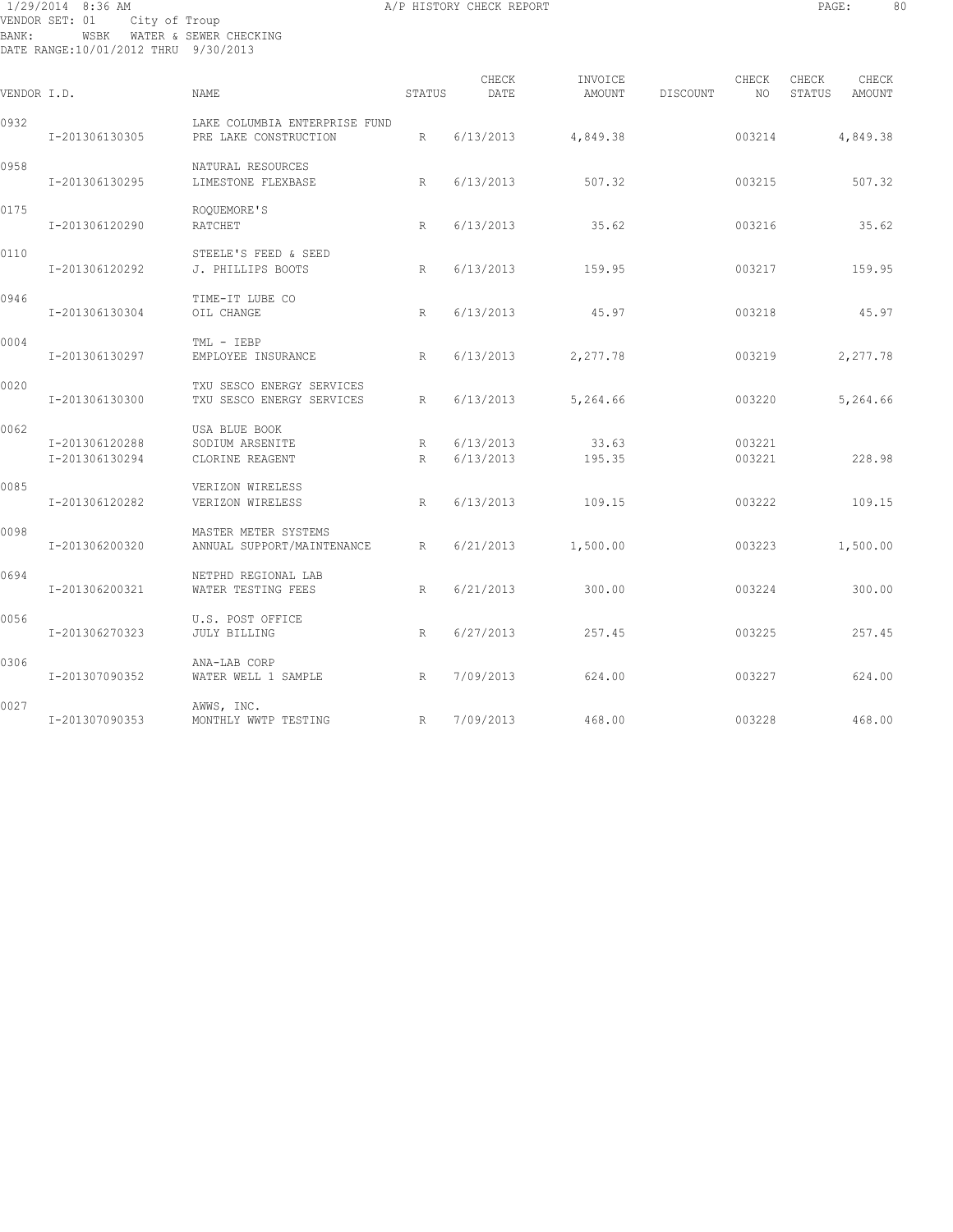## 1/29/2014 8:36 AM A/P HISTORY CHECK REPORT PAGE: 81 VENDOR SET: 01 City of Troup BANK: WSBK WATER & SEWER CHECKING DATE RANGE:10/01/2012 THRU 9/30/2013

| VENDOR I.D. |                | NAME                                                             | STATUS       | CHECK<br>DATE | INVOICE<br>AMOUNT | DISCOUNT | CHECK<br>NO | CHECK<br>STATUS | CHECK<br>AMOUNT |
|-------------|----------------|------------------------------------------------------------------|--------------|---------------|-------------------|----------|-------------|-----------------|-----------------|
| 0751        | I-201307090354 | BECKAT OIL & FUEL LP<br>BECKAT OIL & FUEL LP                     | R            | 7/09/2013     | 279.60            |          | 003229      |                 | 279.60          |
| 0861        | I-201307090355 | BLAZER ELECTRIC & SATELLITE, I<br>WATER WELL 2 MONITOR           | R            | 7/09/2013     | 2,097.70          |          | 003230      |                 | 2,097.70        |
| 0877        | I-201307090356 | BRENNTAG SOUTHWEST INC<br>CHOLRINE                               | R            | 7/09/2013     | 777.56            |          | 003231      |                 | 777.56          |
| 0865        | I-201307090357 | CAPCO ENGINEERING, INC<br>DESIGN WORK FOR SCREWPUMP              | R            | 7/09/2013     | 5,637.00          |          | 003232      |                 | 5,637.00        |
| 0109        | I-201307090358 | CENTURYLINK<br>LONG DISTANCE                                     | R            | 7/09/2013     | 6.16              |          | 003233      |                 | 6.16            |
| 0090        | I-201307090359 | CHEROKEE COUNTY ELECTRIC COOP.<br>CHEROKEE COUNTY ELECTRIC COOP. | R            | 7/09/2013     | 134.59            |          | 003234      |                 | 134.59          |
| 0754        | I-201307090360 | CINTAS CORPORATION #495<br>EMPLOYEE UNIFORM                      | $\mathbb{R}$ | 7/09/2013     | 232.16            |          | 003235      |                 | 232.16          |
| 0772        | I-201307090361 | HAGEMEYER NORTH AMERICA INC<br>HAGEMEYER NORTH AMERICA INC       | R            | 7/09/2013     | 317.25            |          | 003236      |                 | 317.25          |
| 0046        | I-201307090362 | HD SUPPLY WATERWORKS, LTD.<br>HD SUPPLY WATERWORKS, LTD.         | R            | 7/09/2013     | 718.61            |          | 003237      |                 | 718.61          |
| 0832        | I-201307090363 | LONESOME DOVE REPAIR<br>580 SM                                   | R            | 7/09/2013     | 37.50             |          | 003238      |                 | 37.50           |
| 0110        | I-201307090364 | STEELE'S FEED & SEED<br>STEELE'S FEED & SEED                     | R            | 7/09/2013     | 39.35             |          | 003239      |                 | 39.35           |
| 0004        | I-201307090365 | TML - IEBP<br>EMPLOYEE INS                                       | R            | 7/09/2013     | 2,724.63          |          | 003240      |                 | 2,724.63        |
| 0020        | I-201307090366 | TXU SESCO ENERGY SERVICES<br>TXU SESCO ENERGY SERVICES           | $\mathbb R$  | 7/09/2013     | 5,465.05          |          | 003241      |                 | 5,465.05        |
| 0062        | I-201307090367 | USA BLUE BOOK<br>AMMONIA/ORBECO                                  | R            | 7/09/2013     | 732.09            |          | 003242      |                 | 732.09          |
| 0085        | I-201307090368 | VERIZON WIRELESS<br>VERIZON WIRELESS                             | R            | 7/09/2013     | 175.89            |          | 003243      |                 | 175.89          |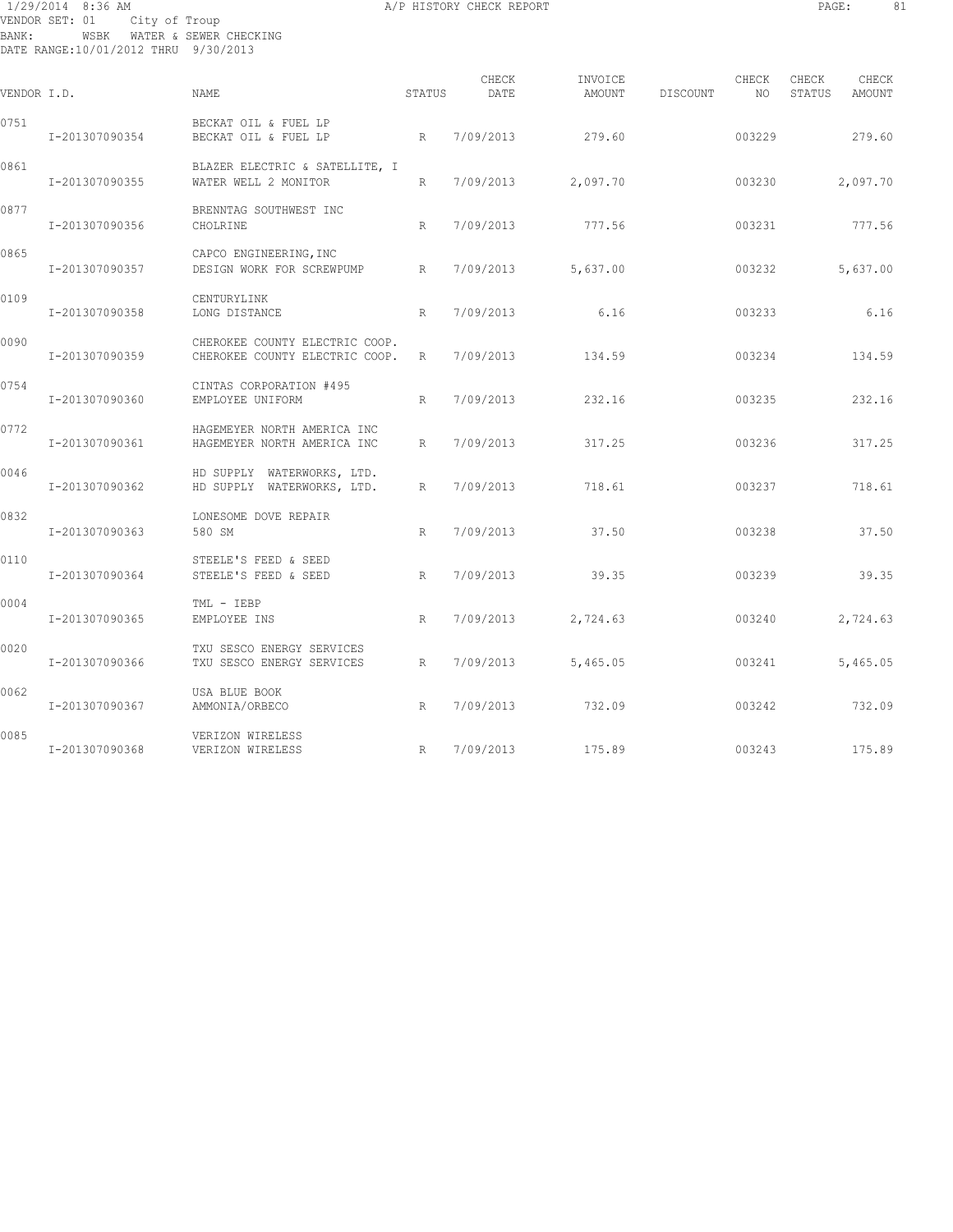## 1/29/2014 8:36 AM A/P HISTORY CHECK REPORT PAGE: 82 VENDOR SET: 01 City of Troup BANK: WSBK WATER & SEWER CHECKING DATE RANGE:10/01/2012 THRU 9/30/2013

| VENDOR I.D. |                                  | <b>NAME</b>                                               | STATUS | CHECK<br>DATE          | INVOICE<br>AMOUNT | DISCOUNT | CHECK<br>NO      | CHECK<br>STATUS | CHECK<br>AMOUNT |
|-------------|----------------------------------|-----------------------------------------------------------|--------|------------------------|-------------------|----------|------------------|-----------------|-----------------|
| 0850        | I-201307240403                   | A & A SEPTIC TANK SERV<br>EMERGENCY SEWER PUMP            | R      | 7/25/2013              | 1,270.00          |          | 003244           |                 | 1,270.00        |
| 0241        | I-201307240402                   | ALLIED WASTE SERVICES #070<br>SLUDGE REMOVAL              | R      | 7/25/2013              | 450.48            |          | 003245           |                 | 450.48          |
| 0667        | I-201307240398                   | <b>ATWOODS</b><br>INV# 1198                               | R      | 7/25/2013              | 43.93             |          | 003246           |                 | 43.93           |
| 0027        | I-201307240407                   | AWWS, INC.<br>WWTP TESTING                                | R      | 7/25/2013              | 522.00            |          | 003247           |                 | 522.00          |
| 0751        | I-201307240401<br>I-201307240404 | BECKAT OIL & FUEL LP<br>BECKAT OIL & FUEL LP<br>FUEL      | R<br>R | 7/25/2013<br>7/25/2013 | 287.22<br>269.19  |          | 003248<br>003248 |                 | 556.41          |
| 0904        | I-201307240406                   | <b>BURT ELECTRIC</b><br>HYDROMATIC PUMP                   | R      | 7/25/2013              | 4,200.00          |          | 003249           |                 | 4,200.00        |
| 0780        | I-201307240397                   | CAPPS-CAPCO CONSTRUCTION, INC<br>PAY #1 TELESCOPING VALVE | R      | 7/25/2013              | 8,073.45          |          | 003250           |                 | 8,073.45        |
| 0021        | I-201307240400                   | CENTURYLINK LOCAL/INTERNET<br>CENTURYLINK LOCAL/INTERNET  | R      | 7/25/2013              | 244.58            |          | 003251           |                 | 244.58          |
| 0040        | I-201307240399                   | HARRY'S BUILDING MATERIALS<br>JUNE 2013 BILLING           | R      | 7/25/2013              | 254.80            |          | 003252           |                 | 254.80          |
| 0238        | I-201307240409                   | FREDRICK W. KERSH, DO<br>PYSICAL FOR B. WOODALL           | R      | 7/25/2013              | 70.00             |          | 003253           |                 | 70.00           |
| 0044        | I-201307240408                   | MANTEK<br>PENTROL, SANITIZER                              | R      | 7/25/2013              | 238.00            |          | 003254           |                 | 238.00          |
| 0157        | I-201307240410                   | TEXAS WORKFORCE COM.<br>2ND QRT FEES                      | R      | 7/25/2013              | 14.07             |          | 003255           |                 | 14.07           |
| 0062        | I-201307240405                   | USA BLUE BOOK<br>USA BLUE BOOK                            | R      | 7/25/2013              | 89.31             |          | 003256           |                 | 89.31           |
| 0242        | I-201307300414                   | TEXAS COMMISION ON ENVIRONMENT<br>DOC# 20131202MWE        | V      | 7/30/2013              | 2,800.00          |          | 003257           |                 | 2,800.00        |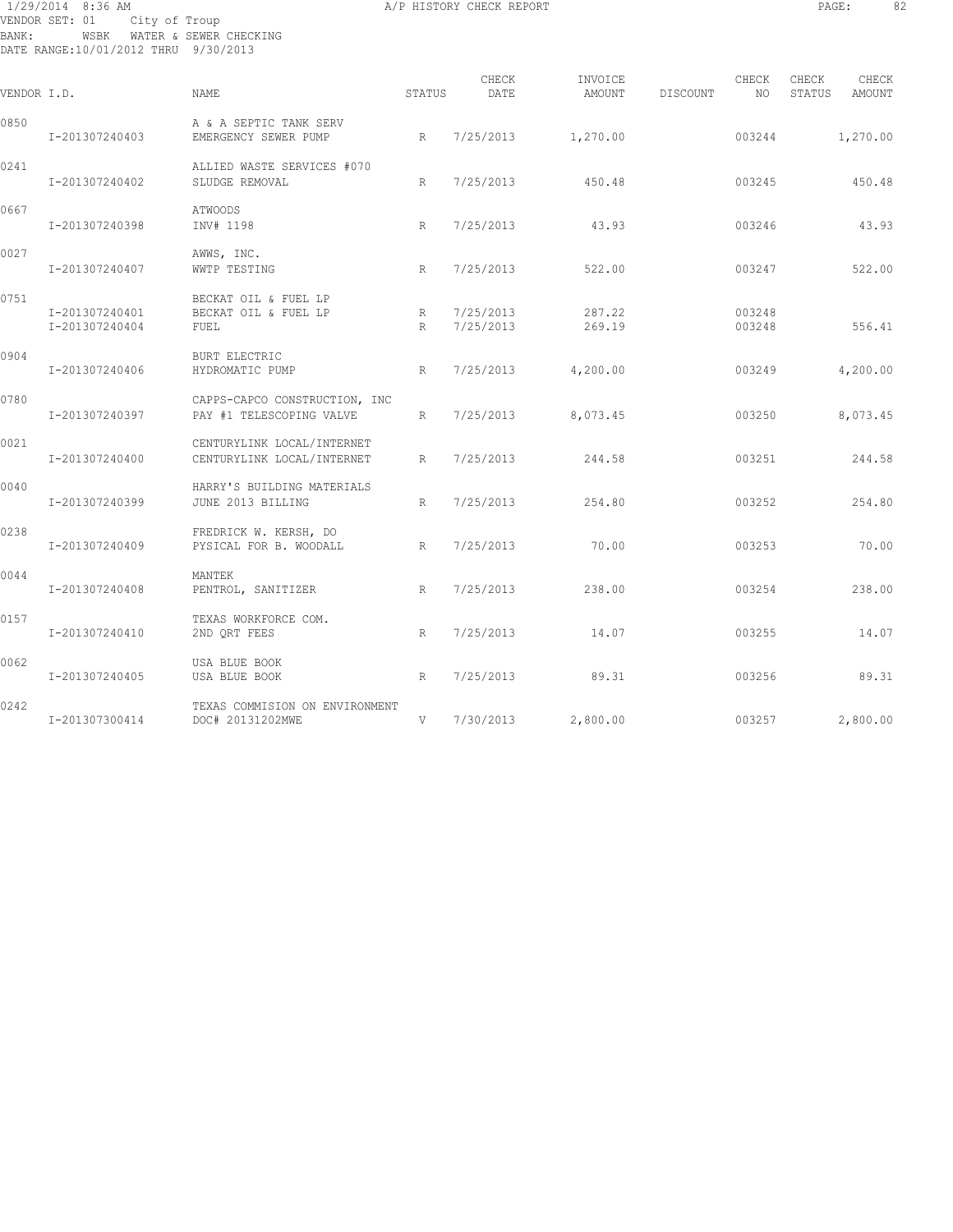## 1/29/2014 8:36 AM A/P HISTORY CHECK REPORT PAGE: 83 VENDOR SET: 01 City of Troup BANK: WSBK WATER & SEWER CHECKING DATE RANGE:10/01/2012 THRU 9/30/2013

| VENDOR I.D. |                | <b>NAME</b>                                                        | STATUS | CHECK<br>DATE     | INVOICE<br>AMOUNT | DISCOUNT | CHECK<br>NO | CHECK<br>CHECK<br>STATUS<br>AMOUNT |
|-------------|----------------|--------------------------------------------------------------------|--------|-------------------|-------------------|----------|-------------|------------------------------------|
| 0242        | M-CHECK        | TEXAS COMMISION ON ENVIRONMENT<br>TEXAS COMMISION ON ENVIRVOIDED V |        | 7/30/2013         |                   |          | 003257      | 2,800.00                           |
| 0056        | I-201307300415 | U.S. POST OFFICE<br>AUG BILLING                                    | V      | 7/30/2013         | 253.04            |          | 003258      | 253.04                             |
| 0056        | M-CHECK        | U.S. POST OFFICE<br>U.S. POST OFFICE<br>VOIDED V                   |        | 7/30/2013         |                   |          | 003258      | 253.04                             |
| 0242        | I-201307300414 | TEXAS COMMISION ON ENVIRONMENT<br>DOC# 20131202MWE                 | R      | 7/30/2013 Reissue |                   |          | 003259      | 2,800.00                           |
| 0056        | I-201307300415 | U.S. POST OFFICE<br>AUG BILLING                                    | R      | 7/30/2013 Reissue |                   |          | 003260      | 253.04                             |
| 0241        | I-201308090462 | ALLIED WASTE SERVICES #070<br>SLUDGE REMOVAL                       | R      | 8/09/2013         | 25.48             |          | 003262      | 25.48                              |
| 0644        | I-201308090463 | AMERICAN FAB, INC.<br>WINDOW                                       | R      | 8/09/2013         | 19.95             |          | 003263      | 19.95                              |
| 0088        | I-201308090464 | APAC-TEXAS, INC.<br>HOT MIX                                        | R      | 8/09/2013         | 282.80            |          | 003264      | 282.80                             |
| 0751        | I-201308090465 | BECKAT OIL & FUEL LP<br>FUEL                                       | R      | 8/09/2013         | 343.46            |          | 003265      | 343.46                             |
| 0877        | I-201308090466 | BRENNTAG SOUTHWEST INC<br>BRENNTAG SOUTHWEST INC                   | R      | 8/09/2013         | 564.57            |          | 003266      | 564.57                             |
| 0109        | I-201308090467 | CENTURYLINK<br>LONG DISTANCE FEE                                   | R.     | 8/09/2013         | 3.77              |          | 003267      | 3.77                               |
| 0796        | I-201308090469 | CINTAS FIRST AID AND SAFETY<br>CINTAS FIRST AID AND SAFETY         | R      | 8/09/2013         | 24.18             |          | 003268      | 24.18                              |
| 0046        | I-201308090470 | HD SUPPLY WATERWORKS, LTD.<br>HD SUPPLY WATERWORKS, LTD.           | R      | 8/09/2013         | 575.02            |          | 003269      | 575.02                             |
| 0175        | I-201308090478 | ROOUEMORE'S<br>BLADE SAFTY GLASSES                                 | R      | 8/09/2013         | 75.94             |          | 003270      | 75.94                              |
| 0928        | I-201308090471 | SHORELINE BUILDING CONCEPTS<br>REQ TCEQ TESTING                    | R      |                   | 8/09/2013 340.00  |          | 003271      | 340.00                             |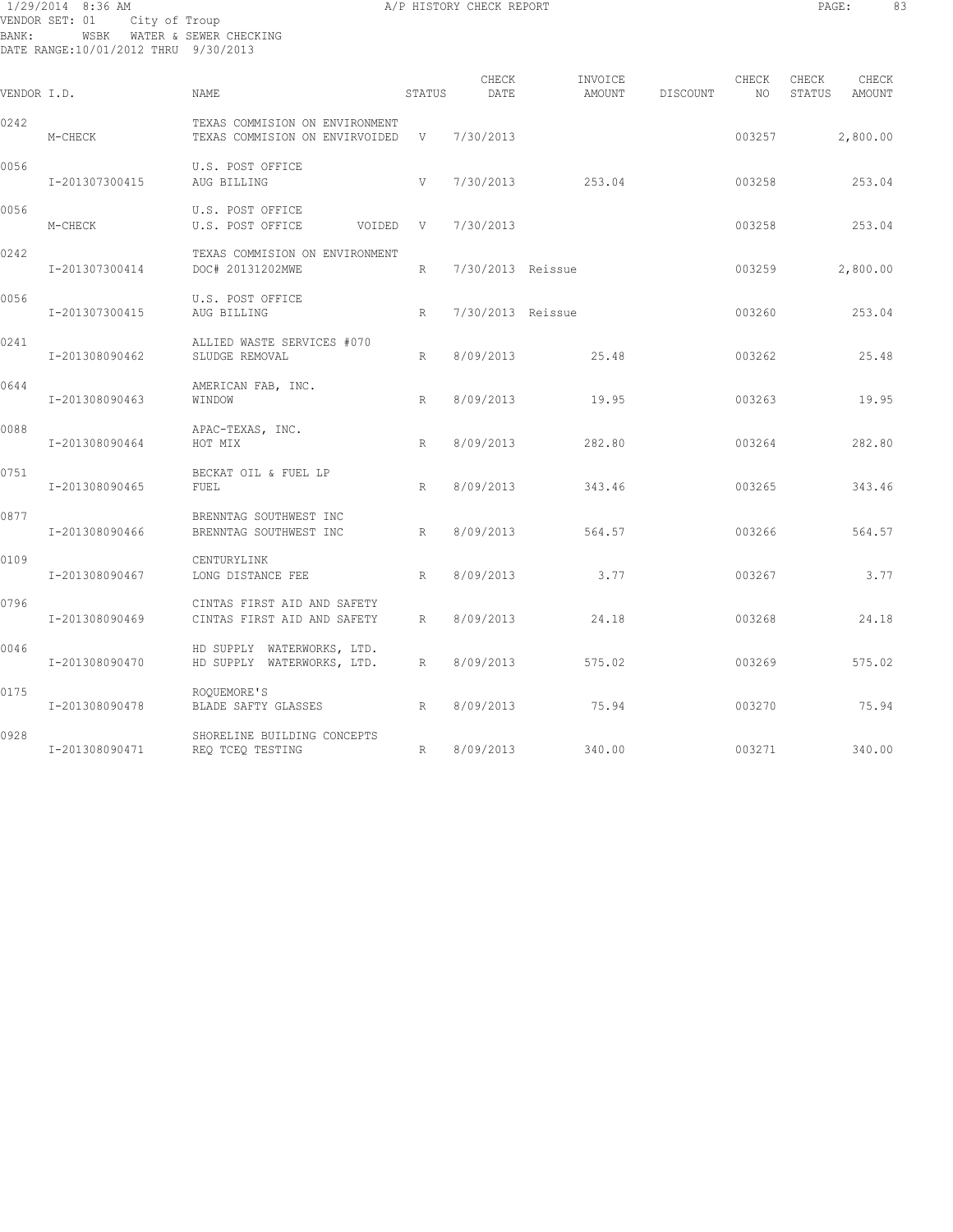## 1/29/2014 8:36 AM A/P HISTORY CHECK REPORT PAGE: 84 VENDOR SET: 01 City of Troup BANK: WSBK WATER & SEWER CHECKING DATE RANGE:10/01/2012 THRU 9/30/2013

| т<br>ı<br>۰<br><b>.</b> | ٠ |  |
|-------------------------|---|--|
|                         |   |  |

| VENDOR I.D. |                                  | NAME                                                                                  | STATUS | CHECK<br>DATE          | INVOICE<br>AMOUNT    | DISCOUNT | CHECK<br>NO      | CHECK<br>STATUS | CHECK<br>AMOUNT |
|-------------|----------------------------------|---------------------------------------------------------------------------------------|--------|------------------------|----------------------|----------|------------------|-----------------|-----------------|
| 0110        | I-201308090472                   | STEELE'S FEED & SEED<br>STEELE'S FEED & SEED                                          | R      | 8/09/2013              | 32.85                |          | 003272           |                 | 32.85           |
| 0673        | I-201308090475                   | TENNISON'S FOSTER SAW & REPAIR<br>FILTERS                                             | R      | 8/09/2013              | 32.98                |          | 003273           |                 | 32.98           |
| 0946        | I-201308090476                   | TIME-IT LUBE CO<br>TIME-IT LUBE CO                                                    | R      | 8/09/2013              | 89.45                |          | 003274           |                 | 89.45           |
| 0004        | I-201308090474                   | TML - IEBP<br>HEALTH INSURANCE                                                        | R      | 8/09/2013              | 1,826.92             |          | 003275           |                 | 1,826.92        |
| 0020        | I-201308090473                   | TXU SESCO ENERGY SERVICES<br>TXU SESCO ENERGY SERVICES                                | R      | 8/09/2013              | 5,901.38             |          | 003276           |                 | 5,901.38        |
| 0062        | I-201308090479                   | USA BLUE BOOK<br>USA BLUE BOOK                                                        | R      | 8/09/2013              | 428.95               |          | 003277           |                 | 428.95          |
| 0085        | I-201308090477                   | VERIZON WIRELESS<br>VERIZON WIRELESS                                                  | R      | 8/09/2013              | 112.41               |          | 003278           |                 | 112.41          |
| 0749        | I-201308150481                   | CARD SERVICE CENTER<br>CARD SERVICE CENTER                                            | R      | 8/15/2013              | 75.39                |          | 003279           |                 | 75.39           |
| 0749        | I-201308150482                   | CARD SERVICE CENTER<br>POSTAGE                                                        | R      | 8/15/2013              | 12.67                |          | 003280           |                 | 12.67           |
| 0021        | I-201308150483                   | CENTURYLINK LOCAL/INTERNET<br>CENTURYLINK LOCAL/INTERNET                              | R      | 8/15/2013              | 240.23               |          | 003281           |                 | 240.23          |
| 0090        | I-201308150486                   | CHEROKEE COUNTY ELECTRIC COOP.<br>CHEROKEE COUNTY ELECTRIC COOP.                      | R      | 8/15/2013              | 131.70               |          | 003282           |                 | 131.70          |
| 0754        | I-201308150484                   | CINTAS CORPORATION #495<br>UNIFORMS                                                   | R      | 8/15/2013              | 286.90               |          | 003283           |                 | 286.90          |
| 0187        | I-201308150487                   | TRAYLOR & ASSOCIATES INC.<br>SEWER IMP GRANT                                          | R.     | 8/15/2013              | 6,000.00             |          | 003284           |                 | 6,000.00        |
| 0652        | I-201308150488<br>I-201308150489 | TYLER TECHNOLOGIES, INC.<br>CASH COLLECTIONS/TRAINING<br>PRINTER AND YEARLY MAINT FEE | R<br>R | 8/15/2013<br>8/15/2013 | 2,040.00<br>3,471.49 |          | 003285<br>003285 |                 | 5,511.49        |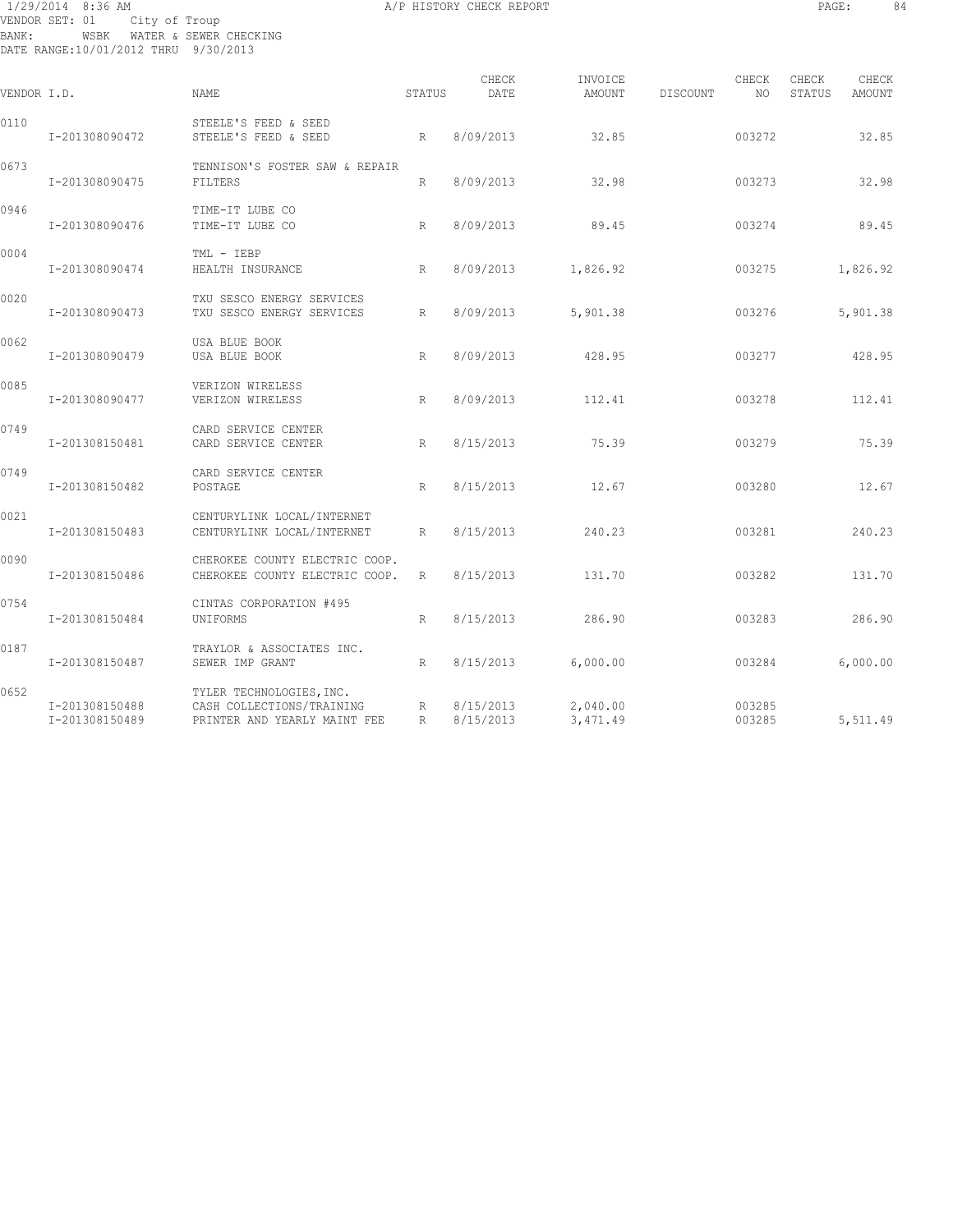## 1/29/2014 8:36 AM A/P HISTORY CHECK REPORT PAGE: 85 VENDOR SET: 01 City of Troup BANK: WSBK WATER & SEWER CHECKING DATE RANGE:10/01/2012 THRU 9/30/2013

| VENDOR I.D. |                | <b>NAME</b>                          | STATUS          | CHECK<br>DATE | INVOICE<br>AMOUNT | DISCOUNT | CHECK<br>NO | CHECK<br>STATUS | CHECK<br>AMOUNT |
|-------------|----------------|--------------------------------------|-----------------|---------------|-------------------|----------|-------------|-----------------|-----------------|
| 0644        | I-201308270525 | AMERICAN FAB, INC.<br>P/W GUN HANDLE | R               | 8/27/2013     | 101.90            |          | 003286      |                 | 101.90          |
| 0027        | I-201308270526 | AWWS, INC.<br>WWTP TESTING           | R               | 8/27/2013     | 575.00            |          | 003287      |                 | 575.00          |
| 0751        |                | BECKAT OIL & FUEL LP                 |                 |               |                   |          |             |                 |                 |
|             | I-201308270527 | FUEL DEL FEE                         | R               | 8/27/2013     | 75.00             |          | 003288      |                 |                 |
|             | I-201308270528 | FUEL AND DYED DIESEL                 | R               | 8/27/2013     | 779.93            |          | 003288      |                 |                 |
|             | I-201308270529 | FUEL AND ROAD DIESEL                 | R               | 8/27/2013     | 600.64            |          | 003288      |                 | 1,455.57        |
| 0868        |                | BRYAN & BRYAN ASPHALT ROAD OIL       |                 |               |                   |          |             |                 |                 |
|             | I-201308270530 | ROAD OIL                             | R               | 8/27/2013     | 5,336.10          |          | 003289      |                 | 5,336.10        |
| 0904        |                | <b>BURT ELECTRIC</b>                 |                 |               |                   |          |             |                 |                 |
|             | I-201308270531 | 2 HYDROMATC SEWER PUMPS              | R               | 8/27/2013     | 11,092.00         |          | 003290      |                 | 11,092.00       |
| 0159        |                | MARTY GREEN UTILITIES                |                 |               |                   |          |             |                 |                 |
|             | I-201308270532 | WELL METER TEST (2)                  | R               | 8/27/2013     | 595.00            |          | 003291      |                 | 595.00          |
| 0034        |                | MATHESON TRI-GAS INC                 |                 |               |                   |          |             |                 |                 |
|             | I-201308270533 | CYLINDER LEASE                       | R               | 8/27/2013     | 130.00            |          | 003292      |                 | 130.00          |
| 0746        |                | TOM NEELY WELDING SERVICE            |                 |               |                   |          |             |                 |                 |
|             | I-201308270534 | CATTLE GUARD REPAIR                  | R               | 8/27/2013     | 740.00            |          | 003293      |                 | 740.00          |
| 0176        |                | UNDERGROUND UTILITY SUPPLY           |                 |               |                   |          |             |                 |                 |
|             | I-201308270535 | ANTENNA BASE                         | R               | 8/27/2013     | 90.00             |          | 003294      |                 | 90.00           |
| 0780        |                | CAPPS-CAPCO CONSTRUCTION, INC        |                 |               |                   |          |             |                 |                 |
|             | I-201308280536 | TELESCOPING VALVES                   | R               | 8/28/2013     | 12, 155.55        |          | 003295      |                 | 12, 155.55      |
| 0056        |                | U.S. POST OFFICE                     |                 |               |                   |          |             |                 |                 |
|             | I-201308280538 | SEPTEMBER BILLING                    | R               | 8/28/2013     | 253.04            |          | 003296      |                 | 253.04          |
| 0109        |                | CENTURYLINK                          |                 |               |                   |          |             |                 |                 |
|             | I-201309060570 | LONG DISTNCE FEE                     | R               | 9/06/2013     | 5.96              |          | 003297      |                 | 5.96            |
| 0796        |                | CINTAS FIRST AID AND SAFETY          |                 |               |                   |          |             |                 |                 |
|             | I-201309060571 | CINTAS FIRST AID AND SAFETY          | $R_{\parallel}$ | 9/06/2013     | 38.24             |          | 003298      |                 | 38.24           |
| 0040        |                | HARRY'S BUILDING MATERIALS           |                 |               |                   |          |             |                 |                 |
|             | I-201309060572 | HARRY'S BUILDING MATERIALS           | R               | 9/06/2013     | 681.97            |          | 003299      |                 | 681.97          |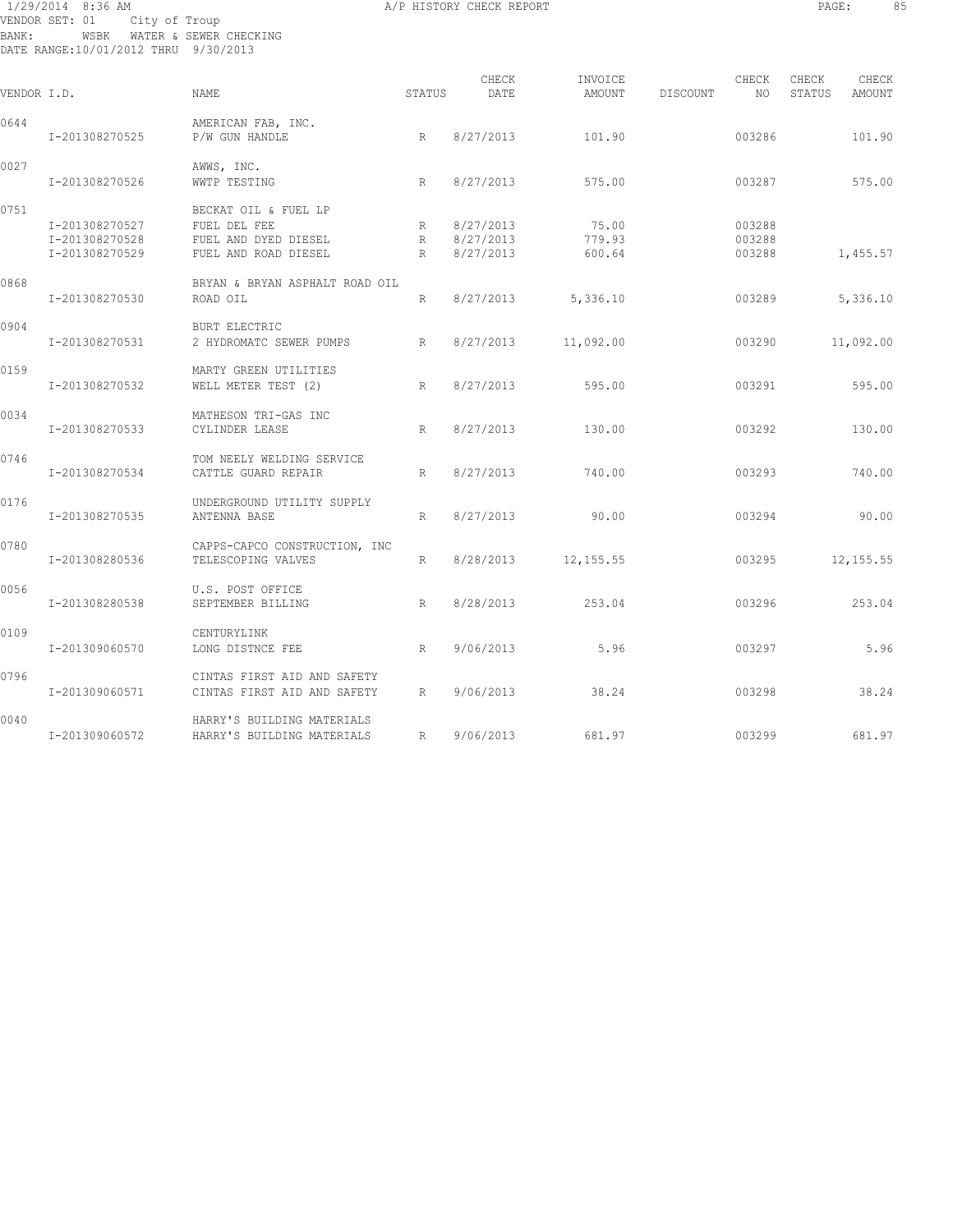## 1/29/2014 8:36 AM A/P HISTORY CHECK REPORT PAGE: 86 VENDOR SET: 01 City of Troup BANK: WSBK WATER & SEWER CHECKING DATE RANGE:10/01/2012 THRU 9/30/2013

| VENDOR I.D. |                | <b>NAME</b>                                                        | STATUS | CHECK<br>DATE | INVOICE<br>AMOUNT | DISCOUNT | CHECK<br>NO. | CHECK<br>STATUS | CHECK<br>AMOUNT |
|-------------|----------------|--------------------------------------------------------------------|--------|---------------|-------------------|----------|--------------|-----------------|-----------------|
| 0052        | I-201309060573 | SELF & SONS REPAIR<br>FITTING                                      | R      | 9/06/2013     | 45.02             |          | 003300       |                 | 45.02           |
| 0110        | I-201309060574 | STEELE'S FEED & SEED<br>STEELE'S FEED & SEED                       | R      | 9/06/2013     | 42.15             |          | 003301       |                 | 42.15           |
| 0004        | I-201309060575 | TML - IEBP<br>EMPLOYEE HEALTH INS                                  | R      | 9/06/2013     | 2,275.79          |          | 003302       |                 | 2,275.79        |
| 0020        | I-201309060576 | TXU SESCO ENERGY SERVICES<br>TXU SESCO ENERGY SERVICES             | R      | 9/06/2013     | 5,167.50          |          | 003303       |                 | 5,167.50        |
| 0085        | I-201309060577 | VERIZON WIRELESS<br>VERIZON WIRELESS                               | R      | 9/06/2013     | 112.80            |          | 003304       |                 | 112.80          |
| 0241        | I-201309130600 | ALLIED WASTE SERVICES #070<br>ALLIED WASTE SERVICES #070           | R      | 9/13/2013     | 25.48             |          | 003306       |                 | 25.48           |
| 0667        | I-201309130598 | <b>ATWOODS</b><br>SAFETY GLASSES                                   | R      | 9/13/2013     | 11.92             |          | 003307       |                 | 11.92           |
| 0861        | I-201309130601 | BLAZER ELECTRIC & SATELLITE, I<br>BLAZER ELECTRIC & SATELLITE, I R |        | 9/13/2013     | 524.74            |          | 003308       |                 | 524.74          |
| 0749        | I-201309130602 | CARD SERVICE CENTER<br>POSTAGE                                     | R      | 9/13/2013     | 53.38             |          | 003309       |                 | 53.38           |
| 0021        | I-201309130603 | CENTURYLINK LOCAL/INTERNET<br>CENTURYLINK LOCAL/INTERNET           | R      | 9/13/2013     | 338.62            |          | 003310       |                 | 338.62          |
| 0090        | I-201309130604 | CHEROKEE COUNTY ELECTRIC COOP.<br>CHEROKEE COUNTY ELECTRIC COOP.   | R      | 9/13/2013     | 140.05            |          | 003311       |                 | 140.05          |
| 0754        | I-201309130605 | CINTAS CORPORATION #495<br>CINTAS CORPORATION #495                 | R      | 9/13/2013     | 214.16            |          | 003312       |                 | 214.16          |
| 0046        | I-201309130606 | HD SUPPLY WATERWORKS, LTD.<br>HD SUPPLY WATERWORKS, LTD.           | R      | 9/13/2013     | 3,261.55          |          | 003313       |                 | 3,261.55        |
| 0199        | I-201309130607 | KELLY A/C HEATING INC.<br>WWTP A/C                                 | R      | 9/13/2013     | 315.00            |          | 003314       |                 | 315.00          |
| 0044        | I-201309130608 | MANTEK<br>HAND SANITIZER                                           | R      | 9/13/2013     | 149.00            |          | 003315       |                 | 149.00          |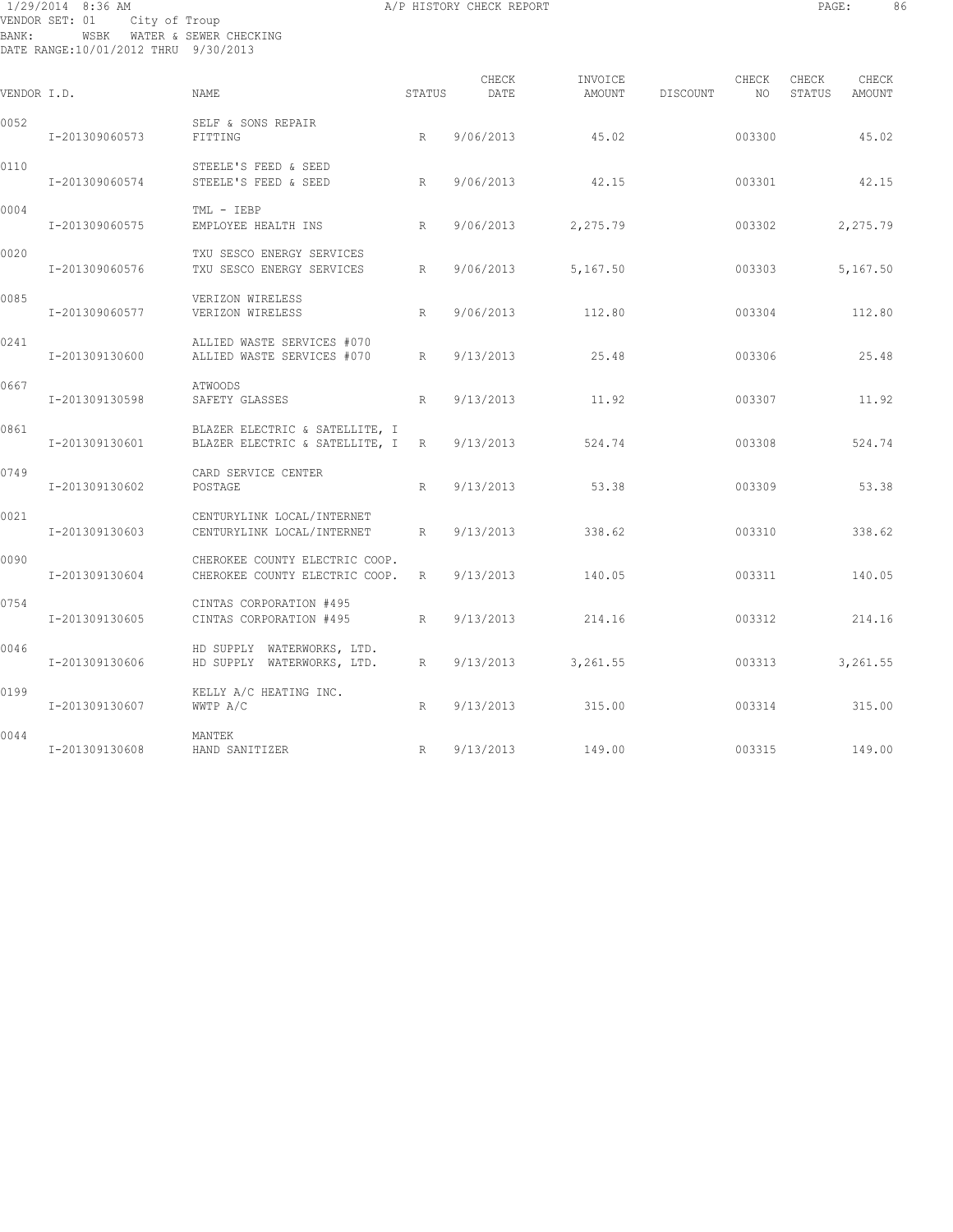## 1/29/2014 8:36 AM A/P HISTORY CHECK REPORT PAGE: 87 VENDOR SET: 01 City of Troup BANK: WSBK WATER & SEWER CHECKING DATE RANGE:10/01/2012 THRU 9/30/2013

| VENDOR I.D. |                                                                                       | NAME.                                                                | STATUS | CHECK<br>DATE          | INVOICE<br>AMOUNT                                            | DISCOUNT                                          | CHECK<br>NO.     | CHECK<br>STATUS | CHECK<br>AMOUNT                                            |
|-------------|---------------------------------------------------------------------------------------|----------------------------------------------------------------------|--------|------------------------|--------------------------------------------------------------|---------------------------------------------------|------------------|-----------------|------------------------------------------------------------|
| 0062        | I-201309130609                                                                        | USA BLUE BOOK<br>USA BLUE BOOK                                       | R      | 9/13/2013              | 94.99                                                        |                                                   | 003316           |                 | 94.99                                                      |
| 0027        | I-201309260634                                                                        | AWWS, INC.<br>WWTP TESTING                                           | R      | 9/27/2013              | 468.00                                                       |                                                   | 003317           |                 | 468.00                                                     |
| 0751        | I-201309260635<br>I-201309260636                                                      | BECKAT OIL & FUEL LP<br>BECKAT OIL & FUEL LP<br>BECKAT OIL & FUEL LP | R<br>R | 9/27/2013<br>9/27/2013 | 287.55<br>211.33                                             |                                                   | 003318<br>003318 |                 | 498.88                                                     |
| 0877        | I-201309260637                                                                        | BRENNTAG SOUTHWEST INC<br>CHLORINE                                   | R      | 9/27/2013              | 793.96                                                       |                                                   | 003319           |                 | 793.96                                                     |
| 0868        | I-201309260638                                                                        | BRYAN & BRYAN ASPHALT ROAD OIL<br>ROAD OIL                           | R      | 9/27/2013              | 10,811.35                                                    |                                                   | 003320           |                 | 10,811.35                                                  |
| 0066        | I-201309260639                                                                        | DATA FLOW<br>UTILITY BILLS                                           | R      | 9/27/2013              | 447.03                                                       |                                                   | 003321           |                 | 447.03                                                     |
| 0226        | I-201309260641                                                                        | ELLIOTT ELECTRIC SUPPLY<br>ELLIOTT ELECTRIC SUPPLY                   | R      | 9/27/2013              | 39.00                                                        |                                                   | 003322           |                 | 39.00                                                      |
| 0380        | I-201309260640                                                                        | LOWER COLORADO RIVER ATHORITY<br>WATER SAMPLES                       | R      | 9/27/2013              | 224.68                                                       |                                                   | 003323           |                 | 224.68                                                     |
| 0295        | I-201309260642                                                                        | SMITH PUMP CO. INC<br>SMITH PUMP CO. INC                             | R      | 9/27/2013              | 1,218.00                                                     |                                                   | 003324           |                 | 1,218.00                                                   |
| 0056        | I-201309270643                                                                        | U.S. POST OFFICE<br>POSTAGE FOR BILLING                              | R      | 9/27/2013              | 253.97                                                       |                                                   | 003325           |                 | 253.97                                                     |
|             | $*$ * TOTALS * *<br>REGULAR CHECKS:<br>HAND CHECKS:<br>DRAFTS:<br>EFT:<br>NON CHECKS: | NO<br>403<br>$\mathbf{0}$<br>$\mathbb O$<br>$\mathbf{0}$<br>$\Omega$ |        |                        | INVOICE AMOUNT<br>521,270.70<br>0.00<br>0.00<br>0.00<br>0.00 | DISCOUNTS<br>0.00<br>0.00<br>0.00<br>0.00<br>0.00 |                  |                 | CHECK AMOUNT<br>521,270.70<br>0.00<br>0.00<br>0.00<br>0.00 |
|             | VOID CHECKS:                                                                          | 2 VOID DEBITS<br>VOID CREDITS                                        |        | 3,053.04<br>3,053.04   | 6,106.08                                                     | 0.00                                              |                  |                 |                                                            |
|             | TOTAL ERRORS: 0                                                                       |                                                                      |        |                        |                                                              |                                                   |                  |                 |                                                            |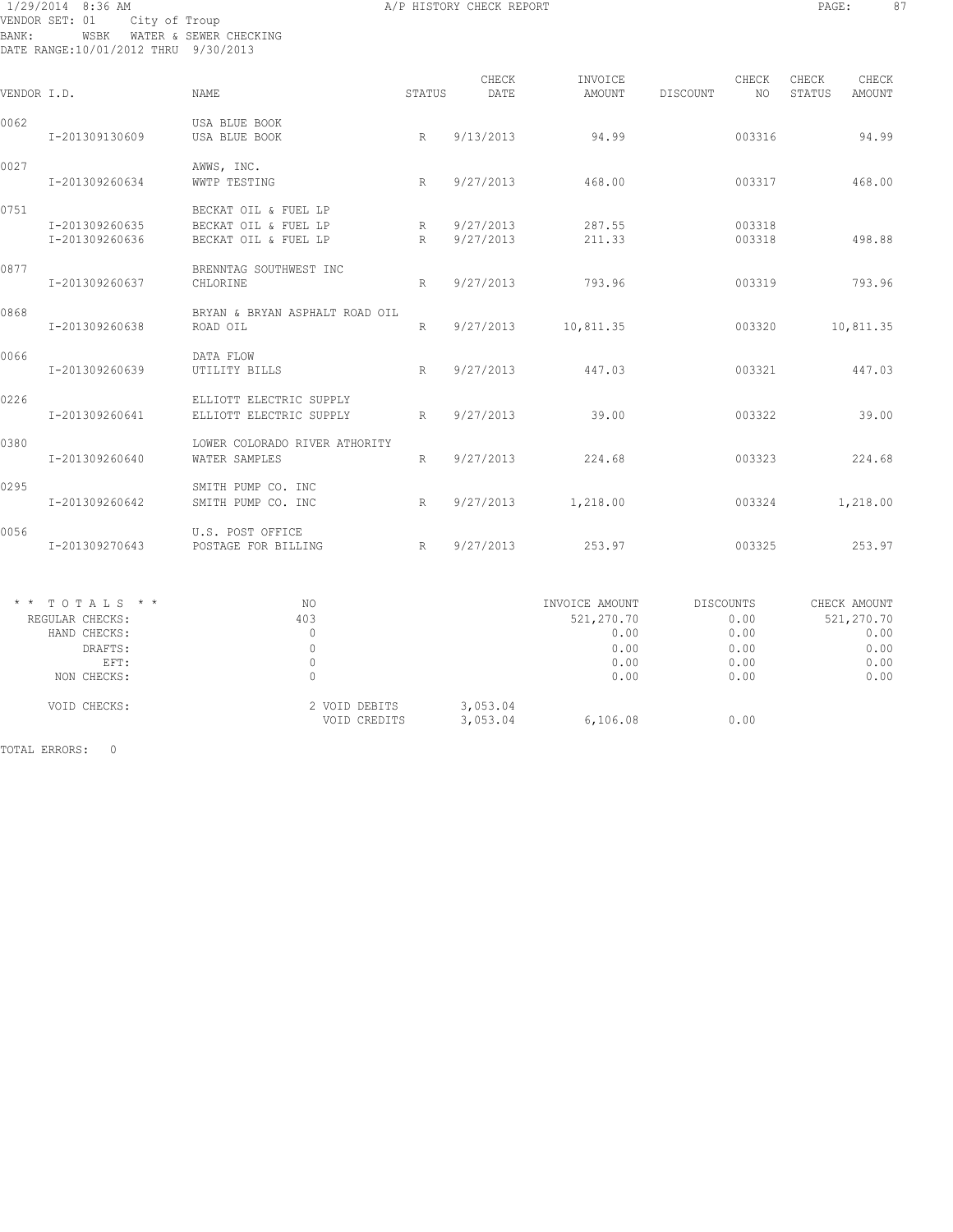# 1/29/2014 8:36 AM A/P HISTORY CHECK REPORT PAGE: 88 VENDOR SET: 01 City of Troup BANK: WSBK WATER & SEWER CHECKING DATE RANGE:10/01/2012 THRU 9/30/2013

| VENDOR I.D.    | NAME                  |            | STATUS | CHECK<br>DATE | INVOICE<br>AMOUNT            | CHECK<br>DISCOUNT | CHECK<br>STATUS<br>NO. | CHECK<br>AMOUNT            |
|----------------|-----------------------|------------|--------|---------------|------------------------------|-------------------|------------------------|----------------------------|
| VENDOR SET: 01 | TOTALS:<br>BANK: WSBK | NO.<br>405 |        |               | INVOICE AMOUNT<br>521,270.70 | DISCOUNTS<br>0.00 |                        | CHECK AMOUNT<br>521,270.70 |
| BANK: WSBK     | TOTALS:               | 405        |        |               | 521,270.70                   | 0.00              |                        | 521,270.70                 |
| REPORT TOTALS: |                       | 1,242      |        |               | 1,453,281.09                 | 0.00              |                        | 1,452,847.59               |